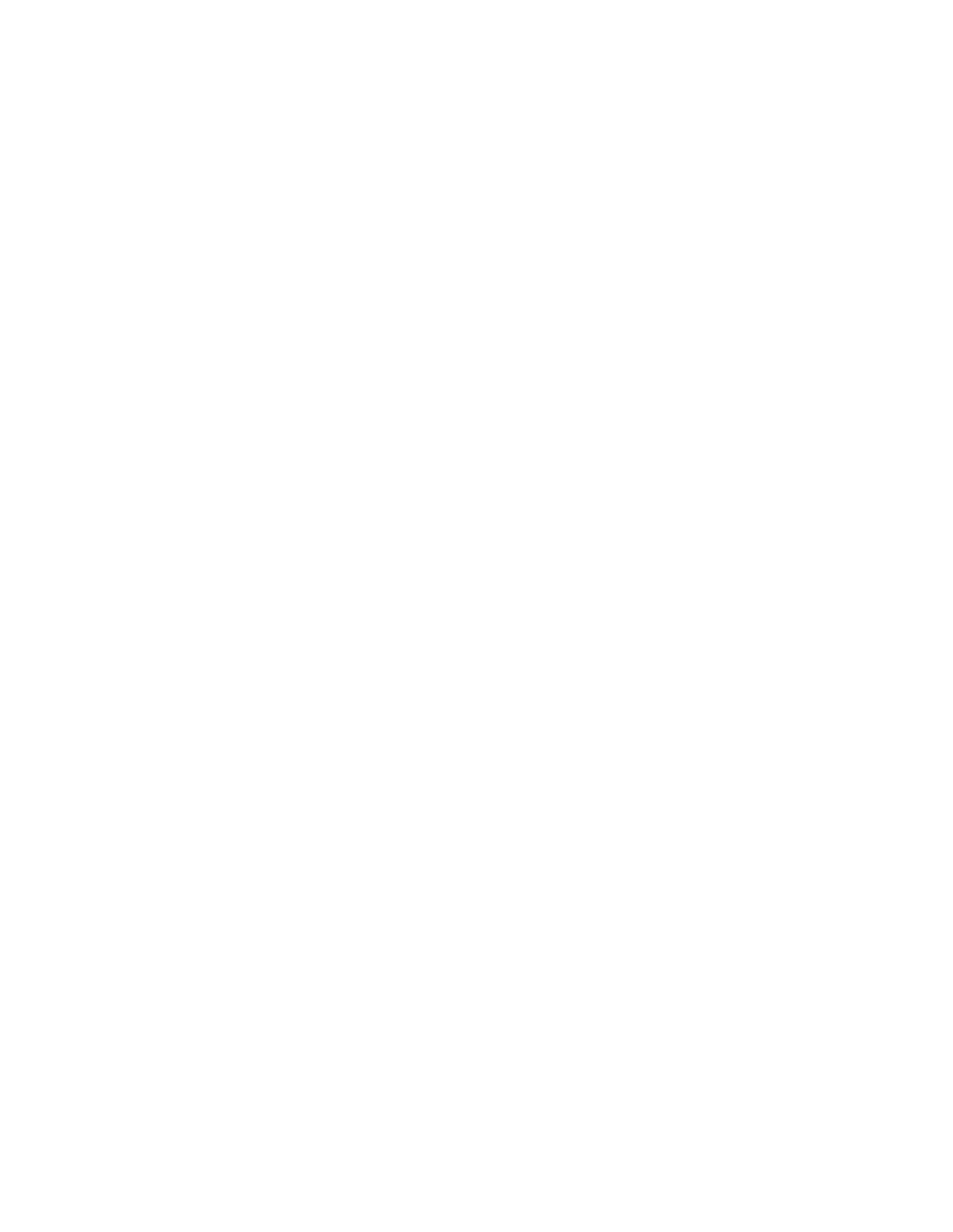## **Table of Contents**

| Your inpatient stay, including Skilled Nursing Facility, Long Term Acute Care or Rehab Facility11                      |  |  |  |
|------------------------------------------------------------------------------------------------------------------------|--|--|--|
| How to precertify an admission to a hospital, Skilled Nursing Facility, Long Term Care Facility or Rehab Facility:  12 |  |  |  |
|                                                                                                                        |  |  |  |
|                                                                                                                        |  |  |  |
|                                                                                                                        |  |  |  |
|                                                                                                                        |  |  |  |
|                                                                                                                        |  |  |  |
|                                                                                                                        |  |  |  |
|                                                                                                                        |  |  |  |
|                                                                                                                        |  |  |  |
|                                                                                                                        |  |  |  |
|                                                                                                                        |  |  |  |
|                                                                                                                        |  |  |  |
|                                                                                                                        |  |  |  |
|                                                                                                                        |  |  |  |
|                                                                                                                        |  |  |  |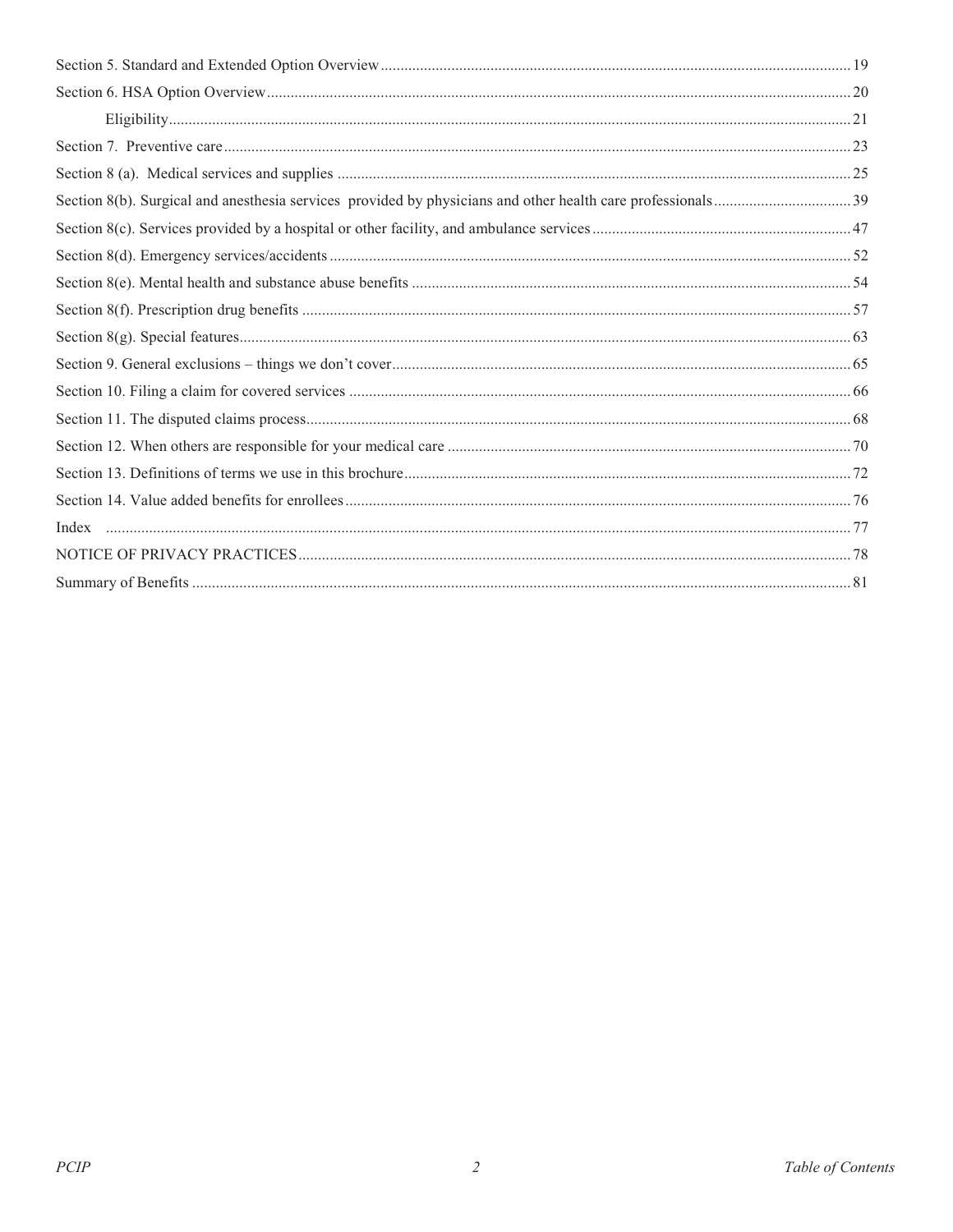### **Introduction**

This brochure describes the benefits of the **Pre-Existing Condition Insurance Plan (PCIP)** – administered by Government Employees Health Association, Inc. (GEHA) under our contract with the United States Department of Health and Human Services (HHS), as authorized by the Affordable Care Act. This Plan is underwritten by the federal government. The address for the PCIP administrative office- is:

PCIP P.O. Box 300 Independence, Missouri 64051-0300

This brochure is the official statement of benefits. No oral statement can modify or otherwise affect the benefits, limitations, and exclusions of this brochure. It is your responsibility to be informed about your health benefits.

If you are enrolled in this Plan, you are entitled to the benefits described in this brochure. You do not have a right to benefits that were available before your effective date.

Benefits and rates are subject to change. You will receive at least 30 days advance notice before any change is put into effect.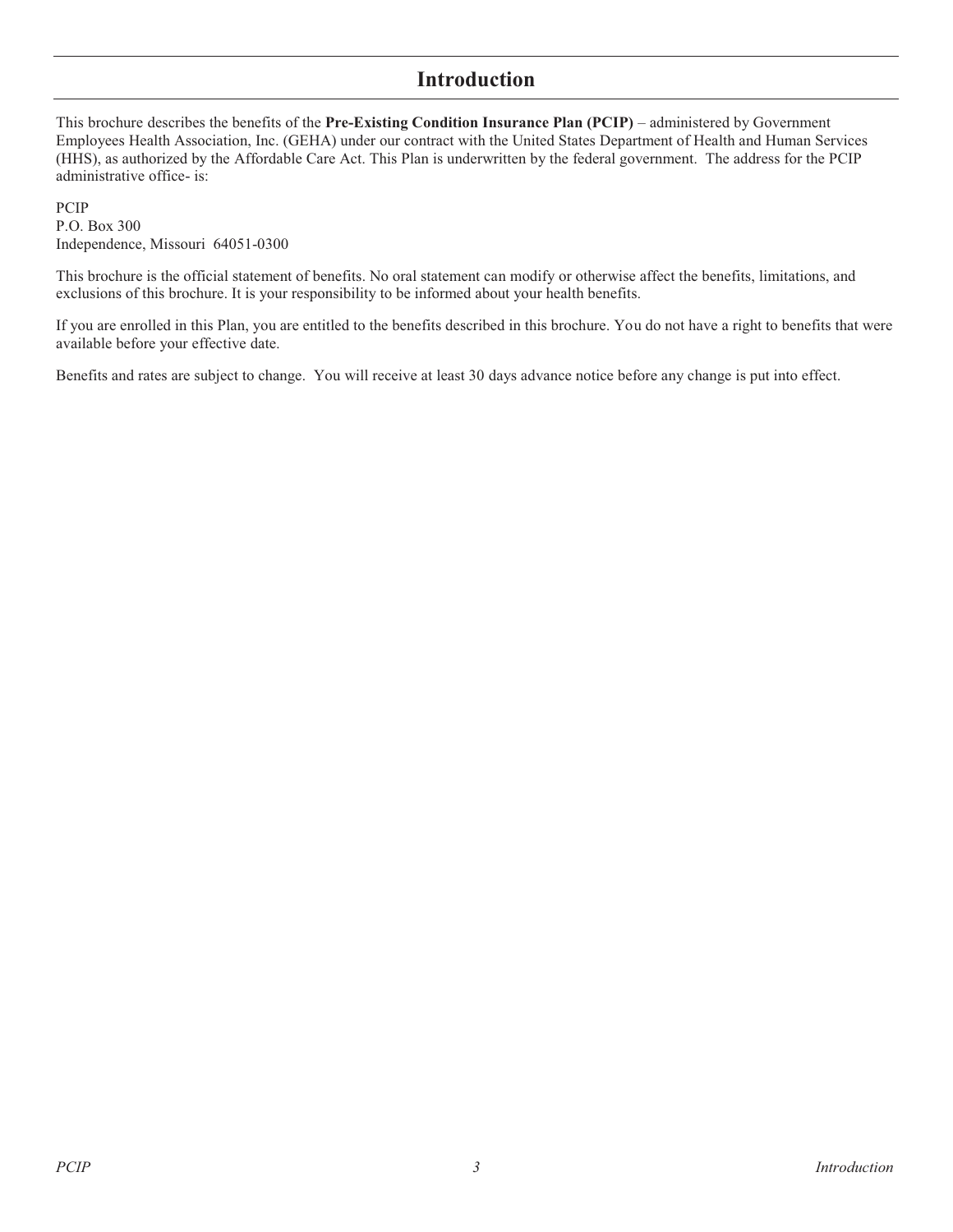## **Stop Health Care Fraud!**

Fraud increases the cost of health care for everyone.

The Office of the Inspector General investigates allegations of fraud, waste, and abuse in the Pre-Existing Condition Insurance Plan.

**Protect Yourself From Fraud** – Here are some things that you can do to prevent fraud:

- Do not give your plan identification (ID) number over the telephone or to people you do not know, except for your health care provider, or an authorized Federal Government representative.
- Let only the appropriate medical professionals review your medical record or recommend services.
- Avoid using health care providers who say that an item or service is not usually covered, but they know how to bill us to get it paid.
- Carefully review explanations of benefits (EOBs) statements that you receive from us.
- Please review your claims history periodically for accuracy to ensure services are not being billed to your accounts that were never rendered.
- Do not ask your doctor to make false entries on certificates, bills or records in order to get us to pay for an item or service.
- If you suspect that a provider has charged you for services you did not receive, billed you twice for the same service, or misrepresented any information, do the following:

Call the provider and ask for an explanation. There may be an error.

If the provider does not resolve the matter, please immediately contact the federal Health Care Fraud Hotline. See the box below for how to contact the Hotline by sending an email, calling, faxing or writing.



- You can be prosecuted for fraud and the Federal Government may take action against you if you falsify a claim to obtain PCIP benefits or try to obtain services for someone who is not eligible or who is no longer enrolled in the Plan.
- In addition, we want to know about any health coverage that could have been eliminated by an employer due to a pre-existing condition. If you believe your health insurance was eliminated due to your pre-existing condition, please contact PCIP at (800) 220-7898, Monday-Friday, 7:00 a.m. to 5:30 p.m. Central Time.

-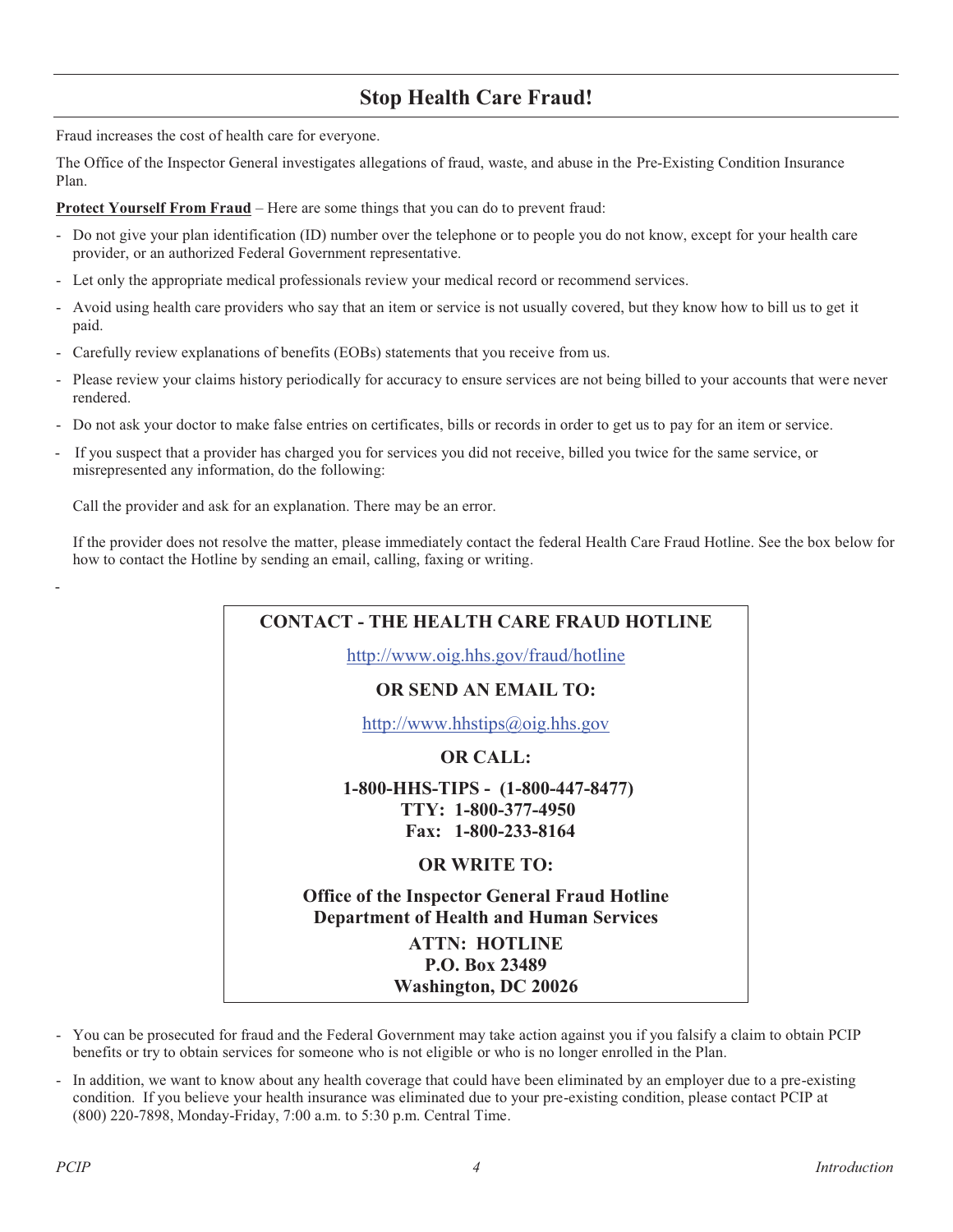## **Preferred Care Providers**

PCIP, through GEHA, has contracted with preferred care providers to assist you with home health services, medical equipment, outpatient therapy, and home infusion therapy. Covered services pre-approved by your PCIP plan and provided by a preferred care provider will be paid at the in-network benefit outlined in the PCIP Benefit Plan Brochure. Some services listed below (\*) must be provided by a plan-designated provider. It is important to know that not all services offered by these providers will be covered as medical benefits; some services will be paid as pharmacy benefits. The continued participation of any provider or any service rendered by that provider cannot be guaranteed. In order to obtain the most cost-effective services and assure that services meet medical necessity, PCIP recommends that you call Customer Service at (800) 220-7898 for precertification of any home health care services recommended by any provider prior to receipt of services.

You can choose your own physicians, hospitals, and other health care providers, but you will have less out-of-pocket expense if you choose in-network providers.

We reimburse you or your provider for your covered services, usually based on a percentage of the amount we allow. The type and extent of covered services, and the amount we allow, may be different from other plans. Read the brochure carefully.

Services that require precertification and the contact information:

| Durable medical equipment*                                                                                                 | $(800)$ 220-7898                                                                                                  |
|----------------------------------------------------------------------------------------------------------------------------|-------------------------------------------------------------------------------------------------------------------|
| Hospital - Inpatient care                                                                                                  | $(800)$ 242-1025<br>Fax: 866-315-6314                                                                             |
| Inpatient Mental Health/Substance Abuse Care, Residential Treatment Center Care,<br>Intensive Day Treatment Care           | Fax: 866-315-6314<br>$(800)$ 242-1025                                                                             |
| Outpatient Mental Health Services: (Psychological Testing, Neuro-Psychological<br>Testing, ECT (Electroconvulsive Therapy) | $(800)$ 220-7898                                                                                                  |
| Radiology<br>MRI, MRA, CAT, PET, Nuclear Cardiology                                                                        | $(866) 879 - 8317$                                                                                                |
| Skilled Nursing Facility, Long Term Acute Care Facility (LTAC), Inpatient Rehab<br>Facility                                | $(877)$ 304-4419<br>Fax: 877-304-4409                                                                             |
| Home Skilled Nursing Care, IV therapy*                                                                                     | $(800)$ 220-7898                                                                                                  |
| Therapy Services<br>Physical and Occupational<br>Speech<br>Cardiac or Pulmonary Rehab                                      | $(877)$ 304-4399<br>$(877)$ 304-4399<br>Fax: 877-304-4398<br>$(800)$ 220-7898                                     |
| Orthotics and Prosthetics                                                                                                  | $(800)$ 220-7898                                                                                                  |
| Hospice care                                                                                                               | $(800)$ 220-7898                                                                                                  |
| Transplant care                                                                                                            | $(800)$ 220-7898                                                                                                  |
| Nonsurgical cancer treatment                                                                                               | PCIP Provider Portal with link to Eviti<br>or http://www.Eviti.com. For additional<br>information: (800) 220-7898 |
| ^Certain surgeries and procedures                                                                                          | $(800)$ 220-7898                                                                                                  |
| Dialysis services (annual precertification for each dialysis center attended)                                              | $(800)$ 220-7898                                                                                                  |
| Specialty drug benefits*                                                                                                   | $(800)$ 220-7898                                                                                                  |
| Preferred provider network                                                                                                 | $(877)$ 745-7198                                                                                                  |
| Prescription drug benefits                                                                                                 | $(800)$ 427-6145                                                                                                  |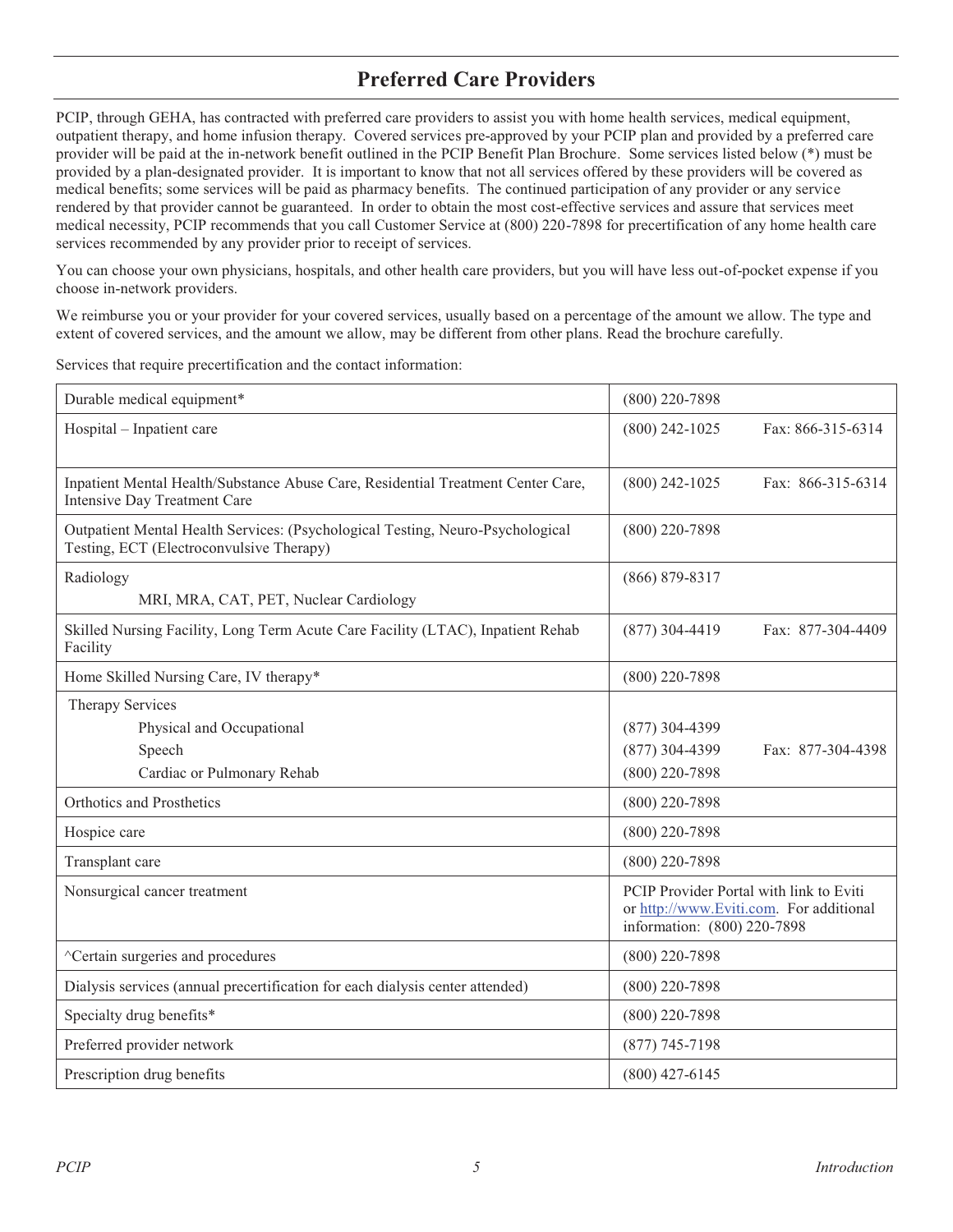^Surgeries and procedures requiring precertification:

- ACI (Autologous Cultured Chrondrocytes), also called Genzyme tissue repair (or Carticel) for knee cartilage damage;
- Abdominoplasty/ diastasis recti repair/ panniculectomy;
- Botox injections;
- Breast reconstruction except immediate reconstruction for diagnosis of cancer;
- Coma stimulation;
- Cosmetic procedures including: blepharoplasty or any other type of eyelid surgery, browlift, liposuction, and scar revision;
- Epidural injections;
- Experimental/ investigation surgery or treatment;
- FACET injections;
- Gynecomastia-cosmetic (see mammoplasty);
- Intrathecal pump insertion for pain management (morphine pump, baclofen pump);
- Mammoplasty, reduction (unilateral/ bilateral);
- Mastectomy performed prophylactically;
- Morbid obesity surgeries;
- Multilevel artificial disc replacement;
- Multilevel spinal surgeries;
- Orthognathic surgery (jaw), including TMJ;
- Rhinoplasty-no prior approval for septoplasty;
- Spinal fusion;
- Sympathectomy by thoracoscopy or laproscopy;
- Transplants, except kidney or cornea;
- UPPP Uvulopalatopharyngoplasty; and
- Other surgeries, as identified by the Plan.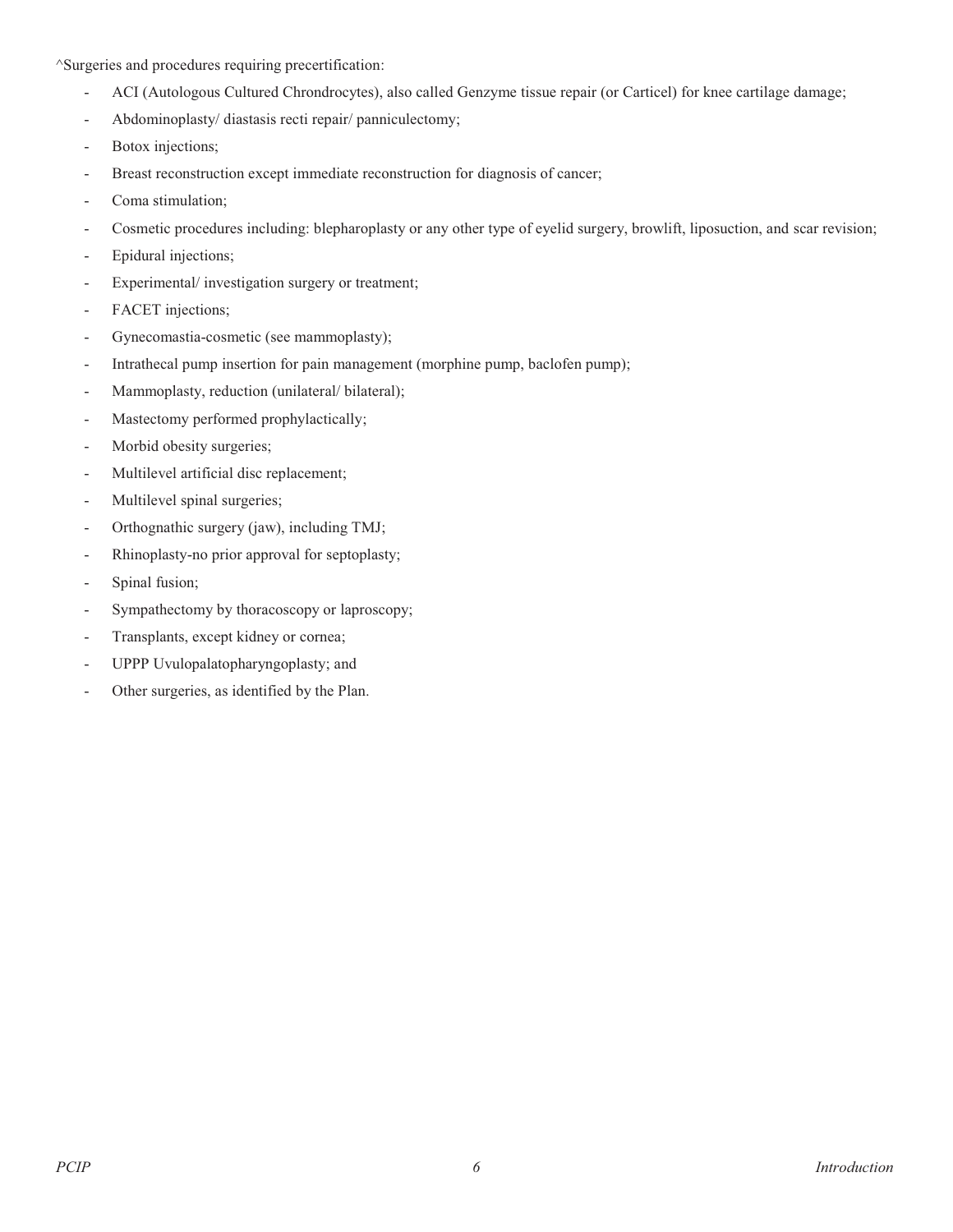## **Section 1. Facts about this Pre-Existing Condition Insurance Plan (PCIP)**

## **Coverage information**

| <b>What is PCIP?</b>                    | In March 2010, Congress passed and President Obama signed the Affordable Care Act. The<br>law created a new program – the Pre-Existing Condition Insurance Plan – to make health<br>coverage available to you if you have been denied health insurance by private insurance<br>companies because of a pre-existing condition.                                                                                                                                                                                                                                                                                                                                             |           |
|-----------------------------------------|---------------------------------------------------------------------------------------------------------------------------------------------------------------------------------------------------------------------------------------------------------------------------------------------------------------------------------------------------------------------------------------------------------------------------------------------------------------------------------------------------------------------------------------------------------------------------------------------------------------------------------------------------------------------------|-----------|
| What is a pre-existing<br>condition?    | A pre-existing condition is a condition, disability or illness (either physical or mental) that<br>you have before you enrolled in a health plan.                                                                                                                                                                                                                                                                                                                                                                                                                                                                                                                         |           |
| No pre-existing condition<br>limitation | We will not refuse to cover the treatment of a condition you had before you enrolled in this<br>Plan solely because you had the condition before you enrolled.                                                                                                                                                                                                                                                                                                                                                                                                                                                                                                            |           |
| Where you can get                       | See http://www.pcip.gov for enrollment information as well as:                                                                                                                                                                                                                                                                                                                                                                                                                                                                                                                                                                                                            |           |
| information about                       | - Information on the PCIP Program;                                                                                                                                                                                                                                                                                                                                                                                                                                                                                                                                                                                                                                        |           |
| enrolling in the PCIP                   | - Eligibility.                                                                                                                                                                                                                                                                                                                                                                                                                                                                                                                                                                                                                                                            |           |
| Program                                 | See http://www.healthcare.gov for a health plan comparison tool.                                                                                                                                                                                                                                                                                                                                                                                                                                                                                                                                                                                                          |           |
|                                         | We don't determine who is eligible for coverage and, in most cases, cannot change your<br>enrollment status without information from the National Finance Center, the premium<br>billing and collection center for PCIP. For information on your premium you must also<br>contact the National Finance Center:                                                                                                                                                                                                                                                                                                                                                            |           |
|                                         | Pre-Existing Condition Insurance Plan                                                                                                                                                                                                                                                                                                                                                                                                                                                                                                                                                                                                                                     |           |
|                                         | P.O. Box 60017                                                                                                                                                                                                                                                                                                                                                                                                                                                                                                                                                                                                                                                            |           |
|                                         | New Orleans, LA 70160-0017<br>Customer Service (866) 717-5826                                                                                                                                                                                                                                                                                                                                                                                                                                                                                                                                                                                                             |           |
| When benefits and<br>premiums start     | If PCIP receives your complete application, including all supporting documents, on or before<br>the 15th of the month, your coverage will start on the first day of the next month. If PCIP<br>receives your complete application, including all supporting documents, after the 15th of the<br>month and on or before the last day of the month, your coverage will start the first day of the<br>second month, unless you choose to have your coverage start on the first day of the next month.<br>If PCIP approves your application, you will get information about how to choose an earlier<br>effective date. Coverage always begins on the first day of the month. |           |
| <b>Enrollee Address Change</b>          | If you move, please notify the National Finance Center as soon as possible by:                                                                                                                                                                                                                                                                                                                                                                                                                                                                                                                                                                                            |           |
|                                         | <b>Phone</b> – call 877-829-9562; or                                                                                                                                                                                                                                                                                                                                                                                                                                                                                                                                                                                                                                      |           |
|                                         | Mail – send your address change request to:                                                                                                                                                                                                                                                                                                                                                                                                                                                                                                                                                                                                                               |           |
|                                         | Pre-Existing Condition Insurance Plan<br>P. O. Box 60017<br>New Orleans, LA 70160-0017                                                                                                                                                                                                                                                                                                                                                                                                                                                                                                                                                                                    |           |
| <b>Web Account</b>                      | Register for your web services account at http://www.pciplan.com. Click on Enrollees, then<br>click on Web Services sign in/registration and you'll have access to additional online tools and<br>features, including claims inquiries and your health assessment.                                                                                                                                                                                                                                                                                                                                                                                                        |           |
|                                         | You choose your own user ID number and password, so only you have access to your<br>account. Just click on the "Register" button to get started.                                                                                                                                                                                                                                                                                                                                                                                                                                                                                                                          |           |
| When you obtain other<br>coverage       | You are responsible for contacting PCIP if you have or will get other coverage. When you<br>enroll in other health insurance coverage, including Medicare or other creditable coverage,<br>you are no longer eligible for PCIP. You will be disenrolled from PCIP effective the last<br>day of the month PCIP learns about your other coverage.                                                                                                                                                                                                                                                                                                                           |           |
| If premiums are not paid                | Premiums are due on or before the first day of each month. Any payments received after the                                                                                                                                                                                                                                                                                                                                                                                                                                                                                                                                                                                |           |
| <b>PCIP</b>                             | 7                                                                                                                                                                                                                                                                                                                                                                                                                                                                                                                                                                                                                                                                         | Section 1 |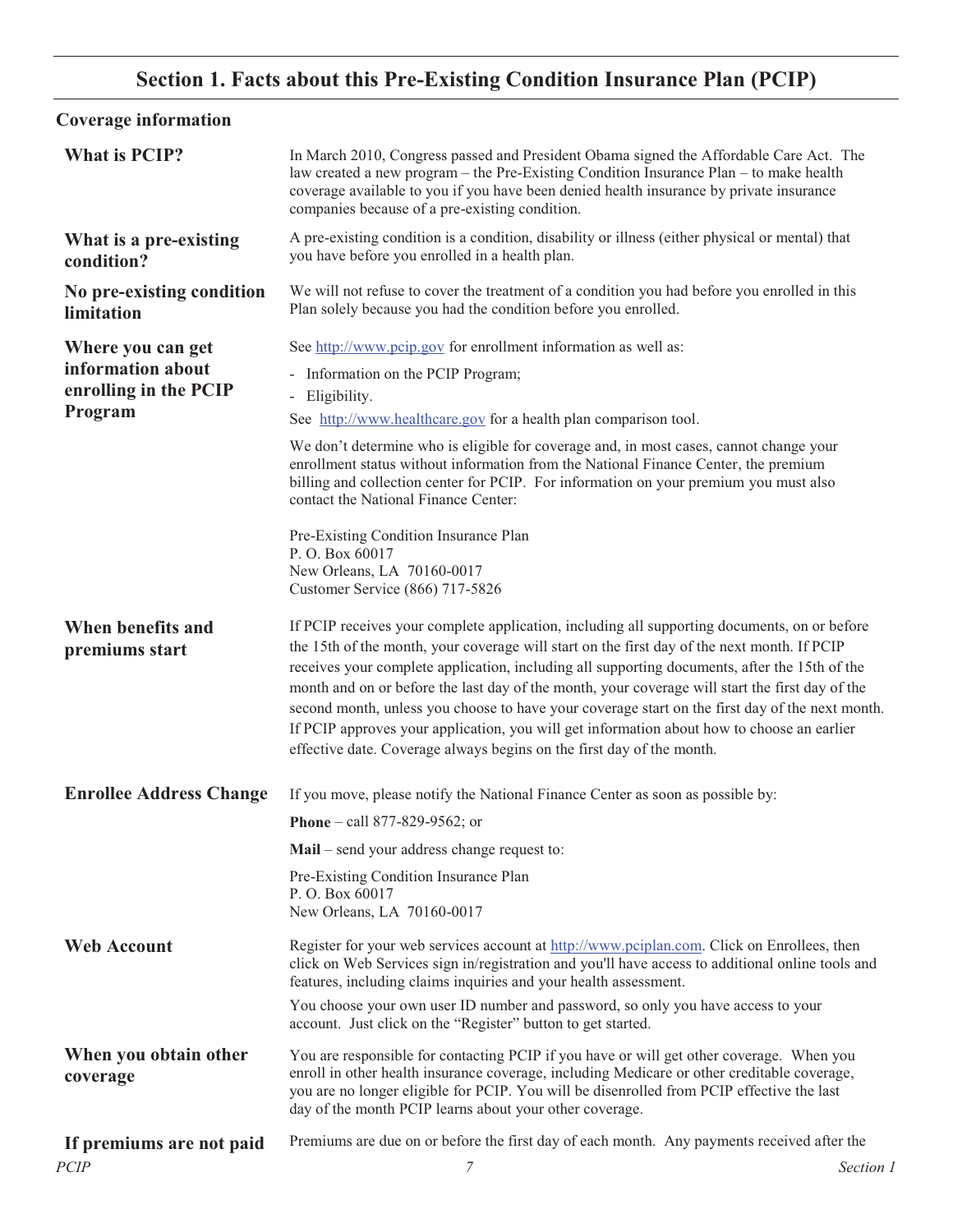due date will be considered delinquent and may result in your disenrollment from the plan. Individuals who have been involuntarily disenrolled for non-payment of premiums or electing to disenroll on a voluntary basis must wait 6 months before applying to re-enroll in PCIP. Such individuals must satisfy all eligibility requirements for the plan at the point of re-enrollment. **Getting a certificate of coverage** The Health Insurance Portability and Accountability Act of 1996 (HIPAA) is a Federal law that offers limited Federal protections for health coverage availability and continuity to people who lose their coverage. If you are disenrolled from the PCIP program, we will give you a Certificate of Coverage that indicates how long you have been enrolled with us. You can use this certificate when getting other health care coverage. Your new plan must reduce or eliminate waiting periods, limitations, or exclusions for health related conditions based on the information in the certificate, as long as you enroll within 63 days of losing coverage under this Plan. If you move out of the service area of a Pre-Existing Condition Insurance Plan (PCIP), you don't have to be uninsured for another six months to be eligible to enroll in another PCIP service area. You may apply to enroll in a Pre-Existing Condition Insurance Plan in your new area. You must certify that you have not had other non-PCIP creditable coverage since the termination of your prior PCIP coverage. When moving from one PCIP service area to another PCIP service area, the new PCIP's eligibility and enrollment process will establish whether an applicant is eligible on the basis of residence within the service area. However your pre-existing condition eligibility requirement will be deemed met based on your previous PCIP enrollment process. Information about applying for the PCIP in every State and the District of Columbia is available at www.HealthCare.gov or 1-866-717-5826 (TTY: 1-866-561-1604) Monday - Friday, 8 a.m. to 11 p.m., Eastern Time. If you stay within the 23 Federally administered PCIP states or Washington, DC, you will not need to disenroll.

Please be sure to change your address with the National Finance Center.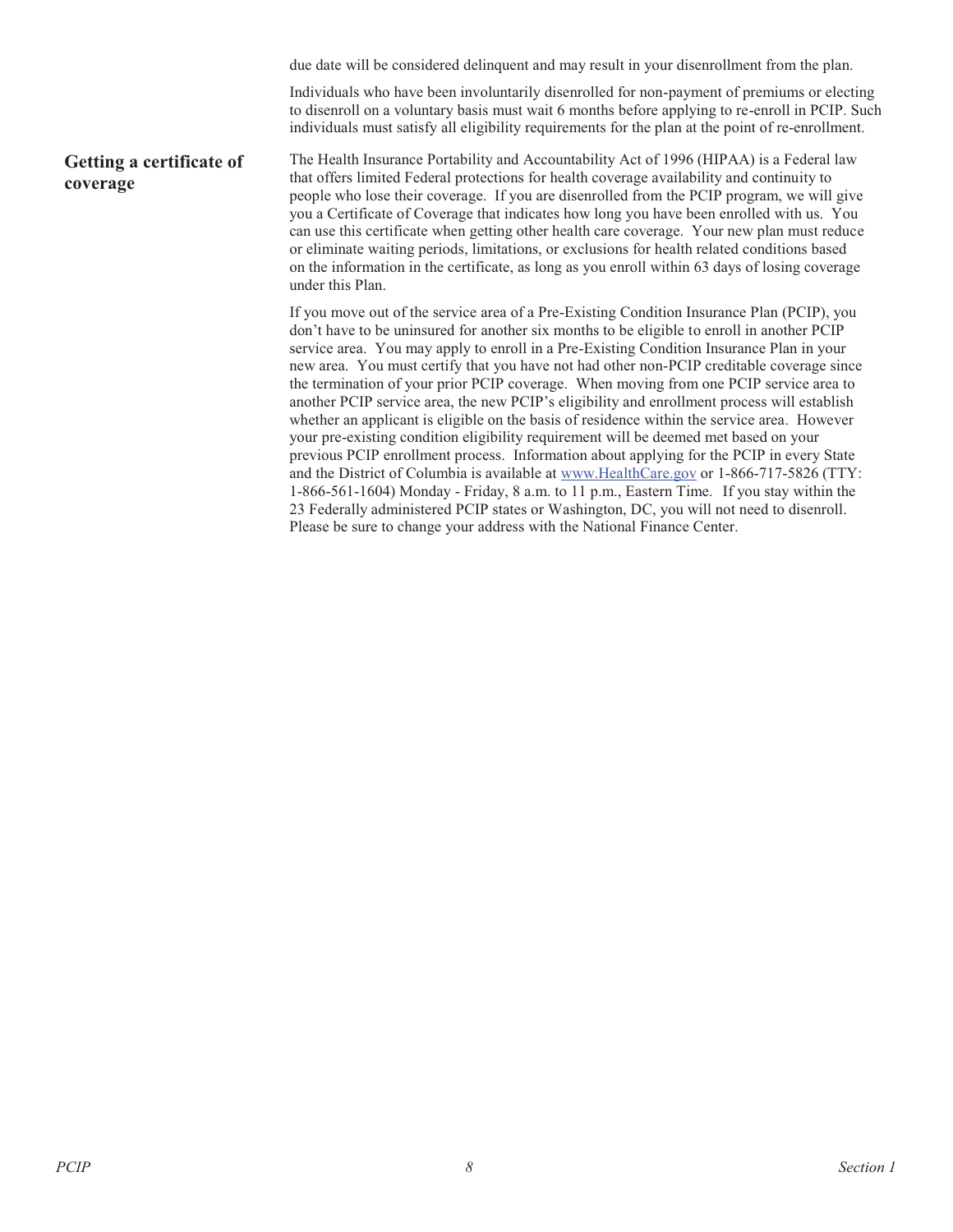### **Section 2. How You Get Care**

### **General features of the Pre-Existing Condition Insurance Plan (PCIP)**

#### **We have a Preferred Provider Organization (PPO)**

PCIP offers services through a PPO. This means that certain hospitals and other health care providers are "preferred providers." When you use our PPO providers, you will receive covered services at reduced cost. GEHA is solely responsible for the selection of PPO providers in your area. Contact us for the names of PPO providers and to verify their continued participation. You can also go to our Web page, http://www.pciplan.com. PPO provider listings are available upon request.

We have entered into arrangements with Arizona Foundation for Medical Care; First Health; NPP (Nevada Preferred Healthcare), OneNet PPO; PPO USA®; and Private Healthcare Systems; which are Preferred Providers or networks of hospitals and/or doctors. The doctors and hospitals participating in these networks have agreed to provide services to Plan enrollees. You always have the right to choose a PPO provider or a non-PPO provider for medical treatment. However, if you use a non-PPO provider, your cost-sharing will be higher.

PPO networks are now available in all major metropolitan areas and in most mid-size and rural areas; additional coverage areas will be added throughout the year. Enrollees residing in a PPO network area may look up providers online or request a directory of the PPO providers in their service area. These providers are required to meet licensure and certification standards established by State and Federal authorities, however, inclusion in the network does not represent a guarantee of professional performance nor does it constitute medical advice. To locate a participating provider in your area, or to nominate a non-participating provider, call (877) 745- 7198 or visit the PCIP Web site at http://www.pciplan.com. When you phone for an appointment, please remember to verify that the physician is still a PPO provider.

The non-PPO benefits are the standard benefits of this Plan. PPO benefits apply only when you use a PPO provider. Provider networks may be more extensive in some areas than others. We cannot guarantee the availability of every specialty in all areas. If no PPO provider is available, or you do not use a PPO provider, the standard non-PPO benefits apply. In addition, providers outside the United States will be paid at the PPO level of benefits. However, if the services are rendered at a PPO hospital, we will pay up to the Plan allowable for services of radiologists, anesthesiologists, emergency room physicians and pathologists who are not preferred providers at the preferred provider rate. In addition, providers outside the United States will be paid at the PPO level of benefits; however the procedure must meet the medical necessity and standard of care criteria.

#### **How we pay providers**

PCIP will reimburse you or your provider for covered services. We do not typically provide or arrange for health care. You are free to choose your own physicians, hospitals and other health care providers, but you will have less out-of-pocket expense if you choose innetwork providers. We reserve the right to audit medical expenses.

We reimburse you or your provider for your covered services, usually based on a percentage of the amount we allow. The type and extent of covered services, and the amount we allow, may be different from other health insurance plans.

#### **Never events**

You will not be billed for inpatient services related to treatment of specific hospital acquired conditions or for inpatient services needed to correct never events, if you use Arizona Foundation for Medical Care or PPO USA® Network preferred providers. This policy will help protect you from preventable medical errors and improve the quality of care you receive.

When you enter the hospital for treatment of one medical problem, you don't expect to leave with additional injuries, infections or other serious conditions that occur during the course of your stay. Although some of these complications may not be avoidable, too often patients suffer from injuries or illnesses that could have been prevented if the hospital had taken proper precautions. We have a benefit payment policy that will encourage hospitals to reduce the likelihood of hospital-acquired conditions such as certain infections, severe bedsores and fractures; and reduce medical errors that should never happen called "Never Events." When a Never Event occurs, neither you nor your PCIP plan will incur costs to correct the medical error.

#### **Preventive care services**

Preventive care services rendered by a preferred provider are paid as first dollar coverage. This means that you do not need to meet your deductible or catastrophic maximum before benefits are paid.

#### **Annual deductible**

You must pay out-of-pocket the annual deductible before the Plan pays benefits for care other than preventive care services.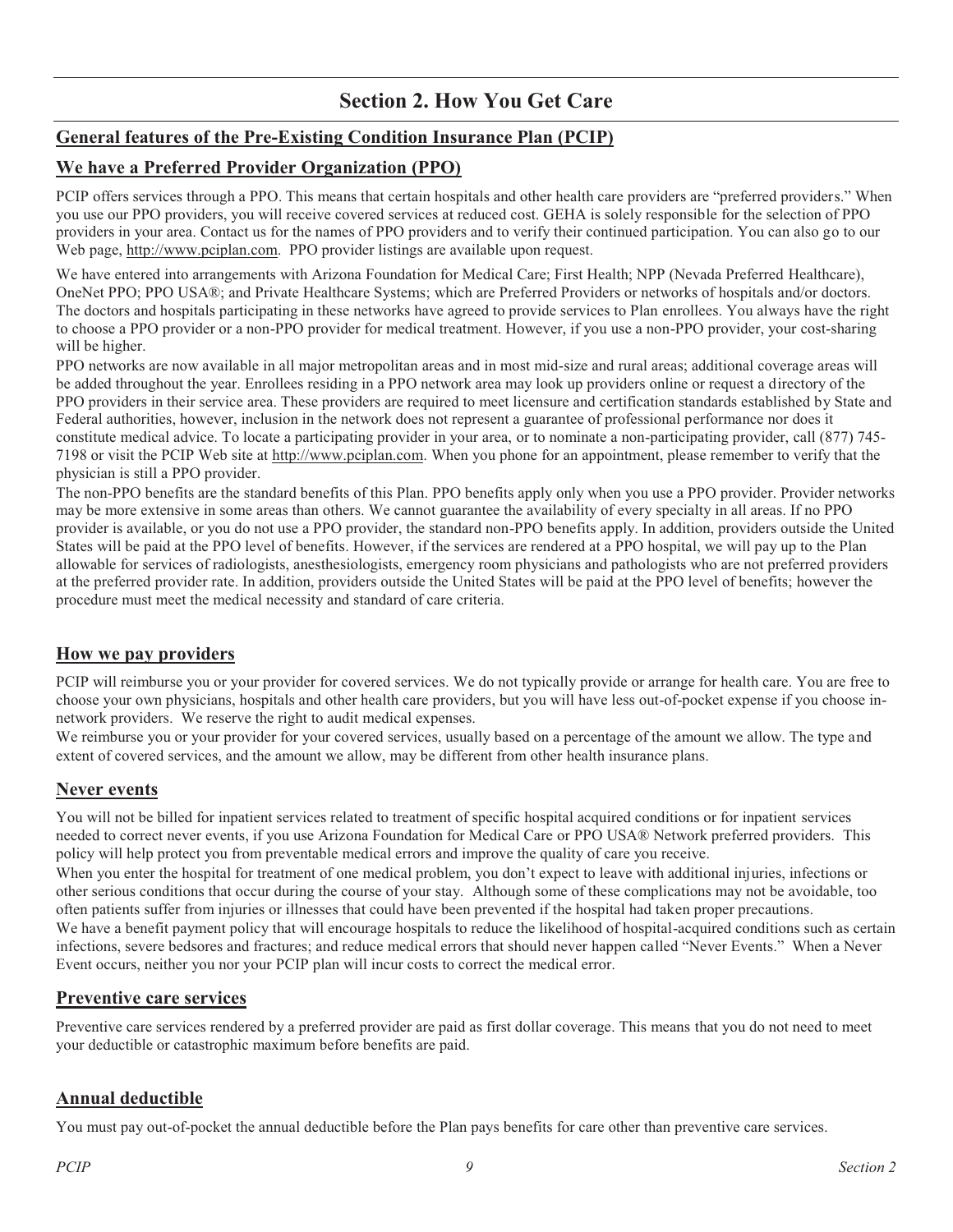### **Lifetime maximum**

There are no lifetime maximum limitations in PCIP.

### **Your medical and claims records are confidential**

We will keep your medical and claims records confidential. Please note that we may disclose your medical and claims information (including your prescription drug utilization) to any of your treating physicians or dispensing pharmacies.

| <b>Identification cards</b>                           | We will send you an identification (ID) card when you enroll. You should carry your ID card with<br>you at all times. You must show it whenever you receive services from a Plan provider,<br>or fill a prescription at a Plan pharmacy. Until you receive your ID card, use your health benefits<br>enrollment confirmation letter which you receive from the U.S. Department of Agriculture's<br>National Finance Center (the premium billing and collection vendor).                                                                                                                                                         |
|-------------------------------------------------------|---------------------------------------------------------------------------------------------------------------------------------------------------------------------------------------------------------------------------------------------------------------------------------------------------------------------------------------------------------------------------------------------------------------------------------------------------------------------------------------------------------------------------------------------------------------------------------------------------------------------------------|
|                                                       | If you do not receive your ID card within 15 days after the effective date of your enrollment,<br>please call us at (800) 220-7898 or write, PCIP, P. O. Box 300, Independence, MO<br>64051-0300. You may also request replacement cards through our website:<br>http://www.pciplan.com.                                                                                                                                                                                                                                                                                                                                        |
| Where you get covered<br>care                         | You can get care from any "covered provider" or "covered facility." How much we pay –<br>and you pay – depends on the type of covered provider or facility you use. If you use our<br>preferred providers, you will pay less. You will pay less for care furnished by preferred providers<br>even in states other than your own. You can obtain care from any covered provider or covered<br>facility in states that do not participate in the federally administered PCIP program, but providers<br>in those states are not likely to be in the preferred provider network.                                                    |
| <b>Covered providers</b>                              | We consider the following to be covered providers when they perform services within the<br>scope of their license or certification:                                                                                                                                                                                                                                                                                                                                                                                                                                                                                             |
|                                                       | A licensed doctor of medicine (M.D.) or a licensed doctor of osteopathy (D.O.). Other covered<br>providers include a chiropractor, nurse midwife, nurse anesthetist, audiologist, dentist,<br>optometrist, licensed clinical social worker, licensed clinical psychologist, licensed professional<br>counselor, licensed marriage and family therapist, podiatrist, speech, physical and occupational<br>therapist, nurse practitioner/clinical specialist, nursing school administered clinic, physician<br>assistant, registered nurse first assistants, certified surgical assistants and Christian Science<br>practitioner. |
|                                                       | The term "doctor" includes all of these providers when the services are performed within the<br>scope of their license or certification.                                                                                                                                                                                                                                                                                                                                                                                                                                                                                        |
|                                                       | Medically underserved areas. Note: We cover any licensed medical practitioner for any<br>covered service performed within the scope of that license in the states that are "medically<br>underserved." Currently, the states are: Alabama, Alaska, Arizona, Idaho, Illinois, Kentucky,<br>Louisiana, Mississippi, Missouri, Montana, New Mexico, North Dakota, South Dakota, and<br>Wyoming.                                                                                                                                                                                                                                    |
| <b>Covered facilities</b><br>$\overline{\phantom{0}}$ | Covered facilities include:                                                                                                                                                                                                                                                                                                                                                                                                                                                                                                                                                                                                     |
|                                                       | - Freestanding ambulatory facility                                                                                                                                                                                                                                                                                                                                                                                                                                                                                                                                                                                              |
|                                                       | A facility which is licensed by the state as an ambulatory surgery center or has Medicare<br>certification as an ambulatory surgical center, has permanent facilities and equipment for<br>the primary purpose of performing surgical and/or renal dialysis procedures on an outpatient<br>basis; provides treatment by or under the supervision of doctors and nursing services whenever<br>the patient is in the facility; does not provide inpatient accommodations; and is not, other than<br>incidentally, a facility used as an office or clinic for the private practice of a doctor or other<br>professional.           |
|                                                       | - Christian Science nursing organization/facilities that are accredited by The Commission for<br>Accreditation of Christian Science Nursing Organization/Facilities Inc.                                                                                                                                                                                                                                                                                                                                                                                                                                                        |
|                                                       | - Hospice                                                                                                                                                                                                                                                                                                                                                                                                                                                                                                                                                                                                                       |
|                                                       | A facility which meets all of the following:                                                                                                                                                                                                                                                                                                                                                                                                                                                                                                                                                                                    |
|                                                       | Primarily provides inpatient hospice care to terminally ill persons;<br>1)                                                                                                                                                                                                                                                                                                                                                                                                                                                                                                                                                      |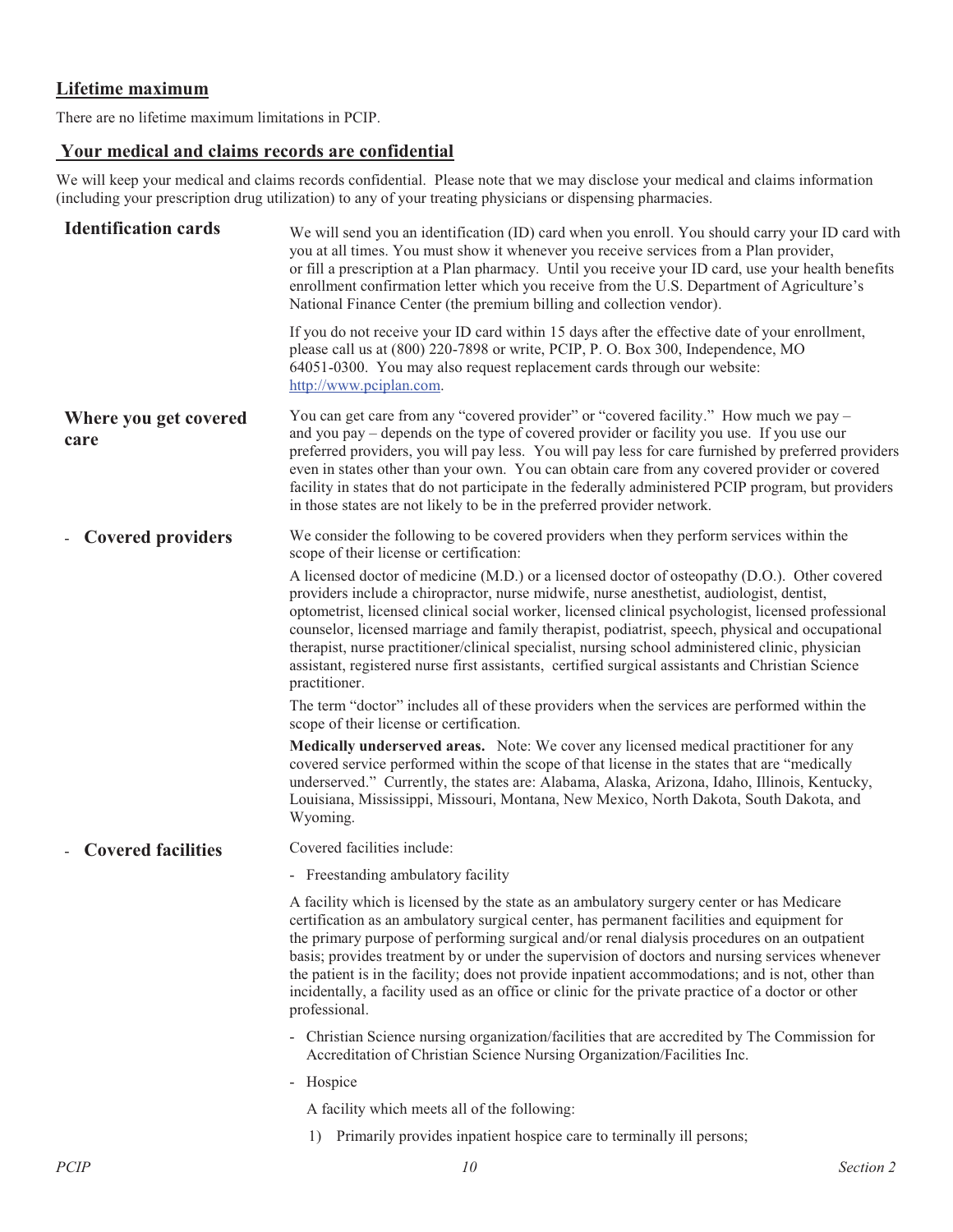|                                                           | Is certified by Medicare as such, or is licensed or accredited as such by the jurisdiction<br>2)<br>it is in;                                                                                                                                                                                                                                                                                                                                                                                                                                         |
|-----------------------------------------------------------|-------------------------------------------------------------------------------------------------------------------------------------------------------------------------------------------------------------------------------------------------------------------------------------------------------------------------------------------------------------------------------------------------------------------------------------------------------------------------------------------------------------------------------------------------------|
|                                                           | Is supervised by a staff of M.D.s or D.O.s, at least one of whom must be on call at all<br>3)<br>times;                                                                                                                                                                                                                                                                                                                                                                                                                                               |
|                                                           | Provides 24-hour-a-day nursing services under the direction of an R.N. and has a full-time<br>4)<br>administrator; and                                                                                                                                                                                                                                                                                                                                                                                                                                |
|                                                           | 5) Provides an ongoing quality assurance program.                                                                                                                                                                                                                                                                                                                                                                                                                                                                                                     |
|                                                           | Skilled Nursing Facility licensed by the state or Medicare certified if the state does not license<br>$\blacksquare$<br>these facilities. See limitations on page 50.                                                                                                                                                                                                                                                                                                                                                                                 |
|                                                           | - Hospital                                                                                                                                                                                                                                                                                                                                                                                                                                                                                                                                            |
|                                                           | An institution which is accredited as a hospital under the Hospital Accreditation Program<br>1)<br>of the Joint Commission on Accreditation of Healthcare Organizations (JCAHO); or                                                                                                                                                                                                                                                                                                                                                                   |
|                                                           | A medical institution which is operated pursuant to law, under the supervision<br>2)<br>of a staff of doctors, and with 24-hour-a-day nursing service, and which is primarily<br>engaged in providing general inpatient care and treatment of sick and injured persons<br>through medical, diagnostic, and major surgical facilities, all of which facilities must<br>be provided on its premises or have such arrangements by contract or agreement; or                                                                                              |
|                                                           | An institution which is operated pursuant to law, under the supervision of a staff of doctors<br>3)<br>and with 24-hour-a-day nursing service and which provides services on the premises for<br>the diagnosis, treatment, and care of persons with mental/substance abuse disorders and<br>has for each patient a written treatment plan which must include diagnostic assessment of<br>the patient and a description of the treatment to be rendered and provides for follow-up<br>assessments by or under the direction of the supervising doctor. |
|                                                           | The term hospital does not include a convalescent home or skilled nursing facility, or any<br>institution or part thereof which: a) is used principally as a convalescent facility, nursing facility,<br>or facility for the aged; b) furnishes primarily domiciliary or custodial care, including training in<br>the routines of daily living; or c) is operating as a school.                                                                                                                                                                       |
| What you must do to get<br>covered care                   | It depends on the kind of care you want to receive. You can go to any provider you want, but we<br>must approve some care in advance. See pages 5 and 6 for services that require precertification.                                                                                                                                                                                                                                                                                                                                                   |
| - Transitional care                                       | Specialty care: If you have a chronic or disabling condition and lose access to your PPO<br>specialist because we terminate our contract with your specialist for reasons other than for cause,<br>you may be able to continue seeing your specialist and receiving any PPO benefits for up to<br>90 days after you receive notice of the change. Contact us or, if we drop out of the Program,<br>contact your new plan.                                                                                                                             |
|                                                           | If you are in the second or third trimester of pregnancy and you lose access to your PPO specialist<br>based on the above circumstances, you can continue to see your specialist and your PPO benefits<br>continue until the end of your postpartum care, even if it is beyond the 90 days.                                                                                                                                                                                                                                                           |
| If you are hospitalized<br>when your enrollment<br>begins | We pay for covered services from the effective date of your enrollment. However, if you are<br>in the hospital when your enrollment in our Plan begins, call our customer service department<br>immediately at (800) 220-7898. If you are new to the Pre-Existing Insurance Plan, we will<br>reimburse you for your covered services while you are in the hospital beginning on the effective<br>date of your coverage.                                                                                                                               |
| How to get approval for                                   |                                                                                                                                                                                                                                                                                                                                                                                                                                                                                                                                                       |
| Your inpatient stay,                                      | <b>Precertification</b> (or preauthorization) is the process by which – prior to your inpatient hospital                                                                                                                                                                                                                                                                                                                                                                                                                                              |

**including Skilled Nursing Facility, Long Term Acute Care or** 

admission – we evaluate the medical necessity of your proposed stay and the number of days required to treat your condition. Unless we are misled by the information given to us, we won't change our decision on medical necessity.

In most cases, your physician or hospital will take care of precertification. Because you are still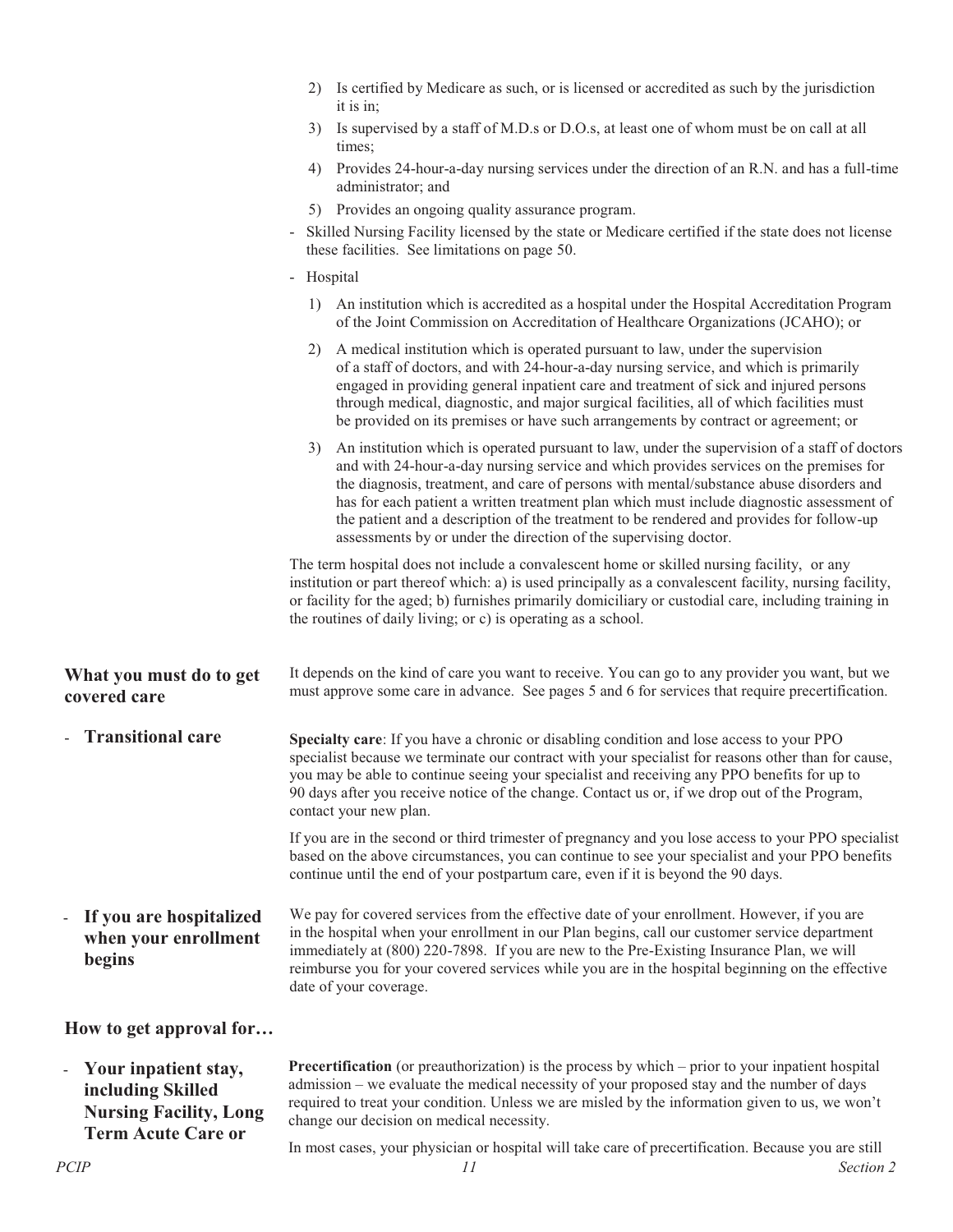#### **Rehabilitation Facility** responsible for ensuring that your care is precertified, you should always ask your physician or

hospital whether they have contacted us. **Warning:** We will reduce our benefits for the inpatient hospital stay by \$500 if no one contacts us for precertification. If the stay is not medically necessary, we will not pay any benefits. **How to precertify an admission to a hospital, Skilled Nursing Facility, Long Term Care Facility or Rehabilitation Facility** - For medical, surgical services and mental health /substance abuse admissions, you, your representative, your doctor, or your hospital must call InforMed (Medical Management Service – IMMS) before admission. The toll-free number is (800) 242-1025. For admissions to Skilled Nursing Facilities, Long Term Acute Care Facilities, or Rehabilitation Facilities please call OrthoNet to precertify at (877) 304-4419, see page 50. - If you have an emergency admission due to a condition that you reasonably believe puts your life in danger or could cause serious damage to bodily function, you, your representative, the doctor, or the hospital must telephone us within two business days following the day of the

- emergency admission, even if you have been discharged from the hospital. - Provide the following information:
	- Enrollee's name and plan identification number;
	- Patient's name, birth date, and phone number;
	- Reason for hospitalization, proposed treatment, or surgery;
	- Name and phone number of admitting doctor;
	- Name of hospital or facility; and
	- Number of planned days of confinement.
- We will then tell the doctor and/or hospital the number of approved inpatient days and we will send written confirmation of our decision to you, your doctor, and the hospital.

**Maternity care** You do not need to precertify a maternity admission for a routine delivery. However, if your medical condition requires you to stay more than 48 hours after a vaginal delivery or 96 hours after a cesarean section, then your physician or the hospital must contact us for precertification of additional days. Further, if your baby stays after you are discharged, then your physician or the hospital must contact us for precertification of additional days for the temporary coverage for the 30-day period after the birth.

**NICU cases** Confinements of infants in the neonatal care unit at any level must be reported. Alere, in collaboration with PCIP, will review NICU cases, and assign a level of care based on the infant's acuity and consistent with TIOP (March of Dimes report Toward Improving the Outcome of Pregnancy), the 2004 AAP (American Academy of Pediatrics) statement regarding hospital levels of care and NUBC (National Uniform Billing Committee). The facility is notified of the assigned level of care at the time the case is first reviewed and when a change occurs. If the facility bills for a higher level of care than is approved, you will be responsible for the difference between the higher level of care and the lower approved level of care charge.

**If your hospital stay needs to be extended:**  If your hospital stay – including maternity care – needs to be extended, you, your representative, your doctor or the hospital must ask us to approve the additional days.

#### If no one contacts us, we will decide whether the hospital stay was medically necessary.

- If we determine that the stay was medically necessary, we will pay the inpatient charges, less the \$500 penalty.
- If we determine that it was not medically necessary for you to be an inpatient, we will not pay inpatient hospital benefits. We will only pay for any covered medical supplies and services that are otherwise payable on an outpatient basis.

If we denied the precertification request, we will not pay inpatient hospital benefits. We will only pay for any covered medical supplies and services that are otherwise payable on an outpatient basis.

When we precertified the admission, but you remained in the hospital beyond the number of days we approved and did not get the additional days precertified, then:

**you** 

**What happens when** 

**do not follow the precertification rules**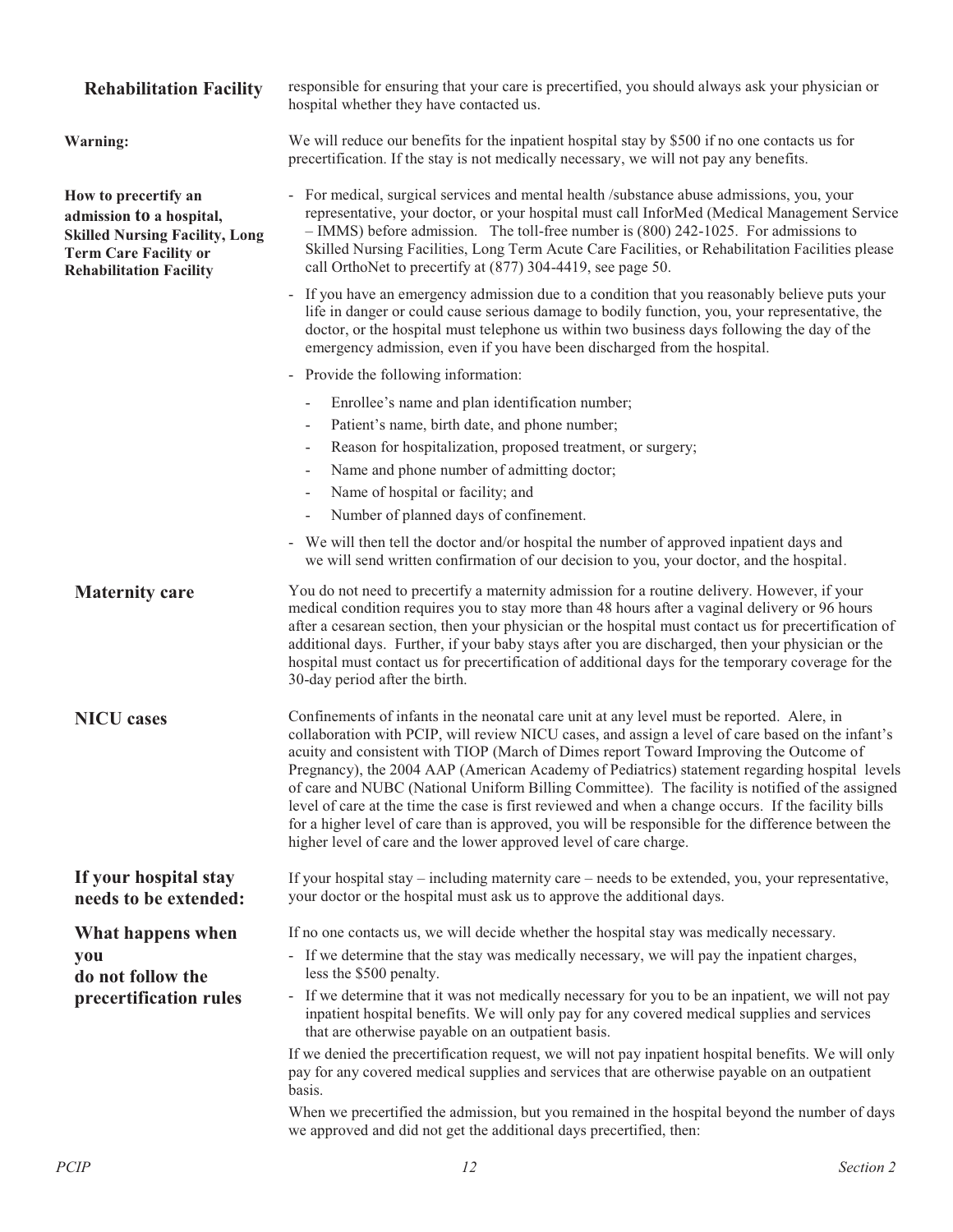|                                                        | - For the part of the admission that was medically necessary, we will pay inpatient benefits; but,                                                                                                                                                                                                                                                                                                                                                                                                                                                                                           |
|--------------------------------------------------------|----------------------------------------------------------------------------------------------------------------------------------------------------------------------------------------------------------------------------------------------------------------------------------------------------------------------------------------------------------------------------------------------------------------------------------------------------------------------------------------------------------------------------------------------------------------------------------------------|
|                                                        | - For the part of the admission that was not medically necessary, we will pay only medical<br>services and supplies otherwise payable on an outpatient basis and will not pay inpatient<br>benefits.                                                                                                                                                                                                                                                                                                                                                                                         |
| <b>Exceptions:</b>                                     | You do not need precertification in this case:                                                                                                                                                                                                                                                                                                                                                                                                                                                                                                                                               |
|                                                        | - You are admitted to a hospital outside the United States.                                                                                                                                                                                                                                                                                                                                                                                                                                                                                                                                  |
| Radiology/Imaging<br>procedures<br>precertification    | Radiology precertification is the process by which prior to scheduling specific imaging<br>procedures we evaluate the medical necessity of your proposed procedure to ensure the<br>appropriate procedure is being requested for your condition. In most cases your physician will<br>take care of precertification. Because you are still responsible for ensuring that we are asked to<br>precertify your procedure, you should ask your doctor to contact us.                                                                                                                             |
|                                                        | The following outpatient radiology services need to be precertified:                                                                                                                                                                                                                                                                                                                                                                                                                                                                                                                         |
|                                                        | - CT - Computerized Axial Tomography;                                                                                                                                                                                                                                                                                                                                                                                                                                                                                                                                                        |
|                                                        | MRI - Magnetic Resonance Imaging;                                                                                                                                                                                                                                                                                                                                                                                                                                                                                                                                                            |
|                                                        | MRA - Magnetic Resonance Angiography;                                                                                                                                                                                                                                                                                                                                                                                                                                                                                                                                                        |
|                                                        | NC - Nuclear Cardiac Imaging Studies; and<br>-                                                                                                                                                                                                                                                                                                                                                                                                                                                                                                                                               |
|                                                        | - PET - Positron Emission Tomography.                                                                                                                                                                                                                                                                                                                                                                                                                                                                                                                                                        |
| How to precertify a<br>radiology/imaging<br>procedure: | For outpatient CT, MRI, MRA, NC and PET studies, you, your representative or your<br>doctor must call MedSolutions before scheduling the procedure. The toll free number is<br>(866) 879-8317. Provide the following information: patient's name, plan identification<br>number, and birth date, requested procedure and clinical support for request, name and<br>telephone number of ordering provider, and name of requested imaging facility.                                                                                                                                            |
| <b>Exceptions:</b>                                     | You do not need precertification in these cases:                                                                                                                                                                                                                                                                                                                                                                                                                                                                                                                                             |
|                                                        | - The procedure is performed outside the United States, but still meets the medical necessity and<br>standard of care criteria;                                                                                                                                                                                                                                                                                                                                                                                                                                                              |
|                                                        | - You are an inpatient in a hospital; or                                                                                                                                                                                                                                                                                                                                                                                                                                                                                                                                                     |
|                                                        | - The procedure is performed as an emergency.                                                                                                                                                                                                                                                                                                                                                                                                                                                                                                                                                |
| Warning:                                               | We will reduce our benefits for these procedures by \$100 if no one contacts us for precertification.<br>If the procedure is not medically necessary, we will not pay any benefits.                                                                                                                                                                                                                                                                                                                                                                                                          |
| How to precertify<br>nonsurgical cancer treatment      | To precertify non-surgical cancer treatment (chemotherapy or radiation) in an outpatient setting,<br>your provider should go the PCIP provider portal and follow the link for cancer precertification or<br>visit http://www.eviti.com and enter your proposed cancer treatment plan. The on-line, real-time<br>Eviti tool allows your provider to select an evidence-based treatment plan and obtain immediate<br>precertification. If part of the treatment will be delivered in the hospital, a treatment plan<br>precertification is required prior to inpatient hospital authorization. |
| <b>Other services</b>                                  | Some services require a referral, precertification, or prior authorization. You need to call us at<br>(800) 220-7898 before receiving treatment for care such as:                                                                                                                                                                                                                                                                                                                                                                                                                            |
|                                                        | - Physical, occupational and speech therapy<br>- Home skilled nursing care, IV therapy in the home<br>- Certain Surgeries and procedures<br>- Transplant services<br>- Hospice                                                                                                                                                                                                                                                                                                                                                                                                               |
|                                                        | - Outpatient dialysis                                                                                                                                                                                                                                                                                                                                                                                                                                                                                                                                                                        |
|                                                        | - Orthotics and Prosthetics                                                                                                                                                                                                                                                                                                                                                                                                                                                                                                                                                                  |
|                                                        | - Non-surgical cancer treatment (includes chemotherapy and radiologic treatments)                                                                                                                                                                                                                                                                                                                                                                                                                                                                                                            |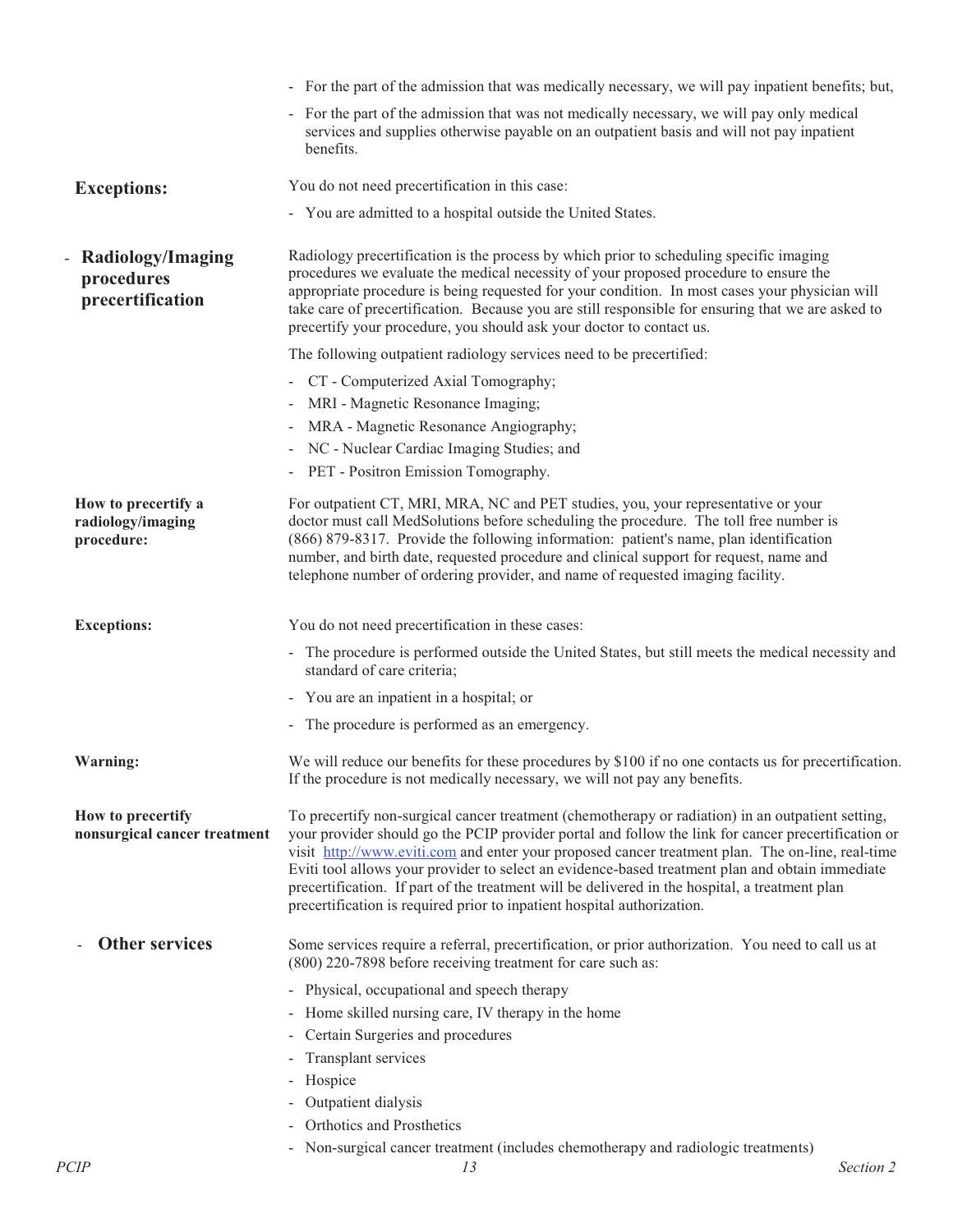- Surgical treatment of morbid obesity
- Certain prescription drugs
- Organ and tissue transplant procedures
- Surgical correction of congenital anomalies
- Inpatient hospital mental health and substance abuse benefits, inpatient care at residential treatment centers and outpatient intensive day treatment
- Psychological testing
- Injectable hematopoietic drugs (drugs for anemia, low white blood count);
- Injectable drugs for arthritis, psoriasis or hepatitis; and
- Surgical treatment of hyperhidrosis (benefits will not be approved unless alternative therapies such as botox injections or topical aluminum chloride and pharmacotherapy have been unsuccessful)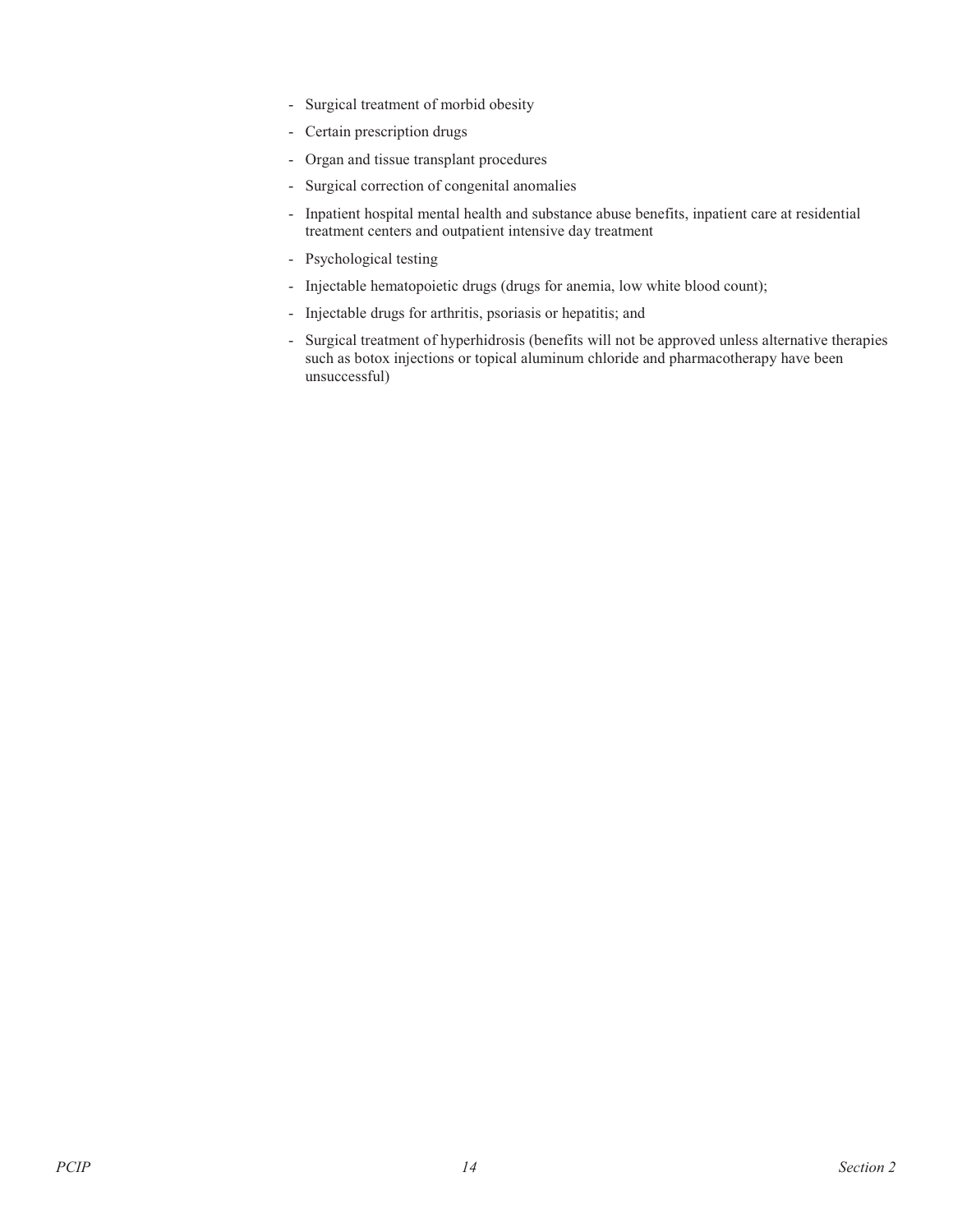## **Section 3. Your Costs for covered services**

This is what you will pay out-of-pocket for your covered care:

| <b>Cost-sharing</b>                               | Cost-sharing is the general term used to refer to your out-of-pocket costs (e.g., deductible and<br>coinsurance) for the covered care you receive.                                                                                                                                                                                                                                                                                                                                                                                                                                                                                                                                                         |
|---------------------------------------------------|------------------------------------------------------------------------------------------------------------------------------------------------------------------------------------------------------------------------------------------------------------------------------------------------------------------------------------------------------------------------------------------------------------------------------------------------------------------------------------------------------------------------------------------------------------------------------------------------------------------------------------------------------------------------------------------------------------|
| <b>Deductible</b>                                 | A deductible is a fixed amount of covered expenses you must pay first for certain covered services<br>and supplies before we start paying benefits for them. Coinsurance amounts do not count toward<br>any deductible. When a covered service or supply is subject to a deductible, only the Plan<br>allowance for the service or supply counts toward the deductible.                                                                                                                                                                                                                                                                                                                                    |
|                                                   | The calendar year medical deductible is different for each of the three PCIP plan options. If you<br>see in-network providers the deductibles are Standard Option \$2,000, Extended Option \$1,000 and<br>HSA Option (combined medical and RX) \$2,500. If you see out-of-network providers, the<br>deductibles are Standard Option \$3,000, Extended Option \$1,500 and HSA Option \$3,000. After<br>the deductible amount is satisfied for an individual, covered services are payable for that<br>individual.                                                                                                                                                                                           |
|                                                   | If the billed amount (or the Plan allowance that providers we contract with have agreed to accept<br>as payment in full) is less than the remaining portion of your deductible, you pay the lower<br>amount.                                                                                                                                                                                                                                                                                                                                                                                                                                                                                               |
|                                                   | Example: If the billed amount is \$100, the provider has an agreement with us to accept \$80, and<br>you have not paid any amount toward meeting your calendar year deductible, you must pay \$80.<br>We will apply \$80 to your deductible. We will begin paying benefits once the remaining portion of<br>your calendar year deductible has been satisfied.                                                                                                                                                                                                                                                                                                                                              |
| Coinsurance                                       | Coinsurance is the percentage of our allowance that you must pay for your care. Coinsurance<br>doesn't begin until you meet your deductible. We will base this percentage on either the billed<br>charge or the Plan allowance, whichever is less.                                                                                                                                                                                                                                                                                                                                                                                                                                                         |
|                                                   | Example: Under any of the federal PCIP options, you pay 40% of our allowance for non-PPO<br>office visits.                                                                                                                                                                                                                                                                                                                                                                                                                                                                                                                                                                                                 |
| If your provider routinely<br>waives your cost    | If your provider routinely waives (does not require you to pay) your deductibles or coinsurance,<br>the provider is misstating the fee and may be violating the law. In this case, when we calculate our<br>share, we will reduce the provider's fee by the amount waived.                                                                                                                                                                                                                                                                                                                                                                                                                                 |
|                                                   | For example, if your physician ordinarily charges \$100 for a service but routinely waives your<br>20% coinsurance, the actual charge is \$75. We will pay \$60 (80% of the actual charge of \$75).                                                                                                                                                                                                                                                                                                                                                                                                                                                                                                        |
| <b>Waivers</b>                                    | In some instances, a provider may ask you to sign a "waiver" prior to receiving care. This waiver<br>may state that you accept responsibility for the total charge for any care that is not covered by your<br>health plan. If you sign such a waiver, whether you are responsible for the total charge depends on<br>the contracts that the Plan has with its providers. If you are asked to sign this type of waiver,<br>please be aware that, if benefits are denied for the services, you could be legally liable for the<br>related expenses. If you would like more information about waivers, please contact us at (800)<br>220-7898, or write to PCIP, P. O. Box 300, Independence, MO 64051-0300. |
| Differences between our<br>allowance and the bill | Our "Plan allowance" is the amount we use to calculate our payment for covered services.<br>Fee-for-service plans arrive at their allowances in different ways, so their allowances vary.<br>For more information about how we determine our Plan allowance, see the definition of Plan<br>allowance in Section 13.                                                                                                                                                                                                                                                                                                                                                                                        |
|                                                   | Often, the provider's bill is more than a fee-for-service plan's allowance. Whether or not you have<br>to pay the difference between our allowance and the bill will depend on the provider you use.                                                                                                                                                                                                                                                                                                                                                                                                                                                                                                       |
|                                                   | - PPO providers agree to limit what they will bill you. Because of that, when you use a preferred<br>provider, your share of covered charges consists only of your deductible and coinsurance. Here<br>is an example about coinsurance: You see a PPO physician who charges \$150, but our<br>allowance is \$100. If you have met your deductible, you are only responsible for your<br>coinsurance. That is, with PCIP, you pay just 20% of our \$100 allowance (\$20).<br>Because of the agreement, your PPO physician will not bill you for the \$50 difference between<br>our allowance and his/her bill.                                                                                              |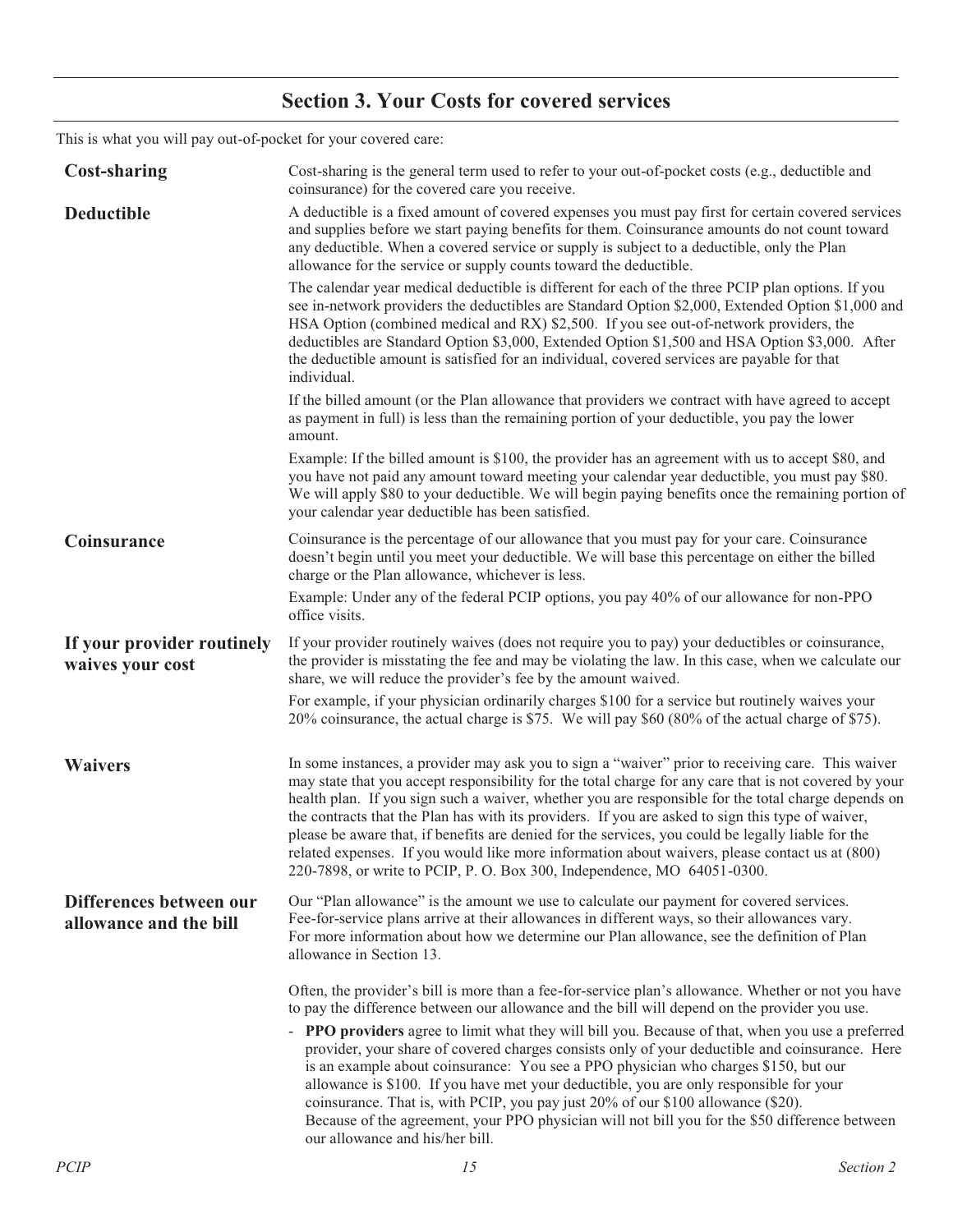- **Non-PPO providers**, on the other hand, have no agreement to limit what they will bill you. When you use a non-PPO provider, you will pay your deductible and coinsurance – plus any difference between our allowance and charges on the bill. Here is an example: You see a non-PPO physician who charges \$150 and our allowance is again \$100. Because you've met your deductible, you are responsible for your coinsurance, so with PCIP you pay 40% of our \$100 allowance (\$40). Plus, because there is no agreement between the non-PPO physician and us, the physician can bill you for the \$50 difference between our allowance and his/her bill.

The following table illustrates the examples of how much you have to pay out-of-pocket, under the PCIP, for services from a PPO physician vs. a non-PPO physician. The table uses our example of a service for which the physician charges \$150 and our allowance is \$100. The table shows the amount you pay if you have met your calendar year deductible.

| <b>EXAMPLE</b>            | PPO physician         |          | Non-PPO physician     |       |
|---------------------------|-----------------------|----------|-----------------------|-------|
| Physician's charge        |                       | \$150    |                       | \$150 |
| Our allowance             | We set it at:         | 100      | We set it at:         | 100   |
| We pay                    | 80% of our allowance: | 80       | 60% of our allowance: | 60    |
| You owe: Coinsurance      | 20% of our allowance: | 20       | 40% of our allowance: | 40    |
| +Difference up to charge? | No:                   | $\theta$ | Yes:                  | 50    |
| <b>TOTAL YOU PAY</b>      |                       | \$20     |                       | \$90  |

### **Your catastrophic protection out-of-pocket maximum for deductibles and coinsurance**

| <b>PPO</b>     | The calendar year catastrophic out-of-pocket limit when using PPO providers is \$4,000 for the<br>Standard and Extended Plan Options and \$6,050 for the HSA Plan Option. Out of pocket<br>expenses from both PPO and non-PPO providers count towards this limit. If you reach this<br>limit, expenses from PPO providers will be paid at 100% of our allowable amount.                                                                 |
|----------------|-----------------------------------------------------------------------------------------------------------------------------------------------------------------------------------------------------------------------------------------------------------------------------------------------------------------------------------------------------------------------------------------------------------------------------------------|
| <b>Non-PPO</b> | The calendar year catastrophic out-of-pocket limit when using non-PPO providers is \$7,000 in<br>all three PCIP Plan Options. Any of the above expenses for PPO providers also count toward<br>this limit. Your eligible out-of-pocket expenses will not exceed this amount, whether or not<br>you use PPO providers. If you reach this limit, expenses from PPO and non-PPO providers<br>will be paid at 100% of our allowable amount. |
|                | Out-of-pocket expenses for PPO and non-PPO benefit are:                                                                                                                                                                                                                                                                                                                                                                                 |
|                | - In-network (PPO) and Out-of-network (non-PPO) deductibles;                                                                                                                                                                                                                                                                                                                                                                            |
|                | The 20% coinsurance you pay for PPO charges under medical services and supplies, surgical<br>and anesthesia services and hospital, facility, ambulance services, mental health and<br>substance abuse services; as well as all pharmacy expenses when in-network and by mail;                                                                                                                                                           |
|                | The 40% coinsurance you pay for non-PPO charges under medical services and supplies,<br>$\blacksquare$<br>surgical and anesthesia services and hospital, facility and ambulance services, mental health<br>and substance abuse services; and                                                                                                                                                                                            |
|                | - The \$25 copayment for office visits to PPO primary care physicians and specialists.                                                                                                                                                                                                                                                                                                                                                  |
|                | The following cannot be counted toward catastrophic protection out-of-pocket expenses and<br>you must continue to pay them even after your expenses exceed the limits described above;                                                                                                                                                                                                                                                  |
|                | Expenses in excess of our allowable amount or maximum benefit limitations such as the<br>$\blacksquare$<br>amounts in excess of the chiropractic benefit;                                                                                                                                                                                                                                                                               |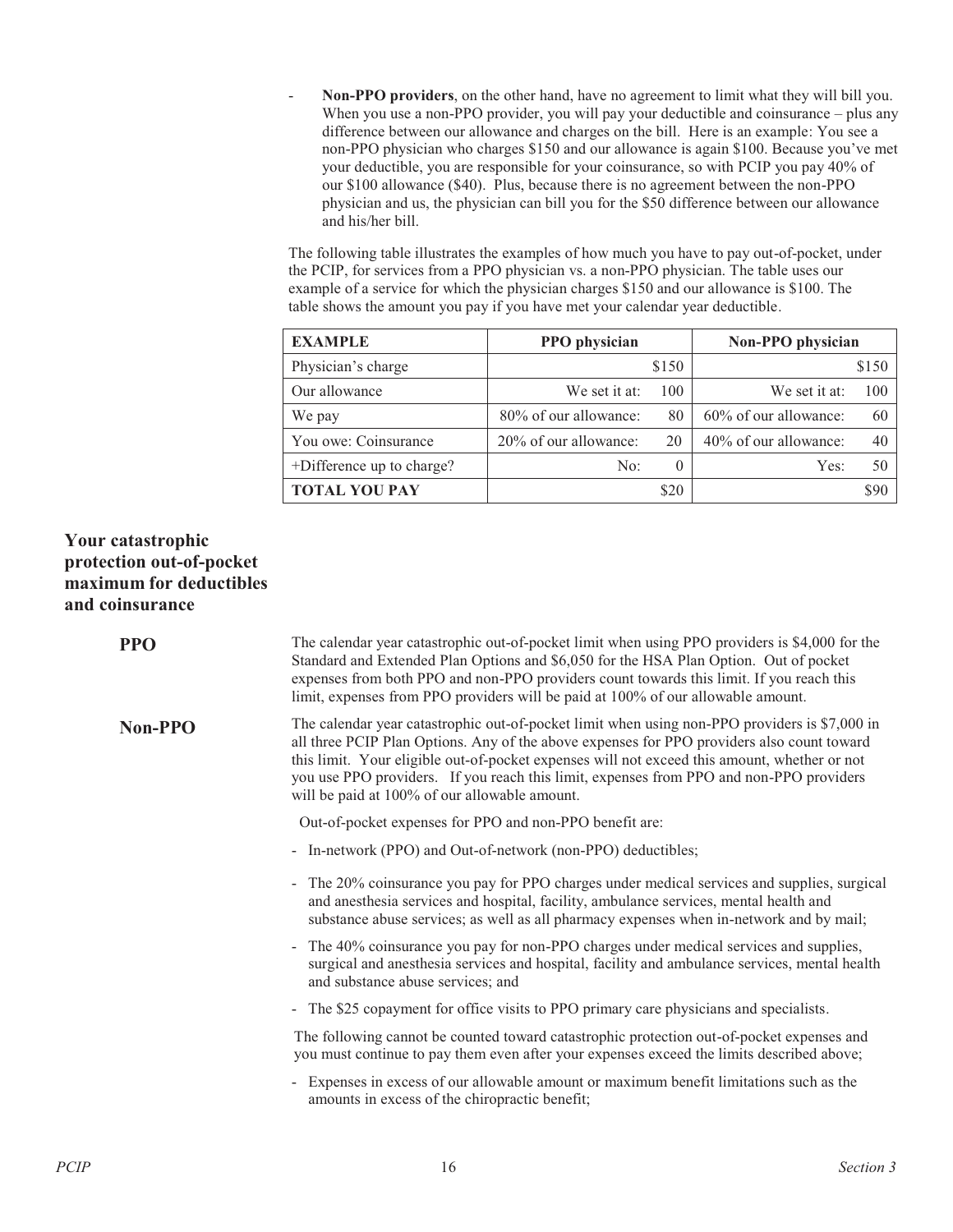- The difference between our allowance and the cost of drugs purchased at a non-network pharmacy; - The \$300 copayment for specialty drugs purchased through the physician's office, home health agency, outpatient hospital or non-participating provider; - Non-preferred step therapy drugs are not a covered benefit; - Any amounts you pay because benefits have been reduced for non-compliance with our cost containment requirements; and - The difference between the cost of brand and generic multi-source drugs;

If we overpay you We will make diligent efforts to recover benefit payments we made in error but in good faith. We may reduce subsequent benefit payments to offset overpayments.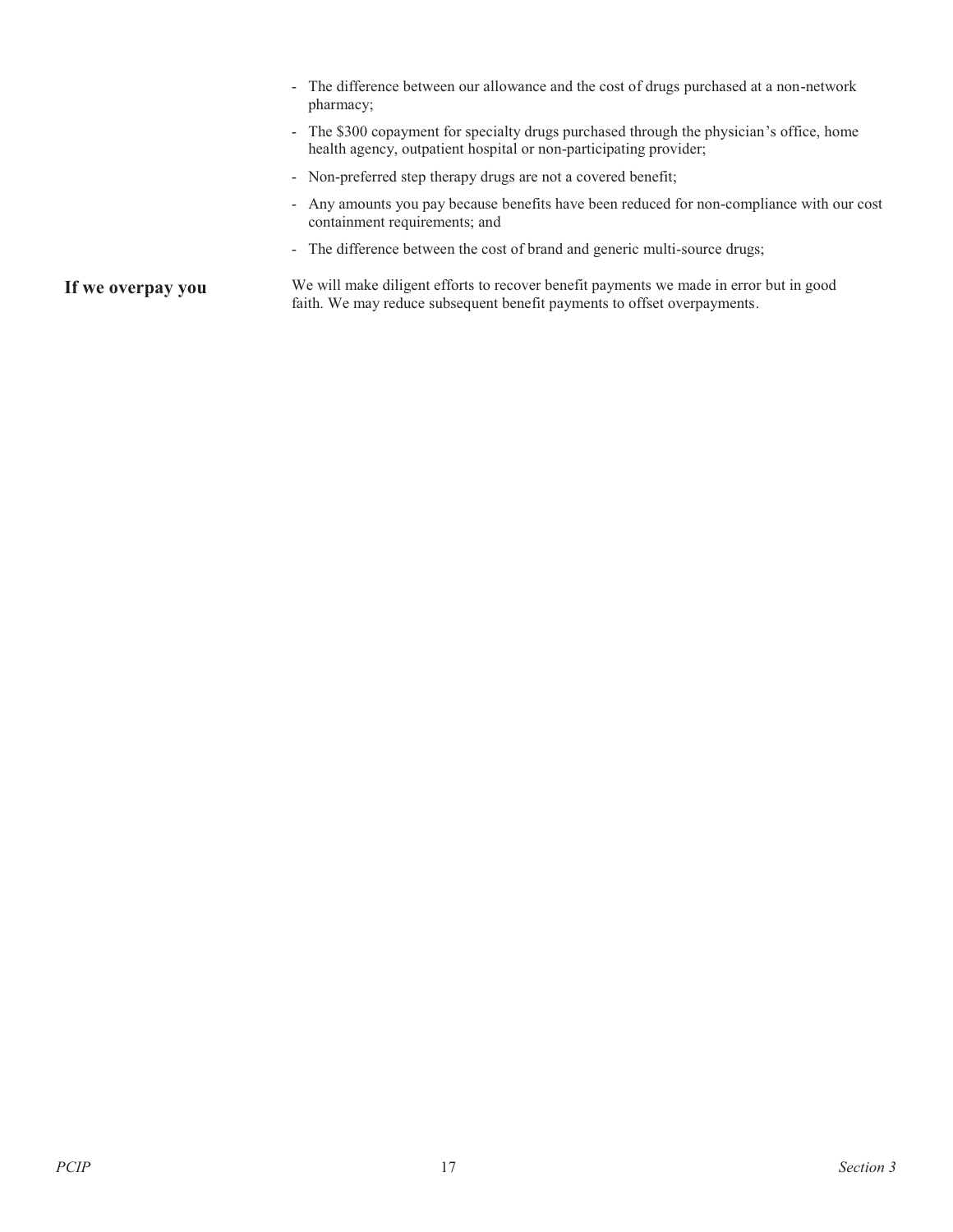## **Section 4. Pre-Existing Condition Insurance Plan (PCIP) Overview**

The Pre-Existing Condition Insurance Plan (PCIP) has three plan options: a Standard Option, an Extended Option and an HSAqualified High Deductible Health Plan (HDHP). The PCIP benefits are described in this Section. Make sure that you review the benefits that are available.

Please read *"Important things you should keep in mind about these benefits"* at the beginning of each subsection. Also, read the *General Exclusions* in Section 9, they apply to benefits in the following subsections. To obtain claim forms, claims filing advice, or more information about PCIP benefits, contact us at (800) 220-7898 or at our Web site at http://www.pciplan.com.

|              | - Preventive care                                               | The Plan covers preventive care services such as periodic routine health evaluations not related<br>to an illness or injury (e.g., routine annual physicals) and screening services (e.g., cancer<br>screenings, cardiac screenings, and mammograms) billed as a preventive medicine visit. These<br>services are covered at 100% if you use a network provider and the services are described in<br>Section 7. Preventive care. Preventive care for children is covered at 100%. You do not have<br>to meet the deductible before using these services. Care received related to an illness or<br>injury will be considered under regular plan benefits. |
|--------------|-----------------------------------------------------------------|-----------------------------------------------------------------------------------------------------------------------------------------------------------------------------------------------------------------------------------------------------------------------------------------------------------------------------------------------------------------------------------------------------------------------------------------------------------------------------------------------------------------------------------------------------------------------------------------------------------------------------------------------------------|
|              | - Medical coverage                                              | After you have paid the Plan's deductible, we pay benefits under medical coverage described in<br>Section 8. The Plan typically pays 80% for in-network and 60% for out-of-network medical<br>care.                                                                                                                                                                                                                                                                                                                                                                                                                                                       |
|              |                                                                 | <b>Covered services include:</b>                                                                                                                                                                                                                                                                                                                                                                                                                                                                                                                                                                                                                          |
|              |                                                                 | - Medical services and supplies provided by physicians and other health care professionals;                                                                                                                                                                                                                                                                                                                                                                                                                                                                                                                                                               |
|              |                                                                 | - Surgical and anesthesia services provided by physicians and other health care professionals;                                                                                                                                                                                                                                                                                                                                                                                                                                                                                                                                                            |
|              |                                                                 | Hospital services; other facility or ambulance services;                                                                                                                                                                                                                                                                                                                                                                                                                                                                                                                                                                                                  |
|              |                                                                 | - Emergency services/accidents;                                                                                                                                                                                                                                                                                                                                                                                                                                                                                                                                                                                                                           |
|              |                                                                 | - Mental health and substance abuse; and                                                                                                                                                                                                                                                                                                                                                                                                                                                                                                                                                                                                                  |
|              |                                                                 | - Prescription drug benefits.                                                                                                                                                                                                                                                                                                                                                                                                                                                                                                                                                                                                                             |
| $\mathbf{L}$ | <b>Catastrophic protection</b><br>for out-of-pocket<br>expenses | The calendar year catastrophic out-of-pocket limit when using PPO providers is \$4,000 in the<br>Standard and Extended Plan Options and \$6,050 for the HSA Plan Option. Out of pocket<br>expenses from both PPO and non-PPO providers count towards this limit. If you reach this<br>limit, expenses from PPO providers will be paid at 100% of our allowable amount.                                                                                                                                                                                                                                                                                    |
|              |                                                                 | The calendar year catastrophic out-of-pocket limit when using non-PPO providers is \$7,000 in<br>all three PCIP Plan Options. Any of the above expenses for PPO providers also count toward<br>this limit. Your eligible out-of-pocket expenses will not exceed this amount, whether or not<br>you use PPO providers. If you reach this limit, expenses from PPO and non-PPO providers<br>will be paid at 100% of our allowable amount.                                                                                                                                                                                                                   |
|              |                                                                 | . However, certain expenses do not count toward your out-of-pocket maximum and you must<br>continue to pay these expenses once you reach your out-of-pocket maximum (such as expenses<br>in excess of the Plan's allowable amount or benefit maximum). Refer to Section 3, Your<br>catastrophic protection out-of-pocket maximum, and Section 9, for more details.                                                                                                                                                                                                                                                                                        |
|              | - Health education<br>resources and account<br>management tools | Section 8(a) describes the health education resources and account management tools available<br>to help you manage your health care and health care dollars.                                                                                                                                                                                                                                                                                                                                                                                                                                                                                              |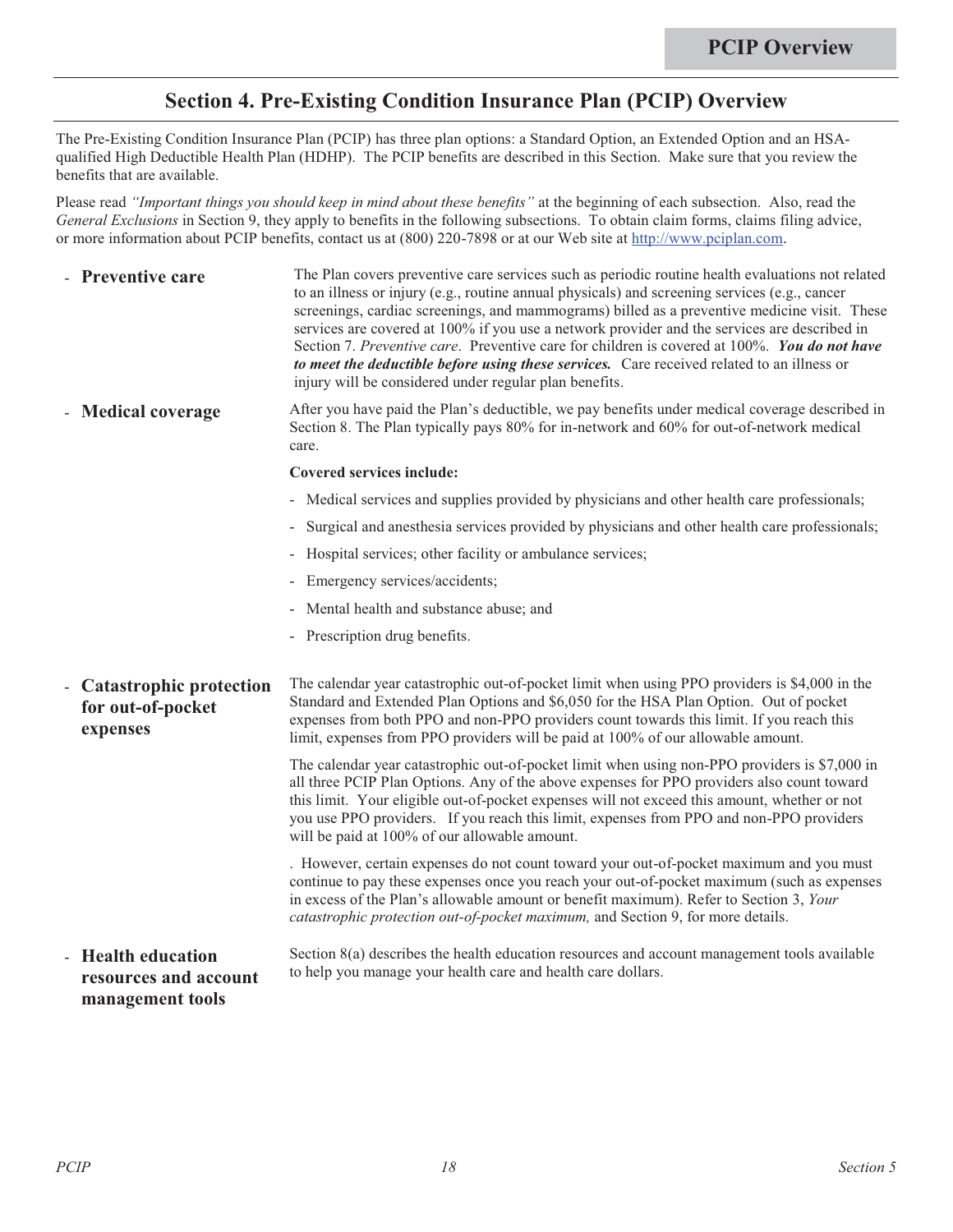## **Section 5. Standard and Extended Option Overview**

The Pre-Existing Condition Insurance Plan offers a choice of plan options. The Standard and Extended Options are traditional plans, but the HSA Option is an HSA-qualified high deductible health plan. Standard and Extended Option benefit packages are described in a separate column from the HSA Plan, beginning in Section 8. Make sure you review the benefits that are available under the option in which you are enrolled.

The Standard and Extended Option is divided into separate subsections from the HSA Option, beginning in Section 8. Please read *Important things you should keep in mind about these benefits* at the beginning of the subsections. Also read the General exclusions in Section 9 because they apply to benefits in the following subsections. To obtain claim forms, claims filing advice, or more information about Standard and Extended Option benefits, contact us at (800) 220-7898 or at our Web site at http://www.pciplan.com.

Both plan options offer:

- Affordable premiums;
- No requirement to choose a single doctor as your primary physician;
- No referral needed to see a specialist;
- Freedom to choose any doctor with extra savings when you see a preferred provider;
- A separate prescription drug deductible to allow prescription coverage sooner;
- Low copays for generic prescription drugs; and
- Preventive Care covered at 100% when you see an in-network provider.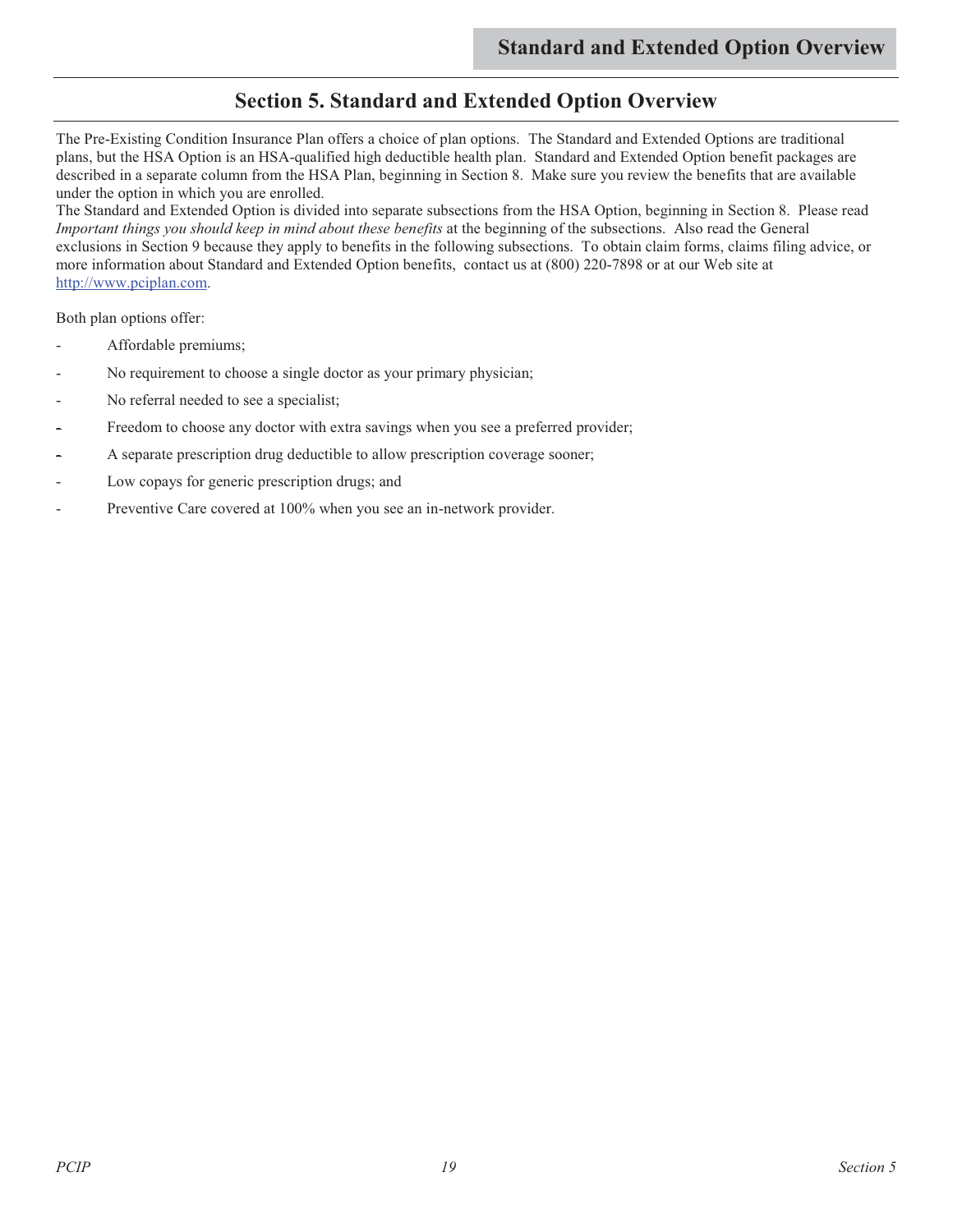### **Section 6. HSA Option Overview**

You have a choice of plans. The Standard and Extended Options are traditional insurance plans, but one plan is non-traditional. The HSA Option is an HSA-qualified high-deductible health plan (HDHP). This Plan provides comprehensive coverage for highcost medical events and prescription drugs with a tax-advantaged way to help you build savings for future medical expenses. The HSA Option gives you greater control over how to use your health care benefits. With this Plan, preventive care is covered in full if rendered by preferred providers and a preventive care diagnosis code is indicated. As you receive other non-preventive medical care, you must meet the Plan's deductible before we pay benefits according to the benefits described, beginning on page 25. To take the most advantage of your HDHP, you may want to consider a Health Savings Account (HSA). An HSA is optional. Please read the details below to understand how you might benefit from opening an HSA to work with your health plan.

#### **Health Savings Accounts (HSA)**

By law, HSAs are available to individuals enrolled in a high-deductible health plan (HDHP). To be eligible for an HSA, enrollees must not have other health coverage, including coverage through Medicare or a spouse's plan. Enrollees cannot be enrolled in either their own or their spouse's flexible spending account (FSA), unless it's one specifically designed to work with an HSA, and cannot have received VA medical benefits within the last three months.

A health savings account (HSA) is a tax-advantaged medical savings account. You may make tax-free contributions to your HSA, so long as total contributions do not exceed the limit established by law. See maximum contribution information on page 21. You can use funds in your HSA to help pay your health plan deductible and any medical expenses you incur after the deductible is met tax-free**.** You own your HSA, so the funds can go with you if you change plans or employment.

**Federal tax tip:** There are tax advantages to fully funding your HSA as quickly as possible. Your HSA contribution payments are fully deductible on your Federal tax return. By fully funding your HSA early in the year, you have the flexibility of paying medical expenses from tax-free HSA dollars or after tax out-of-pocket dollars. If you don't deplete your HSA and you allow the contributions and the tax-free interest to accumulate, your HSA grows more quickly for future expenses. At a minimum, if you cannot make contributions to your HSA ahead of time, or on an ongoing basis, as you have to pay your deductible, it is a good idea to pay for your expenses by first contributing to your HSA account and paying out of the account; this way, you can still receive a tax deduction.

NOTE: It is important to have your HSA open immediately following your effective date, to ensure your expenses are tax-free.

#### **HSA features include:**

- Your contributions (money deposited) to the HSA are tax deductible;
- You may establish pre-tax HSA deductions from your paycheck to fund your HSA up to IRS limits using the same method that you use to establish other deductions;
- Your HSA earns tax-free interest;
- Qualified medical expenses paid under the HSA are tax-free. (see IRS publication 502 for a complete list of eligible expenses);
- Your unused HSA funds and interest accumulate from year to year;
- It's portable the HSA is owned by you and is yours to keep, even when you leave the PCIP or retire; and
- When you need it, funds up to the actual HSA balance are available.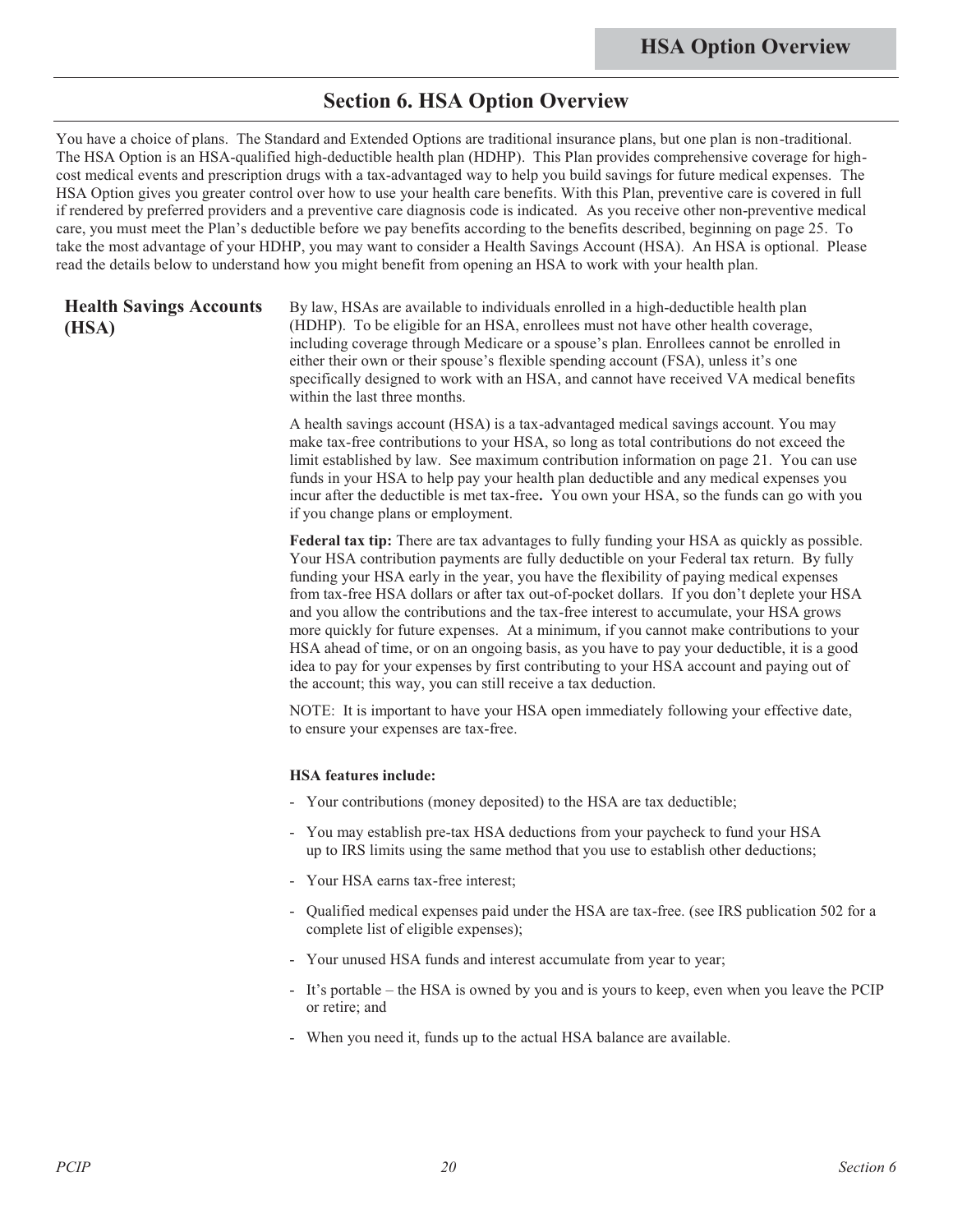## **HSA Option Overview**

|                          | Important consideration if you want to participate in a Health Care Flexible Spending<br>Account (HCFSA): If you are enrolled in this PCIP with a Health Savings Account (HSA),<br>and start or become covered by a HCFSA, you will not be qualified to make HSA contributions<br>unless it is a limited FSA specially designed to work with an HSA. You can use a limited health<br>care FSA only for eligible dental and vision expenses. Similarly, you cannot contribute to an<br>HSA if your spouse enrolls in an HCFSA.                                                                                                                                                                                                           |
|--------------------------|-----------------------------------------------------------------------------------------------------------------------------------------------------------------------------------------------------------------------------------------------------------------------------------------------------------------------------------------------------------------------------------------------------------------------------------------------------------------------------------------------------------------------------------------------------------------------------------------------------------------------------------------------------------------------------------------------------------------------------------------|
|                          | If you would like more information about an HSA, please contact the HSA Bank <sup>TM</sup> , an FDIC-<br>insured HSA Trustee at P. O. Box 939, Sheboygan, WI 53082-0939, toll-free (877) 247-1325<br>or http://www.hsabank.com/pciphsa.                                                                                                                                                                                                                                                                                                                                                                                                                                                                                                 |
| If you have an HSA       |                                                                                                                                                                                                                                                                                                                                                                                                                                                                                                                                                                                                                                                                                                                                         |
| - Eligibility            | You are eligible for an HSA if you have this plan and meet the following HSA eligibility<br>criteria:                                                                                                                                                                                                                                                                                                                                                                                                                                                                                                                                                                                                                                   |
|                          | - Not covered by any health plan that is not a high deductible health plan (including a<br>spouse's health plan, but does not include specific injury insurance and accident,<br>disability, dental care, vision care, or long-term coverage);                                                                                                                                                                                                                                                                                                                                                                                                                                                                                          |
|                          | Not enrolled in Medicare;                                                                                                                                                                                                                                                                                                                                                                                                                                                                                                                                                                                                                                                                                                               |
|                          | Not have received VA benefits within the last three months;                                                                                                                                                                                                                                                                                                                                                                                                                                                                                                                                                                                                                                                                             |
|                          | Not covered by your own or your spouse's flexible spending account (FSA); and                                                                                                                                                                                                                                                                                                                                                                                                                                                                                                                                                                                                                                                           |
|                          | Are not claimed as a dependent on someone else's tax return.                                                                                                                                                                                                                                                                                                                                                                                                                                                                                                                                                                                                                                                                            |
| - Benefits to an HSA     | You may use funds in your HSA to pay all or a portion of the annual deductible, coinsurance,<br>or other out-of-pocket costs that meet the IRS definition of a qualified medical expense.                                                                                                                                                                                                                                                                                                                                                                                                                                                                                                                                               |
|                          | Distributions from your HSA are tax-free for qualified medical expenses for you, your<br>spouse, and your dependents, although they are not covered by PCIP.                                                                                                                                                                                                                                                                                                                                                                                                                                                                                                                                                                            |
|                          | You may withdraw money from your HSA for items other than qualified medical expenses,<br>but it will be subject to income tax and, if you are under 65 years old, an additional 20%<br>penalty tax on the amount withdrawn.                                                                                                                                                                                                                                                                                                                                                                                                                                                                                                             |
|                          | If you enroll in an HSA, you may contribute your own money to your HSA up to an allowable<br>amount determined by IRS rules. Your HSA dollars earn tax-free interest.                                                                                                                                                                                                                                                                                                                                                                                                                                                                                                                                                                   |
|                          | You may allow the contributions in your HSA to grow over time, like a savings account. The<br>HSA is portable – you may take the HSA with you if you leave the Pre-Existing Condition<br>Insurance Plan or switch to another plan.                                                                                                                                                                                                                                                                                                                                                                                                                                                                                                      |
| - Contributions          | All contributions are aggregated and cannot exceed the maximum contribution amount set<br>by the IRS. You may contribute your own money to your account on a regular basis or you<br>may make lump sum contributions at any time, in any amount not to exceed an annual<br>maximum limit, determined by your monthly eligibility for the HDHP. If you contribute,<br>you can claim the amount you contributed for the year as a tax deduction when you file<br>your income taxes. Your HSA contributions are either tax-deductible or pre-tax (if made<br>by payroll deduction). You receive tax advantages in any case. You have until April 15 <sup>th</sup> of<br>the following year to make HSA contributions for the current year. |
| - Catch-up contributions | If you are age 55 or older, the IRS permits you to make additional "catch-up" contributions<br>to your HSA. The allowable catch-up contribution is \$1,000. Contributions must stop once<br>an individual is enrolled in Medicare. Additional details are available on the IRS website<br>at http://www.irs.gov/pub/irs-pdf/p969.pdf.                                                                                                                                                                                                                                                                                                                                                                                                   |
| - If you die             | You should name a beneficiary for your account in the event of your death. If you do not<br>have a named beneficiary, it becomes part of your taxable estate.                                                                                                                                                                                                                                                                                                                                                                                                                                                                                                                                                                           |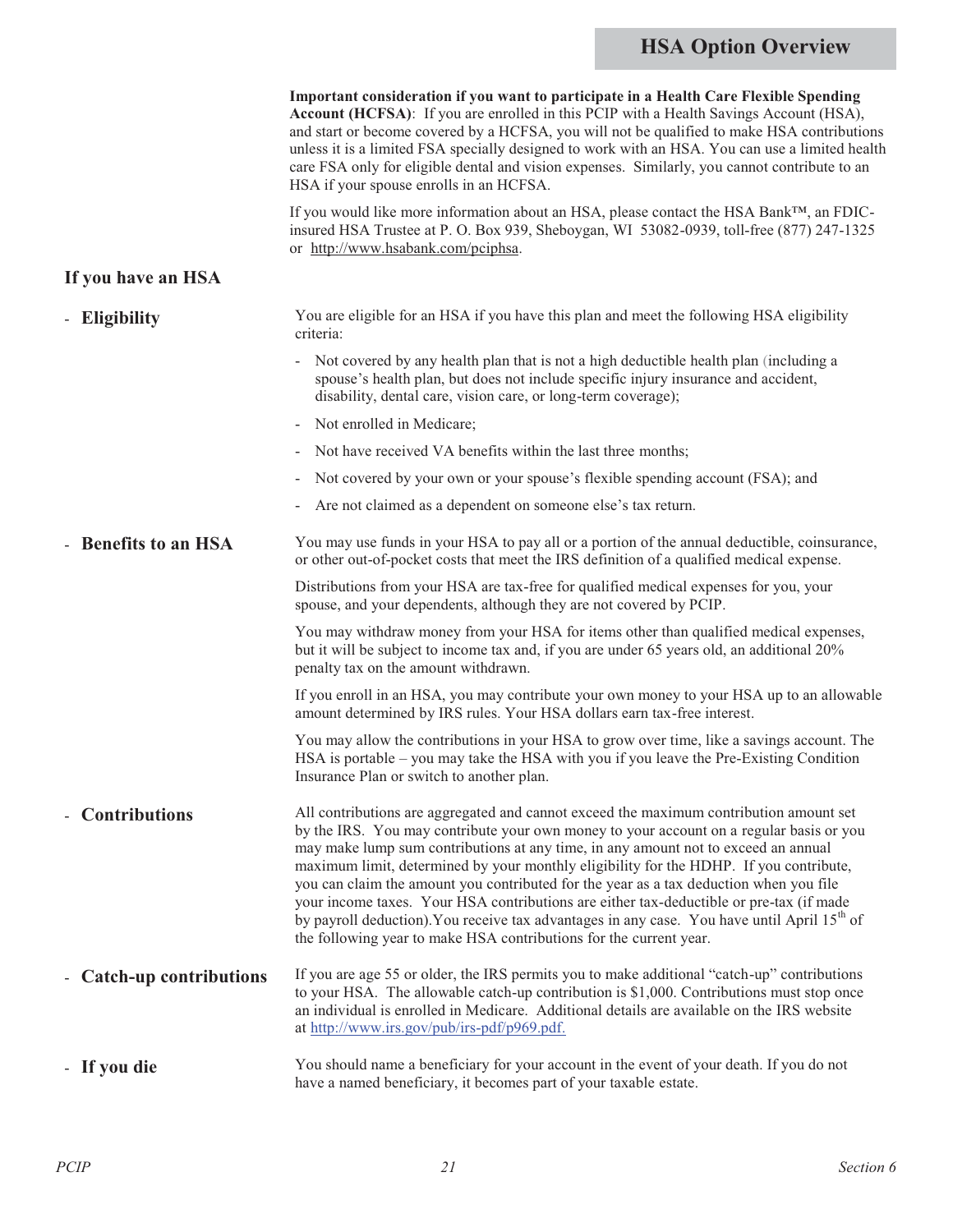## **HSA Option Overview**

| - Qualified expenses                         | You can pay for "qualified medical expenses" as defined by IRS Code 213(d). These<br>expenses include, but are not limited to, medical plan deductibles, diagnostic services covered<br>by your plan, long-term care premiums, health insurance premiums if you are receiving<br>Federal unemployment compensation, LASIK surgery, and some nursing services.<br>Note: Insurance premiums are reimbursable under limited circumstances. |
|----------------------------------------------|-----------------------------------------------------------------------------------------------------------------------------------------------------------------------------------------------------------------------------------------------------------------------------------------------------------------------------------------------------------------------------------------------------------------------------------------|
|                                              | When you enroll in Medicare, you can use the account to pay Medicare premiums or to<br>purchase health insurance other than a Medigap policy. You may not, however, continue<br>to make contributions to your HSA or be qualified for the Pre-Existing Condition Insurance<br>Plan once you are enrolled in Medicare.                                                                                                                   |
|                                              | For a detailed list of IRS-allowable expenses, request a copy of IRS Publication 502 by<br>calling (800) 829-3676, or visit the IRS Web site at http://www.irs.gov and click on "Forms"<br>and Publications."                                                                                                                                                                                                                           |
| - Non-qualified expenses                     | You may withdraw money from your HSA for items other than qualified health expenses, but<br>it will be subject to income tax and if you are under 65 years old, an additional 20% penalty<br>tax on the amount withdrawn.                                                                                                                                                                                                               |
| - Minimum<br>reimbursements from<br>your HSA | You can request reimbursement in any amount. Just like a normal bank account, you cannot<br>reimburse yourself for expenses that are greater than the balance in the account.                                                                                                                                                                                                                                                           |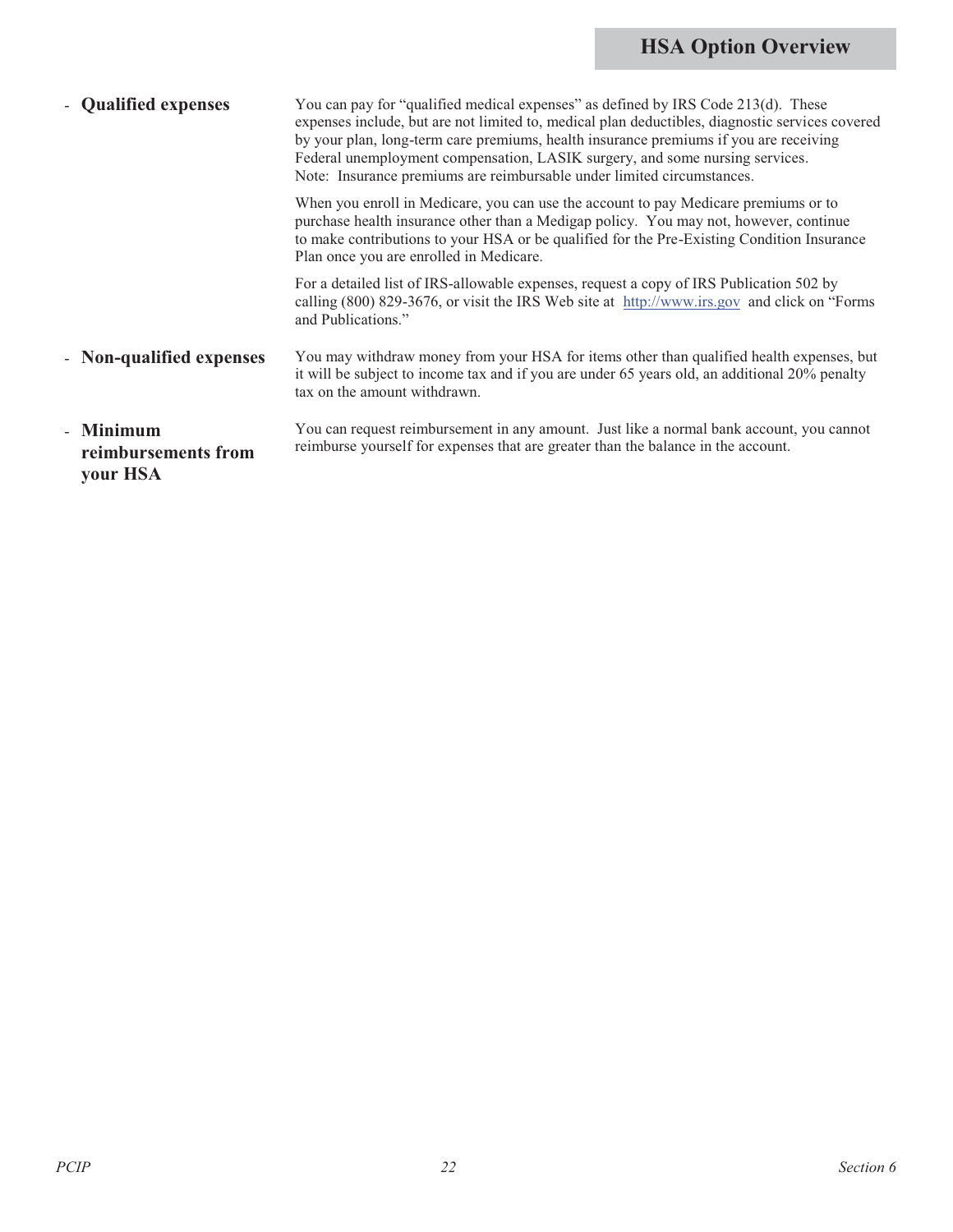### **Section 7. Preventive care**

#### **Important things you should keep in mind about these benefits:**  - The Plan pays for preventive care services listed in this Section as long as you use a network provider. - Please remember that all benefits are subject to the definitions, limitations, and exclusions in this brochure and are payable only when we determine they are medically necessary. - You do not need to satisfy the deductible for in-network (PPO) preventive care before coverage begins for this Section. - The non-PPO benefits are the standard benefits of this Plan. PPO benefits only apply when an enrollee uses a PPO provider. When no PPO provider is available, non-PPO benefits apply. - Under medical coverage, you will be responsible for coinsurance amounts or copayments for eligible medical expenses and prescriptions. - **YOU MUST GET PRECERTIFICATION FOR CERTAIN OUTPATIENT IMAGING PROCEDURES. FAILURE TO DO SO WILL RESULT IN A MINIMUM OF \$100 PENALTY**. **Benefits description You pay Preventive care, adult** *Standard, Extended and HSA Options* **<b>***Standard, Extended and HSA Options* - Professional services, such as: Age and gender appropriate preventive medical examination - Routine screenings, limited to: - Total blood cholesterol screenings - Chlamydial infection - Colorectal cancer screening, including Annual coverage of one fecal occult blood test for enrollees age 40 and older Sigmoidoscopy (surgeon and facility charges) Colonoscopy (surgeon and facility charges) - Prostate cancer screening Annual coverage of one PSA (Prostate Specific Antigen) test for men age 40 and older - Routine Pap test Annual coverage of one Pap smear for women age 18 and older - Routine mammogram Mammograms for diagnostic and/or routine screening - Osteoporosis screening - Bone density tests for routine screening for women 65 or older or women 60 or older who are at increased risk - Adult routine immunizations endorsed by the United States Preventive Services Task Force (USPSTF) PPO: Nothing **Non-PPO: Standard and Extended Option**  40% of the Plan allowance and any difference between our allowance and the billed amount, after the medical deductible has been met. **Non PPO: HSA Option** 40% of the Plan allowance and any difference between our allowance and the billed amount, after the combined deductible has been met.

*Preventive care, adult – continued on next page*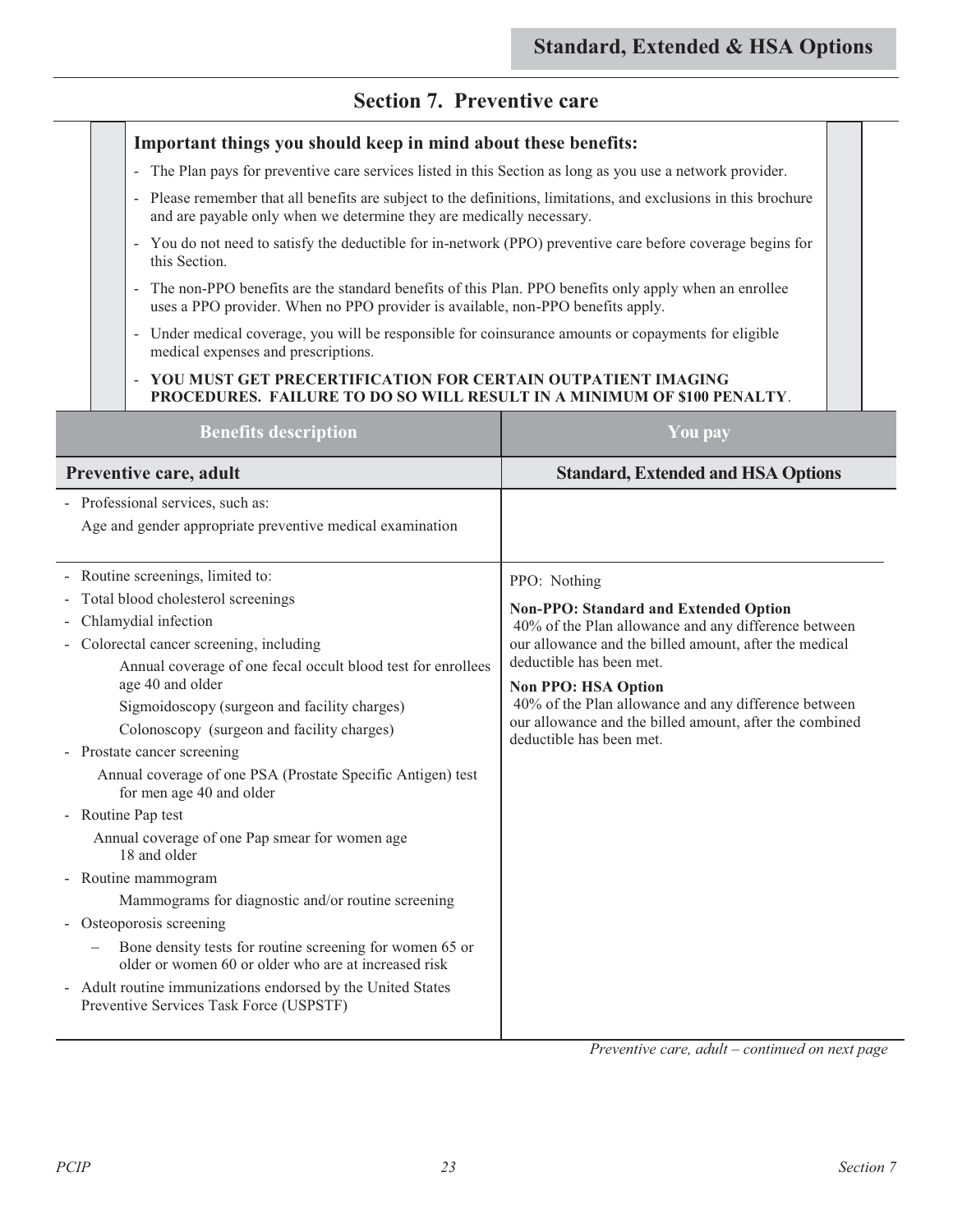| <b>Preventive care, adult</b> (continued)                                                                                                                 | You pay                                                          |
|-----------------------------------------------------------------------------------------------------------------------------------------------------------|------------------------------------------------------------------|
| Not covered:                                                                                                                                              | All charges                                                      |
| - Professional fees for automated lab tests                                                                                                               |                                                                  |
| Separate charges of anesthesiologist for colonoscopy and upper<br>endoscopy procedures, except for high-risk patients or patients<br>over 60 years of age |                                                                  |
| Preventive care, children                                                                                                                                 |                                                                  |
| For enrollees who are under age 18:                                                                                                                       | PPO: Nothing                                                     |
| Well-child care charges for routine office visit examinations and<br>lab screenings                                                                       | Non-PPO: Covered under medical coverage subject to<br>deductible |
| Childhood immunizations recommended by the United States<br>$\overline{\phantom{a}}$                                                                      | PPO: Nothing                                                     |
| Preventive Services Task Force (USPSTF)                                                                                                                   | Non-PPO: Covered under medical coverage subject to<br>deductible |
| Not covered:                                                                                                                                              | All charges                                                      |
| - Professional fees for automated lab tests                                                                                                               |                                                                  |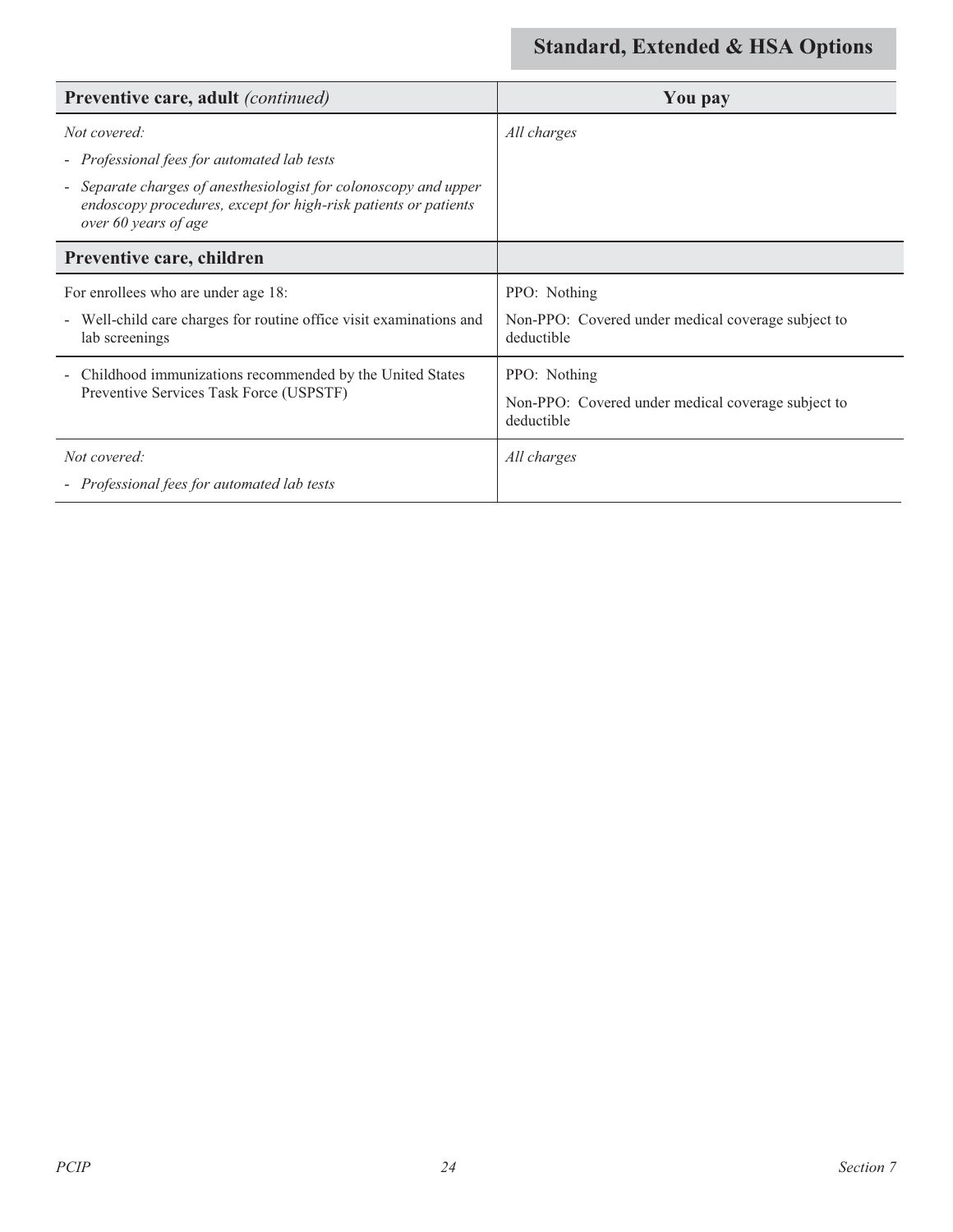### **Section 8 (a). Medical services and supplies provided by physicians and other healthcare professionals**

#### **Important things you should keep in mind about these benefits:**

- Please remember that all benefits are subject to the definitions, limitations, and exclusions in this brochure and are payable only when we determine they are medically necessary.
- For the Standard Option Plan, the In-Network calendar year medical deductible is \$2,000 and the RX deductible is \$500. The Out-of-Network medical deductible is \$3,000 and the RX Deductible is \$750. For the Extended Option Plan, the In-Network calendar year medical deductible is \$1,000 and the RX Deductible is \$250. The Out-of-Network medical deductible is \$1,500 and the RX Deductible is \$375. For the HSA Option the calendar year combined medical and RX deductible is \$2,500 for In-Network and \$3,000 for Outof-Network. The calendar year deductible applies to almost all benefits in this Section. We added "(No deductible)" to show when the calendar year deductible does not apply.
- The non-PPO benefits are the standard benefits of this Plan. PPO benefits apply only when you use a PPO provider. When no PPO provider is available, non-PPO benefits apply.

#### - **YOU MUST GET PRECERTIFICATION FOR CERTAIN OUTPATIENT IMAGING PROCEDURES. FAILURE TO DO SO WILL RESULT IN A MINIMUM OF \$100 PENALTY.**

| <b>Benefits Description</b>                                                                                                                                         | You pay<br>After the calendar year deductible |  |
|---------------------------------------------------------------------------------------------------------------------------------------------------------------------|-----------------------------------------------|--|
| $\frac{1}{2}$ Note: The calendar year deductible applies to almost all ben <u>efits in this Section.</u><br>We say "(No deductible)" when it does <i>not</i> apply. |                                               |  |
| Ctondoud and Extended<br>$\mathbf{H} \mathbf{C}$ A $\mathbf{O}_{\mathbf{m}}$ figure<br>Diagnostic and tweetmant courses                                             |                                               |  |

| <b>Diagnostic and treatment services</b>                                                                                                                                                                                                                               | <b>Standard and Extended</b><br><b>Options</b>                                                                                                                                                                                                                                    | <b>HSA Option</b>                                                                                                                                                                                                                                                                  |
|------------------------------------------------------------------------------------------------------------------------------------------------------------------------------------------------------------------------------------------------------------------------|-----------------------------------------------------------------------------------------------------------------------------------------------------------------------------------------------------------------------------------------------------------------------------------|------------------------------------------------------------------------------------------------------------------------------------------------------------------------------------------------------------------------------------------------------------------------------------|
| Professional services of physicians<br>- In physician's office<br>- Routine physical examinations<br>Office medical consultations<br>- Second surgical opinions                                                                                                        | PPO: \$25 copayment (No<br>deductible)<br>Non-PPO: 40% of the Plan<br>allowance and any difference<br>between our allowance and the<br>billed amount                                                                                                                              | PPO: \$25 copay for office visits<br>Non-PPO: 40% of the Plan<br>allowance and any difference<br>between our allowance and the<br>billed amount                                                                                                                                    |
| Emergency room physician care (non-accidental injury)<br>$\overline{\phantom{a}}$<br>During a hospital stay<br>- At home<br>- Professional services of a physician at an urgent care<br>facility                                                                       | PPO: 20% of the Plan allowance<br>Non-PPO: 40% of the Plan<br>allowance and any difference<br>between our allowance and the<br>billed amount                                                                                                                                      | PPO: 20% of the Plan allowance<br>Non-PPO: 40% of the Plan<br>allowance and any difference<br>between our allowance and the<br>billed amount                                                                                                                                       |
| Lab, X-ray and other diagnostic tests                                                                                                                                                                                                                                  |                                                                                                                                                                                                                                                                                   |                                                                                                                                                                                                                                                                                    |
| Tests, such as:<br>- Blood tests<br>- Urinalysis<br>- Non-routine Pap tests<br>- Pathology<br>- X-rays, Ultrasound<br>- Non-routine mammograms CAT Scans/MRI (outpatient<br>requires precertification)<br>Double contrast barium enemas<br>- Electrocardiogram and EEG | PPO: 20% of the Plan allowance<br>Non-PPO: 40% of the Plan<br>allowance and any difference<br>between our allowance and the<br>billed amount<br>Note: If your PPO provider uses<br>a non-PPO lab or radiologist, we<br>will pay non-PPO benefits for<br>any lab and X-ray charges | PPO: 20% of the Plan allowance<br>Non-PPO: 40% of the Plan<br>allowance and any difference<br>between our allowance and the<br>billed amount<br>Note: If your PPO provider uses<br>a non-PPO lab or radiologist, we<br>will pay non-PPO benefits for<br>any lab and X-ray charges. |

*Lab, X-ray and other diagnostic tests - continued on next page*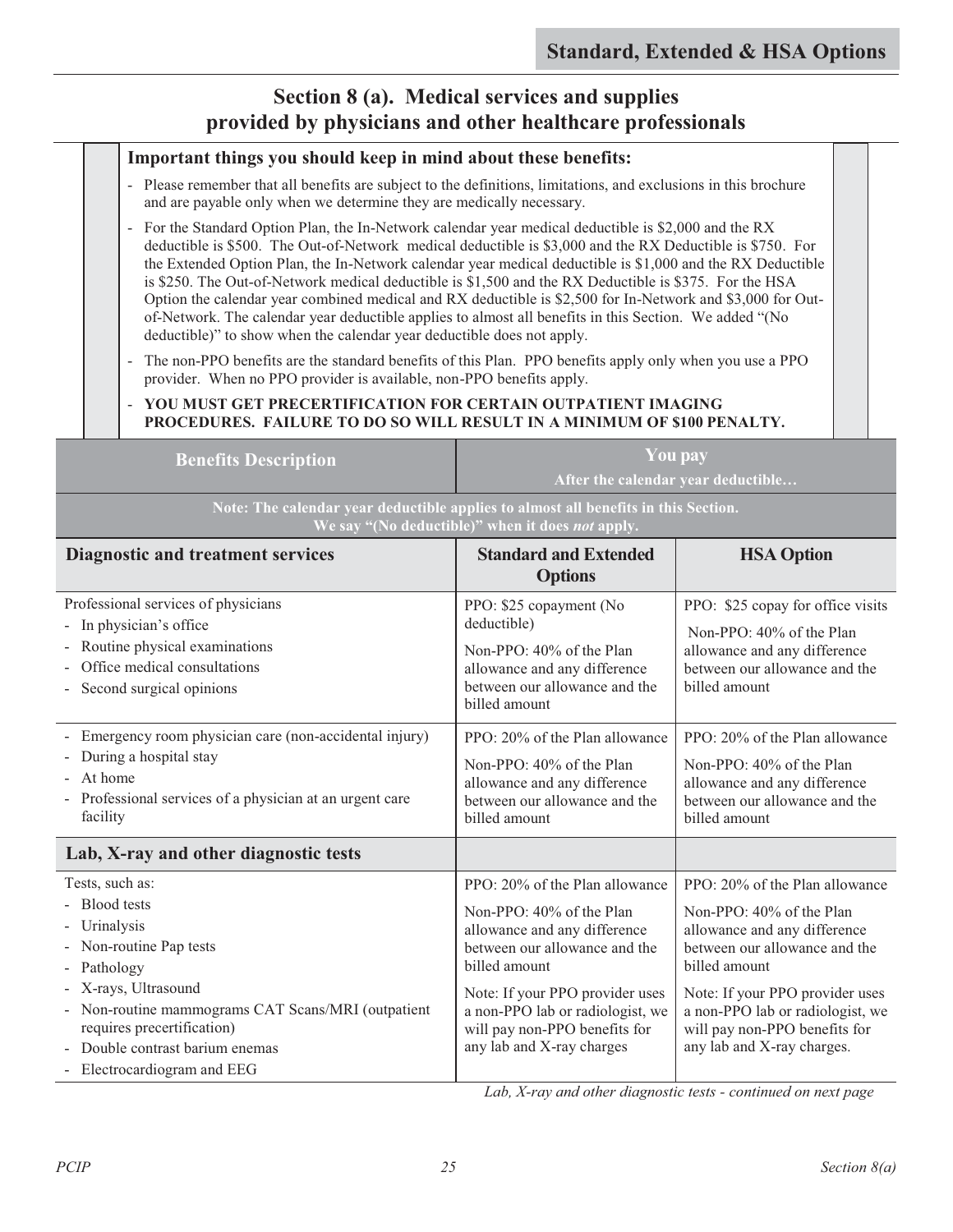| Lab, X-ray and other diagnostic tests                                                                                                                                                                                                                                                                                                                                                                                                                                                                                                                                                                                                                                                                                                                                                                                                                                                                                                                                                                                                                                                                                                                                                        | You pay                                                                                                                                      |                                                                                                                                              |
|----------------------------------------------------------------------------------------------------------------------------------------------------------------------------------------------------------------------------------------------------------------------------------------------------------------------------------------------------------------------------------------------------------------------------------------------------------------------------------------------------------------------------------------------------------------------------------------------------------------------------------------------------------------------------------------------------------------------------------------------------------------------------------------------------------------------------------------------------------------------------------------------------------------------------------------------------------------------------------------------------------------------------------------------------------------------------------------------------------------------------------------------------------------------------------------------|----------------------------------------------------------------------------------------------------------------------------------------------|----------------------------------------------------------------------------------------------------------------------------------------------|
| (continued)                                                                                                                                                                                                                                                                                                                                                                                                                                                                                                                                                                                                                                                                                                                                                                                                                                                                                                                                                                                                                                                                                                                                                                                  | <b>Standard and Extended</b><br><b>Options</b>                                                                                               | <b>HSA Option</b>                                                                                                                            |
| Not covered:                                                                                                                                                                                                                                                                                                                                                                                                                                                                                                                                                                                                                                                                                                                                                                                                                                                                                                                                                                                                                                                                                                                                                                                 | All charges                                                                                                                                  | All charges                                                                                                                                  |
| - Professional fees for automated lab tests                                                                                                                                                                                                                                                                                                                                                                                                                                                                                                                                                                                                                                                                                                                                                                                                                                                                                                                                                                                                                                                                                                                                                  |                                                                                                                                              |                                                                                                                                              |
| <b>Maternity care</b>                                                                                                                                                                                                                                                                                                                                                                                                                                                                                                                                                                                                                                                                                                                                                                                                                                                                                                                                                                                                                                                                                                                                                                        |                                                                                                                                              |                                                                                                                                              |
| Complete maternity (obstetrical) care, such as:<br>- Prenatal care<br>- Delivery<br>Postnatal care<br>- Physician care such as sonograms<br>Note: Here are some things to keep in mind:<br>- You do not need to precertify your normal delivery;<br>however extended stays will require precertification.<br>- You may remain in the hospital up to 48 hours after a<br>regular delivery and 96 hours after a cesarean delivery.<br>We will cover an extended stay if medically necessary,<br>but you must precertify.<br>PCIP will cover a newborn natural child born to a mother<br>who is a PCIP member at the time of delivery, from the<br>moment of that child's birth and for the next 30 days of<br>that child's life. Coverage for any newborn natural child<br>of a PCIP covered mother shall terminate at the end of<br>that 30-day period, unless a separate PCIP enrollment<br>application for the newborn is approved and enrolled with<br>an effective date prior to the end of the temporary 30-day<br>period after birth.<br>- We pay hospitalization and surgeon services (delivery)<br>the same as for illness and injury. See Hospital benefits<br>and Surgery benefits. | PPO: 20% of the Plan allowance<br>Non-PPO: 40% of the Plan<br>allowance and any difference<br>between our allowance and the<br>billed amount | PPO: 20% of the Plan allowance<br>Non-PPO: 40% of the Plan<br>allowance and any difference<br>between our allowance and the<br>billed amount |
|                                                                                                                                                                                                                                                                                                                                                                                                                                                                                                                                                                                                                                                                                                                                                                                                                                                                                                                                                                                                                                                                                                                                                                                              | PPO: 20% of the Plan allowance                                                                                                               | PPO: 20% of the Plan allowance                                                                                                               |
| Here are some things to keep in mind continued:<br>- Approved fetal monitors, skilled nursing services,<br>intravenous/infusion therapy, and injections are covered<br>the same as other medical benefits for diagnostic and<br>treatment services.                                                                                                                                                                                                                                                                                                                                                                                                                                                                                                                                                                                                                                                                                                                                                                                                                                                                                                                                          | Non-PPO: 40% of the Plan<br>allowance and any difference<br>between our allowance and the<br>billed amount                                   | Non-PPO: 40% of the Plan<br>allowance and any difference<br>between our allowance and the<br>billed amount                                   |
| Note: Maternity care expenses incurred by an enrollee<br>serving as a surrogate mother are not covered by the Plan.<br>Expenses of the newborn child are not covered under this or<br>any other benefit in a surrogate mother situation.                                                                                                                                                                                                                                                                                                                                                                                                                                                                                                                                                                                                                                                                                                                                                                                                                                                                                                                                                     |                                                                                                                                              |                                                                                                                                              |

*Maternity care – continued on next page*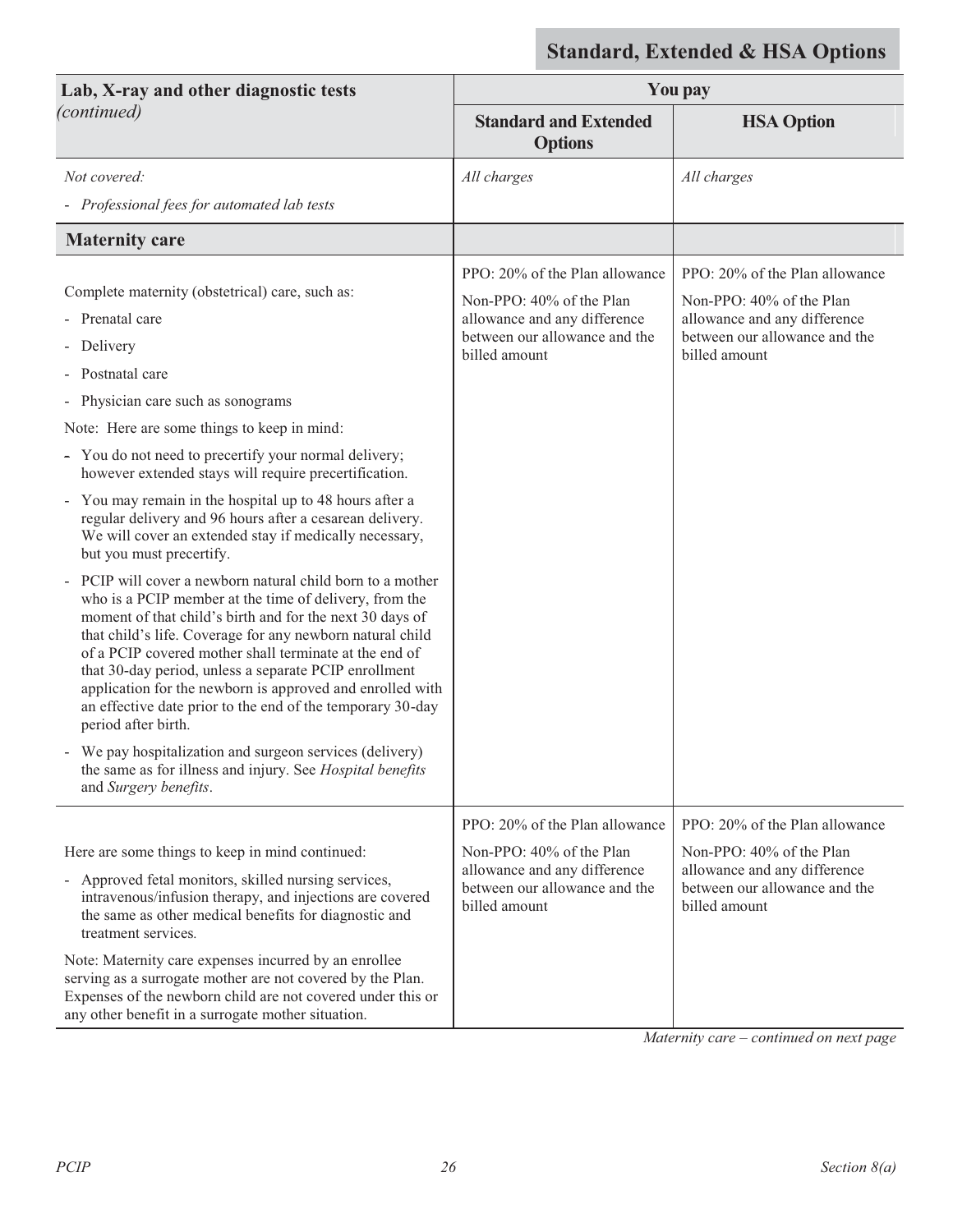| <b>Maternity care</b> (continued)                                                                                                                                                                                                                                                                                                                                                                                                                                                                                                                                                                            | You pay                                                                                                                                      |                                                                                                                                              |
|--------------------------------------------------------------------------------------------------------------------------------------------------------------------------------------------------------------------------------------------------------------------------------------------------------------------------------------------------------------------------------------------------------------------------------------------------------------------------------------------------------------------------------------------------------------------------------------------------------------|----------------------------------------------------------------------------------------------------------------------------------------------|----------------------------------------------------------------------------------------------------------------------------------------------|
|                                                                                                                                                                                                                                                                                                                                                                                                                                                                                                                                                                                                              | <b>Standard and Extended</b><br><b>Options</b>                                                                                               | <b>HSA Option</b>                                                                                                                            |
| Not covered:<br>- Home uterine monitoring devices, unless preauthorized<br>by our Medical Director<br>Charges related to abortions except when the life of the<br>mother would be endangered if the fetus were carried to<br>term or when the pregnancy is the result of rape or incest<br>Charges for services and supplies incurred after<br>termination of coverage<br>Maternity care expenses incurred by an enrollee serving<br>as a surrogate mother are not covered by the Plan.<br>Expenses of the newborn child are not covered under this<br>or any other benefit in a surrogate mother situation. | All charges                                                                                                                                  | All charges                                                                                                                                  |
| <b>Family planning</b>                                                                                                                                                                                                                                                                                                                                                                                                                                                                                                                                                                                       |                                                                                                                                              |                                                                                                                                              |
| A range of voluntary family planning services, limited to:<br>Voluntary sterilizations (see Surgical procedures)<br>Surgically implanted contraceptives<br>Injectable contraceptive drugs (such as Depo provera)<br>Intrauterine devices (IUDs)<br>- Diaphragms<br>Note: We cover oral contraceptives under the prescription<br>drug benefit.                                                                                                                                                                                                                                                                | PPO: 20% of the Plan allowance<br>Non-PPO: 40% of the Plan<br>allowance and any difference<br>between our allowance and the<br>billed amount | PPO: 20% of the Plan allowance<br>Non-PPO: 40% of the Plan<br>allowance and any difference<br>between our allowance and the<br>billed amount |
| Not covered:<br>- Reversal of voluntary surgical sterilizations<br>Genetic counseling<br>Preimplantation genetic diagnosis (PGD)<br>Expenses for sperm collection and storage                                                                                                                                                                                                                                                                                                                                                                                                                                | All charges                                                                                                                                  | All charges                                                                                                                                  |
| - Diagnosis and treatment of infertility except as shown<br>under Infertility services - Not covered:                                                                                                                                                                                                                                                                                                                                                                                                                                                                                                        | PPO: All charges<br>Non-PPO: All charges                                                                                                     | PPO: All charges<br>Non-PPO: All charges                                                                                                     |
| <b>Infertility services</b>                                                                                                                                                                                                                                                                                                                                                                                                                                                                                                                                                                                  |                                                                                                                                              |                                                                                                                                              |
| Not covered:<br>- Diagnosis and treatment of infertility<br>Infertility services after voluntary sterilizations<br>- Fertility drugs<br>Preimplantation genetic diagnosis (PGD)<br>Assisted reproductive technology (ART) procedures,<br>such as:<br>artificial insemination<br>in vitro fertilization<br>embryo transfer and gamete intrafallopian<br>transfer<br>(GIFT)<br>intravaginal insemination (IVI)<br>intracervical insemination (ICI)<br>intrauterine insemination (IUI)<br>Services and supplies related to ART procedures<br>Cost of donor sperm<br>Cost of donor egg                           | All charges                                                                                                                                  | All charges                                                                                                                                  |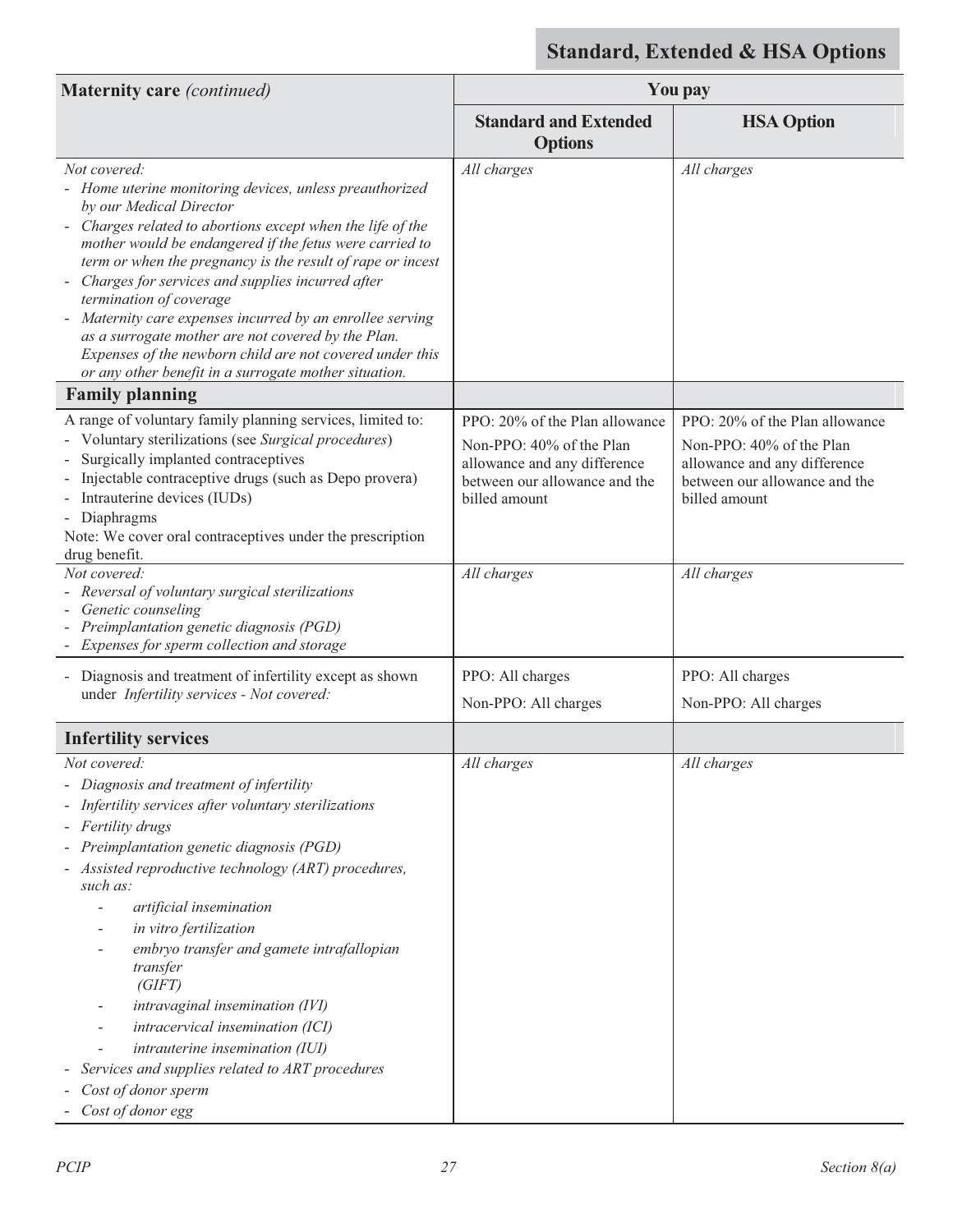| <b>Allergy care</b>                                                                                                                                                                                                                                                                                                                                                                                                                                                                                                                                                                                                                                                                                                                                                                                                                                                                                                                                                                                                                                                                                                                                                                                                                                          | You pay                                                                                                                                                                                                                                                                                                                                                                                                                                                                                             |                                                                                                                                                                                                                                                                                                                                                                                                                                                                                                     |
|--------------------------------------------------------------------------------------------------------------------------------------------------------------------------------------------------------------------------------------------------------------------------------------------------------------------------------------------------------------------------------------------------------------------------------------------------------------------------------------------------------------------------------------------------------------------------------------------------------------------------------------------------------------------------------------------------------------------------------------------------------------------------------------------------------------------------------------------------------------------------------------------------------------------------------------------------------------------------------------------------------------------------------------------------------------------------------------------------------------------------------------------------------------------------------------------------------------------------------------------------------------|-----------------------------------------------------------------------------------------------------------------------------------------------------------------------------------------------------------------------------------------------------------------------------------------------------------------------------------------------------------------------------------------------------------------------------------------------------------------------------------------------------|-----------------------------------------------------------------------------------------------------------------------------------------------------------------------------------------------------------------------------------------------------------------------------------------------------------------------------------------------------------------------------------------------------------------------------------------------------------------------------------------------------|
|                                                                                                                                                                                                                                                                                                                                                                                                                                                                                                                                                                                                                                                                                                                                                                                                                                                                                                                                                                                                                                                                                                                                                                                                                                                              | <b>Standard and Extended</b><br><b>Options</b>                                                                                                                                                                                                                                                                                                                                                                                                                                                      | <b>HSA Option</b>                                                                                                                                                                                                                                                                                                                                                                                                                                                                                   |
| Testing and treatment, including materials (such as<br>allergy serum)<br>Allergy testing is limited to \$500 per calendar year<br>- Allergy injections<br>Not covered:<br>- Clinical ecology and environmental medicine<br>- Provocative food testing and sublingual allergy<br>desensitization<br><b>Treatment therapies</b><br>- Outpatient cardiac or pulmonary rehabilitation<br>Chemotherapy and radiation therapy (precertification<br>required)<br>Note: High-dose chemotherapy in association with<br>autologous bone marrow transplants is limited to those<br>transplants listed under Surgical and anesthesia services<br>provided by physicians and other health care<br>professionals.<br>Dialysis – for non-Medicare eligible enrollees,<br>hemodialysis and peritoneal (annual precertification<br>required for each dialysis unit where services are<br>provided)<br>- Intravenous (IV)/Infusion Therapy in a provider's office.<br>- Respiratory and inhalation therapies<br>Note: Some medications required for treatment therapies<br>may be available through Medco Pharmacy (mail order)<br>or a Medco participating pharmacy. Medications<br>obtained from these sources are covered under the<br>Prescription drug benefits, page 57. | PPO: 20% of the Plan allowance<br>Non-PPO: 40% of the Plan<br>allowance and any difference<br>between our allowance and the<br>billed amount<br>All charges<br>PPO: 20% of the Plan allowance<br>Non-PPO: 40% of the Plan<br>allowance and any difference<br>between our allowance and the<br>billed amount<br>Dialysis provider designated by<br>the Plan as a Medicare certified<br>facility: 20% of the Plan<br>allowance (must be precertified)<br>All other dialysis providers:<br>All charges | PPO: 20% of the Plan allowance<br>Non-PPO: 40% of the Plan<br>allowance and any difference<br>between our allowance and the<br>billed amount<br>All charges<br>PPO: 20% of the Plan allowance<br>Non-PPO: 40% of the Plan<br>allowance and any difference<br>between our allowance and the<br>billed amount<br>Dialysis provider designated by<br>the Plan as a Medicare certified<br>facility: 20% of the Plan<br>allowance (must be precertified)<br>All other dialysis providers:<br>All charges |
| Note: Please refer to Specialty drug benefit, pages 29-30,<br>for benefits which apply to some categories of<br>prescription drug treatment.                                                                                                                                                                                                                                                                                                                                                                                                                                                                                                                                                                                                                                                                                                                                                                                                                                                                                                                                                                                                                                                                                                                 |                                                                                                                                                                                                                                                                                                                                                                                                                                                                                                     |                                                                                                                                                                                                                                                                                                                                                                                                                                                                                                     |
| Not covered:                                                                                                                                                                                                                                                                                                                                                                                                                                                                                                                                                                                                                                                                                                                                                                                                                                                                                                                                                                                                                                                                                                                                                                                                                                                 | All charges                                                                                                                                                                                                                                                                                                                                                                                                                                                                                         | All charges                                                                                                                                                                                                                                                                                                                                                                                                                                                                                         |
| Chelating therapy except for acute arsenic, gold or lead<br>poisoning                                                                                                                                                                                                                                                                                                                                                                                                                                                                                                                                                                                                                                                                                                                                                                                                                                                                                                                                                                                                                                                                                                                                                                                        |                                                                                                                                                                                                                                                                                                                                                                                                                                                                                                     |                                                                                                                                                                                                                                                                                                                                                                                                                                                                                                     |
| Maintenance cardiac rehabilitation                                                                                                                                                                                                                                                                                                                                                                                                                                                                                                                                                                                                                                                                                                                                                                                                                                                                                                                                                                                                                                                                                                                                                                                                                           |                                                                                                                                                                                                                                                                                                                                                                                                                                                                                                     |                                                                                                                                                                                                                                                                                                                                                                                                                                                                                                     |
| Topical hyperbaric oxygen therapy                                                                                                                                                                                                                                                                                                                                                                                                                                                                                                                                                                                                                                                                                                                                                                                                                                                                                                                                                                                                                                                                                                                                                                                                                            |                                                                                                                                                                                                                                                                                                                                                                                                                                                                                                     |                                                                                                                                                                                                                                                                                                                                                                                                                                                                                                     |
| - Prolotherapy                                                                                                                                                                                                                                                                                                                                                                                                                                                                                                                                                                                                                                                                                                                                                                                                                                                                                                                                                                                                                                                                                                                                                                                                                                               |                                                                                                                                                                                                                                                                                                                                                                                                                                                                                                     |                                                                                                                                                                                                                                                                                                                                                                                                                                                                                                     |
| - Dialysis (hemodialysis and peritoneal dialysis in non-<br>Medicare certified facility)                                                                                                                                                                                                                                                                                                                                                                                                                                                                                                                                                                                                                                                                                                                                                                                                                                                                                                                                                                                                                                                                                                                                                                     |                                                                                                                                                                                                                                                                                                                                                                                                                                                                                                     |                                                                                                                                                                                                                                                                                                                                                                                                                                                                                                     |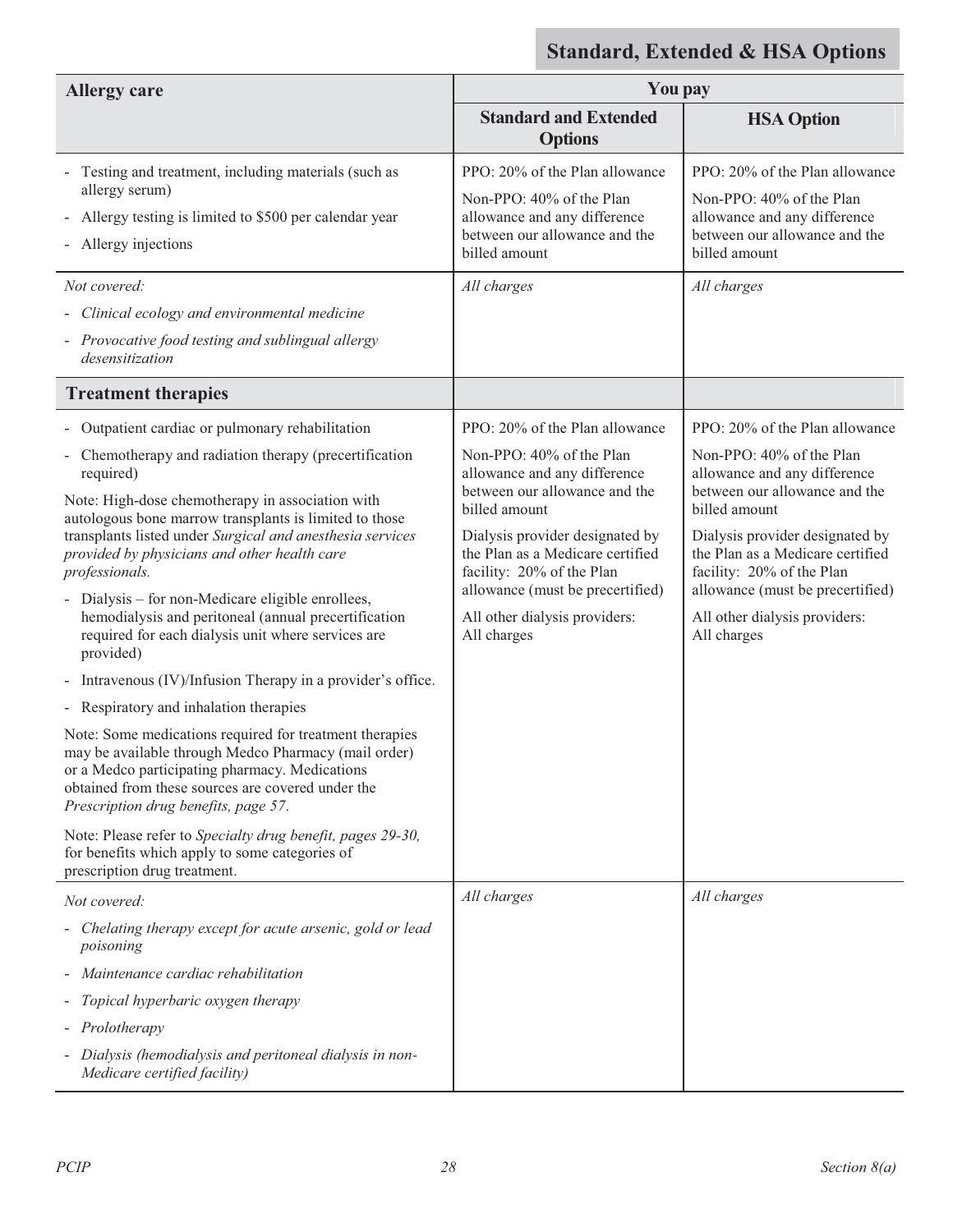|                                                                                                                                                                                           |                                                                                                                                          | tanuai u, L'Attriutu & Hort Options                                                                                                           |
|-------------------------------------------------------------------------------------------------------------------------------------------------------------------------------------------|------------------------------------------------------------------------------------------------------------------------------------------|-----------------------------------------------------------------------------------------------------------------------------------------------|
| <b>Specialty drug benefits</b>                                                                                                                                                            | You pay                                                                                                                                  |                                                                                                                                               |
|                                                                                                                                                                                           | <b>Standard and Extended</b><br><b>Options</b>                                                                                           | <b>HSA Option</b>                                                                                                                             |
| Specialty medications are those used to treat some severe,<br>chronic medical conditions and are usually administered by<br>injection or infusion including, but not limited to, those in | Medications dispensed by Medco<br>Accredo Specialty Pharmacies<br>(for up to a 30-day supply)                                            | Medications dispensed by Medco<br><b>Accredo Specialty Pharmacies</b><br>(for up to a 30-day supply)                                          |
| the following categories: See Prescription drug benefits,<br><i>page 57</i> , for additional pharmacy related information.                                                                | Generic: 25% with maximum of<br>\$150                                                                                                    | Generic: 25% with maximum of<br>\$150                                                                                                         |
| - Hemophilia factor products such as Helixate FS,<br>Recombinate;                                                                                                                         | Formulary brands: 25% with<br>maximum of \$150                                                                                           | Formulary brands: 25% with<br>maximum of \$150                                                                                                |
| - Blood growth factors such as Aranesp, Leukine,<br>Neupogen, Procrit, Promacta;                                                                                                          | Non-formulary brands: 50% with<br>maximum \$300                                                                                          | Non-formulary brands: 50% with<br>maximum \$300                                                                                               |
| - Medications for hyperparathyroidism such as Sensipar;                                                                                                                                   | Medications dispensed by                                                                                                                 | Medications dispensed by                                                                                                                      |
| - Growth Hormone medications such as Genotropin,<br>Humatrope, Nutropin;                                                                                                                  | Medco/Accredo Specialty<br>Pharmacies (for up to a 90-day                                                                                | Medco/Accredo Specialty<br>Pharmacies (for up to a 90-day                                                                                     |
| - Immunoglobulin preparations such as Gammagard,<br>Gammar-P, Vivaglobin;                                                                                                                 | supply)                                                                                                                                  | supply)                                                                                                                                       |
| Psoriasis medications such as Amevive;<br>- Multiple Sclerosis medications such as Avonex,                                                                                                | Generic: 25% with maximum of<br>\$350                                                                                                    | Generic: 25% with maximum of<br>\$350                                                                                                         |
| Betaseron, Rebif, Tysabri, Copaxone;<br>- Hepatitis medications such as Intron A, Pegasys, Peg-                                                                                           | Formulary brands: 25% with<br>maximum of \$350                                                                                           | Formulary brands: 25% with<br>maximum of \$350                                                                                                |
| Intron, Copegus, Rebetol, Ribavirin, Ribapak,<br>Ribasphere;                                                                                                                              | Non-formulary brands: 50% with<br>maximum of \$500                                                                                       | Non-formulary brands: 50%<br>with maximum of \$500                                                                                            |
| Rheumatoid arthritis medications such as Kineret,<br>Orencia, Enbrel and Humira. These drugs may also be<br>indicated for other conditions.                                               | Multi-source brand: If you<br>choose a brand name drug for                                                                               | Multi-source brand: If you<br>choose a brand name drug for                                                                                    |
| Pulmonary medications such as Synagis (for RSV),<br>Xolair (asthma), Pulmozyme and Tobi/inhaled<br>tobramycin (for cystic fibrosis);                                                      | which a generic drug exists, you<br>will pay the generic co-pay and<br>the difference between the cost<br>of the brand name drug and the | which a generic drug exists, you<br>will pay the generic co-pay and<br>the difference between the cost of<br>the brand name drug and the cost |
| - Aldurazyme and Naglazyme to treat<br>Mucopolysaccharidosis;                                                                                                                             | cost of the generic drug, unless<br>your physician has provided                                                                          | of the generic drug, unless your<br>physician has provided clinical                                                                           |
| - Cerezyme to treat Gaucher's Disease;                                                                                                                                                    | clinical necessity for the brand                                                                                                         | necessity for the brand name drug                                                                                                             |
| Exjade as a blood modifier to treat iron overload;                                                                                                                                        | name drug which will require<br>preauthorization. When brand                                                                             | which will require<br>preauthorization. When brand                                                                                            |
| - Osteoporosis drug such as Forteo;                                                                                                                                                       | name drugs are approved over                                                                                                             | name drugs are approved over                                                                                                                  |
| - AIDS/HIV drug such as Fuzeon;                                                                                                                                                           | generic, your cost will be based                                                                                                         | generic, your cost will be based                                                                                                              |
| Orfadin for Hereditary Tyrosinemia;                                                                                                                                                       | on the brand name drug. Only<br>the generic co-pay will apply to                                                                         | on the brand name drug. Only<br>the generic co-pay will apply to                                                                              |
| Acromegaly drugs such as Octreotide and Sandostatin;                                                                                                                                      | your deductible and out-of-                                                                                                              | your deductible and out-of-                                                                                                                   |
| - Pulmonary hypertension drugs such as Remodulin,<br>Flolan, Tracleer and Vantavis, Letairis and Revatio;                                                                                 | pocket maximum. The difference<br>between the cost of the brand                                                                          | pocket maximum. The difference<br>between the cost of the brand                                                                               |
| - Osteo-arthritis medications such as Synvisc, Supartz,<br>Orthovisc, Hyalgan, Euflexxa;                                                                                                  | name drug and the generic will<br>not be applied to the deductible                                                                       | name drug and the generic will<br>not be applied to the deductible                                                                            |
| Ophthalmic medications such as Lucentis (for macular<br>degeneration);                                                                                                                    | or annual out-of-pocket<br>maximum.                                                                                                      | or annual out-of-pocket<br>maximum.                                                                                                           |
| Cancer medications such as Afinitor, Gleevec, Hycamtin,<br>$\blacksquare$<br>Nexavar, Revlimid, Sprycel, Sutent, Tarceva, Tasigna,<br>Temodar, Thalomid, Tykerb and Zolinza;              |                                                                                                                                          |                                                                                                                                               |
| - Kuvan for Phenylketonuria (PKU);                                                                                                                                                        |                                                                                                                                          |                                                                                                                                               |
| Cystadane for Homocystinuria; and                                                                                                                                                         |                                                                                                                                          |                                                                                                                                               |
| - Xenazine for Huntington's chorea.                                                                                                                                                       |                                                                                                                                          |                                                                                                                                               |

*Specialty drug benefits – continued on next page*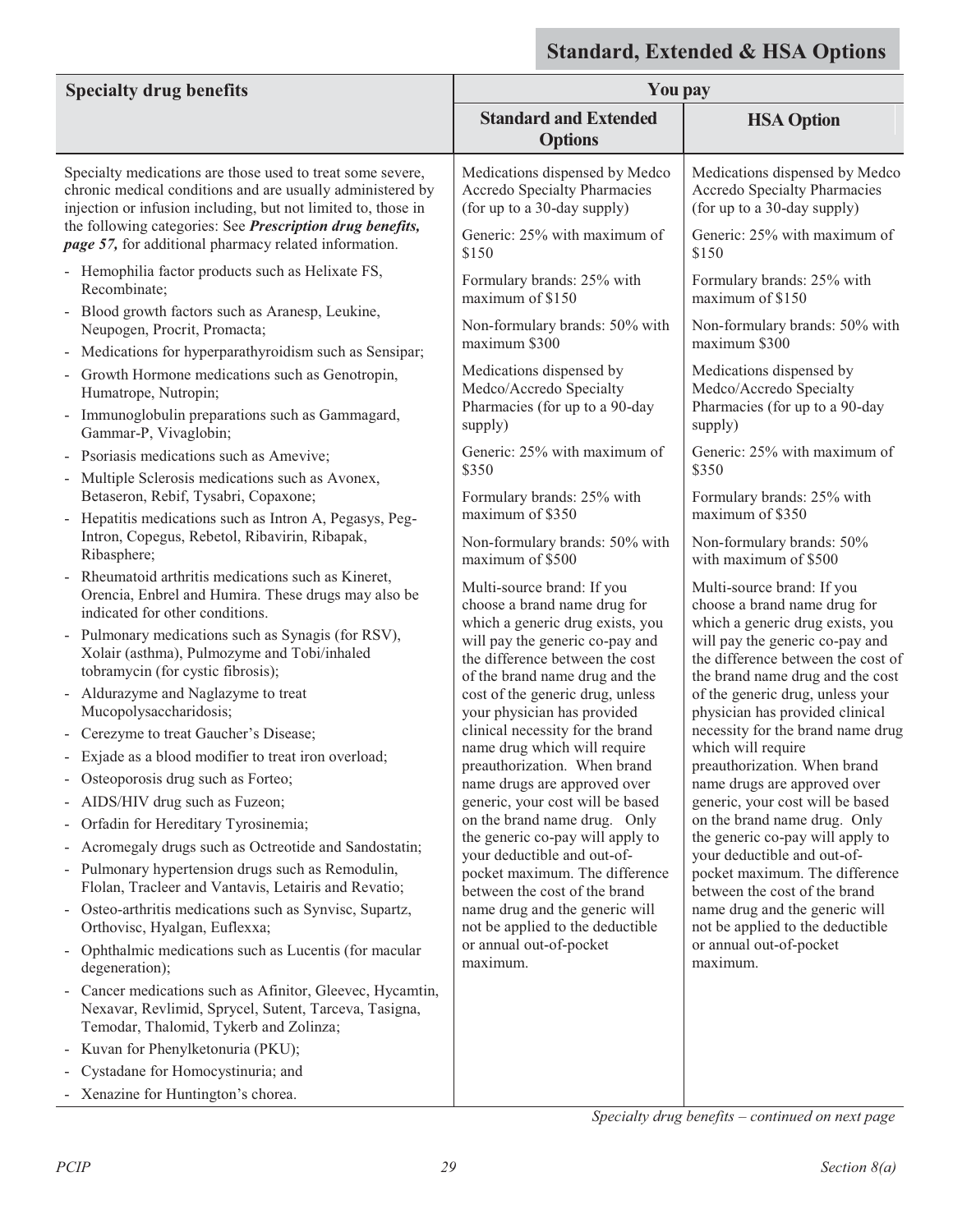| <b>Specialty drug benefits (continued)</b>                                                                                                                                                                                                                                                                                                                                                                                                                                                                      | You pay                                                                                                                  |                                                                                                                          |
|-----------------------------------------------------------------------------------------------------------------------------------------------------------------------------------------------------------------------------------------------------------------------------------------------------------------------------------------------------------------------------------------------------------------------------------------------------------------------------------------------------------------|--------------------------------------------------------------------------------------------------------------------------|--------------------------------------------------------------------------------------------------------------------------|
|                                                                                                                                                                                                                                                                                                                                                                                                                                                                                                                 | <b>Standard and Extended</b><br><b>Options</b>                                                                           | <b>HSA Option</b>                                                                                                        |
| Drugs in these categories are subject to the Specialty drug<br>benefits. The medication examples provided above are not<br>all inclusive. Call our customer service department at<br>(800) 220-7898 to determine if other medications not listed<br>apply to this benefit.<br>Note: Under the Standard and Extended Options, you<br>receive prescription benefits after just meeting the<br>prescription deductible. Some medications require pre-<br>certification or preferred drug step therapy rules apply. | Medications dispensed by other<br>sources including physician<br>offices, home health agencies,<br>outpatient hospitals: | Medications dispensed by other<br>sources including physician<br>offices, home health agencies,<br>outpatient hospitals: |
|                                                                                                                                                                                                                                                                                                                                                                                                                                                                                                                 | PPO: \$300 copayment per<br>prescription fill and 20% of the<br>Plan allowance                                           | PPO: \$300 copayment per<br>prescription fill and 20% of the<br>Plan allowance                                           |
|                                                                                                                                                                                                                                                                                                                                                                                                                                                                                                                 | Non-PPO: \$300 copayment<br>per prescription fill and 40%<br>of the Plan allowance                                       | Non-PPO: \$300 copayment<br>per prescription fill and 40%<br>of the Plan allowance                                       |
|                                                                                                                                                                                                                                                                                                                                                                                                                                                                                                                 | The \$300 copayment per<br>prescription fill does not apply to<br>the out-of-pocket maximum<br>or your deductible.       | The \$300 copayment per<br>prescription fill does not apply<br>to the out-of-pocket maximum<br>or your deductible.       |
|                                                                                                                                                                                                                                                                                                                                                                                                                                                                                                                 | Note: A separate copayment<br>applies per prescription fill up<br>to a 30-day supply                                     | Note: A separate copayment<br>applies per prescription fill up<br>to a 30-day supply                                     |

*Specialty drug benefits – continued on next page*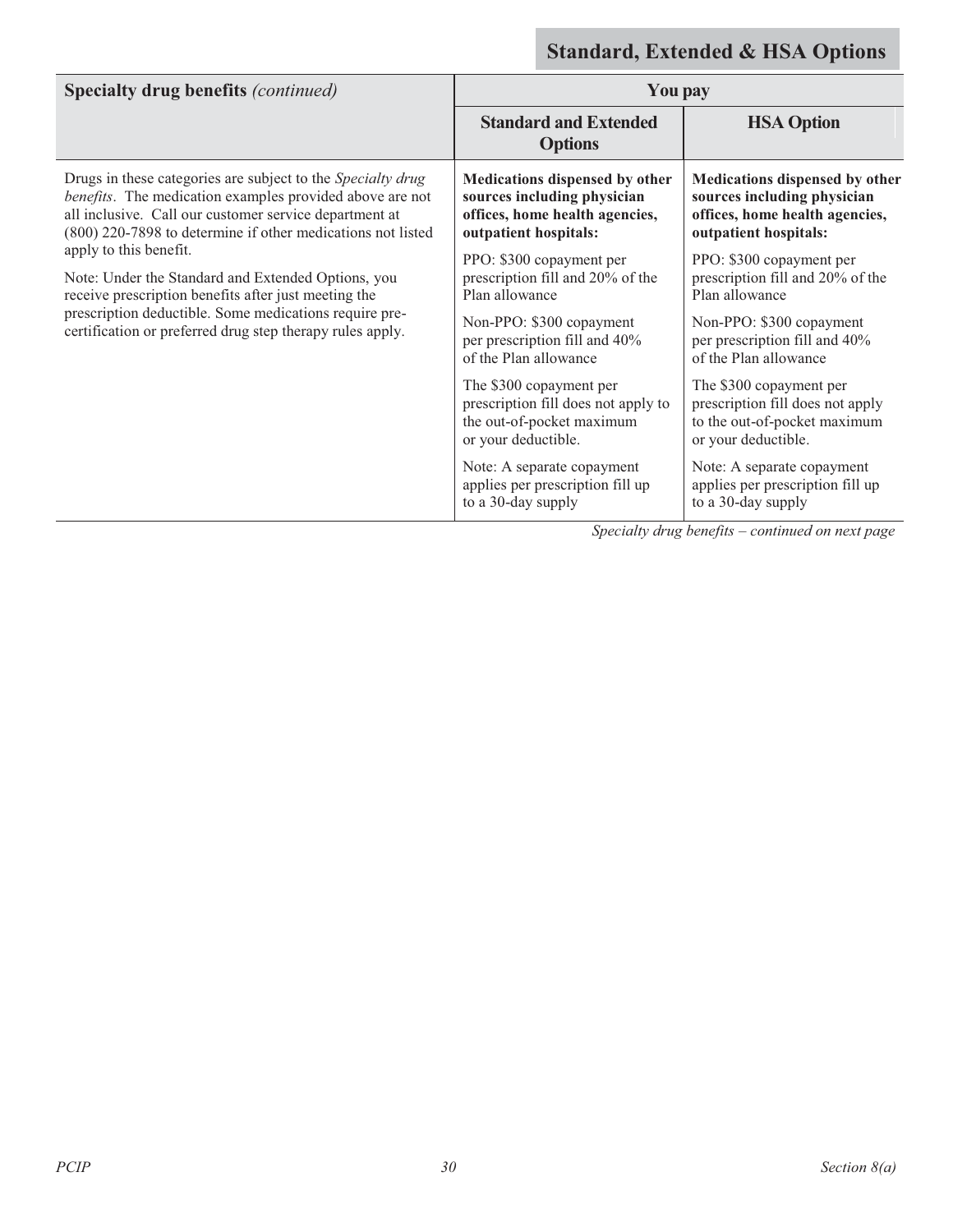| <b>Specialty drug benefits (continued)</b>                                                                                                                            | <b>You pay</b>                                                                                                                                                                                                                                                                                                                                                                                                                                                                                                                                                                                                                                                                                                                        |                                                                                                                                                                                                                                                                                                                                                                                                                                                                                                                                                                                                                                                                                                                                       |
|-----------------------------------------------------------------------------------------------------------------------------------------------------------------------|---------------------------------------------------------------------------------------------------------------------------------------------------------------------------------------------------------------------------------------------------------------------------------------------------------------------------------------------------------------------------------------------------------------------------------------------------------------------------------------------------------------------------------------------------------------------------------------------------------------------------------------------------------------------------------------------------------------------------------------|---------------------------------------------------------------------------------------------------------------------------------------------------------------------------------------------------------------------------------------------------------------------------------------------------------------------------------------------------------------------------------------------------------------------------------------------------------------------------------------------------------------------------------------------------------------------------------------------------------------------------------------------------------------------------------------------------------------------------------------|
|                                                                                                                                                                       | <b>Standard and Extended</b><br><b>Options</b>                                                                                                                                                                                                                                                                                                                                                                                                                                                                                                                                                                                                                                                                                        | <b>HSA Option</b>                                                                                                                                                                                                                                                                                                                                                                                                                                                                                                                                                                                                                                                                                                                     |
| <b>Non-Specialty Pharmacy retail purchase</b><br>If Medco Specialty Pharmacies are not used and you                                                                   | <b>Non-Specialty Pharmacy</b><br>retail (for up to a 30-day                                                                                                                                                                                                                                                                                                                                                                                                                                                                                                                                                                                                                                                                           | <b>Non-Specialty Pharmacy</b><br>retail (for up to a 30-day                                                                                                                                                                                                                                                                                                                                                                                                                                                                                                                                                                                                                                                                           |
| purchase medications in the above categories through a<br>retail pharmacy, you must submit your claim to:<br>Medco                                                    | supply)<br>Generic- \$300 copayment<br>per prescription fill and 25%<br>of the cost of the drug.                                                                                                                                                                                                                                                                                                                                                                                                                                                                                                                                                                                                                                      | supply)<br>Generic- \$300 copayment<br>per prescription fill and 25%<br>of the cost of the drug.                                                                                                                                                                                                                                                                                                                                                                                                                                                                                                                                                                                                                                      |
| P.O. Box 14711<br>Lexington, KY 40512                                                                                                                                 | Formulary brands-\$300<br>copayment per prescription<br>filled and 25% of the cost of<br>the drug.                                                                                                                                                                                                                                                                                                                                                                                                                                                                                                                                                                                                                                    | Formulary brands-\$300<br>copayment per prescription<br>filled and 25% of the cost of<br>the drug.                                                                                                                                                                                                                                                                                                                                                                                                                                                                                                                                                                                                                                    |
| Reimbursement will be based on PCIP's costs had you<br>used the Specialty Pharmacies.                                                                                 | Non-formulary brands-\$300                                                                                                                                                                                                                                                                                                                                                                                                                                                                                                                                                                                                                                                                                                            | Non-formulary brands-\$300                                                                                                                                                                                                                                                                                                                                                                                                                                                                                                                                                                                                                                                                                                            |
| You must submit original drug receipts.<br>Note: For specialty drugs purchased through the physician's                                                                | copayment per prescription<br>fill and 50% of the cost of<br>the drug.                                                                                                                                                                                                                                                                                                                                                                                                                                                                                                                                                                                                                                                                | copayment per prescription<br>fill and 50% of the cost of<br>the drug.                                                                                                                                                                                                                                                                                                                                                                                                                                                                                                                                                                                                                                                                |
| office, home health agency, outpatient hospital, or non-<br>participating retailer, the \$300 copayment will not apply to<br>the deductible or out-of-pocket maximum. | Multi-source brand: If you<br>choose a brand name drug for<br>which a generic drug exists, you<br>will pay the generic co-pay and<br>the difference between the cost<br>of the brand name drug and the<br>cost of the generic drug, unless<br>your physician has provided<br>clinical necessity for the brand<br>name drug which will require<br>preauthorization. When brand<br>name drugs are approved over<br>generic, your cost will be based<br>on the brand name drug. Only<br>the generic co-pay will apply to<br>your deductible and out-of-<br>pocket maximum. The<br>difference between the cost of<br>the brand name drug and the<br>generic will not be applied to<br>the deductible or annual out-of-<br>pocket maximum. | Multi-source brand: If you<br>choose a brand name drug for<br>which a generic drug exists, you<br>will pay the generic co-pay and<br>the difference between the cost<br>of the brand name drug and the<br>cost of the generic drug, unless<br>your physician has provided<br>clinical necessity for the brand<br>name drug which will require<br>preauthorization. When brand<br>name drugs are approved over<br>generic, your cost will be based<br>on the brand name drug. Only<br>the generic co-pay will apply to<br>your deductible and out-of-<br>pocket maximum. The<br>difference between the cost of<br>the brand name drug and the<br>generic will not be applied to<br>the deductible or annual out-of-<br>pocket maximum. |
|                                                                                                                                                                       | If you choose to purchase<br>your specialty medication at<br>a pharmacy other than<br>Medco/Accredo,<br>reimbursement will be based<br>on the Plan's cost had you<br>used the Specialty<br>Pharmacy. The \$300 copay<br>plus any difference between<br>our allowance and the cost<br>of the drug will not be<br>applied to the deductibles or<br>out-of-pocket maximums for<br>each 30-day supply.                                                                                                                                                                                                                                                                                                                                    | If you choose to purchase<br>your specialty medication at<br>a pharmacy other than<br>Medco/Accredo,<br>reimbursement will be based<br>on the Plan's cost had you<br>used the Specialty<br>Pharmacy. The \$300 copay<br>plus any difference between<br>our allowance and the cost<br>of the drug will not be<br>applied to the deductibles or<br>out-of-pocket maximums for<br>each 30-day supply.                                                                                                                                                                                                                                                                                                                                    |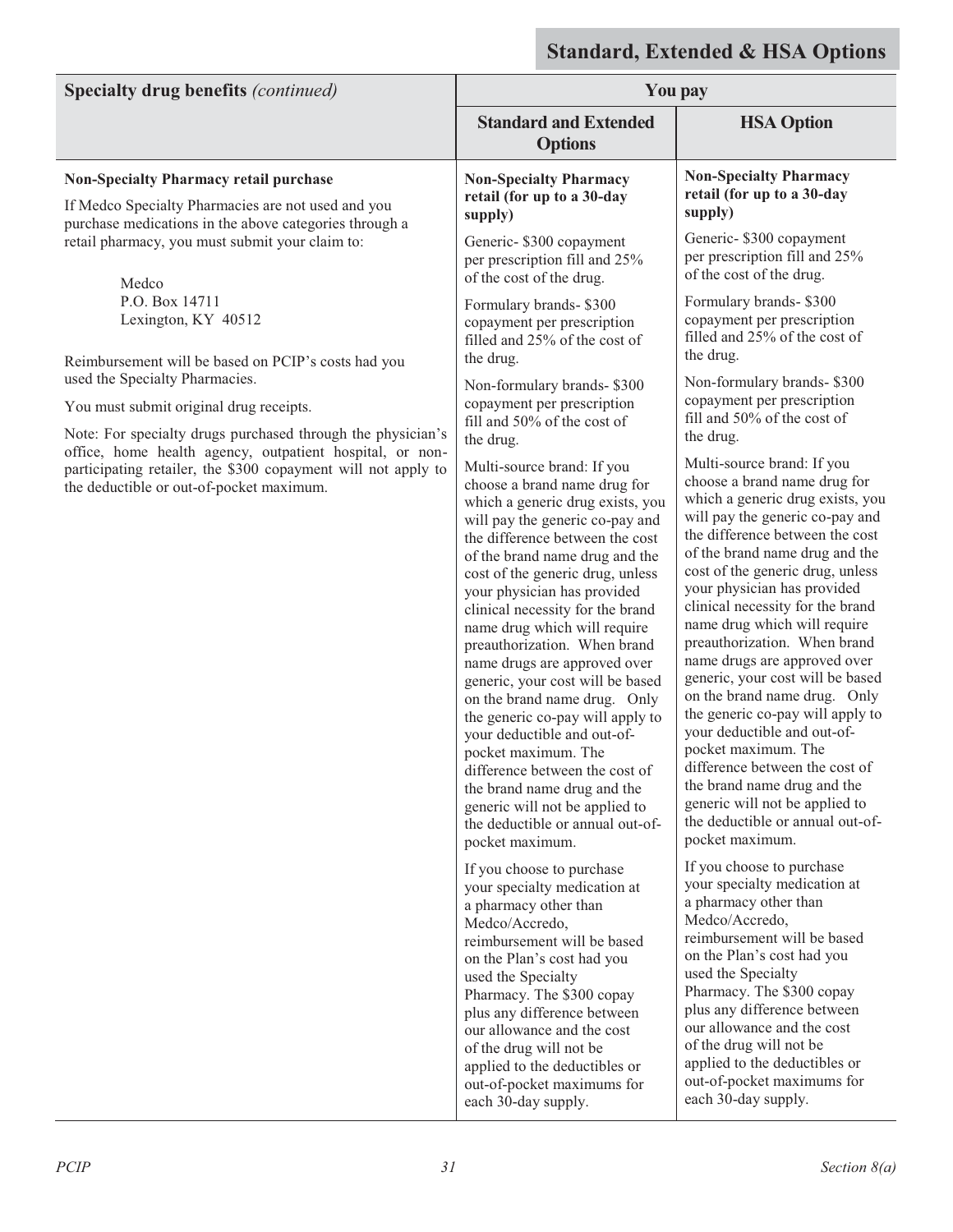| Physical and occupational therapies                                                                                                                                                                                                                                                                                                                                                                                                                                                                                                                                                                                                                                                                                                                                                                                                                                                                                                                                                                                                                                                                                                                                                                                                                                                                                                                                                                                                                                                                                                                                                                                                                                              |                                                                                                                                              | <b>You pay</b>                                                                                                                               |  |
|----------------------------------------------------------------------------------------------------------------------------------------------------------------------------------------------------------------------------------------------------------------------------------------------------------------------------------------------------------------------------------------------------------------------------------------------------------------------------------------------------------------------------------------------------------------------------------------------------------------------------------------------------------------------------------------------------------------------------------------------------------------------------------------------------------------------------------------------------------------------------------------------------------------------------------------------------------------------------------------------------------------------------------------------------------------------------------------------------------------------------------------------------------------------------------------------------------------------------------------------------------------------------------------------------------------------------------------------------------------------------------------------------------------------------------------------------------------------------------------------------------------------------------------------------------------------------------------------------------------------------------------------------------------------------------|----------------------------------------------------------------------------------------------------------------------------------------------|----------------------------------------------------------------------------------------------------------------------------------------------|--|
|                                                                                                                                                                                                                                                                                                                                                                                                                                                                                                                                                                                                                                                                                                                                                                                                                                                                                                                                                                                                                                                                                                                                                                                                                                                                                                                                                                                                                                                                                                                                                                                                                                                                                  | <b>Standard and Extended</b><br><b>Options</b>                                                                                               | <b>HSA Option</b>                                                                                                                            |  |
| 60 visits per calendar year for the combined services of<br>the following: (One visit is two hours or less of physical<br>or occupational therapy.)<br>qualified physical therapists and<br>qualified occupational therapists<br>All physical and occupational therapy visits require<br>preauthorization. Please make an evaluation visit then<br>contact OrthoNet by phone at (877) 304-4399 or fax to<br>(877) 304-4398 a copy of the evaluation to OrthoNet.<br>Authorizations will be provided in blocks of time and<br>progress reviewed prior to additional authorizations.<br>Authorizations for physical and occupational therapy are<br>based on medical necessity. In order to make individual-<br>specific authorization decisions, OrthoNet will review the<br>treating provider's evaluation; including diagnosis, duration<br>of enrollee's symptoms (chronic vs. acute), nature or severity<br>of symptoms, timeframes for anticipated recovery or clinical<br>milestones, measurements of joint motion or from<br>standardized tools specific to the condition or affected body<br>part (Simple Shoulder Test, HSS Knee Score, Oswestry, and<br>DASH), and rehab potential. OrthoNet's on-going therapy<br>management is concurrent and based on progress made in<br>therapy.<br>Note: We only cover therapy to restore bodily function<br>when there has been a total or partial loss of bodily function<br>due to illness or injury and when a physician:<br>orders the care<br>identifies the specific professional skills the patient<br>requires and the medical necessity for skilled<br>services<br>indicates the length of time the services are needed | PPO: 20% of the Plan allowance<br>Non-PPO: 40% of the Plan<br>allowance and any difference<br>between our allowance and the<br>billed amount | PPO: 20% of the Plan allowance<br>Non-PPO: 40% of the Plan<br>allowance and any difference<br>between our allowance and the<br>billed amount |  |
| Not covered:<br>Exercise programs<br>Long-term rehabilitative therapy<br>Hot and cold packs<br>Physical and occupational therapy we have not<br>precertified                                                                                                                                                                                                                                                                                                                                                                                                                                                                                                                                                                                                                                                                                                                                                                                                                                                                                                                                                                                                                                                                                                                                                                                                                                                                                                                                                                                                                                                                                                                     | All charges                                                                                                                                  | All charges                                                                                                                                  |  |
| <b>Speech therapy</b>                                                                                                                                                                                                                                                                                                                                                                                                                                                                                                                                                                                                                                                                                                                                                                                                                                                                                                                                                                                                                                                                                                                                                                                                                                                                                                                                                                                                                                                                                                                                                                                                                                                            |                                                                                                                                              |                                                                                                                                              |  |
| - 30 visits per calendar year for the services of a qualified<br>speech therapist: (One visit is two hours or less of speech<br>therapy.)<br>Note: We only cover speech therapy when a physician:<br>- orders the care<br>identifies the specific professional skills the patient<br>requires and the medical necessity for skilled services<br>indicates the length of time the services are needed<br>$\blacksquare$                                                                                                                                                                                                                                                                                                                                                                                                                                                                                                                                                                                                                                                                                                                                                                                                                                                                                                                                                                                                                                                                                                                                                                                                                                                           | PPO: 20% of the Plan allowance<br>Non-PPO: 40% of the Plan<br>allowance and any difference<br>between our allowance and the<br>billed amount | PPO: 20% of the Plan allowance<br>Non-PPO: 40% of the Plan<br>allowance and any difference<br>between our allowance and the<br>billed amount |  |

*Speech therapy – continued on next page*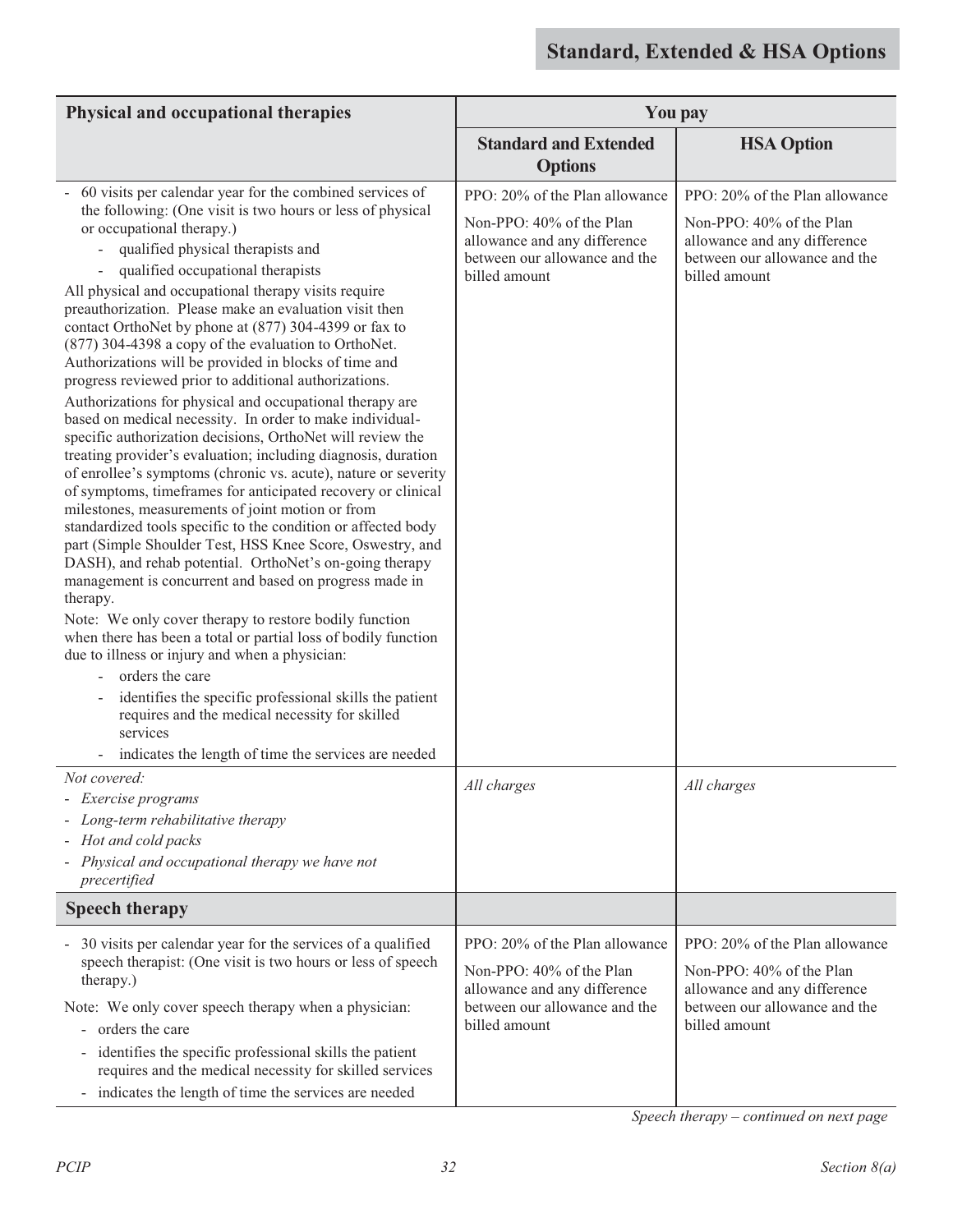| <b>Speech therapy</b> (continued)                                                                                                                                                                                                                                                                                                                                                                                                                                                                                                                                                                                                                                                                                                                                                                                 | <b>You pay</b>                                                                                                                               |                                                                                                                                              |
|-------------------------------------------------------------------------------------------------------------------------------------------------------------------------------------------------------------------------------------------------------------------------------------------------------------------------------------------------------------------------------------------------------------------------------------------------------------------------------------------------------------------------------------------------------------------------------------------------------------------------------------------------------------------------------------------------------------------------------------------------------------------------------------------------------------------|----------------------------------------------------------------------------------------------------------------------------------------------|----------------------------------------------------------------------------------------------------------------------------------------------|
|                                                                                                                                                                                                                                                                                                                                                                                                                                                                                                                                                                                                                                                                                                                                                                                                                   | <b>Standard and Extended</b><br><b>Options</b>                                                                                               | <b>HSA Option</b>                                                                                                                            |
| All speech therapy visits require preauthorization. Please<br>make an evaluation visit, then contact OrthoNet by phone<br>at (877) 304-4399 or fax to (877) 304-4398 a copy of the<br>evaluation to OrthoNet. Authorizations will be provided<br>in blocks of time and progress reviewed prior to additional<br>authorizations.<br>Authorization for speech therapy is based on medical<br>necessity. In order to make individual-specific authorization<br>decisions, OrthoNet will review the treating provider's<br>evaluation; including diagnosis, duration of enrollee's<br>symptoms, nature or severity of symptoms, timeframes for<br>anticipated recovery or clinical milestones, and rehab<br>potential. OrthoNet's on-going therapy management is<br>concurrent and based on progress made in therapy. | PPO: 20% of the Plan allowance<br>Non-PPO: 40% of the Plan<br>allowance and any difference<br>between our allowance and the<br>billed amount | PPO: 20% of the Plan allowance<br>Non-PPO: 40% of the Plan<br>allowance and any difference<br>between our allowance and the<br>billed amount |
| Note: When you receive medically necessary speech therapy<br>on an outpatient basis from a qualified speech therapist at a<br>skilled nursing facility, your therapy is covered up to Plan<br>limits.                                                                                                                                                                                                                                                                                                                                                                                                                                                                                                                                                                                                             |                                                                                                                                              |                                                                                                                                              |
| Not covered:                                                                                                                                                                                                                                                                                                                                                                                                                                                                                                                                                                                                                                                                                                                                                                                                      | All charges                                                                                                                                  | All charges                                                                                                                                  |
| Computer devices to assist with communications                                                                                                                                                                                                                                                                                                                                                                                                                                                                                                                                                                                                                                                                                                                                                                    |                                                                                                                                              |                                                                                                                                              |
| - Computer programs of any type, including but not limited<br>to those to assist with speech therapy                                                                                                                                                                                                                                                                                                                                                                                                                                                                                                                                                                                                                                                                                                              |                                                                                                                                              |                                                                                                                                              |
| Speech therapy we have not precertified                                                                                                                                                                                                                                                                                                                                                                                                                                                                                                                                                                                                                                                                                                                                                                           |                                                                                                                                              |                                                                                                                                              |
| Hearing services (testing, treatment, and<br>supplies)                                                                                                                                                                                                                                                                                                                                                                                                                                                                                                                                                                                                                                                                                                                                                            |                                                                                                                                              |                                                                                                                                              |
| Diagnostic hearing tests performed by a M.D., D.O. or<br>audiologist                                                                                                                                                                                                                                                                                                                                                                                                                                                                                                                                                                                                                                                                                                                                              | PPO: 20% of the Plan allowance<br>Non-PPO: 40% of the Plan<br>allowance and any difference<br>between our allowance and the<br>billed amount | PPO: 20% of the Plan allowance<br>Non-PPO: 40% of the Plan<br>allowance and any difference<br>between our allowance and the<br>billed amount |
| Not covered:<br>Hearing aids, testing and examinations for them<br>$\qquad \qquad \blacksquare$                                                                                                                                                                                                                                                                                                                                                                                                                                                                                                                                                                                                                                                                                                                   | All charges                                                                                                                                  | All charges                                                                                                                                  |
| Vision services (testing, treatment, and supplies)                                                                                                                                                                                                                                                                                                                                                                                                                                                                                                                                                                                                                                                                                                                                                                |                                                                                                                                              |                                                                                                                                              |
|                                                                                                                                                                                                                                                                                                                                                                                                                                                                                                                                                                                                                                                                                                                                                                                                                   |                                                                                                                                              |                                                                                                                                              |
| First pair of contact lenses or standard ocular implant lenses<br>if required to correct an impairment existing after intraocular<br>surgery or accidental injury                                                                                                                                                                                                                                                                                                                                                                                                                                                                                                                                                                                                                                                 | PPO: 20% of the Plan allowance<br>Non-PPO: 40% of the Plan<br>allowance and any difference<br>between our allowance and the<br>billed amount | PPO: 20% of the Plan allowance<br>Non-PPO: 40% of the Plan<br>allowance and any difference<br>between our allowance and the<br>billed amount |

*Vision services – continued on next page*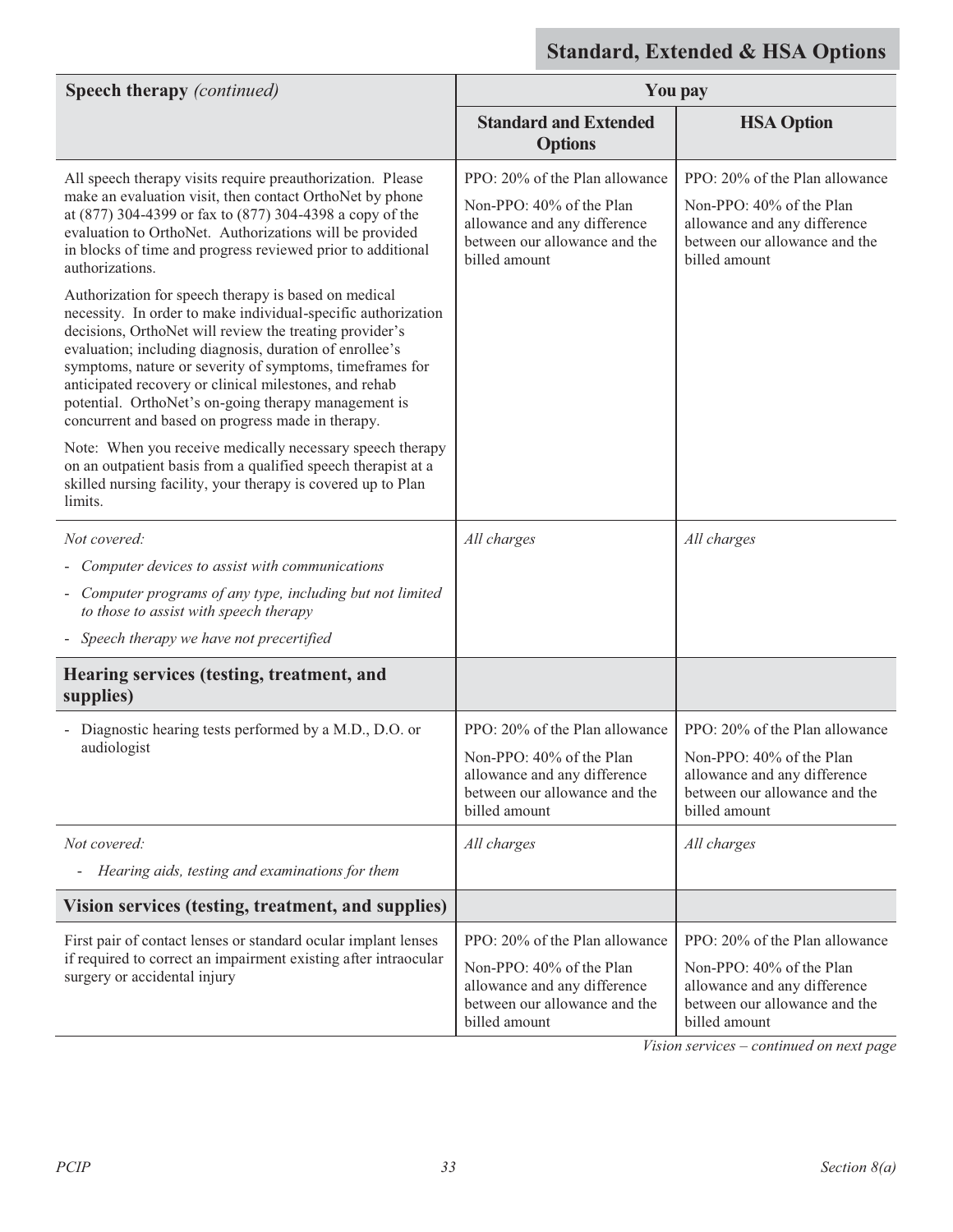| <b>You pay</b>                                                                                                                                                        |                                                                                                                                                                       |
|-----------------------------------------------------------------------------------------------------------------------------------------------------------------------|-----------------------------------------------------------------------------------------------------------------------------------------------------------------------|
| <b>Standard and Extended</b><br><b>Options</b>                                                                                                                        | <b>HSA Option</b>                                                                                                                                                     |
| All charges                                                                                                                                                           | All charges                                                                                                                                                           |
|                                                                                                                                                                       |                                                                                                                                                                       |
| PPO: \$25 copay for office visits<br>to primary care physicians and<br>specialists plus 20% of the Plan<br>allowance for other services<br>performed during the visit | PPO: \$25 copay for office visits<br>to primary care physicians and<br>specialists plus 20% of the Plan<br>allowance for other services<br>performed during the visit |
| Non-PPO: 40% of the Plan<br>allowance and any difference<br>between our allowance and the<br>billed amount                                                            | Non-PPO: 40% of the Plan<br>allowance and any difference<br>between our allowance and the<br>billed amount                                                            |
| All charges                                                                                                                                                           | All charges                                                                                                                                                           |
|                                                                                                                                                                       |                                                                                                                                                                       |
|                                                                                                                                                                       |                                                                                                                                                                       |
| PPO: 20% of the Plan allowance                                                                                                                                        | PPO: 20% of the Plan allowance                                                                                                                                        |
| Non-PPO: 40% of the Plan<br>allowance and any difference<br>between our allowance and the<br>billed amount                                                            | Non-PPO: 40% of the Plan<br>allowance and any difference<br>between our allowance and the<br>billed amount                                                            |
|                                                                                                                                                                       |                                                                                                                                                                       |
|                                                                                                                                                                       |                                                                                                                                                                       |
| All charges                                                                                                                                                           | All charges                                                                                                                                                           |
|                                                                                                                                                                       |                                                                                                                                                                       |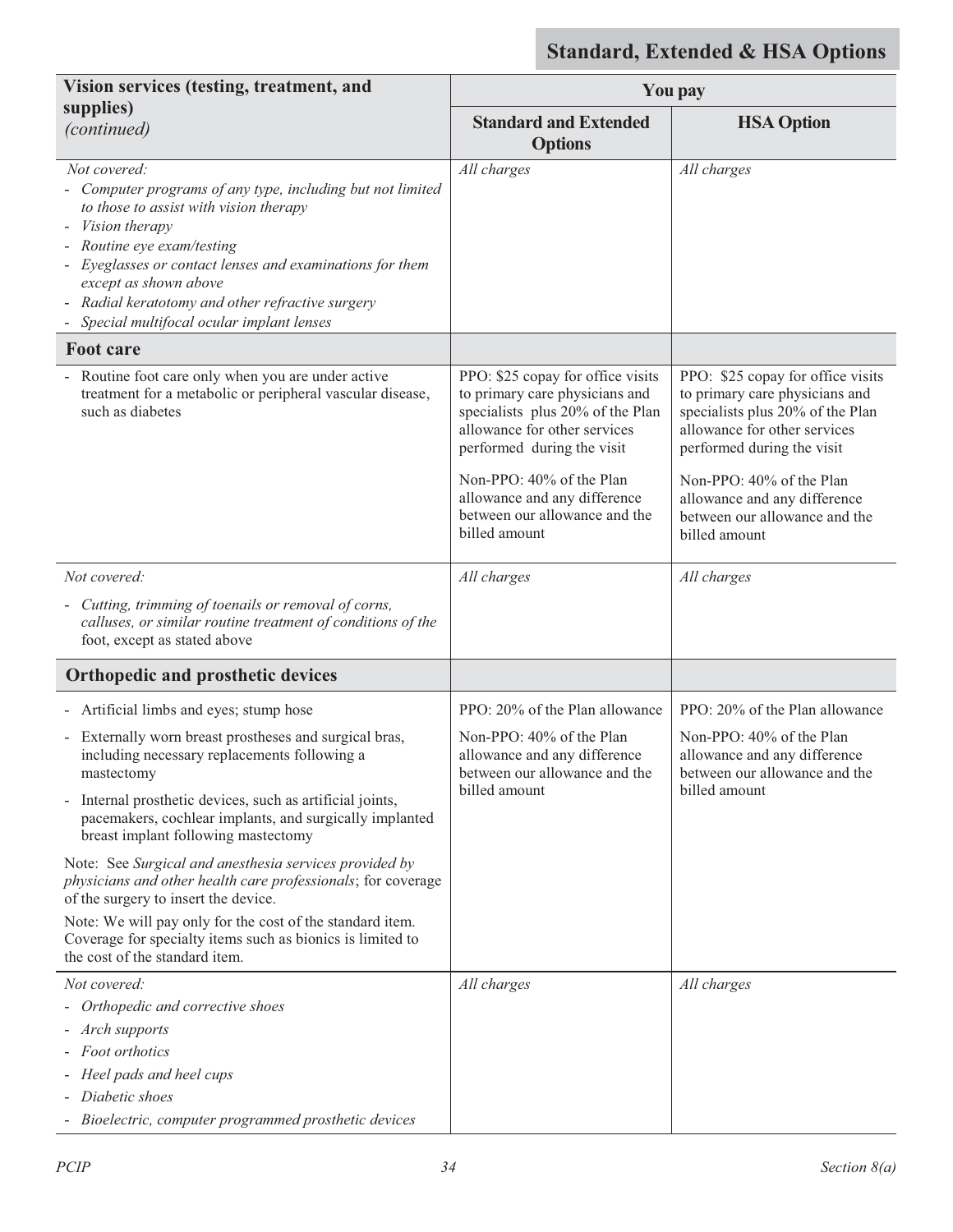| Durable medical equipment (DME)                                                                                                                                                                                                                                                                | <b>You pay</b>                                                                                                  |                                                                                                                 |
|------------------------------------------------------------------------------------------------------------------------------------------------------------------------------------------------------------------------------------------------------------------------------------------------|-----------------------------------------------------------------------------------------------------------------|-----------------------------------------------------------------------------------------------------------------|
|                                                                                                                                                                                                                                                                                                | <b>Standard and Extended</b><br><b>Options</b>                                                                  | <b>HSA Option</b>                                                                                               |
| Durable medical equipment (DME) is equipment and<br>supplies that:<br>- Are prescribed by your attending physician (i.e., the<br>physician who is treating your illness or injury)                                                                                                             | Provider designated by the Plan<br>as your DME provider: 20% of<br>the Plan allowance (must be<br>precertified) | Provider designated by the Plan<br>as your DME provider: 20% of<br>the Plan allowance (must be<br>precertified) |
| Are medically necessary<br>Are primarily and customarily used only for a medical<br>purpose                                                                                                                                                                                                    | All other providers: All charges                                                                                | All other providers: All charges                                                                                |
| Are generally useful only to a person with an illness or<br>$\overline{\phantom{0}}$<br>injury<br>- Are designed for prolonged use                                                                                                                                                             |                                                                                                                 |                                                                                                                 |
| Serve a specific therapeutic purpose in the treatment of<br>an illness or injury                                                                                                                                                                                                               |                                                                                                                 |                                                                                                                 |
| We cover rental or purchase of durable medical<br>equipment, at our option, including repair and<br>adjustment. Covered items include:                                                                                                                                                         |                                                                                                                 |                                                                                                                 |
| Oxygen                                                                                                                                                                                                                                                                                         |                                                                                                                 |                                                                                                                 |
| Dialysis equipment                                                                                                                                                                                                                                                                             |                                                                                                                 |                                                                                                                 |
| Hospital beds                                                                                                                                                                                                                                                                                  |                                                                                                                 |                                                                                                                 |
| Wheelchairs                                                                                                                                                                                                                                                                                    |                                                                                                                 |                                                                                                                 |
| Crutches                                                                                                                                                                                                                                                                                       |                                                                                                                 |                                                                                                                 |
| Walkers                                                                                                                                                                                                                                                                                        |                                                                                                                 |                                                                                                                 |
| All durable medical equipment, rental or purchased requires                                                                                                                                                                                                                                    |                                                                                                                 |                                                                                                                 |
| precertification.                                                                                                                                                                                                                                                                              |                                                                                                                 |                                                                                                                 |
| Note: Call us at (800) 220-7898 as soon as your<br>physician prescribes this equipment. We assist you in<br>finding an approved designated health care provider to                                                                                                                             |                                                                                                                 |                                                                                                                 |
| deliver durable medical equipment for rental or purchase<br>at discounted rates and will tell you more about this<br>service when you call.                                                                                                                                                    |                                                                                                                 |                                                                                                                 |
| Note: We will pay only for the cost of the standard item.                                                                                                                                                                                                                                      |                                                                                                                 |                                                                                                                 |
| Coverage for specialty equipment such as all-terrain<br>wheelchairs is limited to the cost of the standard equipment.                                                                                                                                                                          |                                                                                                                 |                                                                                                                 |
| Not covered:                                                                                                                                                                                                                                                                                   | All charges                                                                                                     | All charges                                                                                                     |
| Computer devices to assist with communications                                                                                                                                                                                                                                                 |                                                                                                                 |                                                                                                                 |
| Computer programs of any type                                                                                                                                                                                                                                                                  |                                                                                                                 |                                                                                                                 |
| Air purifiers, air conditioners, heating pads, cold therapy<br>$\overline{\phantom{0}}$<br>units, whirlpool bathing equipment, sun and heat lamps,<br>exercise devices (even if ordered by a doctor), and other<br>equipment that does not meet the definition of durable<br>medical equipment |                                                                                                                 |                                                                                                                 |
| - Lifts, such as seat, chair or van lifts                                                                                                                                                                                                                                                      |                                                                                                                 |                                                                                                                 |
| $-Wigs$                                                                                                                                                                                                                                                                                        |                                                                                                                 |                                                                                                                 |
| Bone stimulators except for established non-union<br>fractures                                                                                                                                                                                                                                 |                                                                                                                 |                                                                                                                 |
| - Services and supplies not obtained from a plan<br>designated provider                                                                                                                                                                                                                        |                                                                                                                 |                                                                                                                 |
| Services and supplies that are not precertified<br>$\qquad \qquad \blacksquare$                                                                                                                                                                                                                |                                                                                                                 |                                                                                                                 |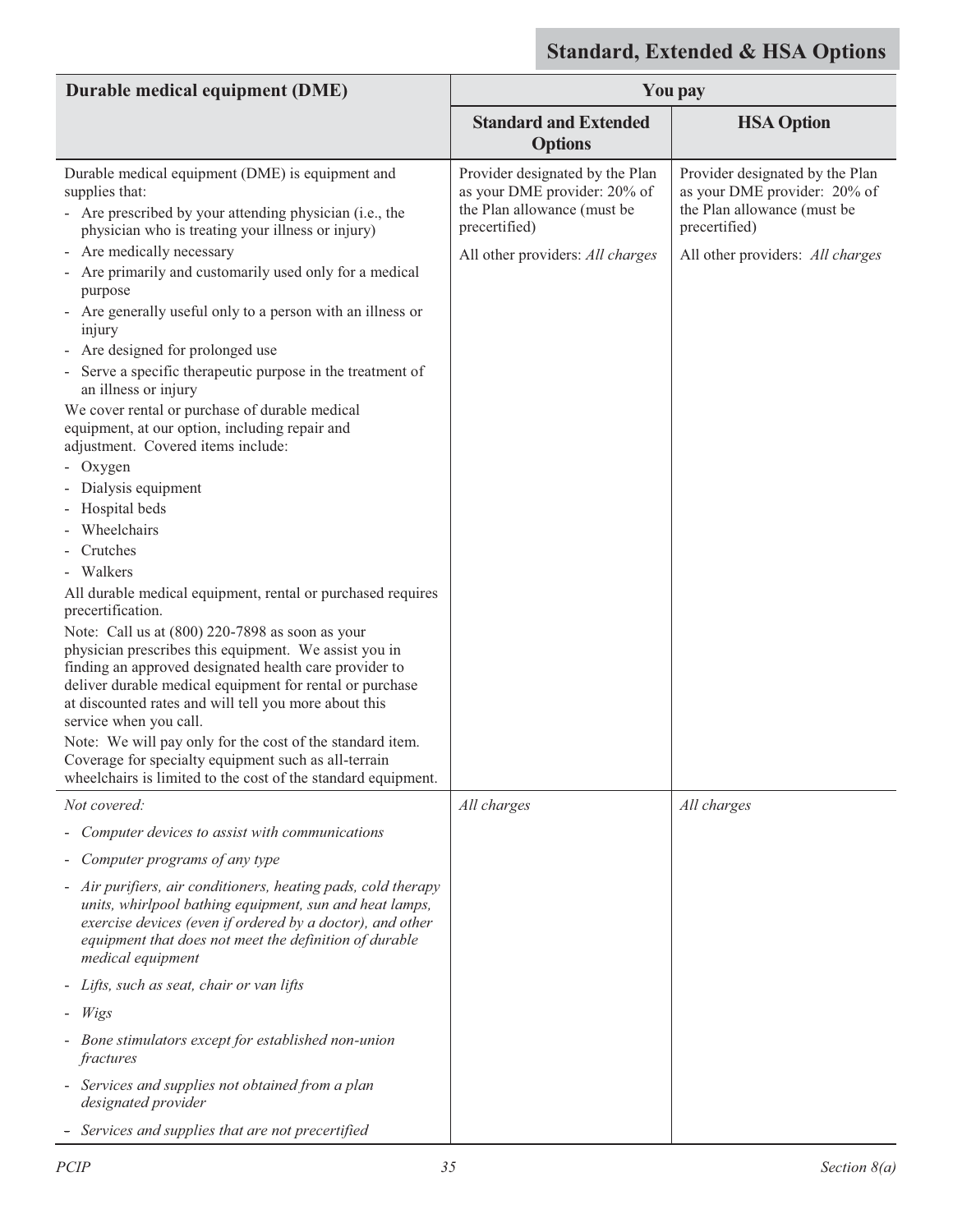| <b>Skilled nursing care</b>                                                                                                                                                                                                                                                                                                                                                                                                                                                                                                                                                                                                                                                                                                                                                                                                                                                                                                                                   | <b>You pay</b>                                                                                                                                                                                                                               |                                                                                                                                                                                                                                              |
|---------------------------------------------------------------------------------------------------------------------------------------------------------------------------------------------------------------------------------------------------------------------------------------------------------------------------------------------------------------------------------------------------------------------------------------------------------------------------------------------------------------------------------------------------------------------------------------------------------------------------------------------------------------------------------------------------------------------------------------------------------------------------------------------------------------------------------------------------------------------------------------------------------------------------------------------------------------|----------------------------------------------------------------------------------------------------------------------------------------------------------------------------------------------------------------------------------------------|----------------------------------------------------------------------------------------------------------------------------------------------------------------------------------------------------------------------------------------------|
|                                                                                                                                                                                                                                                                                                                                                                                                                                                                                                                                                                                                                                                                                                                                                                                                                                                                                                                                                               | <b>Standard and Extended</b><br><b>Options</b>                                                                                                                                                                                               | <b>HSA Option</b>                                                                                                                                                                                                                            |
| 25 in-home visits per calendar year, not to exceed one<br>visit up to two hours per day when:<br>- A registered nurse (R.N.) or licensed practical nurse<br>(L.P.N.) provides the services<br>The attending physician orders the care<br>۰.<br>The physician identifies the specific professional skills<br>$\blacksquare$<br>required by the patient and the medical necessity for<br>skilled services<br>The physician indicates the length of time the services are<br>$\blacksquare$<br>needed<br>Covered services are based on our review for medical<br>necessity (requires precertification).<br>Note: Call us at (800) 220-7898 as soon as your physician<br>prescribes skilled nursing care. We will assist you in finding<br>an approved designated health care provider for skilled<br>nursing care at discounted rates and will tell you more about<br>this service when you call.<br>Please refer to the Specialty drug benefits for information | Provider designated by the Plan<br>as your skilled nursing care<br>provider: 20% of the Plan<br>allowance (must be precertified)<br>All other providers: All Charges                                                                         | Provider designated by the Plan as<br>your skilled nursing care<br>provider: 20% of the Plan<br>allowance (must be precertified)<br>All other providers: All charges                                                                         |
| on benefits for home infusion therapies.<br>Not covered:<br>Nursing care requested by, or for the convenience of, the<br>patient or the patient's family<br>Services primarily for hygiene, feeding, exercising,<br>moving the patient, homemaking, companionship or<br>giving oral medication<br>Home care primarily for personal assistance that does<br>not include a medical component and is not diagnostic,<br>therapeutic, or rehabilitative<br>Custodial care<br>Services or supplies furnished by immediate relatives or<br>household members, such as spouse, parents, children,<br>brothers or sisters by blood, marriage or adoption<br>Inpatient private duty nursing<br>Skilled nursing care not obtained from designated<br><i>providers.</i>                                                                                                                                                                                                  | All charges                                                                                                                                                                                                                                  | All charges                                                                                                                                                                                                                                  |
| Chiropractic                                                                                                                                                                                                                                                                                                                                                                                                                                                                                                                                                                                                                                                                                                                                                                                                                                                                                                                                                  |                                                                                                                                                                                                                                              |                                                                                                                                                                                                                                              |
| Chiropractic services limited to:<br>12 visits per calendar year for manipulation of the spine<br>- X-rays, used to detect and determine nerve interferences<br>due to spinal subluxations or misalignments<br>\$25 per calendar year for chiropractic X-rays<br>$\blacksquare$                                                                                                                                                                                                                                                                                                                                                                                                                                                                                                                                                                                                                                                                               | PPO and Non-PPO:<br>All charges in excess of \$20 per<br>visit<br>All charges in excess of \$25 for<br>X-rays of the spine<br>Note: Visits and charges<br>exceeding these amounts are not<br>applied toward the calendar year<br>deductible. | PPO and Non-PPO:<br>All charges in excess of \$20 per<br>visit<br>All charges in excess of \$25 for<br>X-rays of the spine<br>Note: Visits and charges<br>exceeding these amounts are not<br>applied toward the calendar year<br>deductible. |

 *Chiropractic - continued on next page*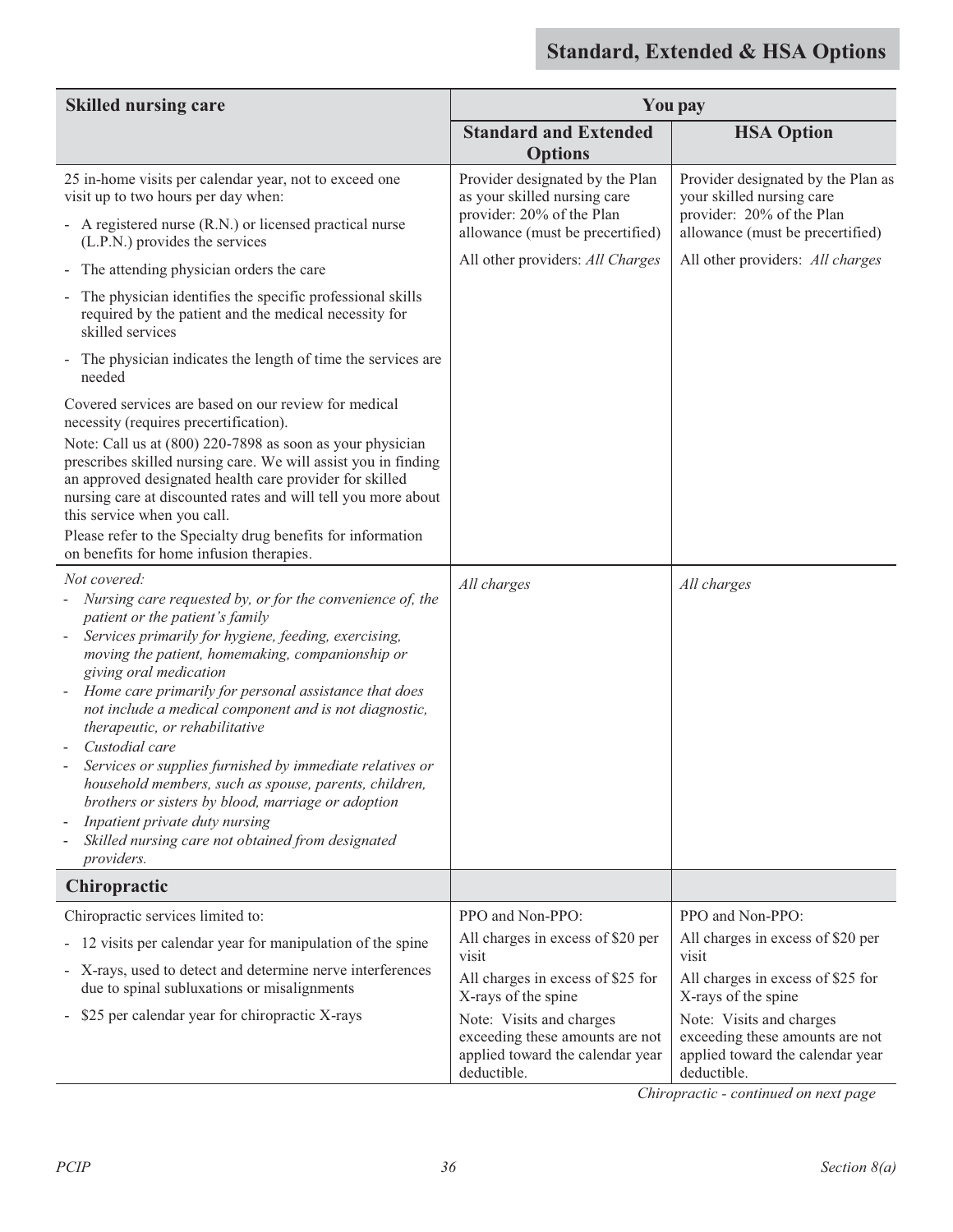| Chiropractic (continued)                                                                                                                                                                                                                                                                                                                                                                                                                                                                                                                                                                                                                                                  | <b>You pay</b>                                                                                                                                                                                                                                           |                                                                                                                                                                                                                                                          |
|---------------------------------------------------------------------------------------------------------------------------------------------------------------------------------------------------------------------------------------------------------------------------------------------------------------------------------------------------------------------------------------------------------------------------------------------------------------------------------------------------------------------------------------------------------------------------------------------------------------------------------------------------------------------------|----------------------------------------------------------------------------------------------------------------------------------------------------------------------------------------------------------------------------------------------------------|----------------------------------------------------------------------------------------------------------------------------------------------------------------------------------------------------------------------------------------------------------|
|                                                                                                                                                                                                                                                                                                                                                                                                                                                                                                                                                                                                                                                                           | <b>Standard and Extended</b><br><b>Options</b>                                                                                                                                                                                                           | <b>HSA Option</b>                                                                                                                                                                                                                                        |
| Chiropractic services limited to:<br>Note: No other benefits for the services of a chiropractor are<br>covered under any other provision of this Plan. In medically<br>underserved areas, services of a chiropractor that are listed<br>above are subject to the stated limitations. In medically<br>underserved areas, services of a chiropractor that are within<br>the scope of his/her license and are not listed above are<br>eligible for regular Plan benefits.<br>Not covered:<br>Any treatment not specifically listed as covered<br>Adjunctive procedures such as ultrasound, electrical<br>muscle stimulation, vibratory therapy, and cold pack<br>application | PPO and Non-PPO: All charges<br>in excess of \$20 per visit<br>All charges in excess of \$25 for<br>X-rays of the spine<br>Note: Visits and charges<br>exceeding these amounts are<br>not applied toward the calendar<br>year deductible.<br>All charges | PPO and Non-PPO: All charges<br>in excess of \$20 per visit<br>All charges in excess of \$25 for<br>X-rays of the spine<br>Note: Visits and charges<br>exceeding these amounts are<br>not applied toward the calendar<br>year deductible.<br>All charges |
| <b>Alternative treatments</b>                                                                                                                                                                                                                                                                                                                                                                                                                                                                                                                                                                                                                                             |                                                                                                                                                                                                                                                          |                                                                                                                                                                                                                                                          |
| Acupuncture:<br>- Benefits are limited to 20 procedures per calendar year for<br>medically necessary acupuncture treatments if performed<br>by a Medical Doctor (M.D.) or Doctor of Osteopathy<br>(D.O.)<br><b>Christian Science Practitioners:</b><br>Benefits are limited to 50 sessions per calendar year<br>Christian Science Facilities:<br>- Nursing care and room and board in a facility accredited<br>by the Commission for Accreditation of Christian Science<br>Nursing Organizations up to 30 days per year.                                                                                                                                                  | PPO: 20% of the Plan allowance<br>Non-PPO: 40% of the Plan<br>allowance and any difference<br>between our allowance and the<br>billed amount                                                                                                             | PPO: 20% of the Plan allowance<br>Non-PPO: 40% of the Plan<br>allowance and any difference<br>between our allowance and the<br>billed amount                                                                                                             |
| Not covered:<br>All other alternative treatments, including clinical<br>ecology and environmental medicine<br>Any treatment not specifically listed as covered<br>Naturopathic services<br>(Note: Benefits of certain alternative treatment<br>providers may be covered in medically underserved<br>areas; see page 10.)<br><b>Educational classes and programs</b>                                                                                                                                                                                                                                                                                                       | All charges                                                                                                                                                                                                                                              | All charges                                                                                                                                                                                                                                              |
|                                                                                                                                                                                                                                                                                                                                                                                                                                                                                                                                                                                                                                                                           |                                                                                                                                                                                                                                                          |                                                                                                                                                                                                                                                          |
| Coverage is limited to:<br>Smoking Cessation - We cover counseling sessions for<br>$\overline{\phantom{a}}$<br>smoking cessation including proactive telephone<br>counseling, group counseling and individual counseling.<br>Benefits are payable for up to two attempts per year, with<br>up to four counseling sessions per attempt.                                                                                                                                                                                                                                                                                                                                    | PPO: \$25 copay<br>Non-PPO: 40% and any<br>difference between our Plan<br>allowance and the billed amount                                                                                                                                                | PPO: \$25 copay<br>Non-PPO: 40% and any<br>difference between our Plan<br>allowance and the billed amount                                                                                                                                                |

*Educational classes and programs - continued on next page*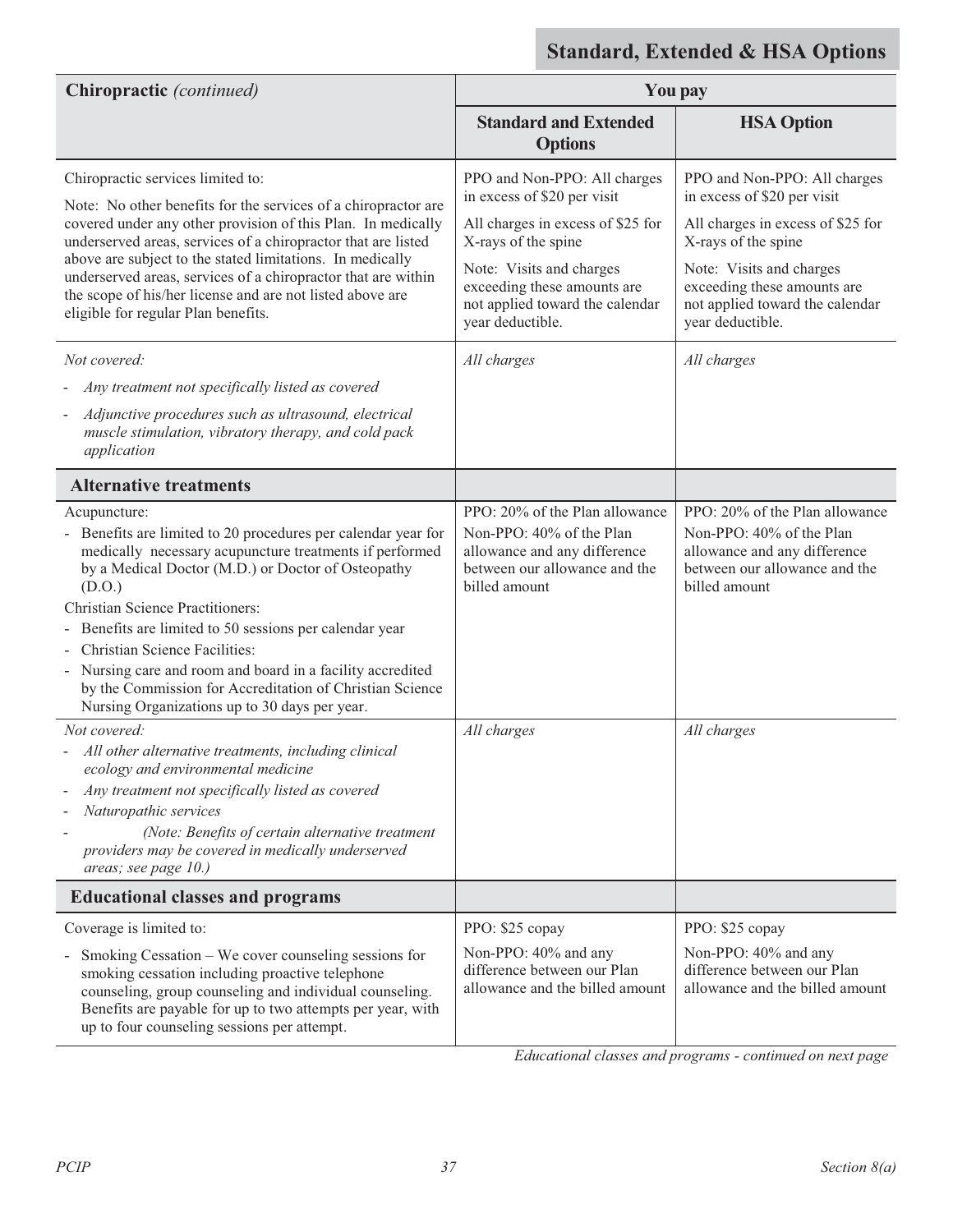| <b>Educational classes and programs (continued)</b>                                                                                                                                                   | You pay                                                                                                              |                                                                                                                      |
|-------------------------------------------------------------------------------------------------------------------------------------------------------------------------------------------------------|----------------------------------------------------------------------------------------------------------------------|----------------------------------------------------------------------------------------------------------------------|
|                                                                                                                                                                                                       | <b>Standard and Extended</b><br><b>Options</b>                                                                       | <b>HSA Option</b>                                                                                                    |
| Coverage is limited to: (continued)                                                                                                                                                                   | PPO: \$25 copay                                                                                                      | PPO: \$25 copay                                                                                                      |
| - In addition, we cover over-the-counter and prescription<br>smoking cessation drugs approved by the FDA. The<br>quantity of drugs reimbursed will be subject to<br>recommended courses of treatment. | Non-PPO: 40% and any<br>difference between our Plan<br>allowance and the billed amount                               | Non-PPO: 40% and any<br>difference between our Plan<br>allowance and the billed amount                               |
| - Diabetes Education - Provided by Certified Diabetes<br>Educators or physician through a program certified by the<br>American Diabetes Association up to \$250 per person, per<br>calendar year      | PPO: All charges in excess of<br>\$250 (No deductible)<br>Non-PPO: All charges in excess<br>of \$250 (No deductible) | PPO: All charges in excess of<br>\$250 (No deductible)<br>Non-PPO: All charges in excess<br>of \$250 (No deductible) |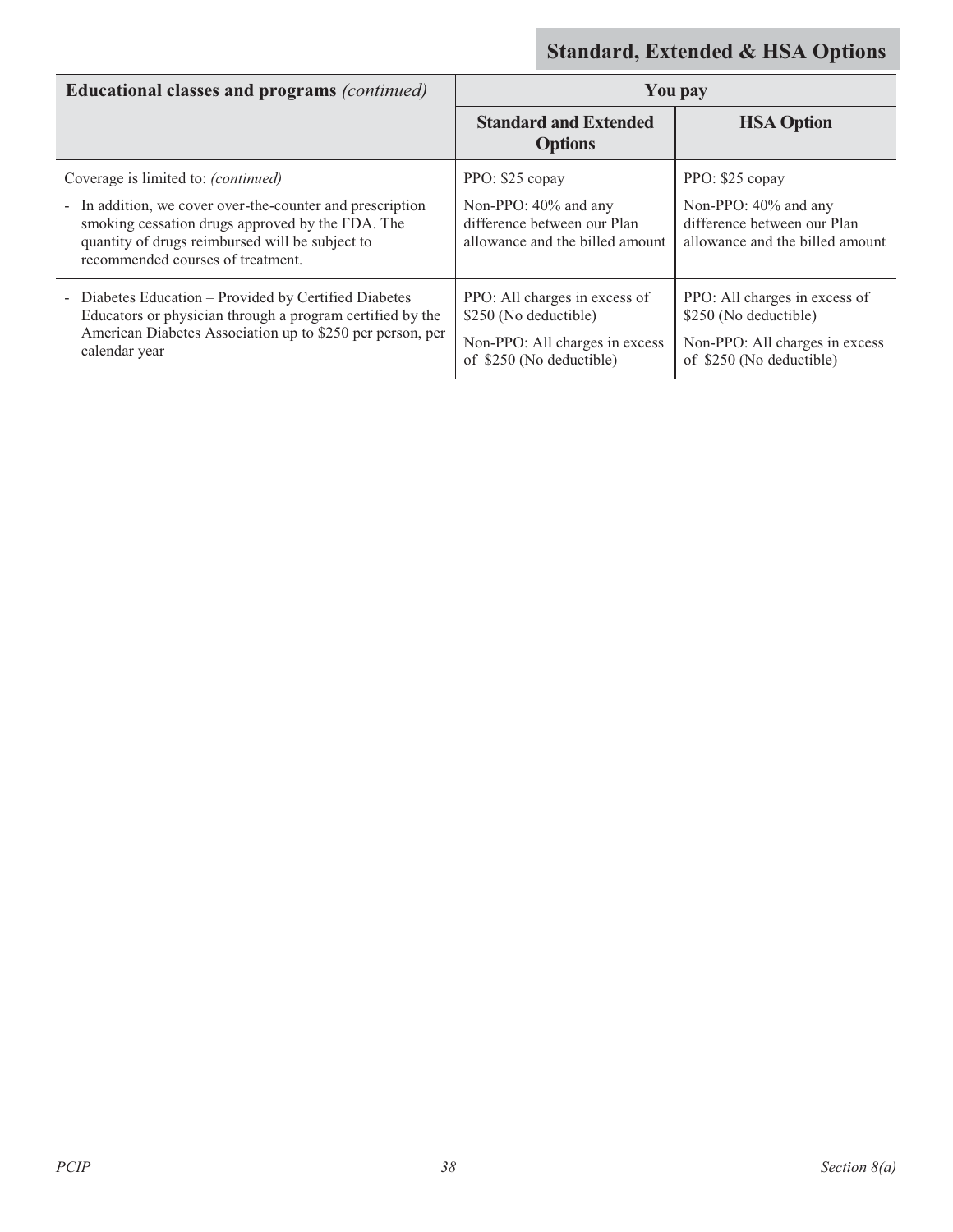### **Section 8(b). Surgical and anesthesia services provided by physicians and other health care professionals**

### **Important things you should keep in mind about these benefits:**

- Please remember that all benefits are subject to the definitions, limitations, and exclusions in this brochure and are payable only when we determine they are medically necessary.
- The calendar year medical deductible is \$2,000 for In-Network and \$3,000 for Out-of-Network under the Standard Option. The calendar year medical deductible is \$1,000 for In-Network and \$1,500 for Out-of-Network under the Extended Option. The calendar year combined medical and RX deductible is \$2,500 for In-Network and \$3,000 for Out-of-Network under the HSA Option. The calendar year deductible applies to all benefits in this Section. Non-covered charges and charges in excess of the Plan allowable do not count towards the deductible.
- The non-PPO benefits are the standard benefits of this Plan. PPO benefits apply only when you use a PPO provider. When no PPO provider is available, non-PPO benefits apply.
- The amounts listed below are for the charges billed by a physician or other health care professional for your surgical care.

| YOU MUST GET PRECERTIFICATION FOR SOME SURGICAL PROCEDURES.                                                                                                                                                                  |                                                |                                                                                |
|------------------------------------------------------------------------------------------------------------------------------------------------------------------------------------------------------------------------------|------------------------------------------------|--------------------------------------------------------------------------------|
| <b>Benefits Description</b>                                                                                                                                                                                                  |                                                | <b>You pay</b>                                                                 |
|                                                                                                                                                                                                                              |                                                | After the calendar year deductible                                             |
| Note: The calendar year deductible applies to all benefits in this Section.                                                                                                                                                  |                                                |                                                                                |
| <b>Surgical procedures</b>                                                                                                                                                                                                   | <b>Standard and Extended</b><br><b>Options</b> | <b>HSA Option</b>                                                              |
| A comprehensive range of services, such as:                                                                                                                                                                                  | PPO: 20% of the Plan allowance                 | PPO: 20% of the Plan allowance                                                 |
| Operative procedures                                                                                                                                                                                                         | Non-PPO: 40% of the Plan                       | Non-PPO: 40% of the Plan                                                       |
| Treatment of fractures, including casting                                                                                                                                                                                    | allowance and any difference                   | allowance and any difference<br>between our allowance and the<br>billed amount |
| Normal pre- and post-operative care by the surgeon                                                                                                                                                                           | between our allowance and the<br>billed amount |                                                                                |
| Correction of amblyopia and strabismus                                                                                                                                                                                       |                                                |                                                                                |
| Endoscopy procedures                                                                                                                                                                                                         |                                                |                                                                                |
| Biopsy procedures                                                                                                                                                                                                            |                                                |                                                                                |
| Removal of tumors and cysts                                                                                                                                                                                                  |                                                |                                                                                |
| Correction of congenital anomalies - limited to children<br>under the age of 18 unless there is a functional deficit<br>(see Reconstructive surgery)                                                                         |                                                |                                                                                |
| Surgical treatment of obesity (bariatric surgery) is covered<br>only if:                                                                                                                                                     |                                                |                                                                                |
| eligible enrollee is 18 or over                                                                                                                                                                                              |                                                |                                                                                |
| clinical records support a body mass index of 40 or<br>greater (or 35-40 when there is a co-morbid condition<br>such as life-threatening cardiopulmonary problems or<br>severe diabetes mellitus) for a period of six months |                                                |                                                                                |
| documentation of failure to lower the body mass index<br>by a medically supervised program within the last<br>twelve months of diet and exercise of at least six<br>months duration                                          |                                                |                                                                                |

*Surgical procedures* - *continued on next page*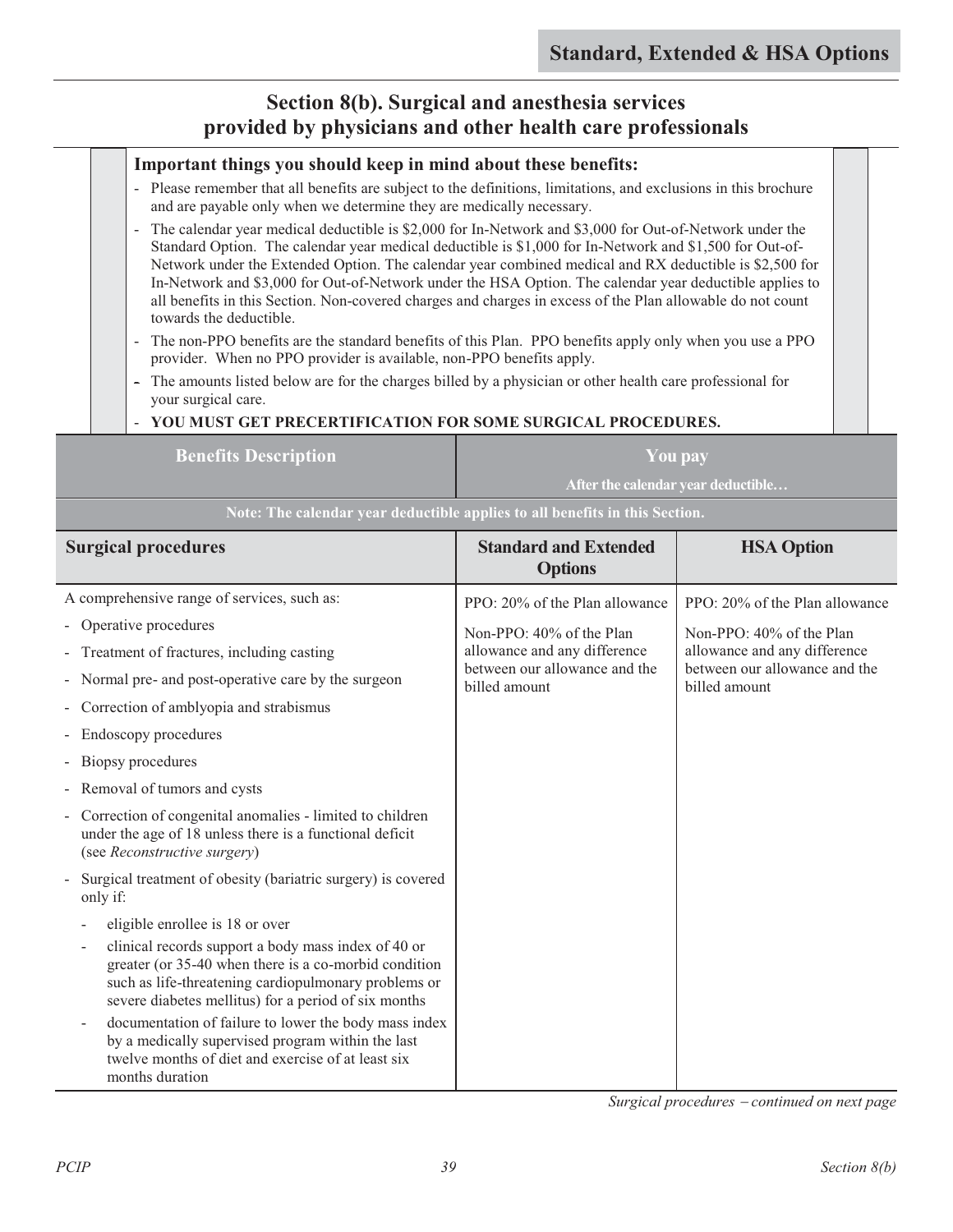| <b>Surgical procedures</b> (continued)                                                                                                                                                                                                                                                                                                                                                      | <b>You pay</b>                                                                                             |                                                                                                            |
|---------------------------------------------------------------------------------------------------------------------------------------------------------------------------------------------------------------------------------------------------------------------------------------------------------------------------------------------------------------------------------------------|------------------------------------------------------------------------------------------------------------|------------------------------------------------------------------------------------------------------------|
|                                                                                                                                                                                                                                                                                                                                                                                             | <b>Standard and Extended</b><br><b>Options</b>                                                             | <b>HSA Option</b>                                                                                          |
| A comprehensive range of services - continued                                                                                                                                                                                                                                                                                                                                               | PPO: 20% of the Plan allowance                                                                             | PPO: 20% of the Plan allowance                                                                             |
| Note: Benefits are payable only for bariatric surgery which<br>meets the above criteria and is performed at centers certified<br>as "well qualified" by Centers for Medicare and Medicaid<br>Services (CMS). Bariatric surgery must be precertified.                                                                                                                                        | Non-PPO: 40% of the Plan<br>allowance and any difference<br>between our allowance and the<br>billed amount | Non-PPO: 40% of the Plan<br>allowance and any difference<br>between our allowance and the<br>billed amount |
| Insertion of internal prosthetic devices (see Section $8(a)$ )<br>Orthopedic and prosthetic devices for device coverage<br>information)                                                                                                                                                                                                                                                     |                                                                                                            |                                                                                                            |
| Voluntary sterilization (e.g., Tubal ligation, Vasectomy)                                                                                                                                                                                                                                                                                                                                   |                                                                                                            |                                                                                                            |
| Surgically implanted contraceptives                                                                                                                                                                                                                                                                                                                                                         |                                                                                                            |                                                                                                            |
| Intrauterine devices (IUDs)                                                                                                                                                                                                                                                                                                                                                                 |                                                                                                            |                                                                                                            |
| Treatment of burns                                                                                                                                                                                                                                                                                                                                                                          |                                                                                                            |                                                                                                            |
| Assistant surgeons are covered up to 20% of our<br>allowance for the surgeon's charge for procedures when it<br>is medically necessary to have an assistant surgeon.<br>Registered nurse first assistants and certified surgical<br>assistants are covered up to 15% of our allowance for the<br>surgeon's charge for the procedure if medically necessary<br>to have an assistant surgeon. |                                                                                                            |                                                                                                            |
| Note: Post-operative care is considered to be included in<br>the fee charged for a surgical procedure by a doctor. Any<br>additional fees charged by a doctor are not covered unless<br>such charge is for an unrelated condition.                                                                                                                                                          |                                                                                                            |                                                                                                            |
| When multiple or bilateral surgical procedures performed<br>during the same operative session add time or complexity<br>to patient care, our benefits are:                                                                                                                                                                                                                                  |                                                                                                            |                                                                                                            |
| - For the primary procedure based on:                                                                                                                                                                                                                                                                                                                                                       |                                                                                                            |                                                                                                            |
| Full Plan allowance                                                                                                                                                                                                                                                                                                                                                                         |                                                                                                            |                                                                                                            |
| - For the secondary and subsequent procedures based on:                                                                                                                                                                                                                                                                                                                                     |                                                                                                            |                                                                                                            |
| One-half of the Plan allowance                                                                                                                                                                                                                                                                                                                                                              |                                                                                                            |                                                                                                            |
| Note: Multiple or bilateral surgical procedures performed<br>through the same incision are "incidental" to the primary<br>surgery. That is, the procedure would not add time or<br>complexity to patient care. We do not pay extra for<br>incidental procedures.                                                                                                                            |                                                                                                            |                                                                                                            |
| Not covered:                                                                                                                                                                                                                                                                                                                                                                                | All charges                                                                                                | All charges                                                                                                |
| Reversal of voluntary sterilization                                                                                                                                                                                                                                                                                                                                                         |                                                                                                            |                                                                                                            |
| Services of a standby physician or surgeon                                                                                                                                                                                                                                                                                                                                                  |                                                                                                            |                                                                                                            |
| Routine treatment of conditions of the foot; see Foot care                                                                                                                                                                                                                                                                                                                                  |                                                                                                            |                                                                                                            |
| Surgical treatment of hyperhidrosis unless alternative<br>$\overline{\phantom{a}}$<br>therapies such as botox injections or topical aluminum<br>chloride and pharmacotherapy have been unsuccessful                                                                                                                                                                                         |                                                                                                            |                                                                                                            |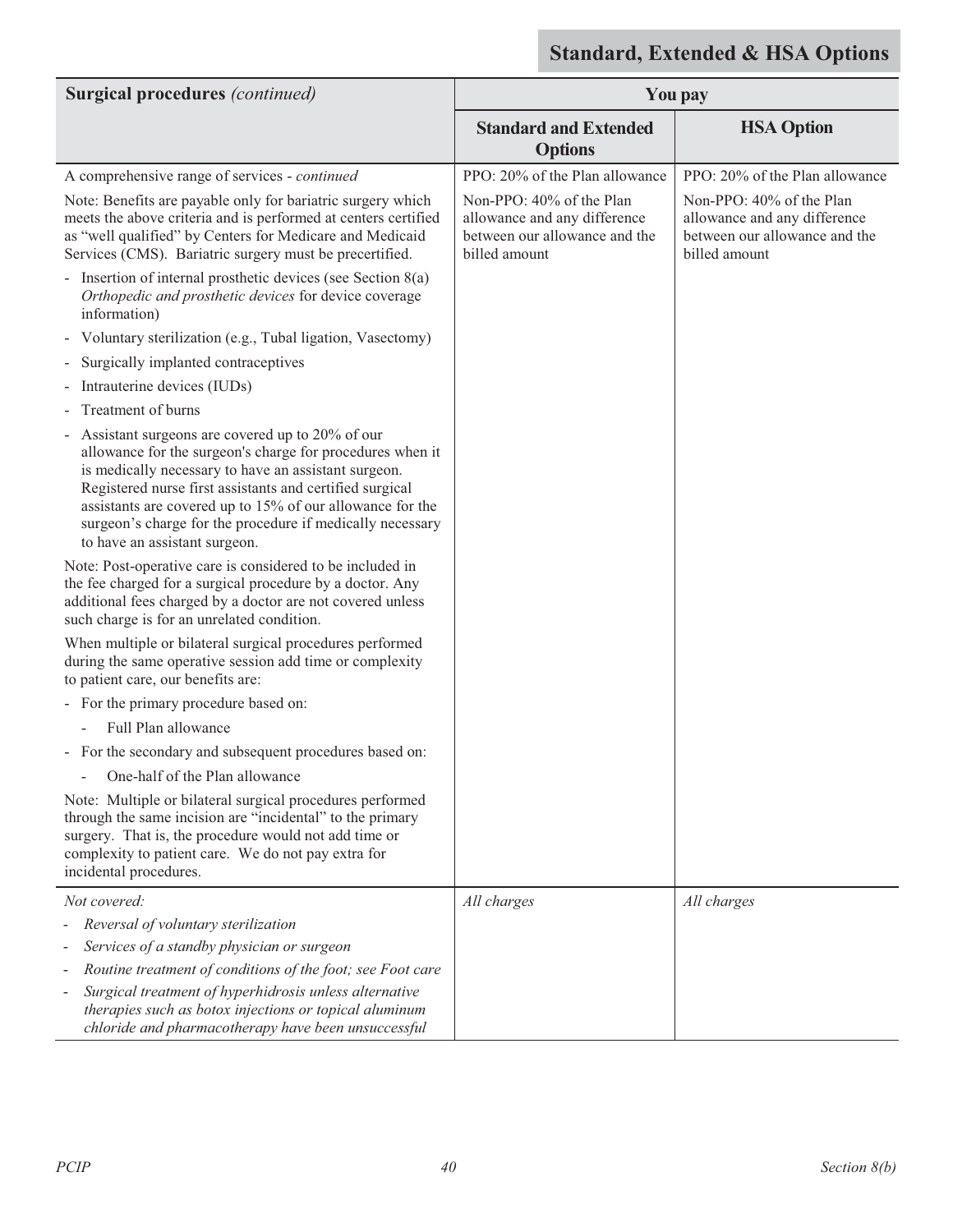| <b>Reconstructive surgery</b>                                                                                                                                                                                                                                                                                                                                                                                                                                                                                                                                                                                                                                                                                                                                                                                                                                                                                                                                                                                                                                  | You pay                                                                                                                                      |                                                                                                                                              |
|----------------------------------------------------------------------------------------------------------------------------------------------------------------------------------------------------------------------------------------------------------------------------------------------------------------------------------------------------------------------------------------------------------------------------------------------------------------------------------------------------------------------------------------------------------------------------------------------------------------------------------------------------------------------------------------------------------------------------------------------------------------------------------------------------------------------------------------------------------------------------------------------------------------------------------------------------------------------------------------------------------------------------------------------------------------|----------------------------------------------------------------------------------------------------------------------------------------------|----------------------------------------------------------------------------------------------------------------------------------------------|
|                                                                                                                                                                                                                                                                                                                                                                                                                                                                                                                                                                                                                                                                                                                                                                                                                                                                                                                                                                                                                                                                | <b>Standard and Extended</b><br><b>Options</b>                                                                                               | <b>HSA Option</b>                                                                                                                            |
| Surgery to correct a functional defect                                                                                                                                                                                                                                                                                                                                                                                                                                                                                                                                                                                                                                                                                                                                                                                                                                                                                                                                                                                                                         | PPO: 20% of the Plan allowance                                                                                                               | PPO: 20% of the Plan allowance                                                                                                               |
| Surgery to correct a condition caused by injury or illness<br>if:<br>the condition produced a major effect on your<br>-<br>appearance and<br>the condition can reasonably be expected to be<br>$\overline{\phantom{a}}$<br>corrected by such surgery<br>Surgery to correct a condition that existed at or from birth<br>and is a significant deviation from the common form or<br>norm – limited to children under the age of 18 unless<br>there is a functional deficit. Examples of congenital<br>anomalies are: cleft lip; cleft palate; birth marks; and<br>webbed fingers and toes.<br>All stages of breast reconstruction surgery following a<br>mastectomy, such as:<br>surgery to produce a symmetrical appearance of breasts<br>treatment of any physical complications, such as<br>lymphedemas<br>breast prostheses; and surgical bras and replacements<br>(see Section 8(a) Orthopedic and Prosthetic devices for<br>coverage)<br>Note: We pay for internal breast prostheses as hospital<br>benefits if billed by a hospital. If included with the | Non-PPO: 40% of the Plan<br>allowance and any difference<br>between our allowance and the<br>billed amount                                   | Non-PPO: 40% of the Plan<br>allowance and any difference<br>between our allowance and the<br>billed amount                                   |
| surgeon's bill, surgery benefits will apply.<br>Note: If you need a mastectomy, you may choose to have the<br>procedure performed on an inpatient basis and remain in the<br>hospital up to 48 hours after the procedure.                                                                                                                                                                                                                                                                                                                                                                                                                                                                                                                                                                                                                                                                                                                                                                                                                                      |                                                                                                                                              |                                                                                                                                              |
| Not covered:                                                                                                                                                                                                                                                                                                                                                                                                                                                                                                                                                                                                                                                                                                                                                                                                                                                                                                                                                                                                                                                   | All charges                                                                                                                                  |                                                                                                                                              |
| Cosmetic surgery - any surgical procedure (or any<br>portion of a procedure) performed primarily to improve<br>physical appearance through change in bodily form,<br>except repair of accidental injury if repair is initiated<br>promptly or as soon as the enrollee's condition permits<br>Surgeries related to sex transformation or sexual<br>dysfunction<br>Surgeries to correct congenital anomalies for individuals<br>age 18 and older unless there is a functional deficit<br>Charges for photographs to document physical conditions                                                                                                                                                                                                                                                                                                                                                                                                                                                                                                                 |                                                                                                                                              | All charges                                                                                                                                  |
| Oral and maxillofacial surgery                                                                                                                                                                                                                                                                                                                                                                                                                                                                                                                                                                                                                                                                                                                                                                                                                                                                                                                                                                                                                                 |                                                                                                                                              |                                                                                                                                              |
| Oral surgical procedures, limited to:<br>- Reduction of fractures of the jaws or facial bones<br>Surgical correction of cleft lip, cleft palate<br>Excision of cysts and incision of abscesses unrelated to<br>tooth structure<br>- Extraction of impacted (unerupted or partially erupted)<br>teeth                                                                                                                                                                                                                                                                                                                                                                                                                                                                                                                                                                                                                                                                                                                                                           | PPO: 20% of the Plan allowance<br>Non-PPO: 40% of the Plan<br>allowance and any difference<br>between our allowance and the<br>billed amount | PPO: 20% of the Plan allowance<br>Non-PPO: 40% of the Plan<br>allowance and any difference<br>between our allowance and the<br>billed amount |

Oral and maxillofacial procedures - continued on next page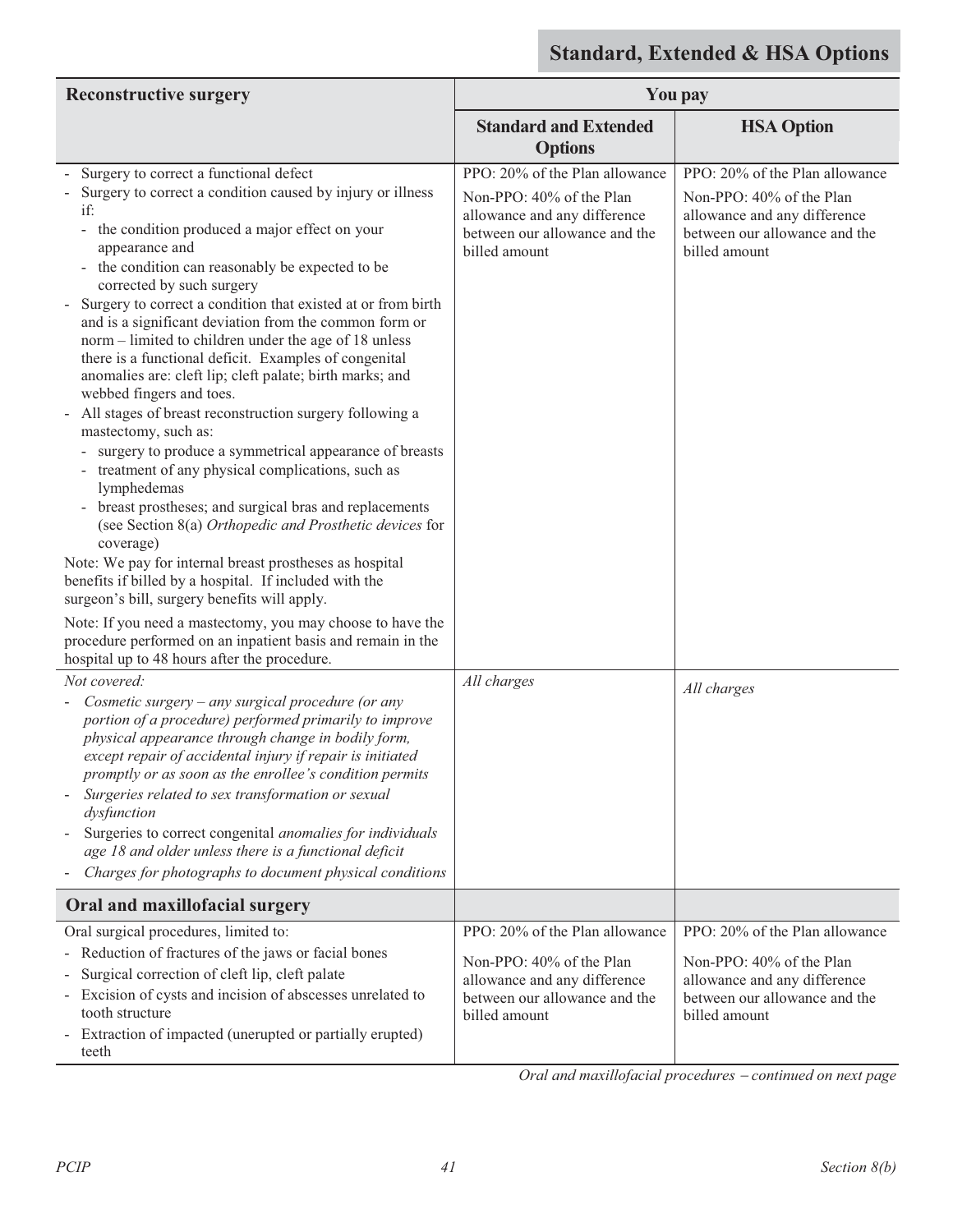| Oral and maxillofacial surgery (continued)                                                                                                                                                                    | <b>You pay</b>                                           |                                                          |
|---------------------------------------------------------------------------------------------------------------------------------------------------------------------------------------------------------------|----------------------------------------------------------|----------------------------------------------------------|
|                                                                                                                                                                                                               | <b>Standard and Extended</b><br><b>Options</b>           | <b>HSA Option</b>                                        |
| Oral surgical procedures, limited to: (continued)                                                                                                                                                             | PPO: 20% of the Plan allowance                           | PPO: 20% of the Plan allowance                           |
| - Alveoloplasty, partial or radical removal of the lower jaw<br>with bone graft                                                                                                                               | Non-PPO: 40% of the Plan<br>allowance and any difference | Non-PPO: 40% of the Plan<br>allowance and any difference |
| - Excision of tori, tumors, leukoplakia, premalignant and<br>malignant lesions, and biopsy of hard and soft oral tissues                                                                                      | between our allowance and the<br>billed amount           | between our allowance and the<br>billed amount           |
| Open reduction of dislocations and excision,<br>manipulation, aspiration or injection of<br>temporomandibular joints                                                                                          |                                                          |                                                          |
| - Removal of foreign body, skin, subcutaneous areolar<br>tissue, reaction-producing foreign bodies in the<br>musculoskeletal system and salivary stones and<br>incision/excision of salivary glands and ducts |                                                          |                                                          |
| Repair of traumatic wounds                                                                                                                                                                                    |                                                          |                                                          |
| Incision of the sinus and repair of oral fistulas                                                                                                                                                             |                                                          |                                                          |
| Surgical treatment of trigeminal neuralgia                                                                                                                                                                    |                                                          |                                                          |
| Orthognathic surgery for the following conditions:                                                                                                                                                            |                                                          |                                                          |
| severe sleep apnea only after conservative treatment<br>of sleep apnea has failed                                                                                                                             |                                                          |                                                          |
| cleft palate and Pierre Robin Syndrome                                                                                                                                                                        |                                                          |                                                          |
| Orthognathic surgery for any other condition is not<br>covered                                                                                                                                                |                                                          |                                                          |
| - Other oral surgery procedures that do not involve the<br>teeth or their supporting structures                                                                                                               |                                                          |                                                          |
| Not Covered:                                                                                                                                                                                                  | All charges                                              | All charges                                              |
| - Oral implants and transplants                                                                                                                                                                               |                                                          |                                                          |
| - Procedures that involve the teeth or their supporting<br>structures (such as the periodontal membrane, gingiva,<br>and alveolar bone)                                                                       |                                                          |                                                          |
| - Orthodontic treatment                                                                                                                                                                                       |                                                          |                                                          |
| - Any oral or maxillofacial surgery not specifically listed as<br>covered                                                                                                                                     |                                                          |                                                          |
| - Orthognathic surgery, except as outlined above for severe<br>sleep apnea, cleft palate and Pierre Robin Syndrome<br>(even if necessary because of TMJ dysfunction or<br>disorder)                           |                                                          |                                                          |
| - Repair of accidental injury to teeth                                                                                                                                                                        |                                                          |                                                          |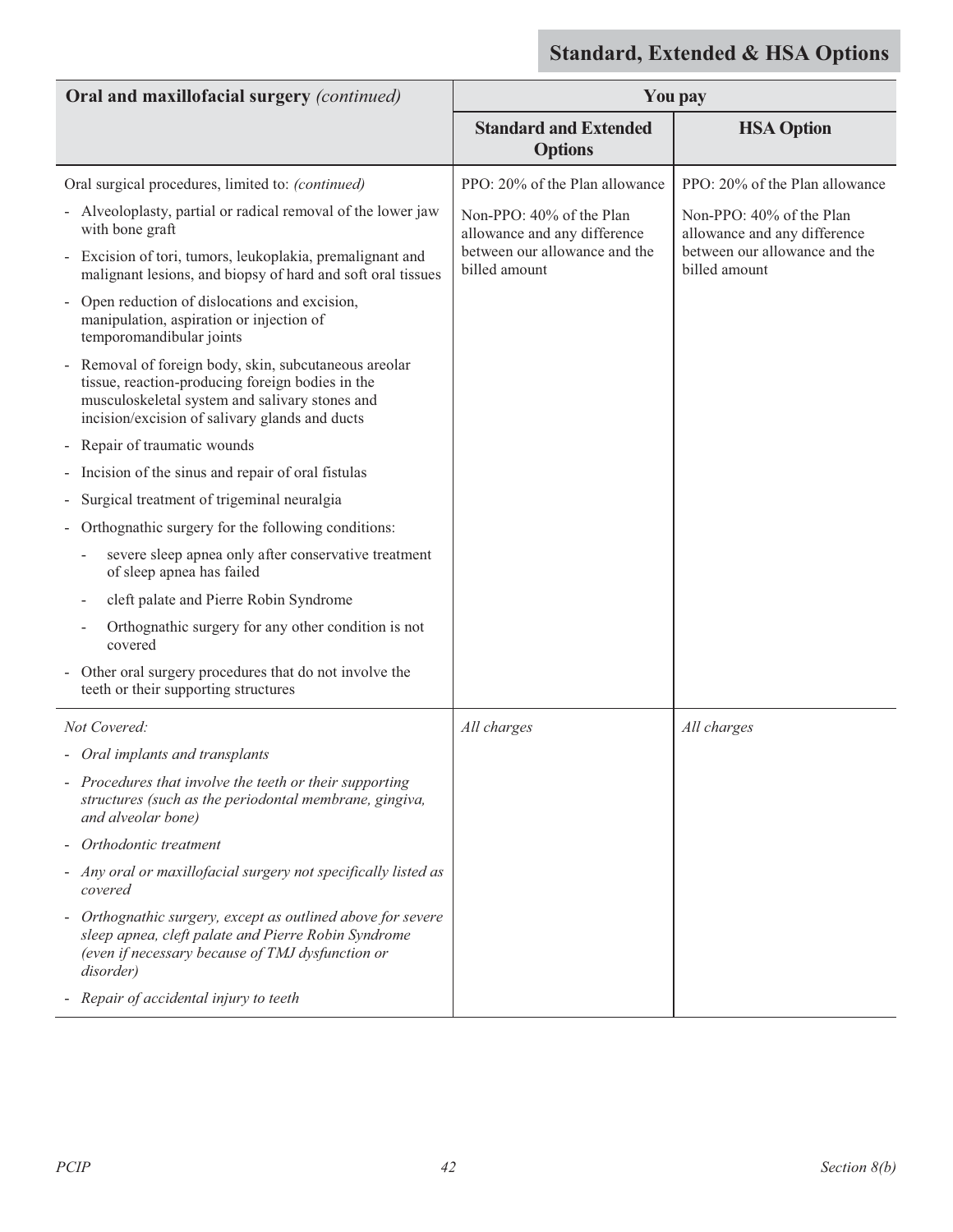| <b>Organ/tissue transplants</b>                                                                                                                                          |                                                | <b>You pay</b>                 |
|--------------------------------------------------------------------------------------------------------------------------------------------------------------------------|------------------------------------------------|--------------------------------|
|                                                                                                                                                                          | <b>Standard and Extended</b><br><b>Options</b> | <b>HSA Option</b>              |
| Solid organ transplants limited to:                                                                                                                                      | PPO: 20% of the Plan allowance                 | PPO: 20% of the Plan allowance |
| - Cornea                                                                                                                                                                 | Non-PPO: 40% of the Plan                       | Non-PPO: 40% of the Plan       |
| Heart                                                                                                                                                                    | allowance and any difference                   | allowance and any difference   |
| Heart/lung                                                                                                                                                               | between our allowance and the                  | between our allowance and the  |
| - Intestinal transplants                                                                                                                                                 | billed amount                                  | billed amount                  |
| Small intestine                                                                                                                                                          |                                                |                                |
| Small intestine with the liver                                                                                                                                           |                                                |                                |
| Small intestine with multiple organs, such as the<br>liver, stomach, and pancreas                                                                                        |                                                |                                |
| - Kidney                                                                                                                                                                 |                                                |                                |
| Liver                                                                                                                                                                    |                                                |                                |
| Single, double or lobar lung                                                                                                                                             |                                                |                                |
| Pancreas                                                                                                                                                                 |                                                |                                |
| Blood or marrow stem cell transplants limited to the<br>stages of the following diagnoses (medical necessity is<br>considered satisfied if the patient meets the staging |                                                |                                |
| description).                                                                                                                                                            |                                                |                                |
| - Allogeneic transplants for                                                                                                                                             |                                                |                                |
| Acute lymphocytic or non-lymphocytic<br>(i.e., myelogenous) leukemia                                                                                                     |                                                |                                |
| Advanced Hodgkin's lymphoma                                                                                                                                              |                                                |                                |
| Advanced non-Hodgkin's                                                                                                                                                   |                                                |                                |
| Chronic lymphocytic leukemia/small lymphocytic<br>lymphoma (CLL/SLL)                                                                                                     |                                                |                                |
| Marrow Failure and Related Disorders<br>(i.e., Fanconi's, PNH, pure red cell aplasia)                                                                                    |                                                |                                |
| Chronic myelogenous leukemia                                                                                                                                             |                                                |                                |
| Hemoglobinopathy<br>$\overline{\phantom{0}}$                                                                                                                             |                                                |                                |
| Myelodysplasia/Myelodysplastic syndromes                                                                                                                                 |                                                |                                |
| Severe combined immunodeficiency                                                                                                                                         |                                                |                                |
| Severe or very severe aplastic anemia                                                                                                                                    |                                                |                                |
| Amyloidosis                                                                                                                                                              |                                                |                                |
| Paroxysmal Nocturnal Hemoglobinuria                                                                                                                                      |                                                |                                |
| - Autologous transplants for                                                                                                                                             |                                                |                                |
| Acute lymphocytic or non-lymphocytic<br>(i.e., myelogenous) leukemia                                                                                                     |                                                |                                |
| Advanced Hodgkin's lymphoma                                                                                                                                              |                                                |                                |
| Advanced non-Hodgkin's lymphoma                                                                                                                                          |                                                |                                |
| Neuroblastoma                                                                                                                                                            |                                                |                                |
| Amyloidosis                                                                                                                                                              |                                                |                                |
| - Autologous tandem transplants for                                                                                                                                      |                                                |                                |
| Multiple myeloma (de novo and treated)                                                                                                                                   |                                                |                                |
| Recurrent germ cell tumors (including testicular<br>cancer)                                                                                                              |                                                |                                |
| Denovo myeloma                                                                                                                                                           |                                                |                                |

*Organ/tissue transplants – continued on next page*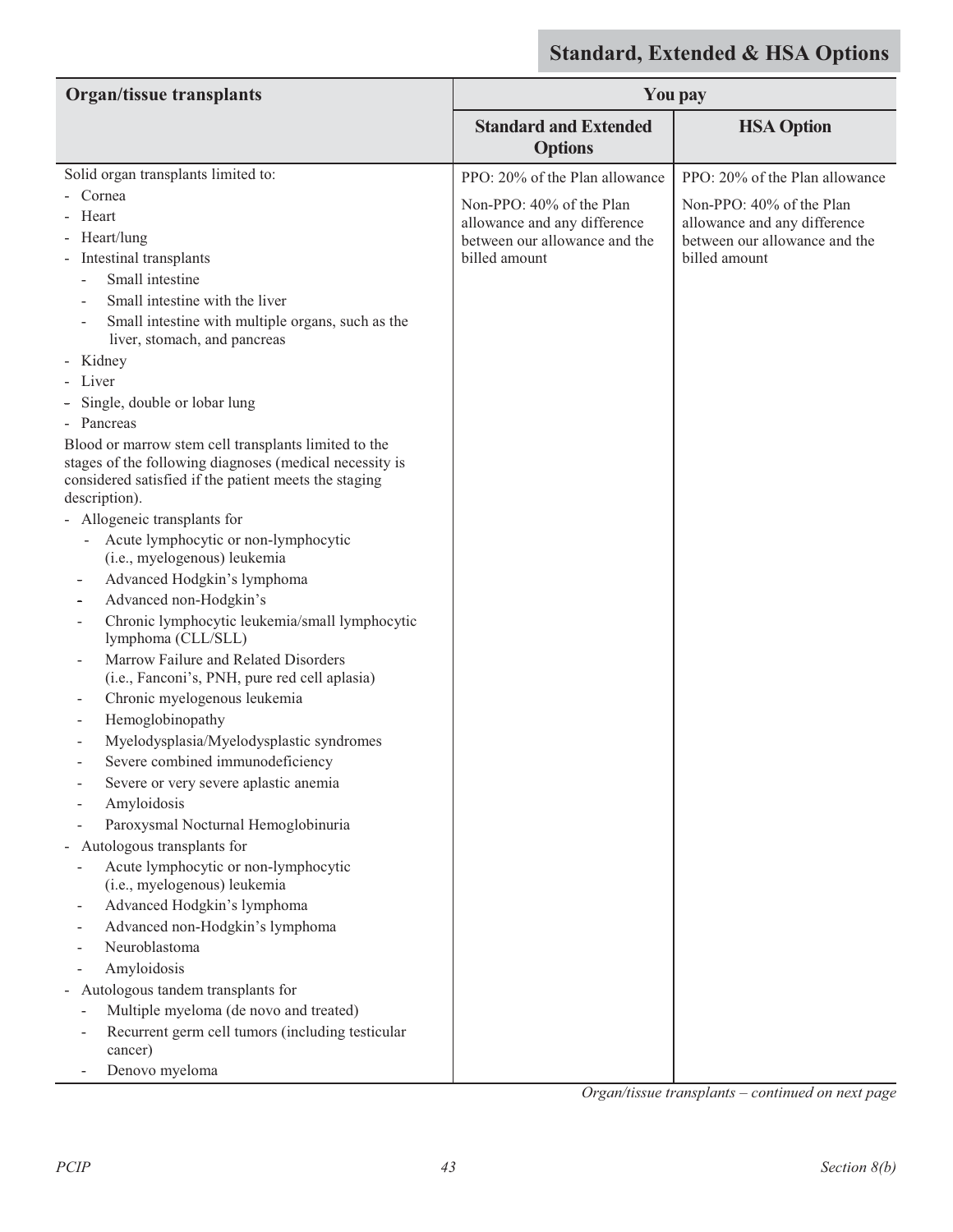| Organ/tissue transplants (continued)                                                                                                                                                                                                                                                                                                                                                                       |                                                                                                            | <b>You pay</b>                                                                                             |
|------------------------------------------------------------------------------------------------------------------------------------------------------------------------------------------------------------------------------------------------------------------------------------------------------------------------------------------------------------------------------------------------------------|------------------------------------------------------------------------------------------------------------|------------------------------------------------------------------------------------------------------------|
|                                                                                                                                                                                                                                                                                                                                                                                                            | <b>Standard and Extended</b><br><b>Options</b>                                                             | <b>HSA Option</b>                                                                                          |
| Blood or marrow stem cell transplants for:                                                                                                                                                                                                                                                                                                                                                                 | PPO: 20% of the Plan allowance                                                                             | PPO: 20% of the Plan allowance                                                                             |
| - Allogeneic transplants for                                                                                                                                                                                                                                                                                                                                                                               | Non-PPO: 40% of the Plan                                                                                   | Non-PPO: 40% of the Plan                                                                                   |
| Phagocytic/Hemophagocytic deficiency diseases<br>(e.g., Wiskott-Aldrich syndrome)                                                                                                                                                                                                                                                                                                                          | allowance and any difference<br>between our allowance and the<br>billed amount                             | allowance and any difference<br>between our allowance and the<br>billed amount                             |
| Advanced neuroblastoma                                                                                                                                                                                                                                                                                                                                                                                     |                                                                                                            |                                                                                                            |
| Infantile malignant osteopetrosis<br>$\overline{a}$                                                                                                                                                                                                                                                                                                                                                        |                                                                                                            |                                                                                                            |
| - Autologous transplants for                                                                                                                                                                                                                                                                                                                                                                               |                                                                                                            |                                                                                                            |
| Multiple myeloma<br>÷,                                                                                                                                                                                                                                                                                                                                                                                     |                                                                                                            |                                                                                                            |
| Testicular, mediastinal, retroperitoneal and ovarian<br>germ cell tumors,                                                                                                                                                                                                                                                                                                                                  |                                                                                                            |                                                                                                            |
| <b>Breast cancer</b>                                                                                                                                                                                                                                                                                                                                                                                       |                                                                                                            |                                                                                                            |
| Epithelial ovarian cancer                                                                                                                                                                                                                                                                                                                                                                                  |                                                                                                            |                                                                                                            |
| Waldenstrom's macroglobulinemia                                                                                                                                                                                                                                                                                                                                                                            |                                                                                                            |                                                                                                            |
| Mini-transplants (non-myeloablative, reduced intensity<br>conditioning) for Covered transplants. Subject to medical<br>necessity:                                                                                                                                                                                                                                                                          |                                                                                                            |                                                                                                            |
| Tandem transplants for covered transplants: Subject to<br>medical necessity.                                                                                                                                                                                                                                                                                                                               |                                                                                                            |                                                                                                            |
| We will cover donor search testing services for up to four<br>potential donors for bone marrow or stem cell transplants.                                                                                                                                                                                                                                                                                   |                                                                                                            |                                                                                                            |
| Note: We cover related medical and hospital expenses of the<br>donor when we cover the recipient.                                                                                                                                                                                                                                                                                                          |                                                                                                            |                                                                                                            |
| Note: All allowable charges incurred for a surgical<br>transplant, whether incurred by the recipient or donor will<br>be considered expenses of the recipient and will be covered<br>the same as for any other illness or injury subject to the<br>limits stated below. This benefit applies only if the<br>recipient is covered by us and if the donor's expenses are<br>not otherwise covered.           |                                                                                                            |                                                                                                            |
| <b>Transportation Benefit</b>                                                                                                                                                                                                                                                                                                                                                                              | PPO: 20% of the Plan allowance                                                                             | PPO: 20% of the Plan allowance                                                                             |
| - We will also provide up to \$10,000 per covered transplant<br>for transportation (mileage or airfare) to a Plan<br>Designated Facility and reasonable temporary living<br>expenses (i.e., lodging and meals) for the recipient and<br>one other individual (or in the case of a minor, two other<br>individuals), if the recipient lives more than 100 miles<br>from the designated transplant facility. | Non-PPO: 40% of the Plan<br>allowance and any difference<br>between our allowance and the<br>billed amount | Non-PPO: 40% of the Plan<br>allowance and any difference<br>between our allowance and the<br>billed amount |
| Transportation benefits are payable for follow-up care up<br>to one year following the transplant. The transportation<br>benefit is not available for cornea or kidney transplants.<br>You must contact the Plan for what are considered<br>reasonable and temporary living expenses.                                                                                                                      |                                                                                                            |                                                                                                            |

*Organ/tissue transplants – continued on next page*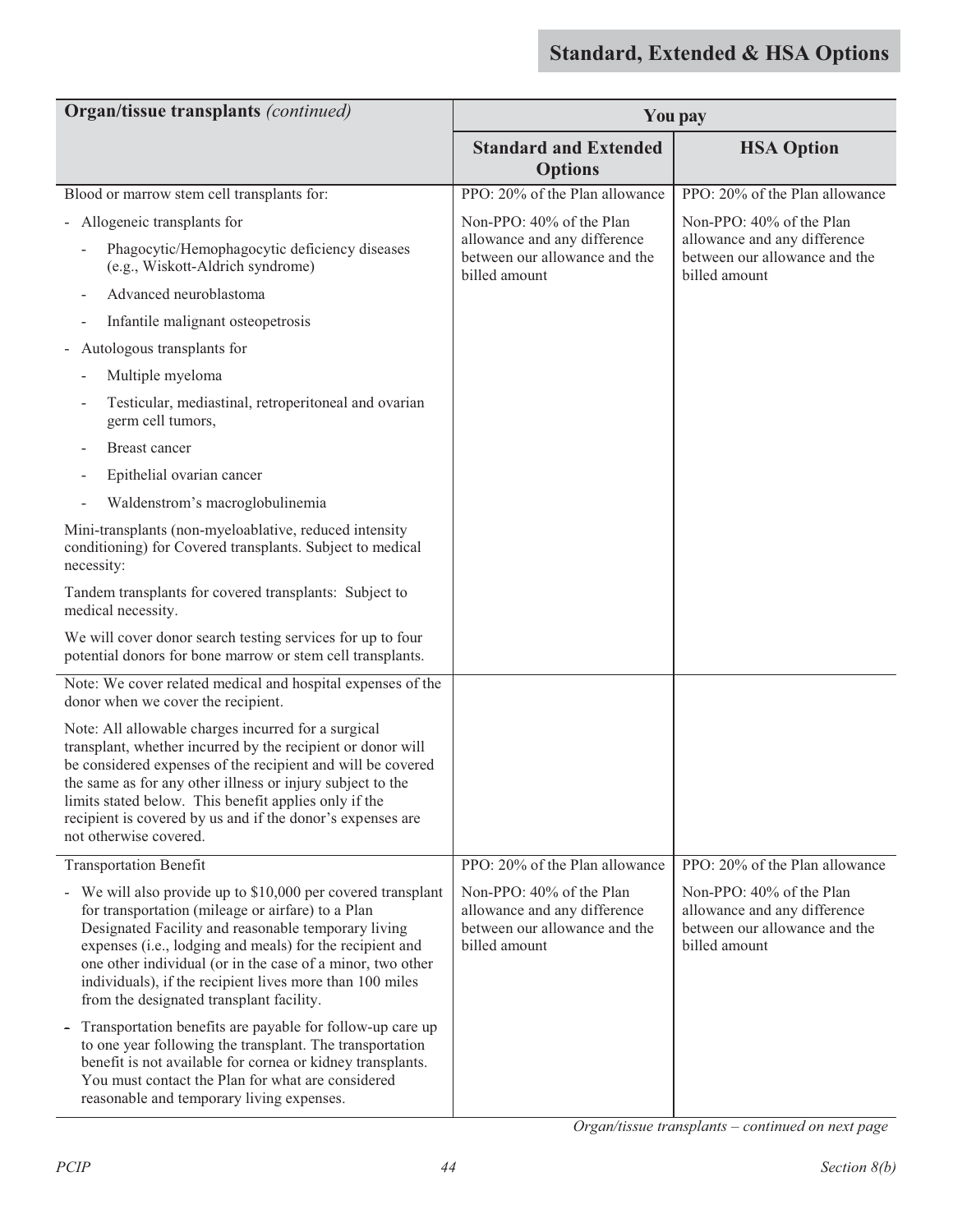| <b>Organ/tissue transplants (continued)</b>                                                                                                                                                                                                                                                                                                                                                                                                                                                                                                                                                                                                                                                                                                                                                                                                                                                                                                                                                                                                    | You pay                                                                                                                                                                                                                                                                                                                                                                                                                                                                                                                                             |                                                                                                                                                                                                                                                                                                                                                                                                                                                                                                                                                     |
|------------------------------------------------------------------------------------------------------------------------------------------------------------------------------------------------------------------------------------------------------------------------------------------------------------------------------------------------------------------------------------------------------------------------------------------------------------------------------------------------------------------------------------------------------------------------------------------------------------------------------------------------------------------------------------------------------------------------------------------------------------------------------------------------------------------------------------------------------------------------------------------------------------------------------------------------------------------------------------------------------------------------------------------------|-----------------------------------------------------------------------------------------------------------------------------------------------------------------------------------------------------------------------------------------------------------------------------------------------------------------------------------------------------------------------------------------------------------------------------------------------------------------------------------------------------------------------------------------------------|-----------------------------------------------------------------------------------------------------------------------------------------------------------------------------------------------------------------------------------------------------------------------------------------------------------------------------------------------------------------------------------------------------------------------------------------------------------------------------------------------------------------------------------------------------|
|                                                                                                                                                                                                                                                                                                                                                                                                                                                                                                                                                                                                                                                                                                                                                                                                                                                                                                                                                                                                                                                | <b>Standard and Extended</b><br><b>Options</b>                                                                                                                                                                                                                                                                                                                                                                                                                                                                                                      | <b>HSA Option</b>                                                                                                                                                                                                                                                                                                                                                                                                                                                                                                                                   |
| <b>Limited Benefits</b><br>The process for preauthorizing organ transplants is more<br>extensive than the normal precertification process. Before<br>your initial evaluation as a potential candidate for a<br>transplant procedure, you or your doctor must contact the                                                                                                                                                                                                                                                                                                                                                                                                                                                                                                                                                                                                                                                                                                                                                                       |                                                                                                                                                                                                                                                                                                                                                                                                                                                                                                                                                     |                                                                                                                                                                                                                                                                                                                                                                                                                                                                                                                                                     |
| Plan's Medical Director so we can arrange to review the<br>clinical results of the evaluation and determine if the<br>proposed procedure meets our definition of "medically<br>necessary" and is on the list of covered transplants.<br>Coverage for the transplant must be authorized in<br>advance, in writing by our Medical Director. (Cornea and<br>kidney transplants do not require preauthorization by the<br>Plan's Medical Director.)                                                                                                                                                                                                                                                                                                                                                                                                                                                                                                                                                                                                |                                                                                                                                                                                                                                                                                                                                                                                                                                                                                                                                                     |                                                                                                                                                                                                                                                                                                                                                                                                                                                                                                                                                     |
| - We will pay for a second transplant evaluation<br>recommended by a physician qualified to perform the<br>transplant, if: the transplant diagnosis is covered and the<br>physician is not associated or in practice with the<br>physician who recommended and will perform the organ<br>transplant. A third transplant evaluation is covered only<br>if the second evaluation does not confirm the initial<br>evaluation.<br>The transplant must be performed at a Plan-designated<br>$\blacksquare$<br>organ transplant facility to receive maximum benefits.<br>GEHA uses a defined transplant network, which may be<br>different than the Preferred Provider Network.<br>If benefits are limited to \$100,000 per transplant,<br>$\blacksquare$<br>included in the maximum are all charges for hospital,<br>medical and surgical care incurred while the patient is<br>hospitalized for a covered transplant surgery and<br>subsequent complications related to the transplant.<br>Outpatient expenses for chemotherapy and any process of | PPO: \$25 copayment to primary<br>care physicians and specialists.<br>Non-PPO: 40% of the Plan<br>allowance and any difference<br>between our allowance and the<br>billed amount<br>If prior approval is not obtained<br>or a Plan-designated organ<br>transplant facility is not used,<br>our allowance will be limited<br>for hospital and surgery<br>expenses up to a maximum of<br>\$100,000 per transplant. If we<br>cannot refer an enrollee in need<br>of a transplant to a designated<br>facility, the \$100,000 maximum<br>will not apply. | PPO: \$25 copayment to primary<br>care physicians and specialists.<br>Non-PPO: 40% of the Plan<br>allowance and any difference<br>between our allowance and the<br>billed amount<br>If prior approval is not obtained<br>or a Plan-designated organ<br>transplant facility is not used,<br>our allowance will be limited<br>for hospital and surgery<br>expenses up to a maximum of<br>\$100,000 per transplant. If we<br>cannot refer an enrollee in need<br>of a transplant to a designated<br>facility, the \$100,000 maximum<br>will not apply. |
| obtaining stem cells or bone marrow associated with bone<br>marrow transplant (stem cell support) are included in<br>benefits limit of \$100,000 per transplant. Tandem bone<br>marrow transplants approved as one treatment protocol<br>are limited to \$100,000 when not performed at a Plan<br>Designated Facility. All treatment within 120 days<br>following the transplant are subject to the \$100,000 limit<br>except expenses for aftercare such as outpatient<br>prescription drugs are not a part of the \$100,000 limit.                                                                                                                                                                                                                                                                                                                                                                                                                                                                                                           |                                                                                                                                                                                                                                                                                                                                                                                                                                                                                                                                                     |                                                                                                                                                                                                                                                                                                                                                                                                                                                                                                                                                     |
| Chemotherapy and procedures related to bone marrow<br>transplantation must be performed only at a Plan-<br>designated organ transplant facility to receive maximum                                                                                                                                                                                                                                                                                                                                                                                                                                                                                                                                                                                                                                                                                                                                                                                                                                                                             | PPO: 20% of the Plan allowance<br>Non-PPO: 40% of the Plan<br>allowance and any difference                                                                                                                                                                                                                                                                                                                                                                                                                                                          | PPO: 20% of the Plan allowance<br>Non-PPO: 40% of the Plan<br>allowance and any difference                                                                                                                                                                                                                                                                                                                                                                                                                                                          |
| benefits.<br>Simultaneous transplants such as kidney/pancreas,<br>$\qquad \qquad \blacksquare$<br>heart/lung, heart/liver are considered as one transplant<br>procedure and are limited to \$100,000 when not<br>performed at a Plan-designated organ transplant facility.                                                                                                                                                                                                                                                                                                                                                                                                                                                                                                                                                                                                                                                                                                                                                                     | between our allowance and the<br>billed amount                                                                                                                                                                                                                                                                                                                                                                                                                                                                                                      | between our allowance and the<br>billed amount                                                                                                                                                                                                                                                                                                                                                                                                                                                                                                      |

 *Organ/tissue transplants - continued on next page*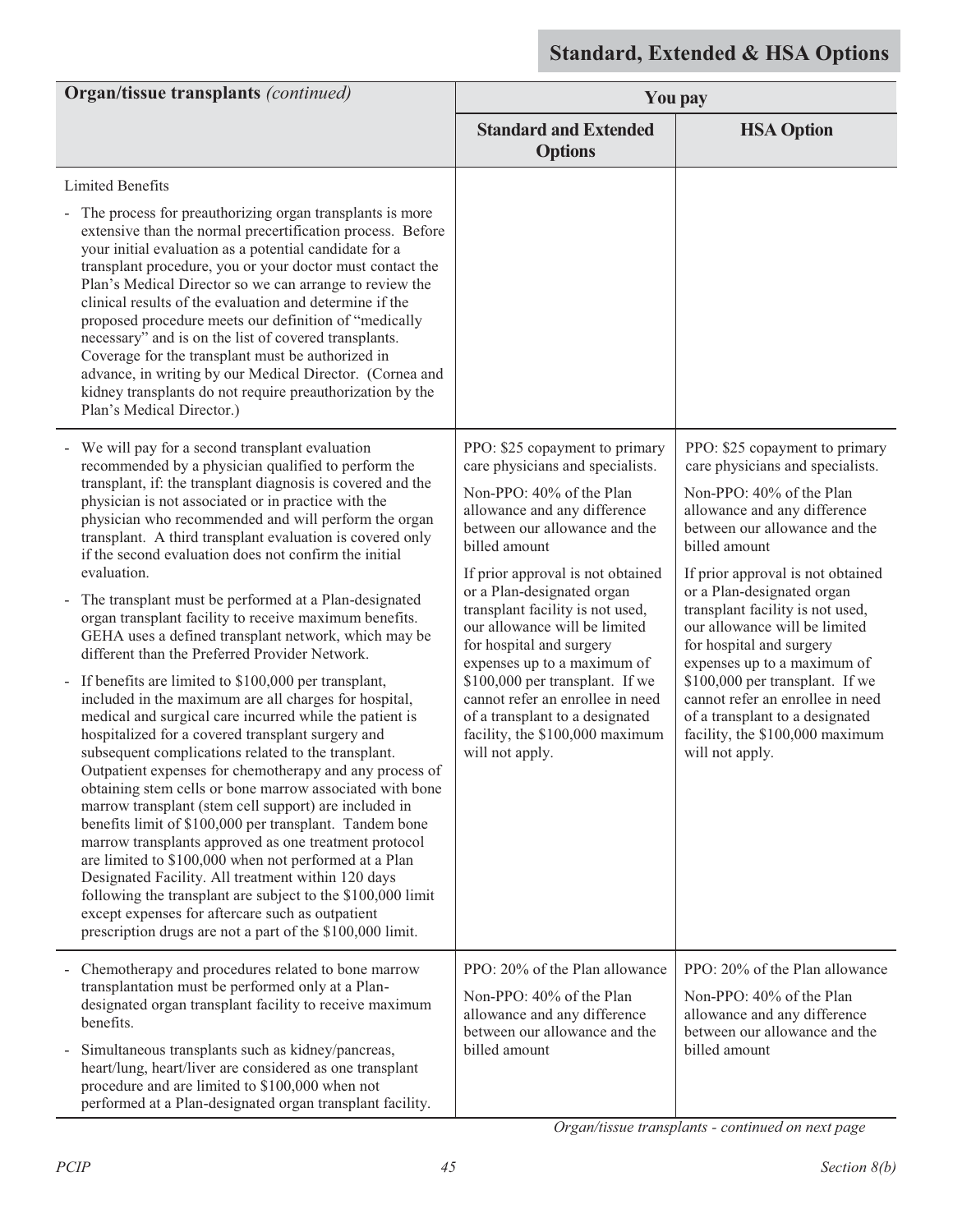| <b>Organ/tissue transplants (continued)</b>                                                                                                                                                                               | <b>You pay</b>                                                |                                                               |
|---------------------------------------------------------------------------------------------------------------------------------------------------------------------------------------------------------------------------|---------------------------------------------------------------|---------------------------------------------------------------|
|                                                                                                                                                                                                                           | <b>Standard and Extended</b><br><b>Options</b>                | <b>HSA Option</b>                                             |
| Not covered:                                                                                                                                                                                                              | All charges                                                   | All charges                                                   |
| - Services or supplies for or related to surgical transplant<br>procedures (including administration of high-dose<br>chemotherapy) for artificial or human organ/tissue<br>transplants not listed as specifically covered |                                                               |                                                               |
| Donor screening tests and donor search expenses, except<br>those listed above                                                                                                                                             |                                                               |                                                               |
| Expenses for sperm collection and storage                                                                                                                                                                                 |                                                               |                                                               |
| <b>Anesthesia</b>                                                                                                                                                                                                         |                                                               |                                                               |
| Professional fees for the administration of anesthesia in:                                                                                                                                                                | PPO: 20% of the Plan allowance                                | PPO: 20% of the Plan allowance                                |
| - Hospital (inpatient)                                                                                                                                                                                                    | Non-PPO: 40% of the Plan                                      | Non-PPO: 40% of the Plan                                      |
| - Hospital outpatient department                                                                                                                                                                                          | allowance and any difference<br>between our allowance and the | allowance and any difference<br>between our allowance and the |
| - Ambulatory surgical center                                                                                                                                                                                              | billed amount                                                 | billed amount                                                 |
| Office                                                                                                                                                                                                                    |                                                               |                                                               |
| Not covered:                                                                                                                                                                                                              | All charges                                                   | All charges                                                   |
| - Separate charges of anesthesiologist for colonoscopy and<br>upper endoscopy procedures, except for high risk patients<br>or patients over 60 years of age                                                               |                                                               |                                                               |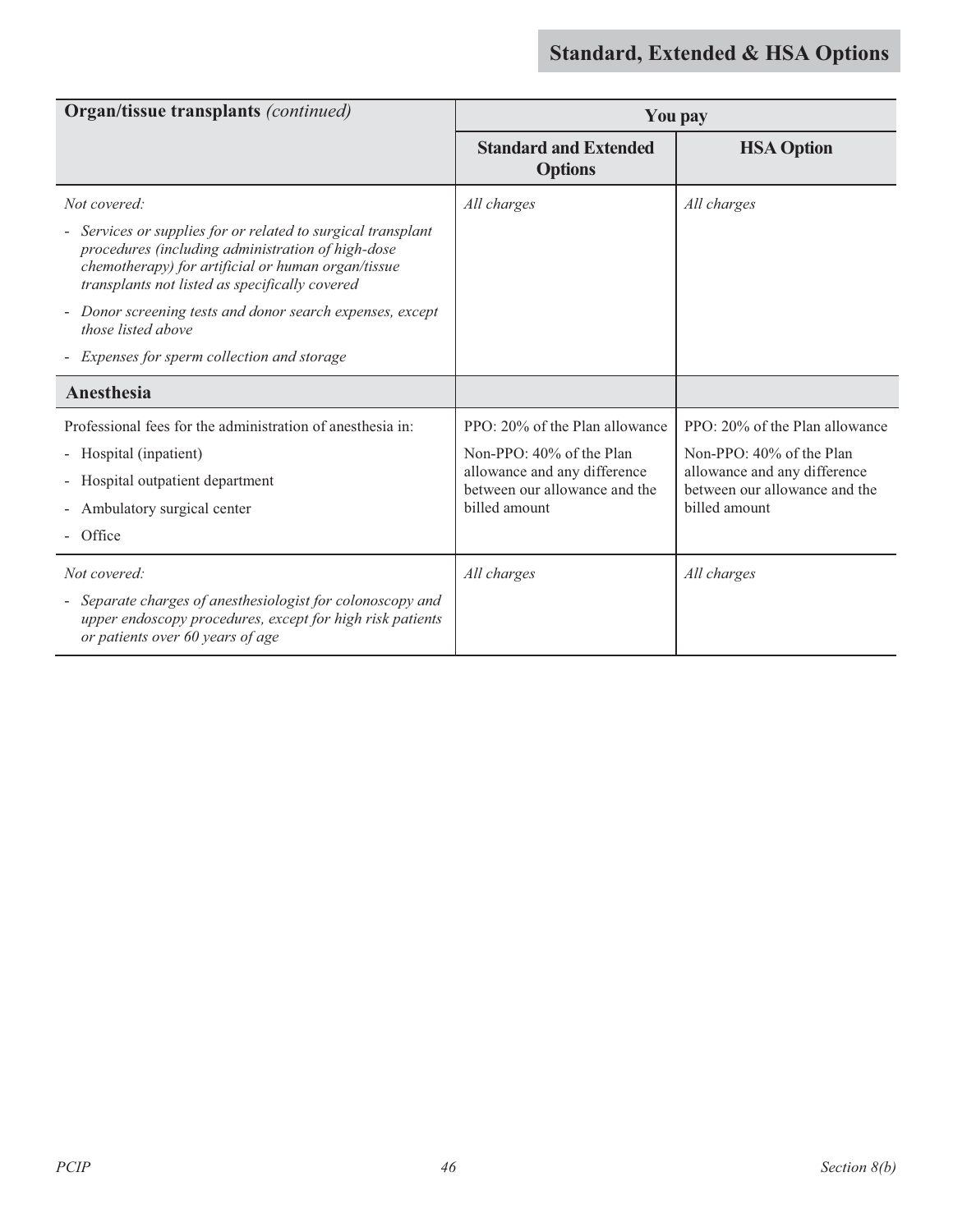### **Section 8(c). Services provided by a hospital or other facility, and ambulance services**

#### **Important things you should keep in mind about these benefits:**

- Please remember that all benefits are subject to the definitions, limitations, and exclusions in this brochure and are payable only when we determine they are medically necessary.
- The calendar year medical deductible is \$2,000 for In-Network and \$3,000 for Out-of-Network under the Standard Option. The calendar year medical deductible is \$1,000 for In-Network and \$1,500 for Out-of-Network under the Extended Option. The calendar year combined medical and RX deductible is \$2,500 for In-Network and \$3,000 for Out-of-Network under the HSA Option. The calendar year deductible applies to all benefits in this Section. Non-covered charges and charges in excess of the Plan allowable do not count towards the deductible.
- The non-PPO benefits are the standard benefits of this Plan. PPO benefits apply only when you use a PPO provider. When no PPO provider is available, non-PPO benefits apply.
- The amounts listed below are for the charges billed by the facility (i.e., hospital or surgical center) or ambulance service for your surgery or care.
- Charges billed by a facility for implantable devices, surgical hardware, etc., are subject to the Plan allowance which is based on the provider's cost plus a reasonable handling fee. Providers are encouraged to notify us on admission to determine benefits payable.

### - **YOU MUST GET PRECERTIFICATION FOR HOSPITAL STAYS; FAILURE TO DO SO WILL RESULT IN A MINIMUM \$500 PENALTY.**

| <b>Benefits Description</b>                                                                                                                                                                                                                                                                                                                                                                                                                                                                                                                                                                                                                                                                                                                                                                                                                                                                                                                                                                                                                                                                                                                                                     | <b>You pay</b>                                                                                                                               |                                                                                                                                              |
|---------------------------------------------------------------------------------------------------------------------------------------------------------------------------------------------------------------------------------------------------------------------------------------------------------------------------------------------------------------------------------------------------------------------------------------------------------------------------------------------------------------------------------------------------------------------------------------------------------------------------------------------------------------------------------------------------------------------------------------------------------------------------------------------------------------------------------------------------------------------------------------------------------------------------------------------------------------------------------------------------------------------------------------------------------------------------------------------------------------------------------------------------------------------------------|----------------------------------------------------------------------------------------------------------------------------------------------|----------------------------------------------------------------------------------------------------------------------------------------------|
| <b>Inpatient hospital</b>                                                                                                                                                                                                                                                                                                                                                                                                                                                                                                                                                                                                                                                                                                                                                                                                                                                                                                                                                                                                                                                                                                                                                       | <b>Standard and Extended</b><br><b>Options</b>                                                                                               | <b>HSA Option</b>                                                                                                                            |
| Room and board, such as:<br>- Ward, semiprivate, or intensive care accommodations<br>- General nursing care<br>- Meals and special diets<br>Note: We only cover a private room if we determine it to<br>be medically necessary. Otherwise, we will pay the<br>hospital's average charge for semiprivate<br>accommodations. The remaining balance is not a covered<br>expense. If the hospital only has private rooms, we will<br>cover the private room rate.<br>Note: When the hospital bills a flat rate, we prorate the<br>charges to determine how to pay them, as follows: 30% room<br>and board and 70% other charges.<br>Other hospital services and supplies, such as:<br>- Operating, recovery and other treatment rooms<br>- Prescribed drugs and medicines<br>Diagnostic laboratory tests and X-rays<br>- Blood or blood plasma, if not donated or replaced<br>Dressings, splints, casts, and sterile tray services<br>Medical supplies and equipment, including oxygen<br>Anesthetics, including nurse anesthetist services<br>- Take-home items<br>Medical supplies, appliances, medical equipment, and any<br>covered items billed by a hospital for use at home. | PPO: 20% of the Plan allowance<br>Non-PPO: 40% of the Plan<br>allowance and any difference<br>between our allowance and<br>the billed amount | PPO: 20% of the Plan allowance<br>Non-PPO: 40% of the Plan<br>allowance and any difference<br>between our allowance and the<br>billed amount |

*Inpatient hospital - continued on next page*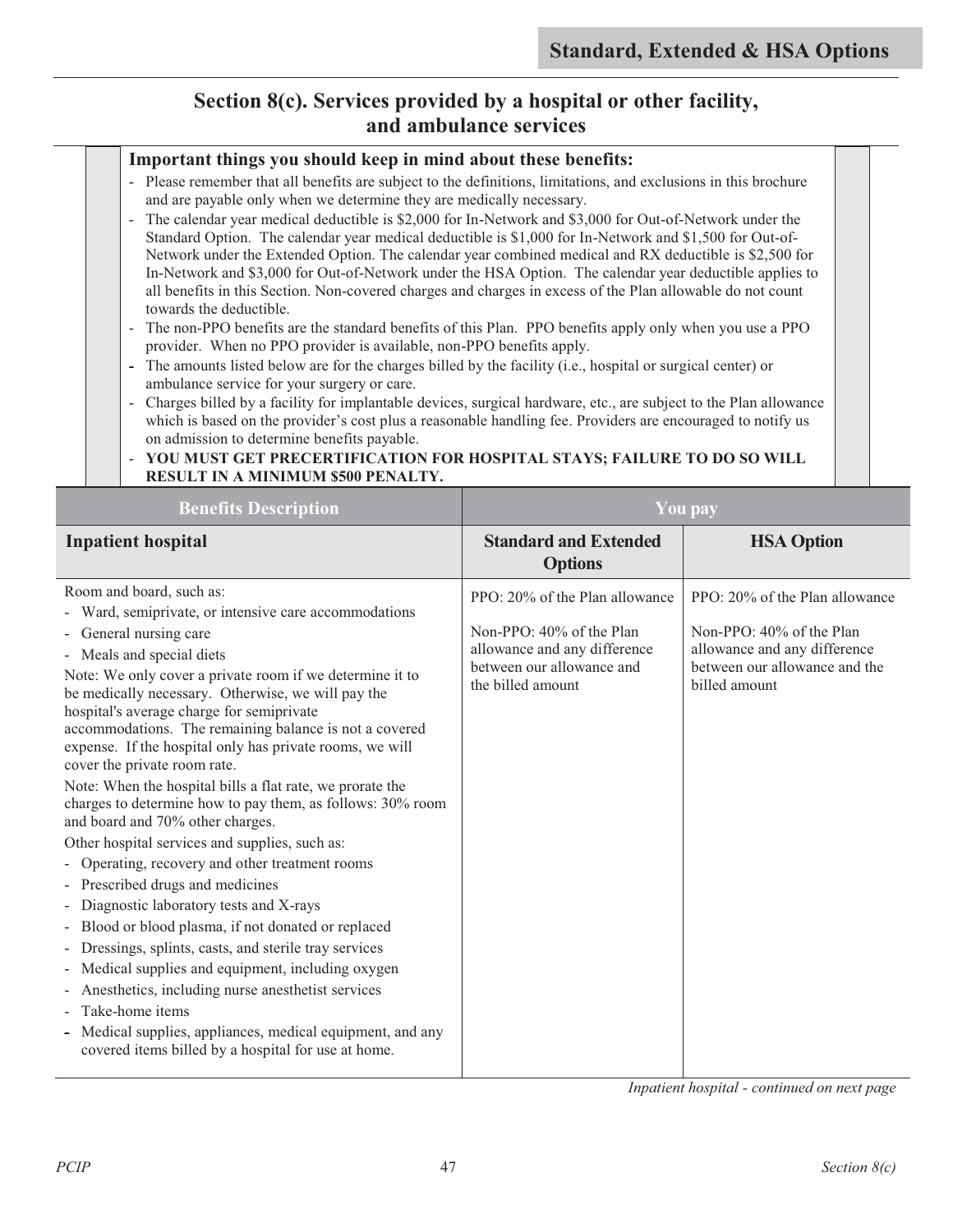| <b>Inpatient hospital</b> (continued)                                                                                                                                                                                                                                                                                                                                                                                                                                                                                                                                                                                                                                                                                                                                                                                                                                                                                                                                                                                                                                                                                                                                                                                                                                                                                                                                                                                                                                                                                                                                      |                                                                                                            | <b>You pay</b>                                                                                             |
|----------------------------------------------------------------------------------------------------------------------------------------------------------------------------------------------------------------------------------------------------------------------------------------------------------------------------------------------------------------------------------------------------------------------------------------------------------------------------------------------------------------------------------------------------------------------------------------------------------------------------------------------------------------------------------------------------------------------------------------------------------------------------------------------------------------------------------------------------------------------------------------------------------------------------------------------------------------------------------------------------------------------------------------------------------------------------------------------------------------------------------------------------------------------------------------------------------------------------------------------------------------------------------------------------------------------------------------------------------------------------------------------------------------------------------------------------------------------------------------------------------------------------------------------------------------------------|------------------------------------------------------------------------------------------------------------|------------------------------------------------------------------------------------------------------------|
|                                                                                                                                                                                                                                                                                                                                                                                                                                                                                                                                                                                                                                                                                                                                                                                                                                                                                                                                                                                                                                                                                                                                                                                                                                                                                                                                                                                                                                                                                                                                                                            | <b>Standard and Extended</b><br><b>Options</b>                                                             | <b>HSA Option</b>                                                                                          |
| Note: We base payment on whether the facility or a health-<br>care professional bills for the services or supplies. For<br>example, when the hospital bills for its nurse anesthetists'<br>services, we pay Hospital benefits and when the<br>anesthesiologist bills, we pay Surgery benefits.                                                                                                                                                                                                                                                                                                                                                                                                                                                                                                                                                                                                                                                                                                                                                                                                                                                                                                                                                                                                                                                                                                                                                                                                                                                                             |                                                                                                            |                                                                                                            |
| Maternity care - inpatient hospital                                                                                                                                                                                                                                                                                                                                                                                                                                                                                                                                                                                                                                                                                                                                                                                                                                                                                                                                                                                                                                                                                                                                                                                                                                                                                                                                                                                                                                                                                                                                        | PPO: 20% of the Plan allowance                                                                             | PPO: 20% of the Plan allowance                                                                             |
| Room and board, such as:<br>- Ward, semiprivate, or intensive care accommodations<br>- General nursing care<br>- Meals and special diets<br>Note: Here are some things to keep in mind:<br>- You do not need to precertify your normal delivery;<br>however extended stays will require precertification.<br>- You may remain in the hospital up to 48 hours after a<br>regular delivery and 96 hours after a cesarean delivery.<br>We will cover an extended stay if medically necessary,<br>but you must precertify.<br>Other hospital services and supplies, such as:<br>Delivery room, recovery, and other treatment rooms<br>Prescribed drugs and medicines<br>$\overline{\phantom{a}}$<br>Diagnostic laboratory tests and X-rays<br>Blood or blood plasma, if not donated or replaced<br>Dressings and sterile tray services<br>Medical supplies and equipment, including oxygen<br>Anesthetics, including nurse anesthetist services<br>Take-home items<br>Medical supplies, appliances, medical equipment, and any<br>covered items billed by a hospital for use at home (Note:<br>Calendar year deductible applies.)<br>PCIP will cover a newborn natural child to a mother who<br>is a PCIP enrollee at the time of delivery, from the moment<br>of that child's birth and for the next 30 days of that child's<br>life. Coverage for any newborn natural child shall<br>terminate at the end of that 30-day period, unless s separate<br>PCIP enrollment application for the newborn is approved<br>and enrolled with an effective date prior to the end of the | Non-PPO: 40% of the Plan<br>allowance and any difference<br>between our allowance and the<br>billed amount | Non-PPO: 40% of the Plan<br>allowance and any difference<br>between our allowance and the<br>billed amount |
| temporary 30-day period after birth.<br>Not covered:<br>Any part of a hospital admission that is not medically<br>necessary (see definition), such as when you do not need                                                                                                                                                                                                                                                                                                                                                                                                                                                                                                                                                                                                                                                                                                                                                                                                                                                                                                                                                                                                                                                                                                                                                                                                                                                                                                                                                                                                 |                                                                                                            |                                                                                                            |
| acute hospital inpatient (overnight) care, but could<br>receive care in some other setting without adversely<br>affecting your condition or the quality of your medical<br>care. Note: In this event, we pay benefits for services and<br>supplies other than room and board and in-hospital<br>physician care at the level they would have been covered<br>if provided in an alternative setting.<br>Custodial care; see definition                                                                                                                                                                                                                                                                                                                                                                                                                                                                                                                                                                                                                                                                                                                                                                                                                                                                                                                                                                                                                                                                                                                                       |                                                                                                            |                                                                                                            |

*Inpatient hospital - continued on next page*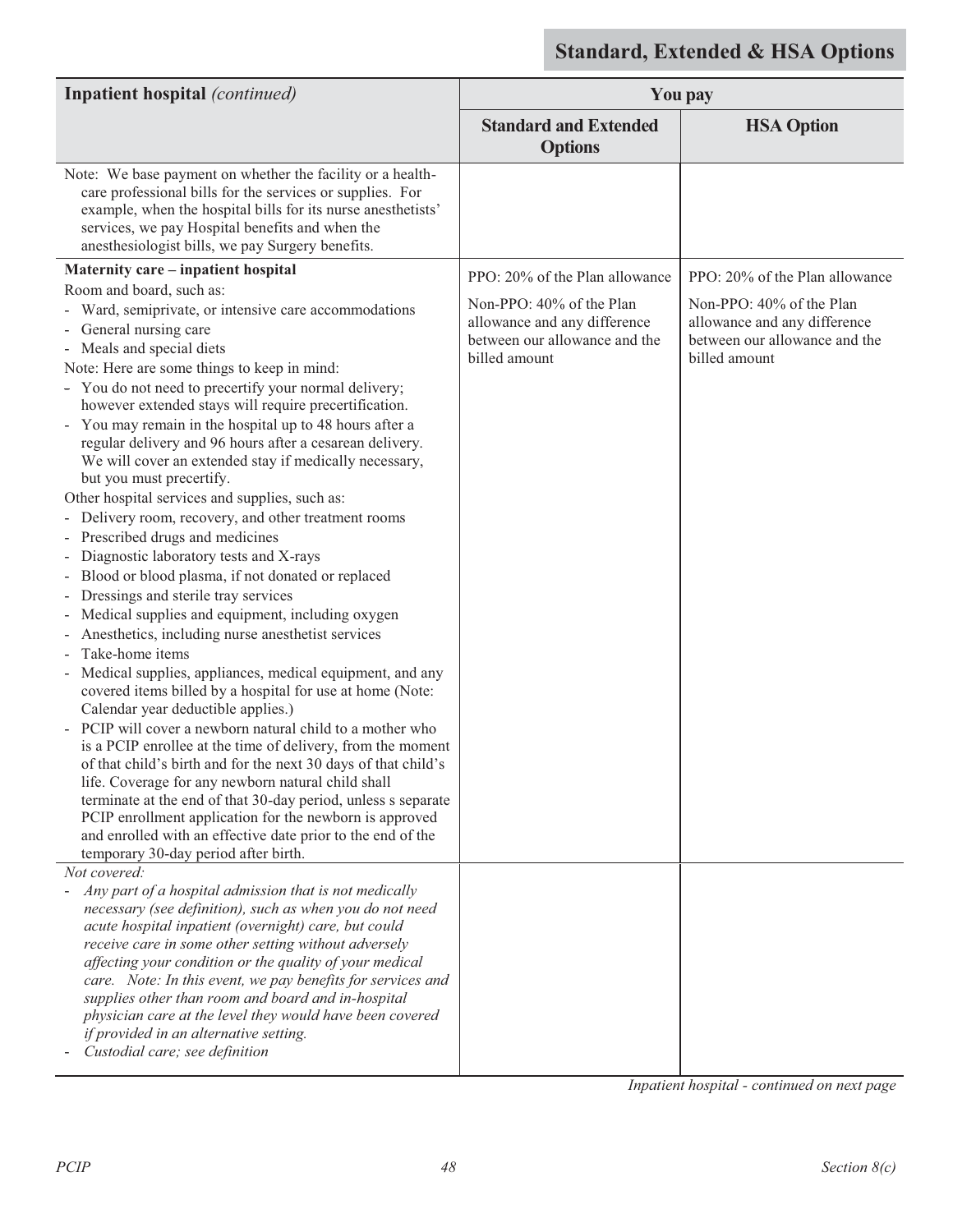| Inpatient hospital (continued)                                                                                                                                                                                                                                                                                                                                                                                                                                                                                                                                                                                                                                                                                                                                           |                                                                                                                                              | <b>You pay</b>                                                                                                                               |
|--------------------------------------------------------------------------------------------------------------------------------------------------------------------------------------------------------------------------------------------------------------------------------------------------------------------------------------------------------------------------------------------------------------------------------------------------------------------------------------------------------------------------------------------------------------------------------------------------------------------------------------------------------------------------------------------------------------------------------------------------------------------------|----------------------------------------------------------------------------------------------------------------------------------------------|----------------------------------------------------------------------------------------------------------------------------------------------|
|                                                                                                                                                                                                                                                                                                                                                                                                                                                                                                                                                                                                                                                                                                                                                                          | <b>Standard and Extended</b><br><b>Options</b>                                                                                               | <b>HSA Option</b>                                                                                                                            |
| Not covered: (continued)<br>Non-covered facilities, such as nursing homes, schools<br>Personal comfort items, such as telephone, television,<br>barber services, guest meals and beds<br>Private nursing care<br>Maternity care expenses incurred by an enrollee serving<br>as a surrogate mother are not covered by the Plan.<br>Expenses of the newborn child are not covered under this<br>or any other benefit in a surrogate mother situation.                                                                                                                                                                                                                                                                                                                      | All charges                                                                                                                                  | All charges                                                                                                                                  |
| Outpatient hospital or ambulatory surgical<br>center                                                                                                                                                                                                                                                                                                                                                                                                                                                                                                                                                                                                                                                                                                                     |                                                                                                                                              |                                                                                                                                              |
| Operating, recovery, and other treatment rooms<br>- Prescribed drugs and medicines<br>Diagnostic laboratory tests, X-rays, and pathology services<br>Administration of blood, blood plasma, and other<br>biologicals<br>Blood or blood plasma, if not donated or replaced<br>- Pre-surgical testing<br>Dressings, splints, casts, and sterile tray services<br>Anesthetics and anesthesia service<br>Cardiac or pulmonary rehabilitation<br>Note: Please refer to Specialty drug benefits for<br>information on benefits for Specialty Pharmacy<br>medications dispensed by hospitals.<br>Note: We cover hospital services and supplies related to<br>dental procedures when necessitated by a non-dental physical<br>impairment. We do not cover the dental procedures. | PPO: 20% of the Plan allowance<br>Non-PPO: 40% of the Plan<br>allowance and any difference<br>between our allowance and the<br>billed amount | PPO: 20% of the Plan allowance<br>Non-PPO: 40% of the Plan<br>allowance and any difference<br>between our allowance and the<br>billed amount |
| Not covered:<br>Maintenance cardiac rehabilitation                                                                                                                                                                                                                                                                                                                                                                                                                                                                                                                                                                                                                                                                                                                       | All charges                                                                                                                                  | All charges                                                                                                                                  |
| <b>Maternity Care - Outpatient Hospital</b><br>- Delivery room, recovery, and other treatment rooms<br>Prescribed drugs and medicines<br>$\overline{\phantom{a}}$<br>Diagnostic laboratory tests and X-rays, and pathology<br>services<br>Administration of blood, blood plasma, and other<br>$\qquad \qquad -$<br>biologicals<br>Blood or blood plasma, if not donated or replaced<br>$\overline{\phantom{a}}$<br>Pre-surgical testing<br>Dressings and sterile tray services<br>Medical supplies, including oxygen<br>Anesthetics and anesthesia service                                                                                                                                                                                                               | PPO: 20% of the Plan allowance<br>Non-PPO: 40% of the Plan<br>allowance and any difference<br>between our allowance and the<br>billed amount | PPO: 20% of the Plan allowance<br>Non-PPO: 40% of the Plan<br>allowance and any difference<br>between our allowance and the<br>billed amount |

*Outpatient hospital or ambulatory surgical center - continued on next page*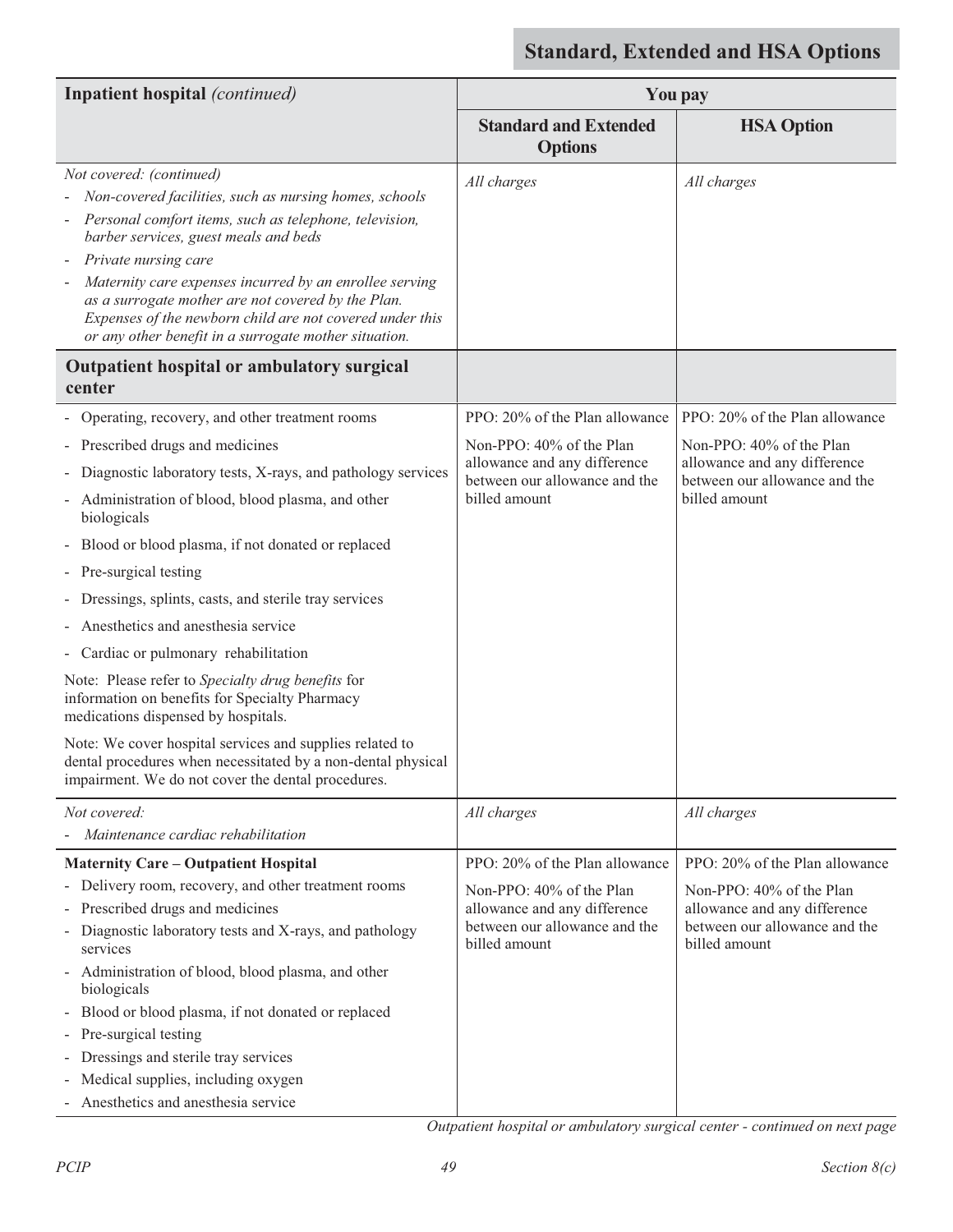| Outpatient hospital or ambulatory surgical                                                                                                                                                                                                                                                                                                                                                                                                                                                                                                                                                                                                                                                                                                                                                                                                                                                                                                                                                                                                                                                                                                                                                                                                                                                                                                                                                                        | <b>You pay</b>                                                                                                                                                 |                                                                                                                                                                |
|-------------------------------------------------------------------------------------------------------------------------------------------------------------------------------------------------------------------------------------------------------------------------------------------------------------------------------------------------------------------------------------------------------------------------------------------------------------------------------------------------------------------------------------------------------------------------------------------------------------------------------------------------------------------------------------------------------------------------------------------------------------------------------------------------------------------------------------------------------------------------------------------------------------------------------------------------------------------------------------------------------------------------------------------------------------------------------------------------------------------------------------------------------------------------------------------------------------------------------------------------------------------------------------------------------------------------------------------------------------------------------------------------------------------|----------------------------------------------------------------------------------------------------------------------------------------------------------------|----------------------------------------------------------------------------------------------------------------------------------------------------------------|
| center (continued)                                                                                                                                                                                                                                                                                                                                                                                                                                                                                                                                                                                                                                                                                                                                                                                                                                                                                                                                                                                                                                                                                                                                                                                                                                                                                                                                                                                                | <b>Standard and Extended</b><br><b>Options</b>                                                                                                                 | <b>HSA Option</b>                                                                                                                                              |
| Maternity care - outpatient hospital (continued)<br>Note: Maternity care expenses incurred by an enrollee<br>serving as a surrogate mother are not covered by this Plan.<br>Expenses of the newborn child are not covered under this or<br>any other benefit in a surrogate mother situation.                                                                                                                                                                                                                                                                                                                                                                                                                                                                                                                                                                                                                                                                                                                                                                                                                                                                                                                                                                                                                                                                                                                     |                                                                                                                                                                |                                                                                                                                                                |
| Extended care benefits/skilled nursing care<br>facility benefits                                                                                                                                                                                                                                                                                                                                                                                                                                                                                                                                                                                                                                                                                                                                                                                                                                                                                                                                                                                                                                                                                                                                                                                                                                                                                                                                                  |                                                                                                                                                                |                                                                                                                                                                |
| Inpatient confinement at a Skilled Nursing Facility for the<br>first 14 days following transfer from acute inpatient<br>confinement when skilled care is still required. Benefits<br>limited to \$700 per day. No other benefits are payable for<br>inpatient skilled nursing facility charges (requires<br>precertification).                                                                                                                                                                                                                                                                                                                                                                                                                                                                                                                                                                                                                                                                                                                                                                                                                                                                                                                                                                                                                                                                                    | Charges in excess of \$700 per<br>day.<br>All charges after 14 days                                                                                            | Charges in excess of \$700 per<br>day.<br>All charges after 14 days                                                                                            |
| Hospice care                                                                                                                                                                                                                                                                                                                                                                                                                                                                                                                                                                                                                                                                                                                                                                                                                                                                                                                                                                                                                                                                                                                                                                                                                                                                                                                                                                                                      |                                                                                                                                                                |                                                                                                                                                                |
| Hospice is a coordinated program of maintenance and<br>supportive care for the terminally ill provided by a<br>medically supervised team under the direction of a Plan-<br>approved independent hospice administration.<br>- We pay up to \$15,000 for hospice care provided in an<br>outpatient setting or for room, board, and care while<br>receiving hospice care in an inpatient setting. Services<br>may include a combination of inpatient and outpatient<br>care up to a maximum of \$15,000.<br>These benefits paid if the hospice care program begins after<br>a person's primary doctor certifies terminal illness and life<br>expectancy of six months or less and any services or<br>inpatient hospice stay that is part of the program is:<br>Provided while the person is covered by this Plan<br>Ordered by the supervising doctor<br>Charged by the hospice care program<br>Provided within six months from the date the person<br>entered or re-entered (after a period of remission) a<br>hospice care program<br>Remission is the halt or actual reduction in the progression<br>of illness resulting in discharge from a hospice care program<br>with no further expenses incurred. A readmission within<br>three months of a prior discharge is considered as the same<br>period of care. A new period begins after three months from<br>a prior discharge with maximum benefits available. | PPO: Nothing up to the Plan<br>limits (calendar year deductible<br>applies)<br>Non-PPO: Nothing up to the<br>Plan limits (calendar year<br>deductible applies) | PPO: Nothing up to the Plan<br>limits (calendar year deductible<br>applies)<br>Non-PPO: Nothing up to the<br>Plan limits (calendar year<br>deductible applies) |
| Not covered:<br>Charges incurred during a period of remission, charges<br>incurred for treatment of a sickness or injury of an<br>enrollee that are covered under another plan provision,<br>charges incurred for services rendered by a close<br>relative, bereavement counseling, funeral arrangements,<br>pastoral counseling, financial or legal counseling,<br>homemaker or caretaker services                                                                                                                                                                                                                                                                                                                                                                                                                                                                                                                                                                                                                                                                                                                                                                                                                                                                                                                                                                                                               | All charges                                                                                                                                                    | All charges                                                                                                                                                    |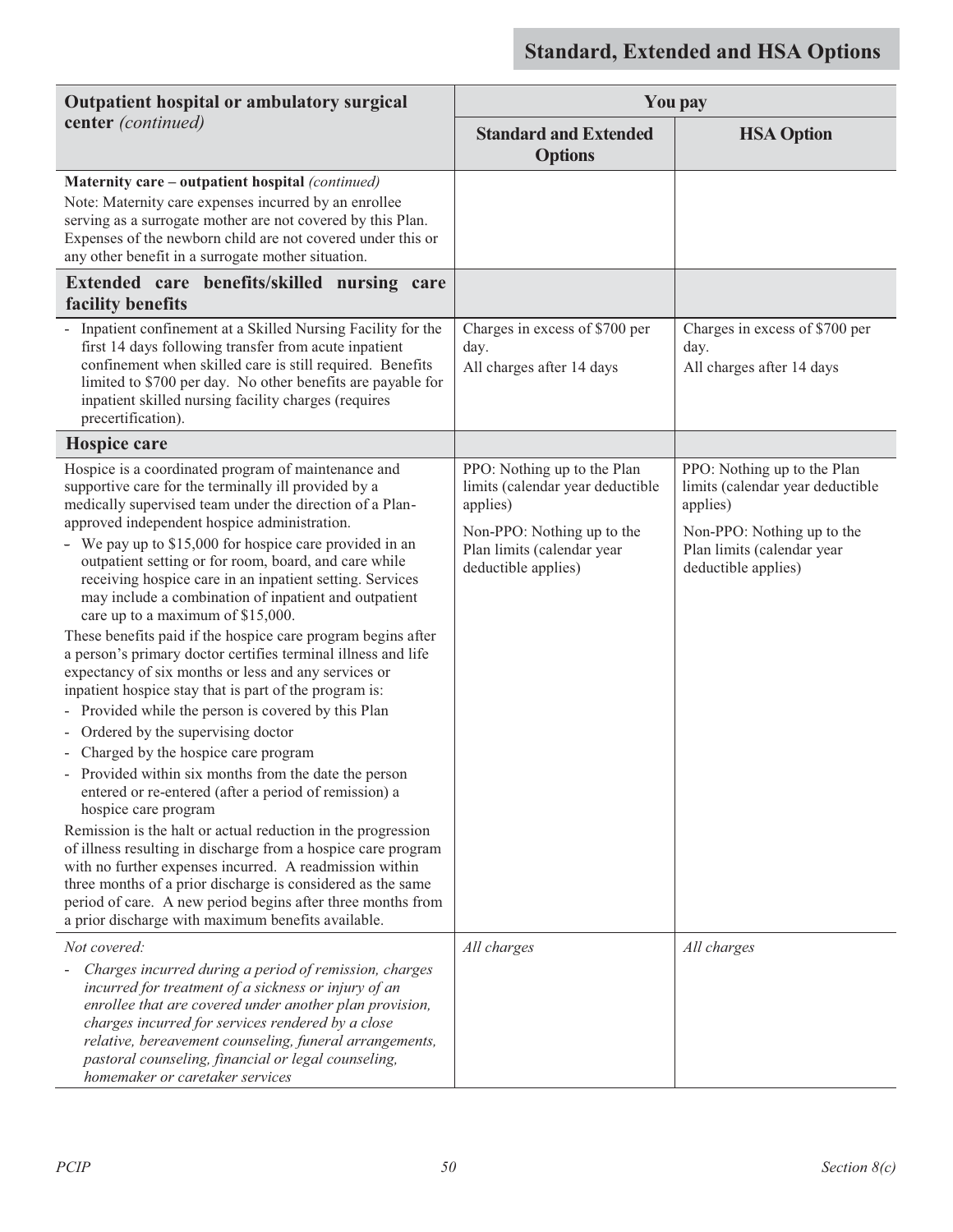| $Ambulance - accidental injury$                                                                                                                                                                                                                                                                                                                                                                                                           |                                                                                                                                              | <b>You pay</b>                                                                                                                               |
|-------------------------------------------------------------------------------------------------------------------------------------------------------------------------------------------------------------------------------------------------------------------------------------------------------------------------------------------------------------------------------------------------------------------------------------------|----------------------------------------------------------------------------------------------------------------------------------------------|----------------------------------------------------------------------------------------------------------------------------------------------|
|                                                                                                                                                                                                                                                                                                                                                                                                                                           | <b>Standard and Extended</b><br><b>Options</b>                                                                                               | <b>HSA Option</b>                                                                                                                            |
| Local ambulance service (within 100 miles) to the first<br>hospital where treated, from that hospital to the next nearest<br>one if necessary treatment is unavailable or unsuitable at the<br>first hospital, then to either the home (if ambulance transport<br>is medically necessary) or other medical facility (if required<br>for the patient to receive necessary treatment and if<br>ambulance transport is medically necessary). | PPO: 20% of the Plan allowance<br>Non-PPO: 40% of the Plan<br>allowance and any difference<br>between our allowance and the<br>billed amount | PPO: 20% of the Plan allowance<br>Non-PPO: 40% of the Plan<br>allowance and any difference<br>between our allowance and the<br>billed amount |
| Air ambulance to nearest facility where necessary treatment<br>is available is covered if no emergency ground transportation<br>is available or suitable and the patient's condition warrants<br>immediate evacuation. Air ambulance will not be covered if<br>transport is beyond the nearest available suitable facility, but<br>is requested by patient or physician for continuity of care or<br>other reasons.                       | PPO: 20% of the Plan allowance<br>Non-PPO: 40% of the Plan<br>allowance and any difference<br>between our allowance and the<br>billed amount | PPO: 20% of the Plan allowance<br>Non-PPO: 40% of the Plan<br>allowance and any difference<br>between our allowance and the<br>billed amount |
| Not covered:<br>Transportation by ambulance is not covered when the<br>patient does not require the assistance of medically<br>trained personnel and can be safely transferred (or<br>transported) by other means                                                                                                                                                                                                                         | All charges                                                                                                                                  | All charges                                                                                                                                  |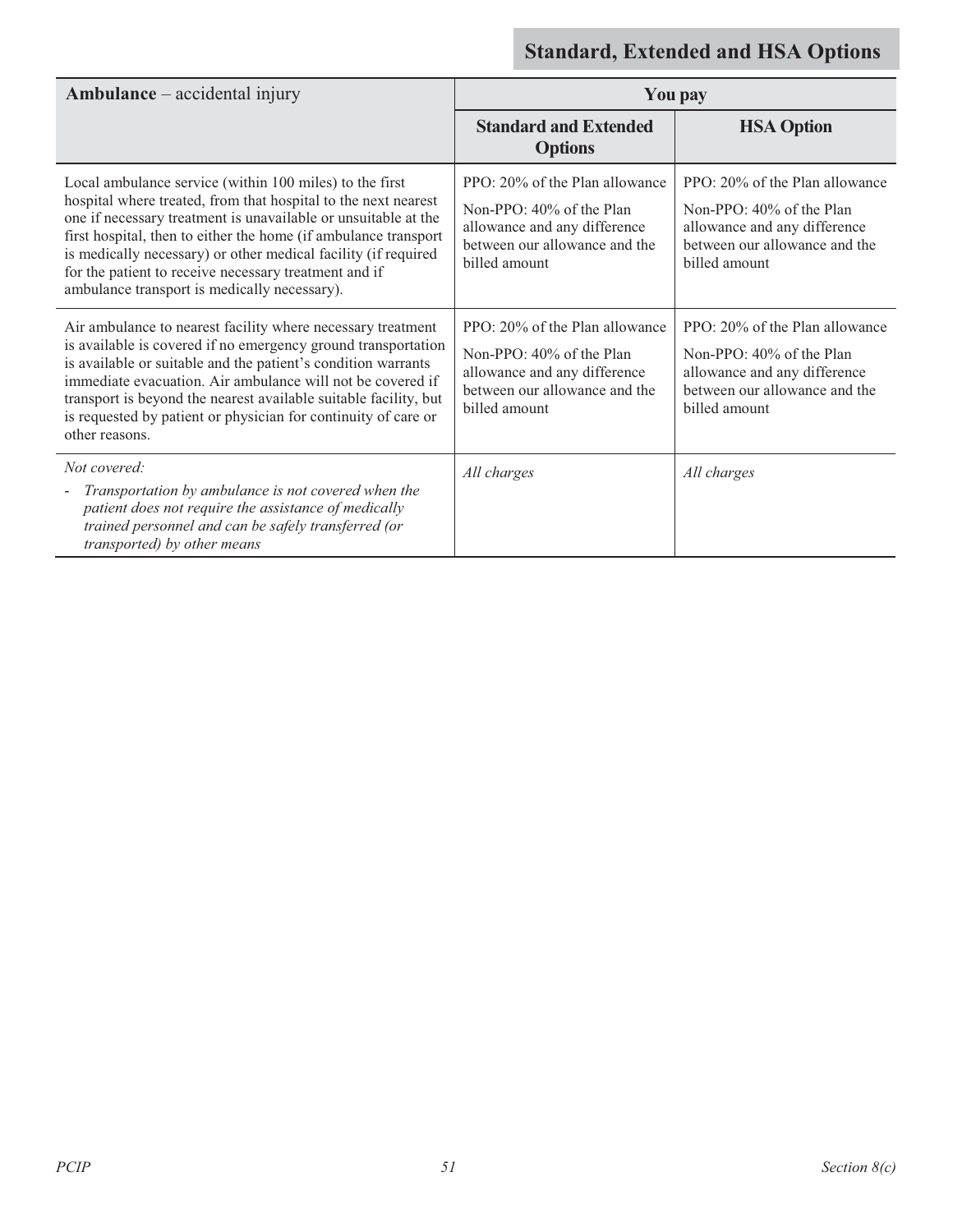### **Section 8(d). Emergency services/accidents**

#### **Important things you should keep in mind about these benefits:**

- Please remember that all benefits are subject to the definitions, limitations, and exclusions in this brochure and are payable only when we determine they are medically necessary.
- The calendar year medical deductible is \$2,000 for In-Network and \$3,000 for Out-of-Network under the Standard Option. The calendar year medical deductible is \$1,000 for In-Network and \$1,500 for Out-of-Network under the Extended Option. The calendar year combined medical and RX deductible is \$2,500 for In-Network and \$3,000 for Out-of-Network under the HSA Option. The calendar year deductible applies to all benefits in this Section. Non-covered charges and charges in excess of the Plan allowable do not count towards the deductible.
- The non-PPO benefits are the standard benefits of this Plan. PPO benefits apply only when you use a PPO provider. When no PPO provider is available, non-PPO benefits apply.

### **What is an accidental injury?**

An accidental injury is a bodily injury sustained solely through violent, external, and accidental means, such as broken bones, animal bites, and poisonings.

| <b>Benefits Description</b>                                                                                                                          | <b>You pay</b><br>After the calendar year deductible                                      |                                                                                           |
|------------------------------------------------------------------------------------------------------------------------------------------------------|-------------------------------------------------------------------------------------------|-------------------------------------------------------------------------------------------|
| Note: The calendar year deductible applies to almost all benefits in this Section.<br>We say "(No deductible)" when it does not apply.               |                                                                                           |                                                                                           |
| <b>Accidental injury</b>                                                                                                                             | <b>Standard and Extended</b><br><b>Options</b>                                            | <b>HSA Option</b>                                                                         |
| We cover:                                                                                                                                            | PPO: 20% of the Plan allowance                                                            | PPO: 20% of the Plan allowance                                                            |
| - Treatment outside a hospital or in the outpatient/emergency<br>room department of a hospital or urgent care facility                               | Non-PPO: $40\%$ of the Plan<br>allowance and any difference                               | Non-PPO: 40% of the Plan<br>allowance and any difference                                  |
| - Related outpatient physician care                                                                                                                  | between our allowance and the<br>billed amount                                            | between our allowance and the<br>billed amount                                            |
| Note: Emergency room charges associated directly with an<br>inpatient admission are considered "Other charges" under<br>inpatient hospital benefits. |                                                                                           |                                                                                           |
| <b>Medical emergency</b>                                                                                                                             |                                                                                           |                                                                                           |
| - Outpatient medical or surgical services and supplies billed                                                                                        | PPO: 20% of the Plan allowance                                                            | PPO: 20% of the Plan allowance                                                            |
| by a hospital, for emergency room treatment or outpatient<br>medical or surgical services and supplies billed by an<br>urgent care facility.         | Non-PPO: 40% of the Plan<br>allowance and any difference<br>between our allowance and the | Non-PPO: 40% of the Plan<br>allowance and any difference<br>between our allowance and the |
| Note: We pay hospital benefits if you are admitted.                                                                                                  | billed amount                                                                             | billed amount                                                                             |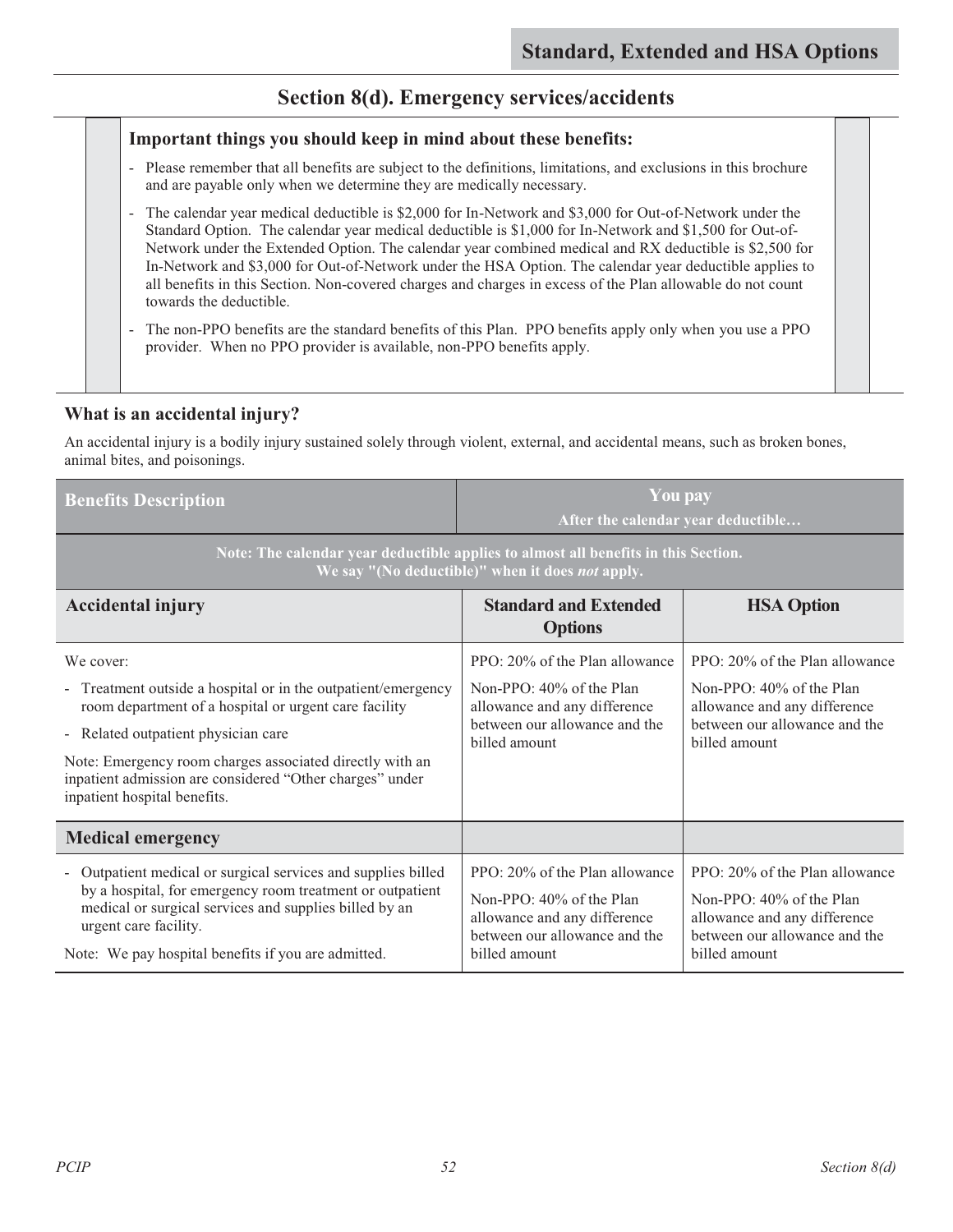| Ambulance                                                                                                                                                                                                                                                                                                                                                                                                                                                                                                                                                                                                                            |                                                                                                                                                 | <b>You pay</b>                                                                                                                                  |
|--------------------------------------------------------------------------------------------------------------------------------------------------------------------------------------------------------------------------------------------------------------------------------------------------------------------------------------------------------------------------------------------------------------------------------------------------------------------------------------------------------------------------------------------------------------------------------------------------------------------------------------|-------------------------------------------------------------------------------------------------------------------------------------------------|-------------------------------------------------------------------------------------------------------------------------------------------------|
|                                                                                                                                                                                                                                                                                                                                                                                                                                                                                                                                                                                                                                      | <b>Standard and Extended</b><br><b>Options</b>                                                                                                  | <b>HSA Option</b>                                                                                                                               |
| Local ambulance service (within 100 miles) to the first<br>hospital where treated, from that hospital to the next<br>nearest one if necessary treatment is unavailable or<br>unsuitable at the first hospital, then to either the home<br>(if ambulance transport is medically necessary) or other<br>medical facility (if required for the patient to receive<br>necessary treatment and if ambulance transport is<br>medically necessary).<br>Air ambulance to nearest facility where necessary<br>$\sim$<br>treatment is available is covered if no emergency ground<br>transportation is available or suitable and the patient's | PPO: 20% of the Plan allowance<br>Non-PPO: $40\%$ of the Plan<br>allowance and any difference<br>between our allowance and the<br>billed amount | PPO: 20% of the Plan allowance<br>Non-PPO: $40\%$ of the Plan<br>allowance and any difference<br>between our allowance and the<br>billed amount |
| condition warrants immediate evacuation. Air ambulance<br>will not be covered if transport is beyond the nearest<br>available suitable facility, but is requested by patient<br>or physician for continuity of care or other reasons.                                                                                                                                                                                                                                                                                                                                                                                                |                                                                                                                                                 |                                                                                                                                                 |
| Not covered:<br>Transportation by ambulance is not covered when the<br>patient does not require the assistance of medically trained                                                                                                                                                                                                                                                                                                                                                                                                                                                                                                  | All charges                                                                                                                                     | All charges                                                                                                                                     |
| personnel and can be safely transferred (or transported) by<br>other means                                                                                                                                                                                                                                                                                                                                                                                                                                                                                                                                                           |                                                                                                                                                 |                                                                                                                                                 |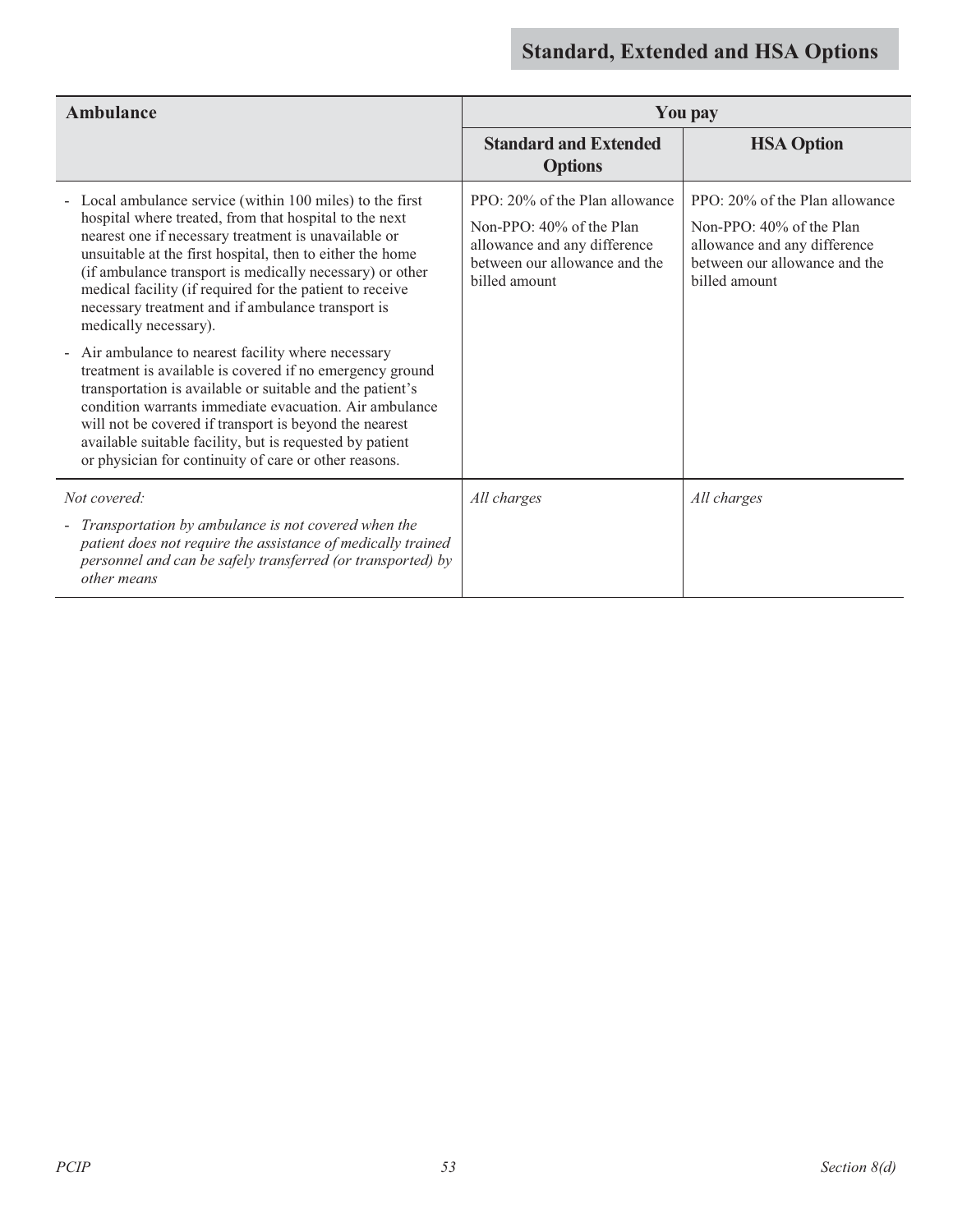### **Section 8(e). Mental health and substance abuse benefits**

| The enrollee may choose to get care In-Network or Out-of-Network. When the enrollee receives In-<br>Network care, the enrollee must get the Plan's approval for services and follow an approved treatment<br>plan. If the enrollee gets the Plan's approval for services, cost sharing and limitations for In-Network<br>mental health and substance abuse benefits will be no greater than for similar benefits for other illnesses<br>and conditions.                                                                                                                           |                                                                                                |                                                                                                |  |
|-----------------------------------------------------------------------------------------------------------------------------------------------------------------------------------------------------------------------------------------------------------------------------------------------------------------------------------------------------------------------------------------------------------------------------------------------------------------------------------------------------------------------------------------------------------------------------------|------------------------------------------------------------------------------------------------|------------------------------------------------------------------------------------------------|--|
| Important things you should keep in mind about these benefits:                                                                                                                                                                                                                                                                                                                                                                                                                                                                                                                    |                                                                                                |                                                                                                |  |
| - Please remember that all benefits are subject to the definitions, limitations, and exclusions in this<br>brochure and are payable only when we determine they are medically necessary.                                                                                                                                                                                                                                                                                                                                                                                          |                                                                                                |                                                                                                |  |
| - The calendar year medical deductible is \$2,000 for In-Network and \$3,000 for Out-of-Network under<br>the Standard Option. The calendar year medical deductible is \$1,000 for In-Network and \$1,500 for<br>Out-of-Network under the Extended Option. The calendar year combined medical and RX deductible is<br>\$2,500 for In-Network and \$3,000 for Out-of-Network under the HSA Option. The calendar year<br>deductible applies to all benefits in this Section. Non-covered charges and charges in excess of the Plan<br>allowable do not count towards the deductible. |                                                                                                |                                                                                                |  |
| YOU MUST GET PREAUTHORIZATION FOR INPATIENT HOSPITAL SERVICES,<br><b>INPATIENT RESIDENTIAL TREATMENT CENTERS AND OUTPATIENT INTENSIVE DAY</b><br>TREATMENT. Failure to do so will result in a minimum of \$500 penalty. See the instructions<br>after the benefits descriptions below.                                                                                                                                                                                                                                                                                            |                                                                                                |                                                                                                |  |
| <b>Benefits Description</b>                                                                                                                                                                                                                                                                                                                                                                                                                                                                                                                                                       | <b>You pay</b>                                                                                 |                                                                                                |  |
|                                                                                                                                                                                                                                                                                                                                                                                                                                                                                                                                                                                   | After the calendar year deductible                                                             |                                                                                                |  |
| <b>Professional services</b>                                                                                                                                                                                                                                                                                                                                                                                                                                                                                                                                                      | <b>Standard and Extended</b><br><b>Options</b>                                                 | <b>HSA Option</b>                                                                              |  |
| All diagnostic and treatment services contained in a<br>treatment plan that the Plan approves. The treatment plan<br>may include services, drugs, and supplies described<br>elsewhere n this brochure.                                                                                                                                                                                                                                                                                                                                                                            | Your cost-sharing responsibilities<br>are no greater than for other<br>illnesses or conditions | Your cost-sharing responsibilities<br>are no greater than for other<br>illnesses or conditions |  |
| Note: In-Network benefits are payable only when the Plan<br>determines the care is clinically appropriate to treat the<br>enrollee's condition and only when the enrollee receives the                                                                                                                                                                                                                                                                                                                                                                                            |                                                                                                |                                                                                                |  |

care as part of a treatment plan that the Plan approves. - Individual or group therapy by psychiatrists, psychologists, clinical social workers, licensed professional counselors, or marriage and family therapists. - Medication management PPO: \$25 copayment per office visit to primary care physicians and specialists (no deductible) Non-PPO: 40% of the Plan allowance and any difference between our allowance and the billed amount PPO: \$25 copayment per office visit to primary care physicians and specialists Non-PPO: 40% of the Plan allowance and any difference between our allowance and the billed amount Psychological tests (requires precertification) - Inpatient professional fees - Diagnostic tests - Laboratory tests to monitor the effect of drugs prescribed for your condition PPO: 20% of the Plan allowance Non-PPO: 40% of the Plan allowance and any difference between our allowance and the billed amount PPO: 20% of the Plan allowance Non-PPO: 40% of the Plan allowance and any difference between our allowance and the billed amount

- Electroconvulsive therapy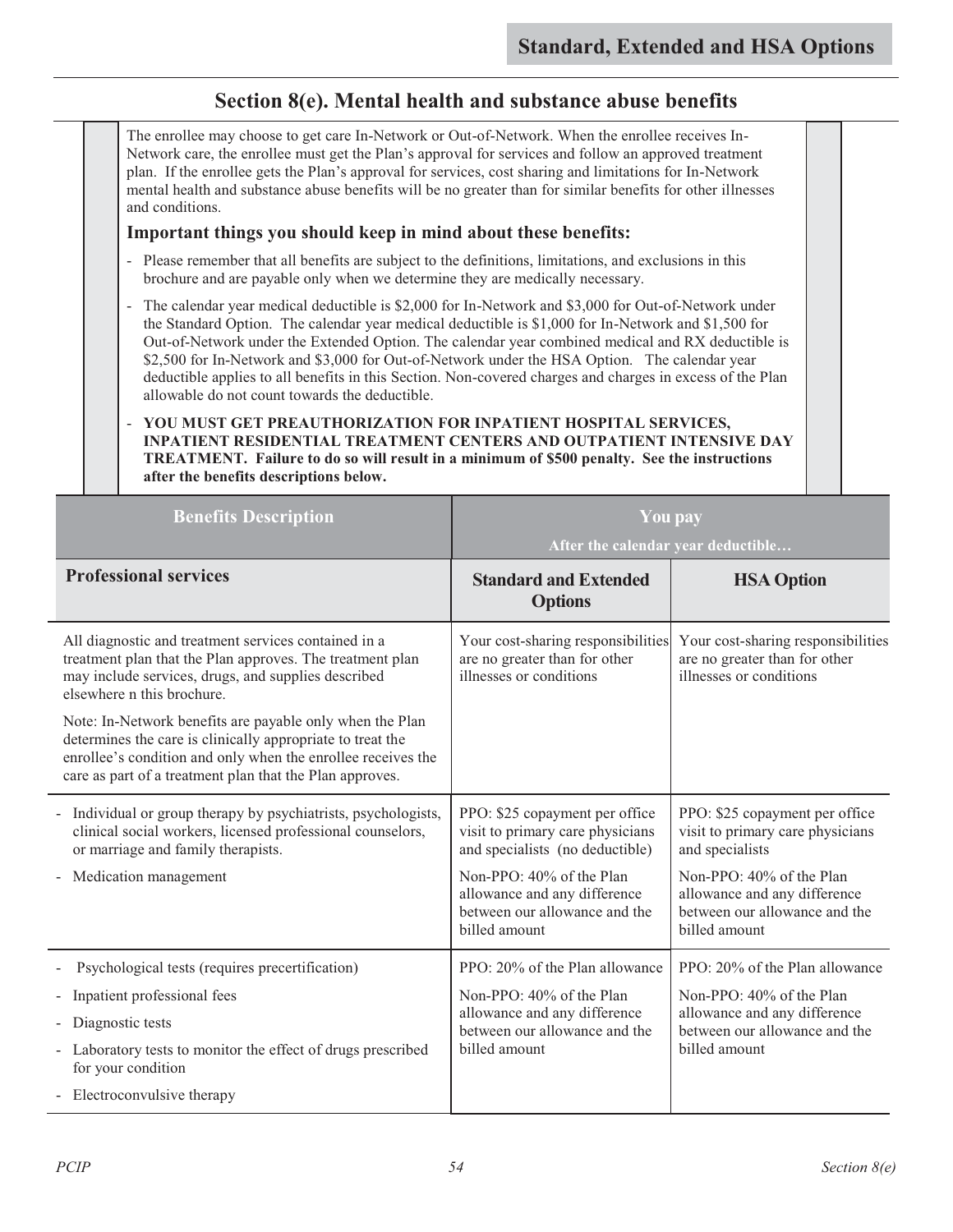| Inpatient hospital and inpatient residential                                                                                                                                                                                                                                                                   | <b>You pay</b>                                                                                             |                                                                                                            |
|----------------------------------------------------------------------------------------------------------------------------------------------------------------------------------------------------------------------------------------------------------------------------------------------------------------|------------------------------------------------------------------------------------------------------------|------------------------------------------------------------------------------------------------------------|
| treatment centers                                                                                                                                                                                                                                                                                              | <b>Standard and Extended</b><br><b>Options</b>                                                             | <b>HSA Option</b>                                                                                          |
| All diagnostic and treatment services contained in a treatment<br>plan that the Plan approves. The treatment plan may include<br>services, drugs, and supplies described elsewhere in this<br>brochure.                                                                                                        | Your cost-sharing responsibilities<br>are no greater than for other<br>illnesses or conditions             | Your cost-sharing responsibilities<br>are no greater than for other<br>illnesses or conditions             |
| Note: In-Network benefits are payable only when the<br>Plan determines the care is clinically appropriate to treat<br>the enrollee's condition and only when the enrollee<br>receives the care as part of a treatment plan that the Plan<br>approves.                                                          |                                                                                                            |                                                                                                            |
| Room and board, such as:                                                                                                                                                                                                                                                                                       | PPO: 20% of the Plan allowance                                                                             | PPO: 20% of the Plan allowance                                                                             |
| - Ward, semiprivate, or intensive care accommodations<br>- General nursing care                                                                                                                                                                                                                                | Non-PPO: 40% of the Plan<br>allowance and any difference                                                   | Non-PPO: 40% of the Plan<br>allowance and any difference                                                   |
| - Meals and special diets                                                                                                                                                                                                                                                                                      | between our allowance and the<br>billed amount                                                             | between our allowance and the<br>billed amount                                                             |
| Note: We only cover a private room if we determine it to be<br>medically necessary. Otherwise, we will pay the hospital's<br>average charge for semiprivate accommodations. The<br>remaining balance is not a covered expense. If the hospital<br>only has private rooms, we will cover the private room rate. |                                                                                                            |                                                                                                            |
| Note: When the hospital bills a flat rate, we prorate the<br>charges to determine how to pay them, as follows: 30%<br>room and board and 70% other charges.                                                                                                                                                    |                                                                                                            |                                                                                                            |
| <b>Outpatient hospital</b>                                                                                                                                                                                                                                                                                     |                                                                                                            |                                                                                                            |
| All diagnostic and treatment services contained in treatment<br>plan that the Plan approves. The treatment plan may include<br>services, drugs, and supplies described elsewhere in this<br>brochure.                                                                                                          | Your cost-sharing responsibilities<br>are no greater than for other<br>illnesses or conditions             | Your cost-sharing responsibilities<br>are no greater than for other<br>illnesses or conditions             |
| Services such as partial hospitalization or Intensive Day<br><b>Treatment Programs</b>                                                                                                                                                                                                                         | Your cost-sharing responsibilities<br>are no greater than for other<br>illnesses or conditions             | Your cost-sharing responsibilities<br>are no greater than for other<br>illnesses or conditions             |
| Emergency room - non-accidental injury                                                                                                                                                                                                                                                                         |                                                                                                            |                                                                                                            |
| - Outpatient services and supplies billed by a hospital for                                                                                                                                                                                                                                                    | PPO: 20% of the Plan allowance                                                                             | PPO: 20% of the Plan allowance                                                                             |
| emergency room treatment<br>Note: We pay Hospital benefits if you are admitted.                                                                                                                                                                                                                                | Non-PPO: 40% of the Plan<br>allowance and any difference<br>between our allowance and the<br>billed amount | Non-PPO: 40% of the Plan<br>allowance and any difference<br>between our allowance and the<br>billed amount |

 $\overline{a}$ 

 $\overline{a}$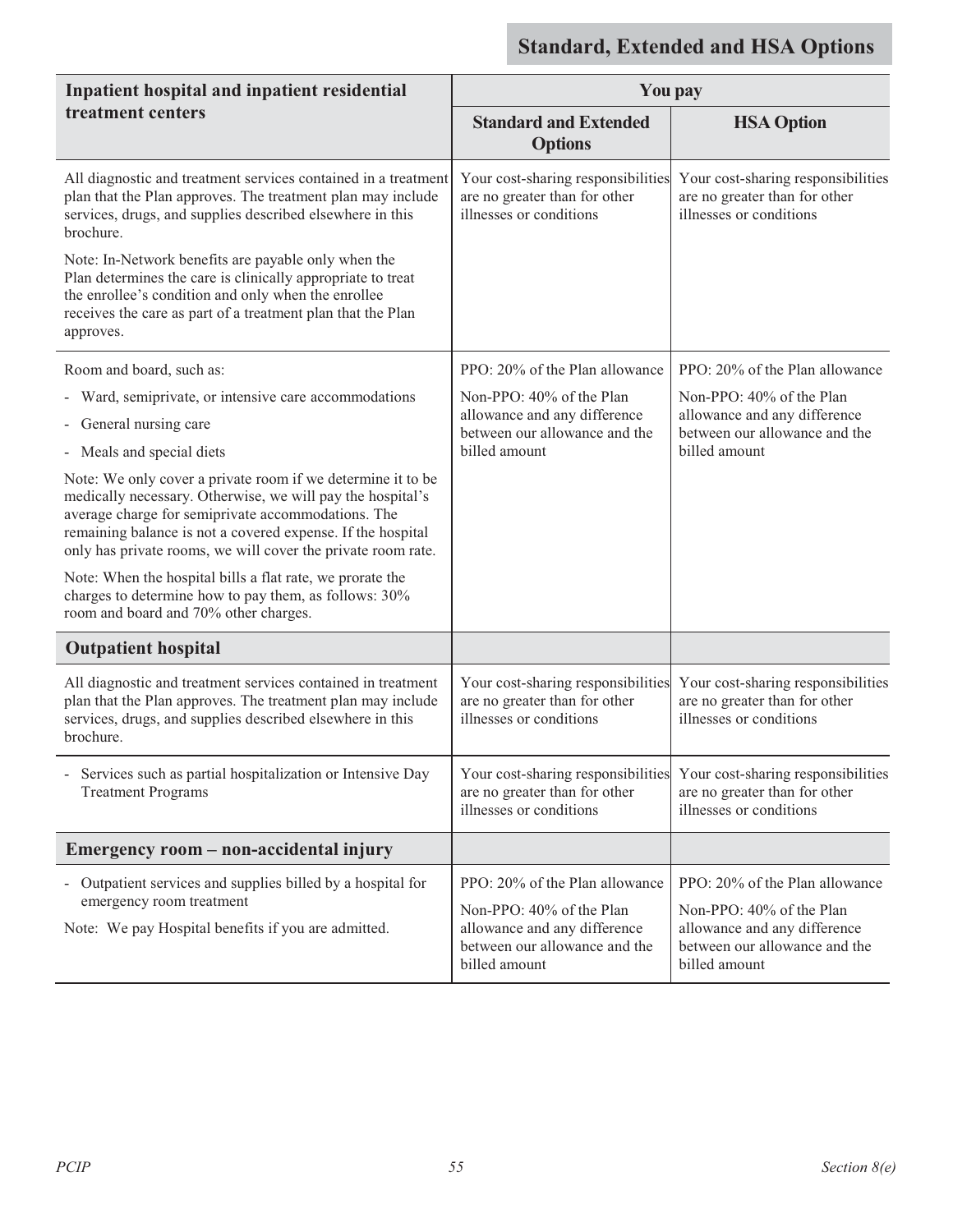| <b>Mental health and substance abuse</b>                                                                       | You pay                                        |                   |
|----------------------------------------------------------------------------------------------------------------|------------------------------------------------|-------------------|
|                                                                                                                | <b>Standard and Extended</b><br><b>Options</b> | <b>HSA Option</b> |
| Not covered:                                                                                                   | All charges                                    | All charges       |
| Services by pastoral, marital, drug/alcohol and other<br>-<br>counselors including therapy for sexual problems |                                                |                   |
| Treatment for learning disabilities and mental<br>$\overline{\phantom{a}}$<br>retardation                      |                                                |                   |
| Telephone therapy                                                                                              |                                                |                   |
| Travel time to the enrollee's home to conduct therapy                                                          |                                                |                   |
| Services rendered or billed by schools, or halfway<br>۰.<br>houses or members of their staffs                  |                                                |                   |
| Marriage counseling                                                                                            |                                                |                   |
| Services that are not medically necessary<br>Ξ.                                                                |                                                |                   |

**Precertification** To be eligible to receive full benefits for mental health and substance abuse, you must follow the authorization process:

- You must call InforMed at (800) 242-1025 to receive authorization for inpatient care and outpatient intensive day treatment. They will authorize any covered treatment.
- You should call our Medical Management Department (800) 220-7898 to precertify benefits for psychological testing. Psychological testing claims will be denied if we determine the testing is not medically necessary.

If you do not obtain precertification for inpatient care and outpatient intensive day treatment, we will decide whether the stay was medically necessary. If we determine the stay was medically necessary, we will pay the services less the \$500 penalty. If we determine that it was not medically necessary, we will only pay for any covered services that are otherwise payable on an outpatient basis. If you remain in the hospital beyond the days we approved and did not get the additional days precertified, we will pay inpatient benefits for the part of the admission that was medically necessary.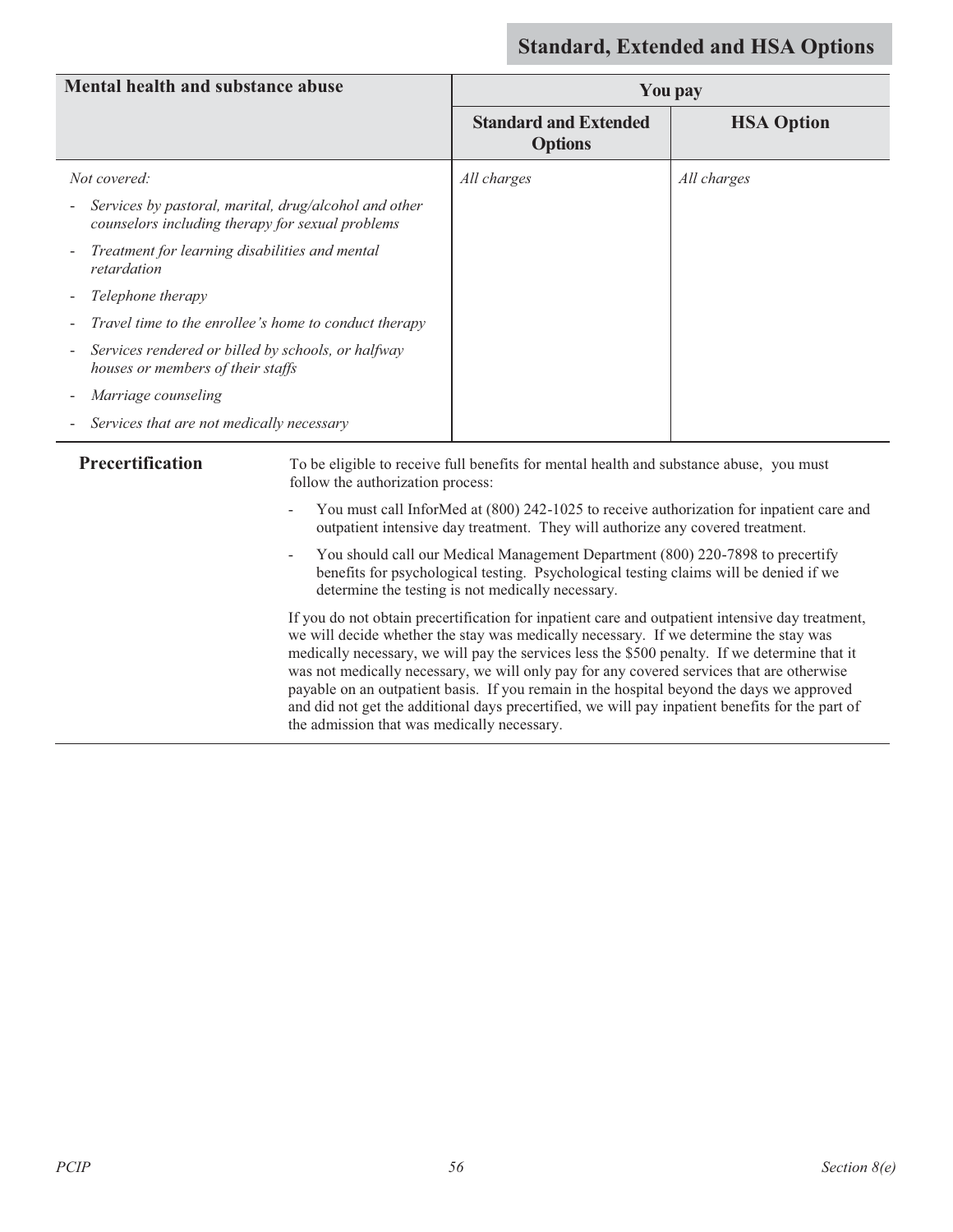#### **Section 8(f). Prescription drug benefits Important things you should keep in mind about these benefits and features you should be aware of:**  We cover prescribed drugs and medications through Medco, our exclusive Pharmacy Benefit Management Company, their participating retail pharmacies and the Medco Specialty Drug Program, as described in the chart beginning on page 61. - Please remember that all benefits are subject to the definitions, limitations, and exclusions in this brochure and are payable only when we determine they are medically necessary. - All PCIP Plan Options will have the same drug coverage, prior authorization and preferred drug step therapy rules and the same specialty retail lock-out benefit. - Enrollees in all Plan Options will pay the cost difference between brand drugs and their generic, plus the generic copay. - All PCIP Plan Options will use the standard preferred Prescriptions incentive formulary. - All PCIP Plan Options will have the same vaccine coverage with the same age limitations with no copay. - Accumulators (deductibles, OOP) are based on calendar years and restart each January 1<sup>st</sup>. Enrollees that join PCIP mid-year must satisfy the full benefit deductibles and Out Of Pocket (OOP) maximums for that plan option. - Allowable deductibles, copayments and coinsurance for generics and formulary brand prescription drugs in the Standard and Extended Plan Options will be applied to the annual in-network deductible and the annual out-ofpocket \$4,000 maximum. Allowable deductibles, copayments and coinsurance for generics and formulary brand prescription drugs in the HSA plan option will be applied to the annual in-network deductible and the annual out-of-pocket \$6,050 maximum. Allowable deductibles, copayments and coinsurance for non-formulary brand prescription drugs for all three plan options will be applied to the annual non-PPO deductible and the annual \$7,000 out-of-pocket maximum. Both in- and out-of-network costs apply to the in-network catastrophic maximum(s). When the \$4,000 limit is reached for the Standard and Extended Plan Options and the \$6,050 limit is reached for the HSA Plan Option, in-Network expenses are paid at 100% of our allowable amount. When the \$7000 out-of-network/non-formulary limit is reached, the in-AND out-of-Network expenses are paid at 100% of our allowable amount. Both Deductible amounts are included in and shared between the Out of Pocket maximums. - Items not applied to either the deductible or out-of-pocket maximums include the difference between the cost of the generic and brand multi-source drugs, non-preferred step therapy medication and the difference between our allowance and the cost of the drug. If you use non-network pharmacies you will also pay any difference between our Plan allowance and the cost of the drug. Your claim will be calculated on the coinsurance or the appropriate copayments. Reimbursement will be based on the Plan's costs had you used a participating pharmacy. - Items not applied to either of the out-of-pocket maximums include the difference between the cost of the generic and brand multi-source drugs, which are brand drugs for which the patent protection has expired and as a result generic drugs are available and the drug is available from multiple sources, the coinsurance for retail drugs after the first two fills, and non-preferred step therapy medication coinsurance of 100%. Under your medical coverage, you will be responsible for your coinsurance amounts for eligible medical and prescription expenses. - Medications to treat some severe and chronic medical conditions are not available at Medco participating retail pharmacies but are available through Medco Specialty Drug program. See *Specialty drug benefits* for the categories of drugs in this program. - Based on manufacturer and FDA guidelines, the use of a certain medication may be limited as to its quantity, total dose, duration of therapy, age, gender or specific diagnosis. Since the prescription does not usually explain the reason the provider prescribed a medication, the requirement of any of these limits and/or prior authorization to confirm the intent of the prescriber may be appropriate. Some medications must be approved by the PCIP Administrator and/or Medco before any benefit is applied. When a claim is submitted for online processing or direct reimbursement of a compound medication, the pricing is based on the contractual discounts plus a professional fee and any applicable sales tax. The new standards, required by the Health Information Portability and Accountability Act (HIPAA), require pharmacies to submit all ingredients in a compound prescription as part of the claim for both online claims and paper claim submissions. - Each new enrollee will receive a description of our prescription drug program, a combined prescription drug/plan identification card, and a mail order form, questionnaire, and reply envelope.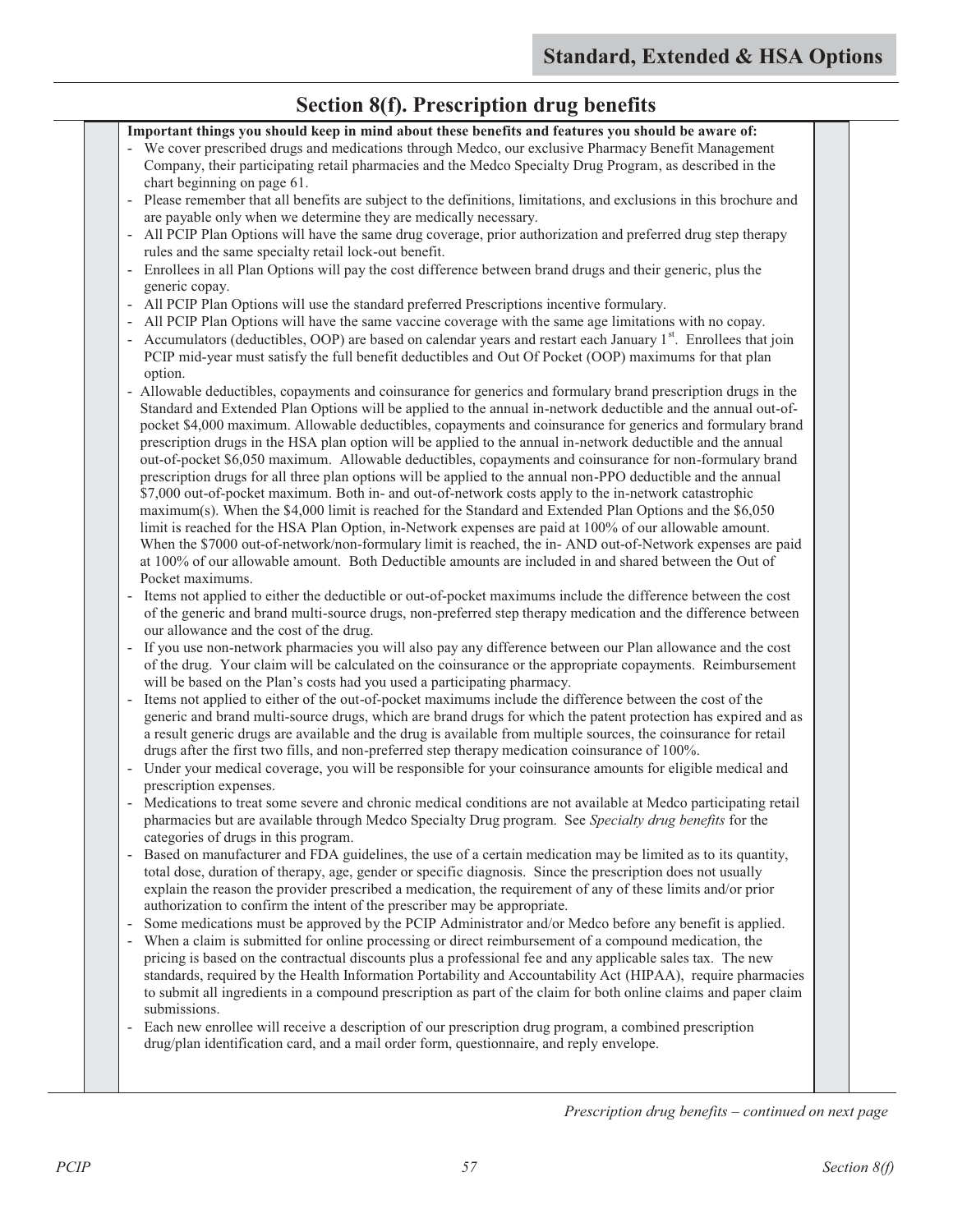### **Important things you should keep in mind about these benefits and features you should be aware of -** *continued*

- As part of our administration of prescription drug benefits, we may disclose information about your prescription drug utilization, including names of your prescribing physicians, to any treating physician or dispensing pharmacies.
- To help increase awareness, the Plan participates in programs to encourage the prescribing of generics and lower cost alternative preferred brand drugs. These programs may produce savings to you. These programs include generic drug awareness communications or prior approval. These programs include therapeutic classes such as, but not limited to, Proton Pump Inhibitors (PPIs) used for ulcers or reflux, Selective Serotonin Reuptake Inhibitors (SSRIs) for depression, bisphosphonates used to treat osteoporosis, nasal corticosteroids used for allergies, triptans used to treat migraine headaches, and Angiotensin Receptor Blockers (ARBs) used to treat hypertension and cardiac conditions, and sedative hypnotics to treat insomnia. When a prescription for the non-preferred drug in one of these classes is entered at retail or mail, the pharmacist receives a message to call the physician to discuss dispensing a lower cost preferred brand or generic alternative. If the physician believes the non-preferred drug is medically necessary, a coverage review process is available for them. At mail service, a coverage review is automatically initiated. At a retail pharmacy, the pharmacist, enrollee, or physician would need to contact Medco to initiate the coverage review. The coverage review process includes a clinical criterion that has been approved by Medco's Pharmacy and Therapeutics Committee to evaluate the physician's response. If the review is approved, the non-preferred drug will be covered which means the standard generic, formulary or non-formulary copay will apply. If the coverage review is denied, you have the option to appeal the decision by contacting Medco or pay the cost of the non-preferred drug.
- Multi-source brand: If you choose a brand name drug for which a generic exists, you will pay the generic copayment and the difference between the cost of the brand name drug and the cost of the generic drug, unless your physician has provided clinical necessity for the brand name drug which will require preauthorization. When brand name drugs are approved over generic, your cost will be based on the brand name drug.
- **Who can write your prescription:** A licensed physician or a licensed dentist must write the prescription (physician assistants and nurse practitioners can prescribe in select states as state law allows). For Medco Pharmacy (mail order) prescriptions, the physician must be licensed in the United States. In addition, your mailing address must be within the United States or include an APO address.

**Where you can obtain them**: You may fill the prescription at a participating network retail pharmacy, a non-network pharmacy, or through Medco Mail Order Pharmacy. We pay a higher level of benefits when you use a network pharmacy. For medications you may take on a regular, long-term basis we pay a higher level of benefits through Medco Mail Order Pharmacy.

#### **Covered medications and supplies**

You may purchase the following medications and supplies prescribed by a physician from either a pharmacy or by mail:

- Drugs and medicines (including those administered during a non-covered admission or in a non-covered facility) that by Federal Law of the United States require a physician's prescription for their purchase, except those listed as *Not covered (see page 65).*
- Insulin:
- Needles and syringes for the administration of covered medications;
- Contraceptive drugs; and
- Ostomy supplies (please include the manufacturer's product number to ensure accurate fill of the product).

You can go to a participating retail pharmacy to receive certain vaccinations. Influenza vaccine is commonly administered by retail pharmacies. Other vaccines, such as those for pneumococcal pneumonia (Pneumovax), varicella (Zostavax) and hepatitis B (Heptavax), may also be available through retail pharmacies.

You will be able to identify participating vaccine pharmacies by calling (800) 427-6145 or by visiting http://www.pciplan.com or http://www.medco.com.

Note: A generic equivalent will be dispensed unless you or your physician specifies that the prescription be dispensed as written, when a Federally-approved generic drug is available unless substitution is prohibited by state law.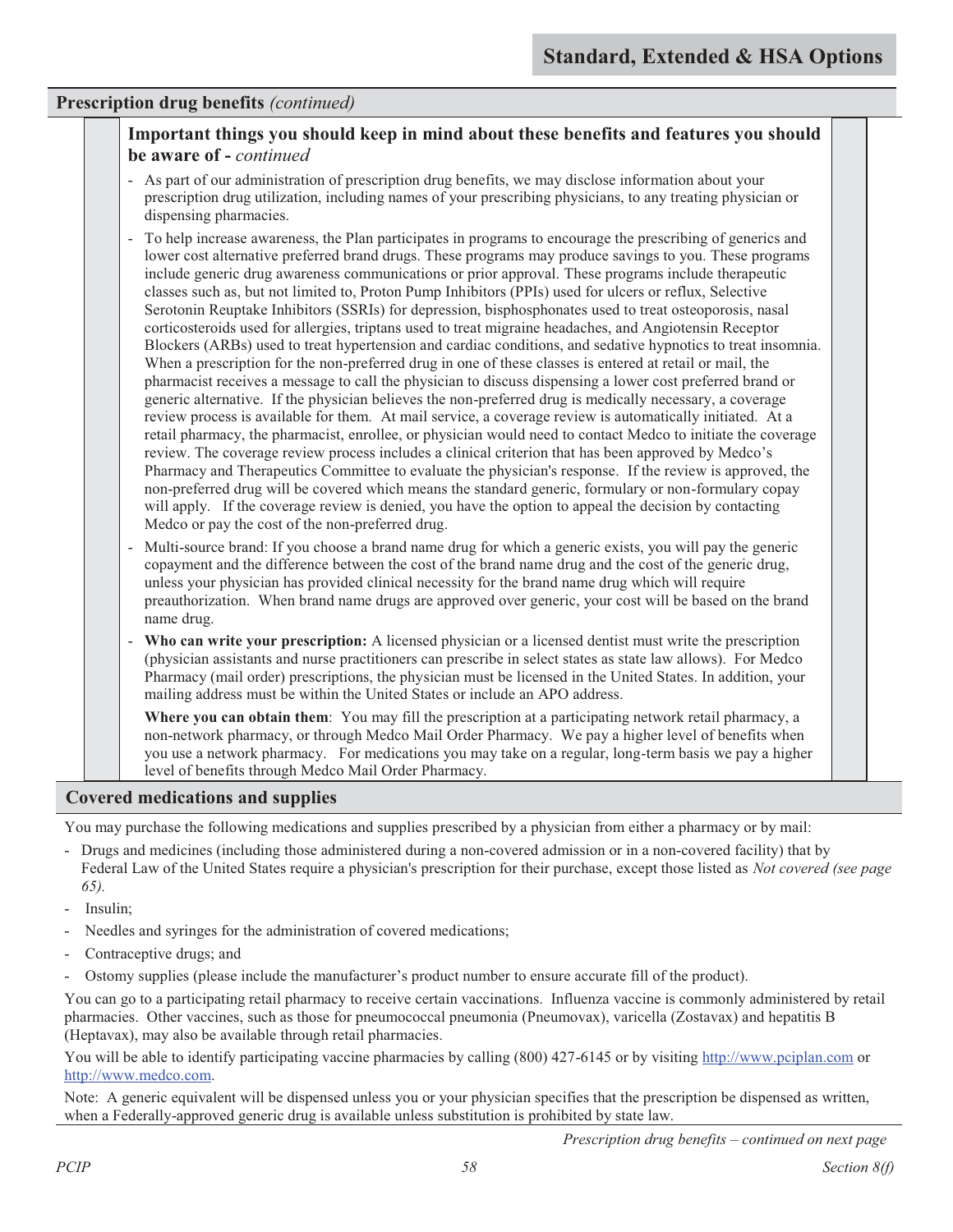### **PCIP – three-tier drug benefit**

- We divide prescription drugs into three categories or tiers: generic, formulary brands and non-formulary brands. When an approved generic equivalent is available, that is the drug you will receive, unless you or your physician specifies that the prescription must be filled as written. When an approved generic equivalent is not available, you will pay the appropriate copayment. If an approved generic equivalent is available, but you or your physician specifies that the prescription must be filled as written, you will pay the generic copayment plus the difference in the cost of the generic drug and the brand name multi-source drug unless your physician has provided clinical necessity for the brand name drug which will require preauthorization.
- Generic drugs are chemically and therapeutically equivalent to the corresponding brand drug, but are available at a lower price. Equivalent generic products for brand name medications become available after a patent and other exclusivity rights for the brand expire. The Food and Drug Administration must approve all generic versions of a drug and assure that they meet strict standards for quality, strength and purity. The FDA requires that generic equivalent medications contain the same active ingredients and be equivalent in strength and dosage to brand name drugs. The main difference between a generic and its brand name drug is the cost of the product.
- **Formulary brands** are brand name drugs that are preferred by the plan. Preferred status is based on an assessment of an independent committee of practicing physicians and a pharmacist to help ensure the formulary is medically sound and supports patient's health.
- **Non-formulary brands** are brand name drugs that are not preferred by the plan. Your physician may prescribe a nonformulary medication. If your physician feels that a non-formulary medication is needed for your care, it is available for a higher copay than formulary medications.

### **Medco incentive formulary**

Your prescription drug program includes an incentive "formulary" feature with lower copayments for medications included on the formulary and higher copayments for medications that are not included on the formulary. The Medco Drug Formulary is a list of selected FDA approved prescription medications reviewed by an independent group of distinguished health care professionals. Prescription drugs are subjected to rigorous clinical analysis from the standpoint of efficacy, safety, side effects, drug-to-drug interactions, dosage and cost-benefit in determining whether they are included or excluded from the formulary.

A formulary is a list of commonly prescribed medications from which your physician may choose to prescribe. The formulary is designed to inform you and your physician about quality medications that, when prescribed in place of other non-formulary medications, can help contain the increasing cost of prescription drug coverage without sacrificing quality. In many therapeutic categories, there are several drugs of similar effectiveness. Many doctors are often unaware of the significant variations in price among these similar drugs and, as a result, their prescribing decisions often do not consider cost. However, when the cost difference is brought to their attention, doctors will frequently prescribe the less costly medications.

Your physicians will be contacted to discuss their prescribing decision. No change in the medication prescribed will be made without your physicians' approval. Compliance with this formulary list is voluntary and in general there is no financial penalty for obtaining drugs not on the formulary list.

Occasionally there may be exceptions, for additional details refer to page 63, *Important things you should keep in mind about these benefits and special features*.

**Any rebates or savings received by the Plan on the cost of drugs purchased under this Plan from drug manufacturers are credited to the health plan and are used to reduce health care costs.**

### **Patient safety**

PCIP has several programs to promote patient safety. Through these programs, we work to ensure safe and appropriate quantities of medication are being dispensed. The result is improved care and safety for our enrollees. Patient safety programs include:

- Prior approval Approval must be obtained for certain prescription drugs and supplies before providing benefits for them.
- Quantity allowances Specific allowances are in place for certain medications, based on manufacturer and FDA recommended guidelines.
- Pharmacy utilization PCIP reserves the right to maximize your quality of care as it relates to the utilization of pharmacies.

PCIP will participate in other approved managed care programs, as deemed necessary, to insure patient safety.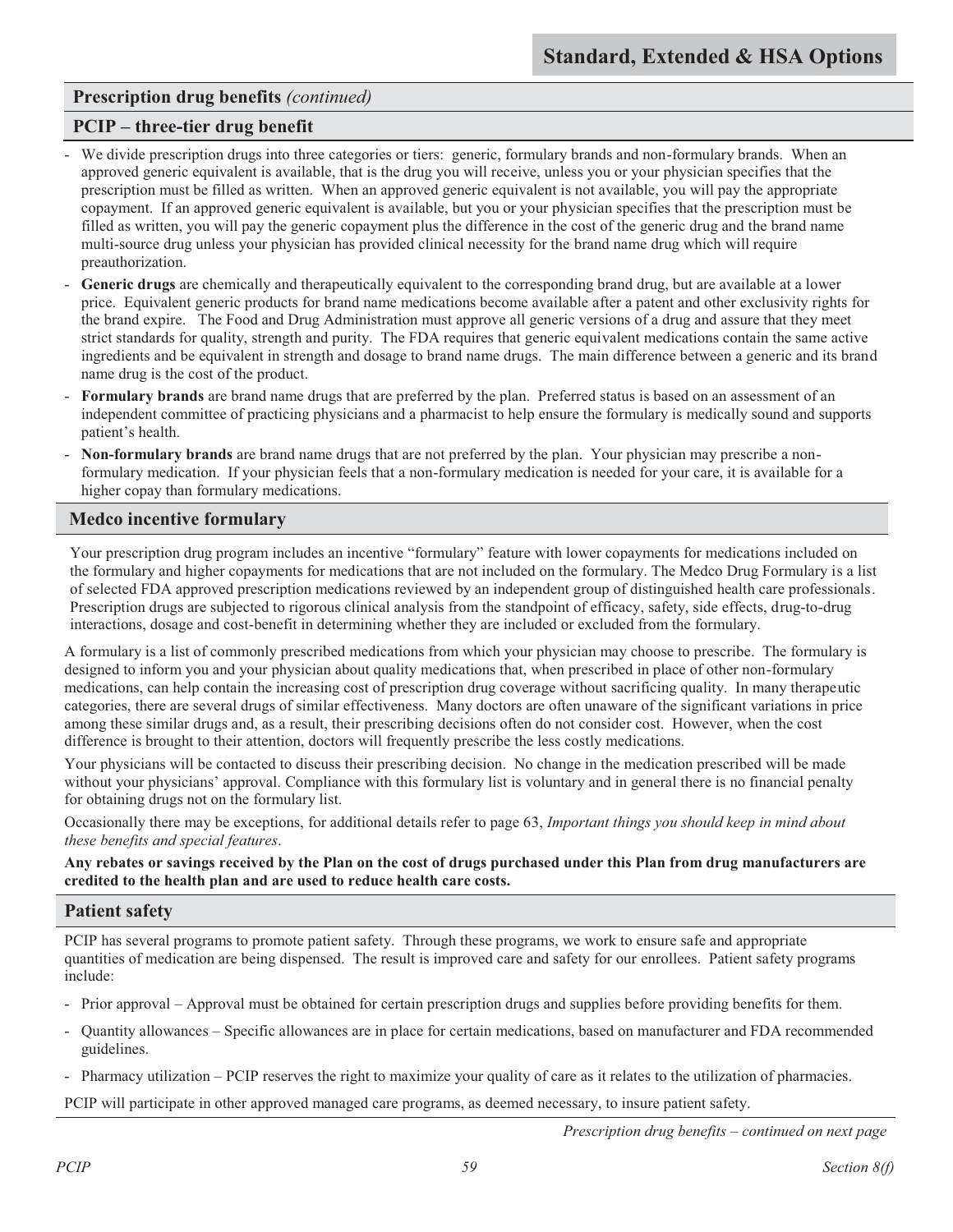#### **How to use Medco network pharmacies (retail)**

You may fill your prescription at any participating retail pharmacy. For the names of participating pharmacies, call  $(800)$  427-6145 or go to http://www.pciplan.com and click on the Medco link or visit http://www.medco.com. To receive maximum savings you must present your card at the time of each purchase, and your enrollment information must be current and correct. In most cases, you simply present the card together with the prescription to the pharmacist. Each purchase is limited to a 30-day supply. Any prescription purchased twice at retail, regardless of the quantity purchased is considered maintenance medication. We pay a higher level of benefits for maintenance medication through Medco Pharmacy (mail order).

Refills cannot be obtained until 75% of the drug has been used. Refills for maintenance medications are not considered new prescriptions except when the doctor changes the strength or 180 days has elapsed since the previous purchase. As part of the administration of the prescription drug program, we reserve the right to maximize your quality of care as it relates to the utilization of pharmacies. Some medications may require prior approval by Medco or PCIP.

#### **How to use Medco network pharmacies (mail order)**

Through this service, you may receive up to a 90-day supply of maintenance medications for drugs which require a prescription, ostomy supplies, diabetic supplies and insulin, syringes and needles for covered injectable medications, and oral contraceptives. Some medications may not be available in a 90-day supply from Medco even though the prescription is for 90 days. Even though insulin, syringes, diabetic supplies and ostomy supplies do not require a physician's prescription, to obtain through Medco Pharmacy, you should obtain a prescription (including the product number for ostomy and insulin pump supplies) from your physician for a 90-day supply. Some medications may require approval by Medco or PCIP. Not all drugs are available through Medco Pharmacy. In order to use Medco Pharmacy, your prescriptions must be written by a physician licensed in the United States. In addition, your mailing address must be within the United States or include an APO address.

Each enrollee will receive a kit that includes a brochure describing the Medco Pharmacy service, an order form, a questionnaire, and a return envelope.

**To order new prescriptions,** ask your doctor to prescribe needed medication for up to a 90-day supply, plus refills, if appropriate. Complete the Health, Allergy, & Medication Questionnaire the first time you order through this service. Complete the information on the Ordering Medication Form; enclose your prescription and the correct copayment.

**Mail to:** Medco

P.O. Box 30493

Tampa, FL 33630-3493

**Fax:** Or you can ask your physician to fax your prescriptions to Medco. To do this, provide your doctor with your ID number (located on your ID card) and ask him or her to call (888) 327-9791 for instructions on how to use Medco's fax service.

You should receive your medication within 14 days from the date you mailed your prescription. You will also receive reorder instructions. If you have any questions or need an emergency consultation with a registered pharmacist, you may call Medco

toll-free at (800) 427-6145 available 24 hours a day, 7 days a week except Thanksgiving and Christmas. Forms necessary for refills will be provided each time you receive a supply of medication from the service.

**Electronic transmission:** Or you can ask your physician to transmit your prescriptions electronically to Medco.

**Refilling your medication:** to be sure you never run short of your prescription medication, you should re-order on or after the refill date indicated on the refill slip or when you have approximately 14 days of medication left.

**To order by phone:** Call Member Services at (800) 427-6145. Have your refill slip with the prescription information ready.

**To order by mail:** Simply mail your refill slip and copayment in the return envelope.<br> **To order online:** Go to http://www.pcip.com then click on the link to Medco, or go

Go to http://www.pcip.com then click on the link to Medco, or go to http://www.medco.com.

#### **Non-Network Retail**

#### **Non-Network Retail**

If a participating pharmacy is not available where you reside or you do not use your identification card, you must submit your claim to:

Medco

P.O. Box 14711

Lexington, KY 40512

Your claim will be calculated on the coinsurance or the appropriate copayments. Reimbursement will be based on the Plan's costs had you used a participating pharmacy. You must submit original drug receipts.

All copayments are for up to a 30-day supply.

Note: When a claim is submitted for online processing or direct reimbursement of a compound medication, the pricing is based on the contractual discounts plus a professional fee and any applicable sales tax. Recent regulations require a change in processing for compounds. The new standards, required by HIPAA, require pharmacies to submit all ingredients in a compound prescription as part of the claim for both online claims and paper claim submissions. Pharmacies will begin using the new standards as early as January 1, 2011; pharmacies may convert to the new standards at various times throughout the year and must be converted by the end of 2011.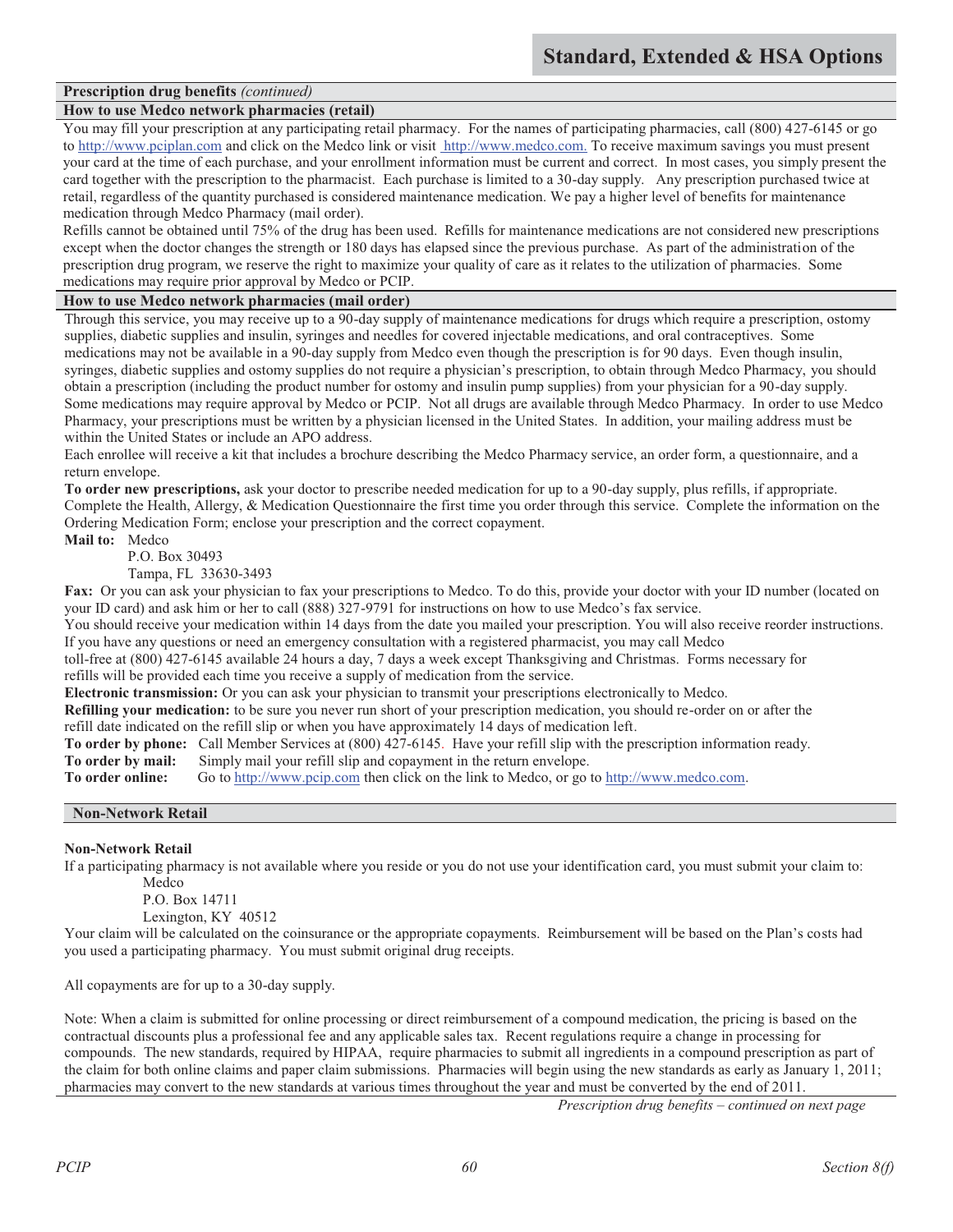**Benefits Description Note:** *Ihe calendar year medical deductible does not* **Note:** *The calendar year medical deductible does not apply to RX benefits for the Standard and Extended Option Plans.*

### **Standard Option – three-tier drug benefit**

| <b>Prescription drugs:</b>               | <b>Formulary</b>          | <b>Non-Formulary</b>  |
|------------------------------------------|---------------------------|-----------------------|
|                                          | You pay                   | You pay               |
| Rx deductible                            | \$500                     | \$750                 |
| Retail – up to a 30-day supply each fill |                           |                       |
| <b>Generic</b> – First two fills         | \$4                       | \$4                   |
| Generic – $3^{\text{rd}}$ fill & after   | Greater of \$4 or 50%     | Greater of \$4 or 50% |
| <b>Brand – First two fills</b>           | \$40                      | \$80                  |
| Brand – $3^{\text{rd}}$ fill & after     | Greater of \$40 or $50\%$ | All charges           |
| <b>Specialty</b>                         | 25%, \$150 max            | 50%, \$300 max        |
| Mail order $-90$ -day supply             |                           |                       |
| <b>Generic</b>                           | \$10                      | \$10                  |
| <b>Brand</b>                             | \$100                     | \$200                 |
| <b>Specialty</b>                         | 25%, \$350 max            | 50%, \$500 max        |

### **Extended Option – three-tier drug benefit**

| <b>Prescription drugs:</b>               | <b>Formulary</b>       | <b>Non-Formulary</b>  |
|------------------------------------------|------------------------|-----------------------|
|                                          | You pay                | You pay               |
| Rx deductible                            | \$250                  | \$375                 |
| Retail – up to a 30-day supply each fill |                        |                       |
| <b>Generic</b> – First two fills         | \$4                    | \$4                   |
| Generic – $3^{\text{rd}}$ fill & after   | Greater of \$4 or 50%  | Greater of \$4 or 50% |
| <b>Brand</b> – First two fills           | \$30                   | \$60                  |
| Brand – $3^{\text{rd}}$ fill & after     | Greater of \$30 or 50% | All charges           |
| <b>Specialty</b>                         | 25%, \$150 max         | 50%, \$300 max        |
| Mail order – 90-day supply               |                        |                       |
| <b>Generic</b>                           | \$10                   | \$10                  |
| <b>Brand</b>                             | \$75                   | \$150                 |
| <b>Specialty</b>                         | 25%, \$350 max         | 50%, \$500 max        |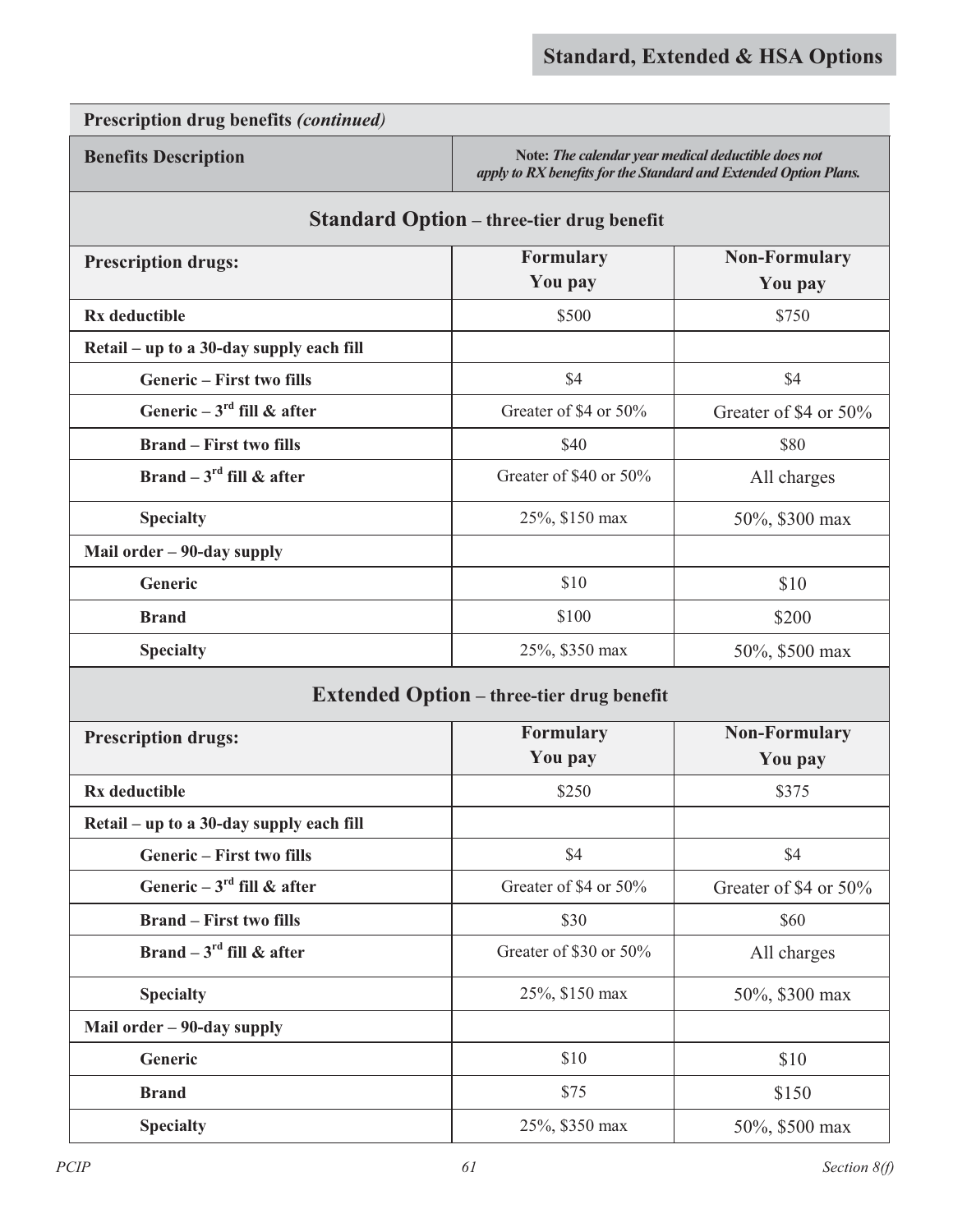| Prescription drug benefits (continued)      |                        |                                 |  |
|---------------------------------------------|------------------------|---------------------------------|--|
| <b>HSA Option</b> – three-tier drug benefit |                        |                                 |  |
| <b>Prescription drugs:</b>                  | Formulary<br>You pay   | <b>Non-Formulary</b><br>You pay |  |
| Rx deductible (combined RX/medical)         | \$2,500                | \$3,000                         |  |
| Retail – up to a 30-day supply each fill    |                        |                                 |  |
| <b>Generic - First two fills</b>            | \$4                    | \$4                             |  |
| Generic $-3^{\text{rd}}$ fill & after       | Greater of \$4 or 50%  | Greater of \$4 or 50%           |  |
| <b>Brand – First two fills</b>              | \$30                   | \$60                            |  |
| Brand – $3^{\text{rd}}$ fill & after        | Greater of \$30 or 50% | All charges                     |  |
| <b>Specialty</b>                            | 25%, \$150 max         | 50%, \$300 max                  |  |
| Mail order - 90-day supply                  |                        |                                 |  |
| Generic                                     | \$10                   | \$10                            |  |
| <b>Brand</b>                                | \$75                   | \$150                           |  |
| <b>Specialty</b>                            | 25%, \$350 max         | 50%, \$500 max                  |  |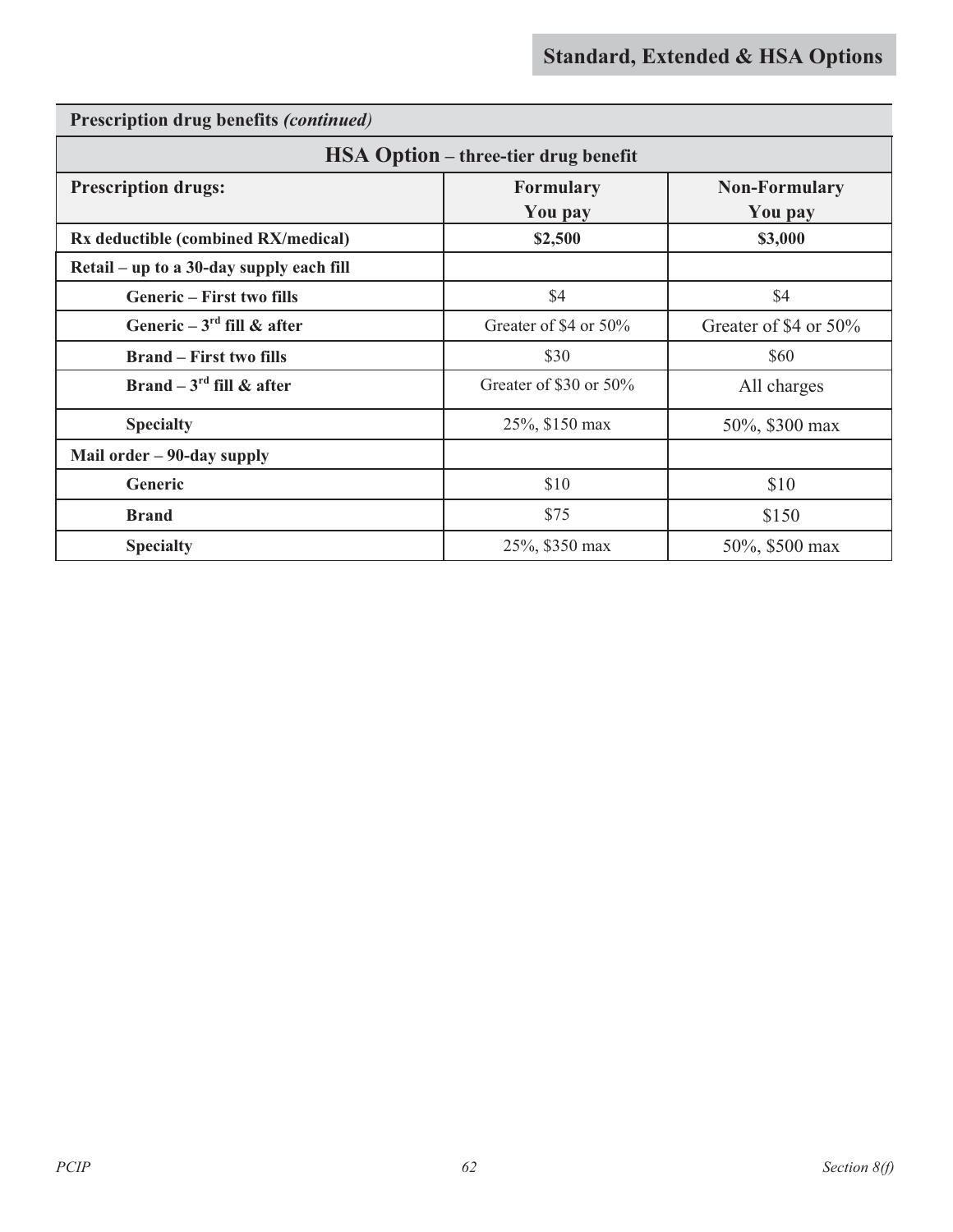| <b>Flexible benefits option</b>   | Under the flexible benefits option, we determine the most effective way to provide<br>services.                                                                                                                                                                                                                                                                                                                                                                                                                                                                                                                                                                                                                                                                                                                                                                                                                                                                                                                                                                                                                                                                                                                                                                                                                                                                                                                                                        |
|-----------------------------------|--------------------------------------------------------------------------------------------------------------------------------------------------------------------------------------------------------------------------------------------------------------------------------------------------------------------------------------------------------------------------------------------------------------------------------------------------------------------------------------------------------------------------------------------------------------------------------------------------------------------------------------------------------------------------------------------------------------------------------------------------------------------------------------------------------------------------------------------------------------------------------------------------------------------------------------------------------------------------------------------------------------------------------------------------------------------------------------------------------------------------------------------------------------------------------------------------------------------------------------------------------------------------------------------------------------------------------------------------------------------------------------------------------------------------------------------------------|
|                                   | - We may identify medically appropriate alternatives to traditional care and coordinate<br>other benefits as a less costly alternative benefit. If we identify a less costly<br>alternative, we will ask you to sign an alternative benefits agreement that will include<br>all of the following terms. Until you sign and return the agreement, regular contract<br>benefits will continue.<br>Alternative benefits will be made available for a limited time period and are subject<br>to our ongoing review. You must cooperate with the review process.<br>By approving an alternative benefit, we cannot guarantee you will get it in the future.<br>The decision to offer an alternative benefit is solely ours, and except as expressly<br>provided in the agreement, we may withdraw it at any time and resume regular contract<br>benefits.<br>If you sign the agreement, we will provide the agreed-upon alternative benefits for<br>the stated time period (unless circumstances change). You may request an extension<br>of the time period, but regular benefits will resume if we do not approve your request.<br>Under the provisions of our flexible benefits option, we may determine that services or<br>$\omega$<br>treatments that otherwise have no out-of-network benefit may be covered for a limited<br>time period following your initial enrollment, if you agree to have your care<br>transitioned to a preferred provider. |
|                                   | - Our decision to offer or withdraw alternative benefits is not subject to OPM review<br>under the disputed claims process.                                                                                                                                                                                                                                                                                                                                                                                                                                                                                                                                                                                                                                                                                                                                                                                                                                                                                                                                                                                                                                                                                                                                                                                                                                                                                                                            |
| Services for deaf and hearing     | TDD service is available at (800) 821-4833 for enrollees who are hearing impaired.                                                                                                                                                                                                                                                                                                                                                                                                                                                                                                                                                                                                                                                                                                                                                                                                                                                                                                                                                                                                                                                                                                                                                                                                                                                                                                                                                                     |
| impaired                          |                                                                                                                                                                                                                                                                                                                                                                                                                                                                                                                                                                                                                                                                                                                                                                                                                                                                                                                                                                                                                                                                                                                                                                                                                                                                                                                                                                                                                                                        |
| <b>High risk pregnancies</b>      | To participate in our enhanced maternity program, call (800) 220-7898 at any time as soon<br>as you think you may be pregnant. Early participation in the program guarantees you<br>ongoing communication with a registered nurse throughout the pregnancy. Complimentary<br>educational materials include the book "From Here to Maternity".                                                                                                                                                                                                                                                                                                                                                                                                                                                                                                                                                                                                                                                                                                                                                                                                                                                                                                                                                                                                                                                                                                          |
| <b>Health advice line</b>         | Have a health question or concern? Registered nurses provide answers to your health<br>questions 24 hours a day, 7 days a week. Call toll-free (888) 257-4342 for health<br>information and counseling. This program is voluntary and confidential.                                                                                                                                                                                                                                                                                                                                                                                                                                                                                                                                                                                                                                                                                                                                                                                                                                                                                                                                                                                                                                                                                                                                                                                                    |
| <b>Health information library</b> | When you call the Health Advice Line number, you can choose to listen to recorded<br>messages on more than 1,000 health topics. You will receive a pamphlet with instructions<br>for using this service.                                                                                                                                                                                                                                                                                                                                                                                                                                                                                                                                                                                                                                                                                                                                                                                                                                                                                                                                                                                                                                                                                                                                                                                                                                               |
| <b>Health assessment</b>          | Our online Health Assessment (or paper assessment, for those without computer access)<br>can help you evaluate your health risks and identify transition of care needs. Upon<br>completion, you will receive a personalized health report. If completed within 90-days of<br>enrollment, you are eligible for a \$50 gift card. To access the on-line assessment, go to<br>http://www.pciplan.com and click on Health Assessment. If no computer access, contact<br>PCIP customer service and request a paper assessment that you can complete and return<br>to us for your gift card.                                                                                                                                                                                                                                                                                                                                                                                                                                                                                                                                                                                                                                                                                                                                                                                                                                                                 |
| <b>Health education resources</b> | Visit our website at http://www.pciplan.com for information on:<br>- General health topics;<br>Links to health care news;<br>$\blacksquare$<br>Cancer and other specific diseases;<br>Drugs/medication interactions;<br>Kids health;<br>$\overline{\phantom{a}}$<br>Patient safety information; and<br>Several helpful website links.                                                                                                                                                                                                                                                                                                                                                                                                                                                                                                                                                                                                                                                                                                                                                                                                                                                                                                                                                                                                                                                                                                                  |

## **Section 8(g). Special features**

*Special features - continued on next page*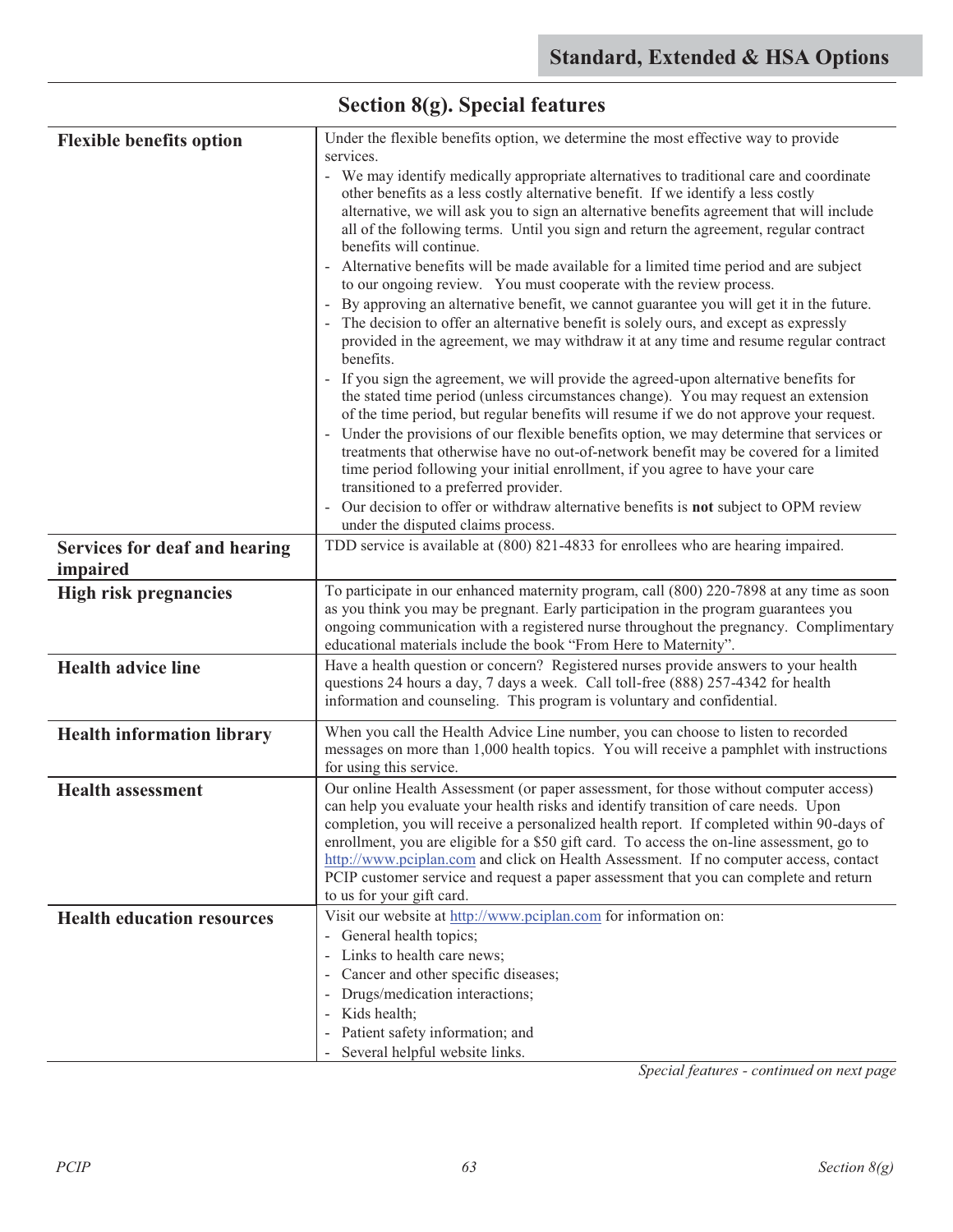| <b>Special features</b> ( <i>continued</i> ) |                                                                                                                                                                                        |  |
|----------------------------------------------|----------------------------------------------------------------------------------------------------------------------------------------------------------------------------------------|--|
| <b>Consumer choice</b><br>information        | You may choose any provider. However, you will receive discounts when you see a<br>$\sim$ $-$<br>network provider. Provider information is available online at http://www.pciplan.com. |  |
|                                              | - Pricing information for prescription drugs is available at http://www.medco.com.                                                                                                     |  |
|                                              | - Link to online pharmacy through Medco at http://www.medco.com.                                                                                                                       |  |
|                                              | - Educational materials on the topics of HSA and PCIP are available at<br>http://www.pciplan.com.                                                                                      |  |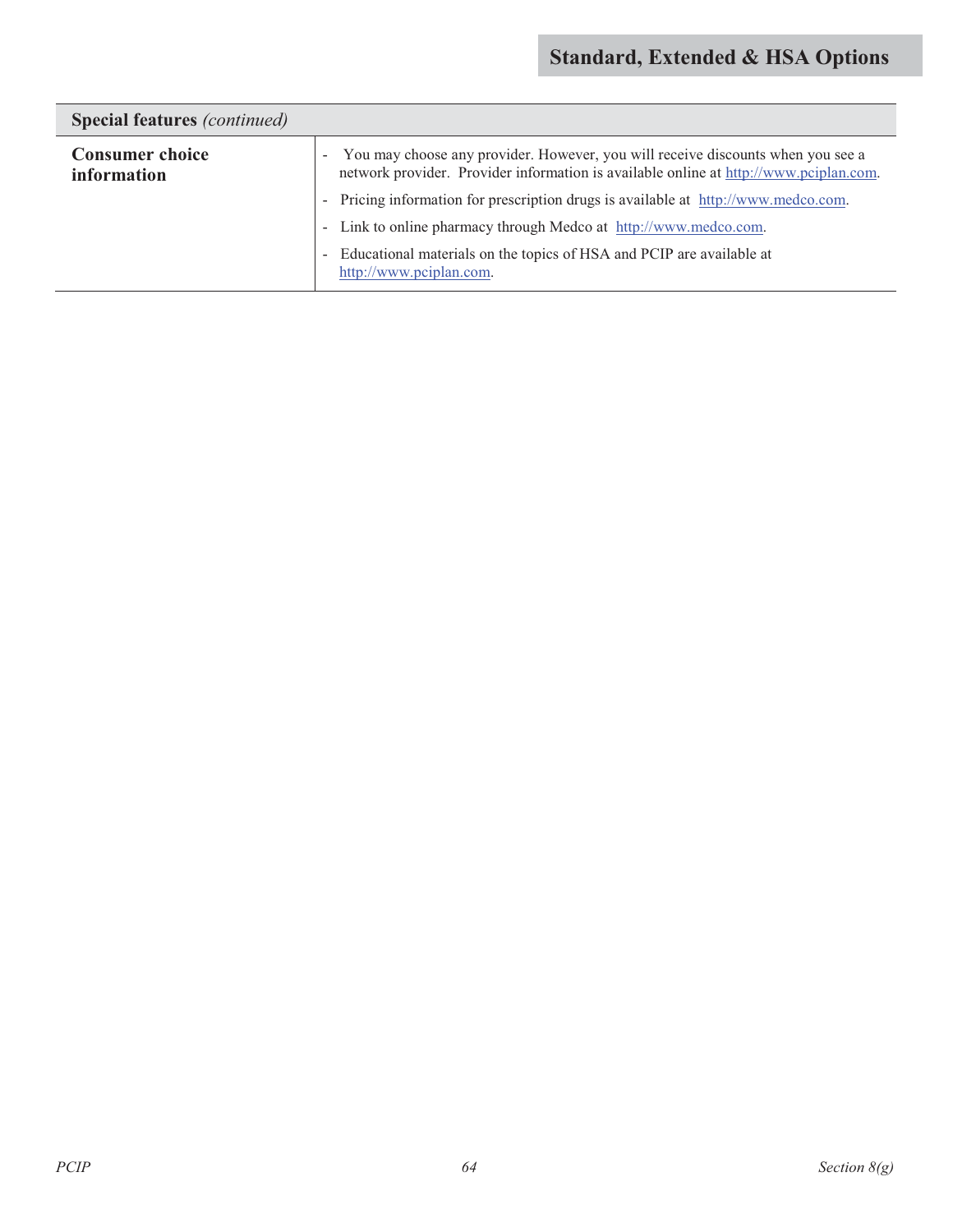### **Section 9. General exclusions – things we don't cover**

The exclusions in this Section apply to all benefits. There may be other exclusions and limitations listed in the benefit Sections of this brochure. **Although we may list a specific service as a benefit, we will not cover it unless we determine it is medically necessary to prevent, diagnose, or treat your illness, disease, injury, or condition.**

We do not cover the following:

- Services, drugs, or supplies you receive while you are not enrolled in this Plan;
- Services, drugs, or supplies that are not medically necessary;
- Drugs, vitamins, nutritional supplements or supplies that can be purchased over-the-counter or do not require a prescription;
- Services, drugs, or supplies not required according to accepted standards of medical or psychiatric practice;
- Experimental or investigational procedures, treatments, drugs or devices (see specifics regarding transplants);
- Services, drugs, or supplies for abortions, except when the life of the mother would be endangered if the fetus were carried to term, or when the pregnancy is the result of an act of rape or incest;
- Services, drugs, or supplies related to infertility, sex transformations; sexual dysfunction or sexual inadequacy;
- Services, drugs, or supplies you receive from a provider or facility barred from the Health and Human Services (HHS) programs;
- Services or supplies for which no charge would be made if the covered individual had no health insurance coverage;
- Services, drugs, or supplies you receive without charge while in active military service;
- Services or supplies furnished by immediate relatives or household members, such as spouse, parents, children, brothers or sisters by blood, marriage or adoption;
- Services or supplies furnished or billed by a noncovered facility;
- Services, drugs or supplies for cosmetic purposes;
- Surgery to correct congenital anomalies for individuals age 18 and older unless there is a functional deficit;
- Services or supplies not specifically listed as covered;
- Services or supplies not reasonably necessary for the diagnosis or treatment of an illness or injury, except for routine physical examinations and immunizations;
- Dental benefits, except as described on pages 41-42;
- Any portion of a provider's fee or charge ordinarily due from the enrollee but that has been waived. If a provider routinely waives (does not require the enrollee to pay) a deductible, copay or coinsurance, we will calculate the actual provider fee or charge by reducing the fee or charge by the amount waived;
- Charges which the enrollee or Plan has no legal obligation to pay and Never event policies (see page 74) or State premium taxes however applied;
- Charges in excess of the "Plan allowance" as defined on pages 74 and 75;
- Biofeedback, educational, recreational or milieu therapy, either in or out of a hospital;
- Inpatient private duty nursing;
- Stand-by physicians and surgeons;
- Clinical ecology and environmental medicine;
- Chelation therapy except for acute arsenic, gold, or lead poisoning;
- Treatment for impotency, even if there is an organic cause for impotency. (Exclusion applies to medical/surgical treatment as well as prescription drugs);
- Treatment other than surgery of temporomandibular joint dysfunction and disorders (TMJ);
- Computer devices to assist with communications;
- Surgical treatment of hyperhidrosis unless alternative therapies such as botox injections or topical aluminum chloride and pharmacotherapy have been unsuccessful;
- Computer programs of any type, including but not limited to those to assist with vision therapy or speech therapy;
- Weight loss programs or drugs;
- Home test kits including but not limited to HIV and drug home test kits;
- Telephone consultations; or
- Genetic testing and counseling.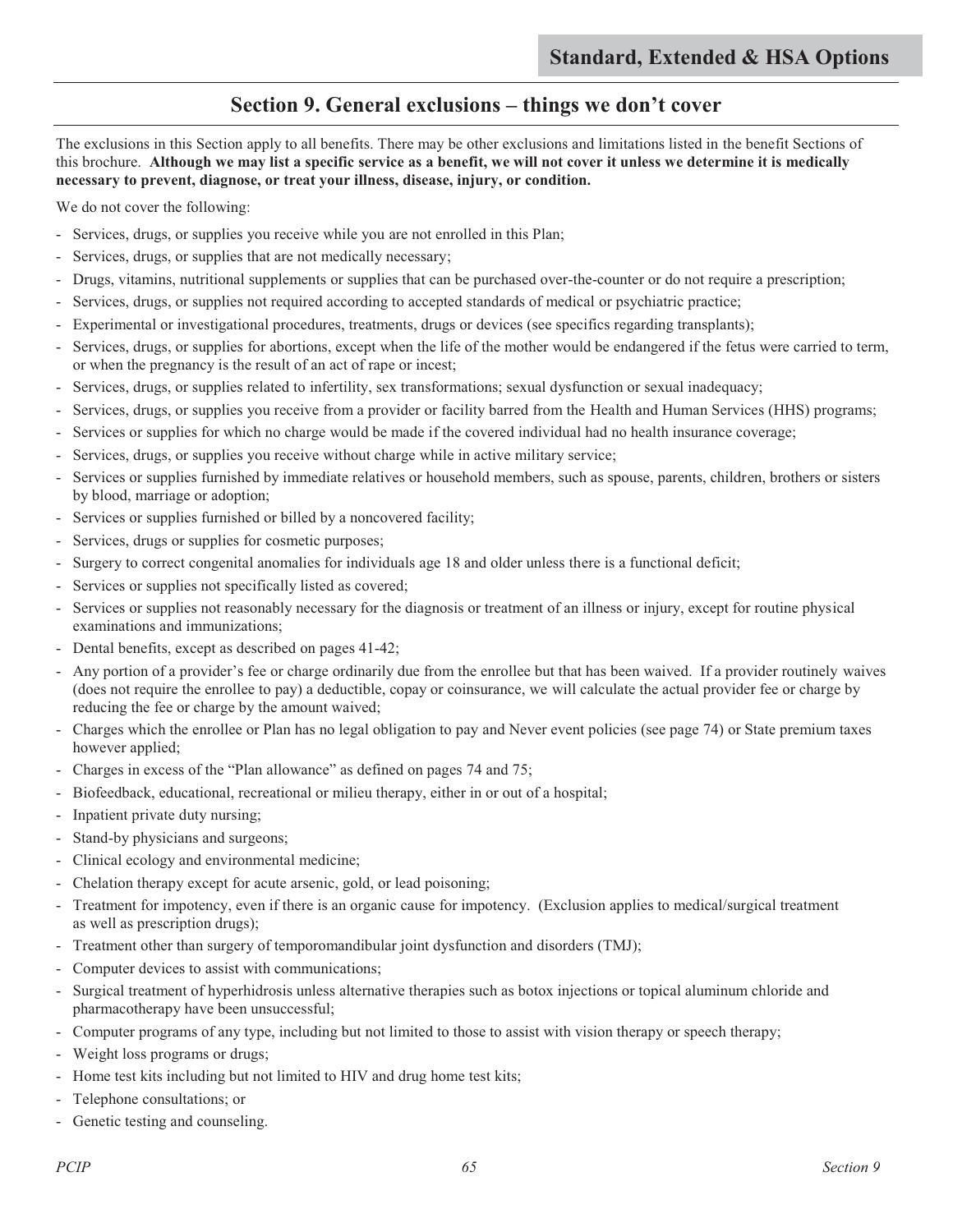## **Section 10. Filing a claim for covered services**

| How to claim benefits             | To obtain claim forms, claims filing advice or answers about our benefits, contact us at<br>(800) 220-7898, or at our Web site at http://www.pciplan.com.                                                                                                                                                                                                                                                                                                                                                                                                            |  |  |
|-----------------------------------|----------------------------------------------------------------------------------------------------------------------------------------------------------------------------------------------------------------------------------------------------------------------------------------------------------------------------------------------------------------------------------------------------------------------------------------------------------------------------------------------------------------------------------------------------------------------|--|--|
|                                   | In most cases, providers and facilities file claims for you. Your physician must file on the<br>form CMS-1500, Health Insurance Claim Form. Your facility will file on the UB-04 form.                                                                                                                                                                                                                                                                                                                                                                               |  |  |
|                                   | Mail to:<br>PCIP<br>P.O. Box 300<br>Independence, MO 64051-0300                                                                                                                                                                                                                                                                                                                                                                                                                                                                                                      |  |  |
|                                   | For claims questions and assistance, call us at (800) 220-7898.                                                                                                                                                                                                                                                                                                                                                                                                                                                                                                      |  |  |
|                                   | When you must file a claim -- such as for services you received overseas or when another<br>group health plan is primary -- submit it on the CMS-1500 or a claim form that includes<br>the information shown below. Bills and receipts should be itemized and show:                                                                                                                                                                                                                                                                                                  |  |  |
|                                   | - Name of patient and relationship to enrollee;                                                                                                                                                                                                                                                                                                                                                                                                                                                                                                                      |  |  |
|                                   | - Plan identification number of the enrollee;                                                                                                                                                                                                                                                                                                                                                                                                                                                                                                                        |  |  |
|                                   | - Name and address of person or firm providing the service or supply;                                                                                                                                                                                                                                                                                                                                                                                                                                                                                                |  |  |
|                                   | - Dates that services or supplies were furnished;                                                                                                                                                                                                                                                                                                                                                                                                                                                                                                                    |  |  |
|                                   | - Diagnosis;                                                                                                                                                                                                                                                                                                                                                                                                                                                                                                                                                         |  |  |
|                                   | - Type of each service or supply; and                                                                                                                                                                                                                                                                                                                                                                                                                                                                                                                                |  |  |
|                                   | The charge for each service or supply.                                                                                                                                                                                                                                                                                                                                                                                                                                                                                                                               |  |  |
|                                   | Note: Canceled checks, cash register receipts, or balance due statements are not acceptable<br>substitutes for itemized bills.                                                                                                                                                                                                                                                                                                                                                                                                                                       |  |  |
|                                   | In addition:                                                                                                                                                                                                                                                                                                                                                                                                                                                                                                                                                         |  |  |
|                                   | - Bills for home nursing care must show that the nurse is a registered or licensed practical<br>nurse and should include nursing notes.                                                                                                                                                                                                                                                                                                                                                                                                                              |  |  |
|                                   | - Claims for rental or purchase of durable medical equipment; home skilled nursing, home IV<br>therapy, home PT, OT, ST require precertification.                                                                                                                                                                                                                                                                                                                                                                                                                    |  |  |
|                                   | - Claims for prescription drugs and supplies that are not purchased through the prescription<br>drug program must include receipts that show the prescription number, name of drug or<br>supply, prescribing physician's name, date, and charge. A copy of the physician's script<br>must be included with prescription drugs purchased outside the United States.                                                                                                                                                                                                   |  |  |
|                                   | - To control administrative costs, we will not issue benefit checks that do not exceed \$1.                                                                                                                                                                                                                                                                                                                                                                                                                                                                          |  |  |
| <b>Records</b>                    | Keep a record of your medical expenses, as deductibles and maximum allowances apply.<br>Save copies of all medical bills, including those you accumulate to satisfy a deductible. In<br>most instances they will serve as evidence of your claim. We will not provide duplicate or<br>year-end statements.                                                                                                                                                                                                                                                           |  |  |
| Deadline for filing your<br>claim | Send us all of the documents for your claim as soon as possible. You must submit the claim<br>by December 31, of the year after the year you received the service, unless timely filing was<br>prevented by administrative operations of Government or legal incapacity, provided the<br>claim was submitted as soon as reasonably possible. Once we pay benefits, there is a six<br>month limitation on the re-issuance of uncashed checks.                                                                                                                         |  |  |
| <b>Overseas claims</b>            | For covered services you receive in hospitals outside the United States and Puerto Rico<br>and performed by physicians outside the United States, send itemized bills that include an<br>English translation. A copy of the physician's script must be included with prescription<br>drugs purchased outside the United States. Charges should be converted to U.S. dollars<br>using the exchange rate applicable at the time the expense was incurred. If possible, include<br>a receipt showing the exchange rate on the date the claimed services were performed. |  |  |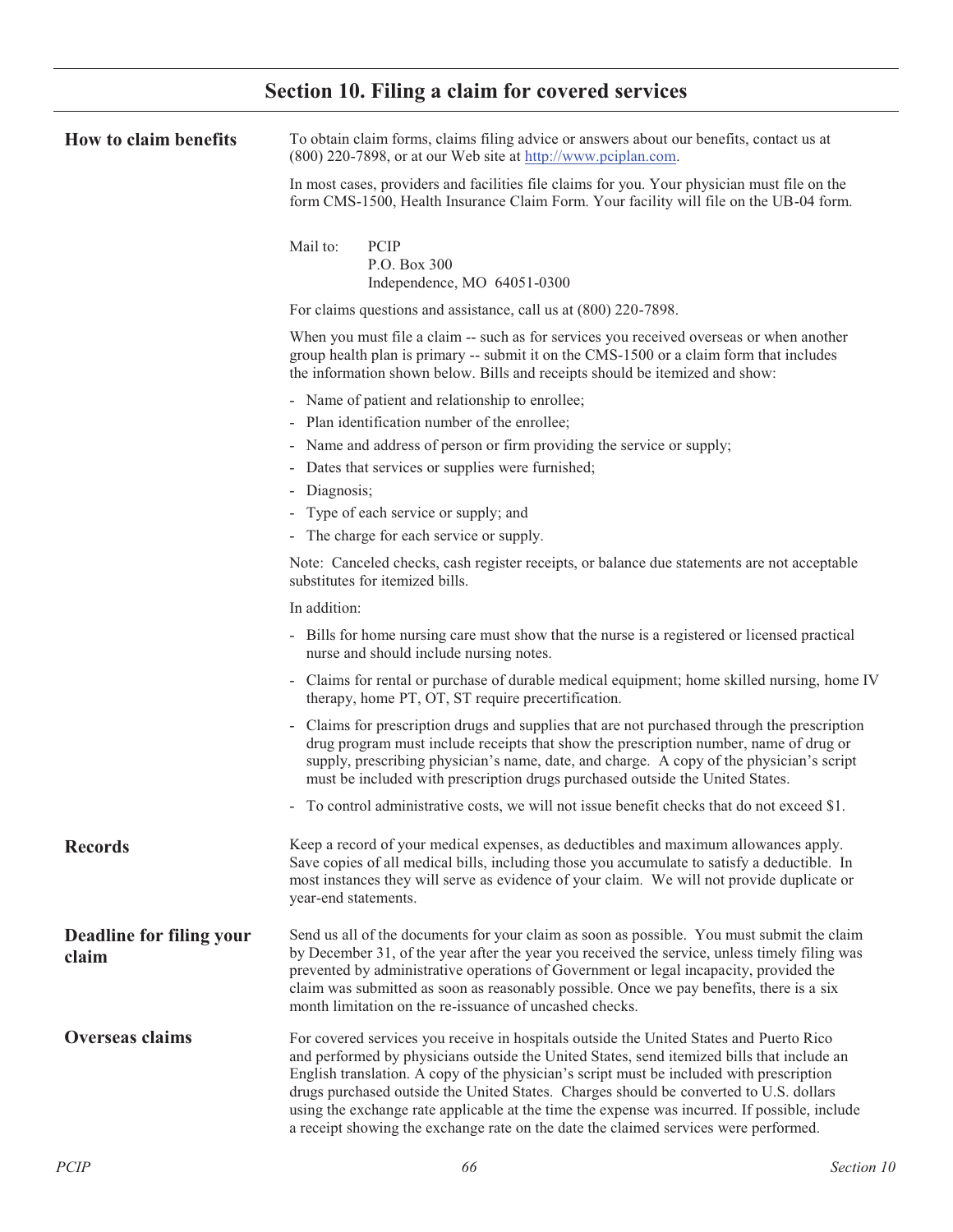|                   | Covered providers outside the United States will be paid at the PPO level of benefits. All<br>overseas claims, including prescription drug reimbursement, should be submitted to: PCIP,<br>Foreign Claims Department, P.O. Box 300, Independence, MO 64051-0300. |
|-------------------|------------------------------------------------------------------------------------------------------------------------------------------------------------------------------------------------------------------------------------------------------------------|
| When we need more | Please reply promptly when we ask for additional information. We may delay processing or                                                                                                                                                                         |
| information       | deny benefits for your claim if you do not respond.                                                                                                                                                                                                              |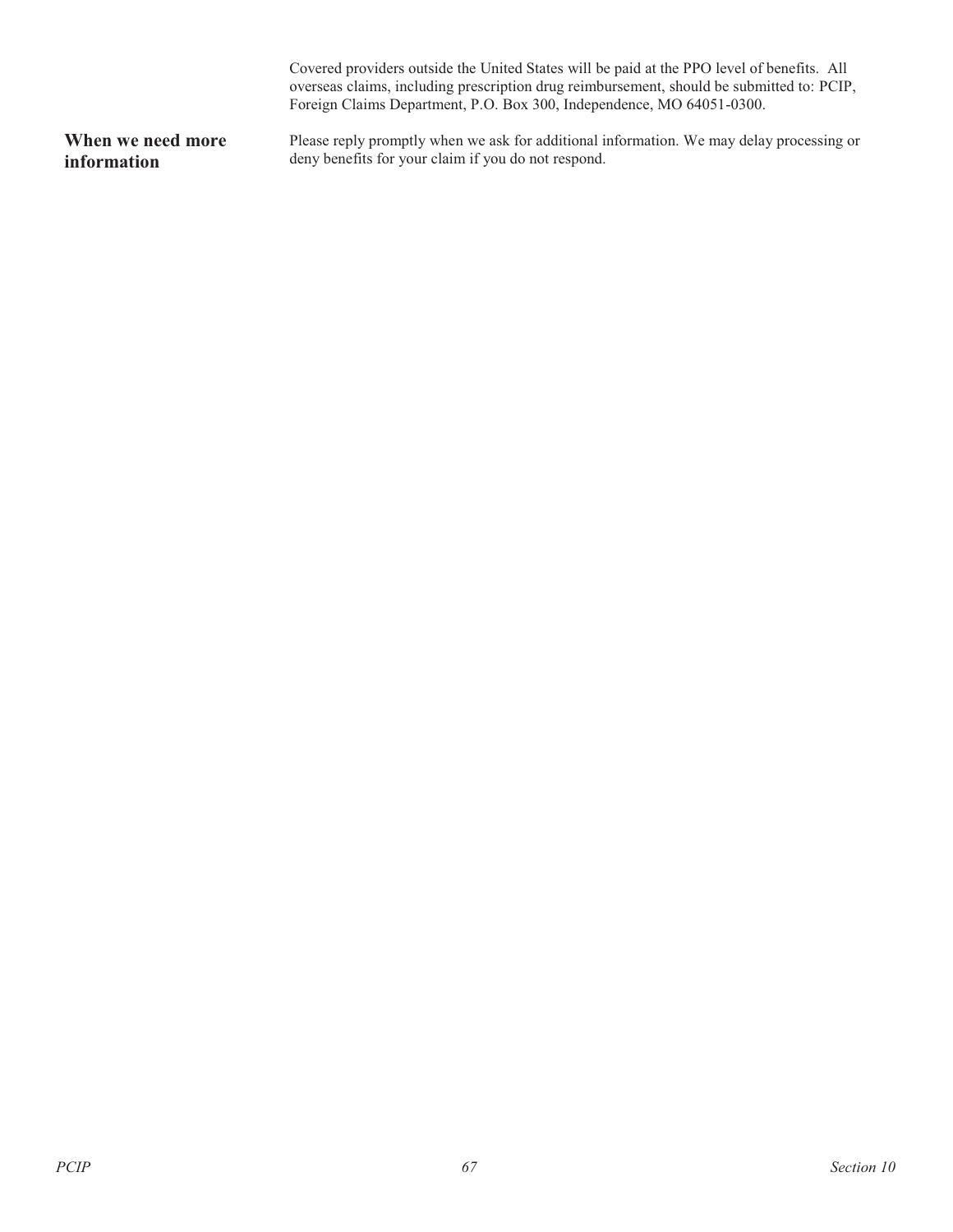### **Section 11. The disputed claims process**

Follow this Pre-Existing Condition Insurance Plan disputed claims process if you disagree with our decision on your claim or request for services, drugs, or supplies – including a request for precertification/prior approval required by Section 2. Disagreements between you and the PCIP fiduciary regarding the administration of an HSA are not subject to the disputed claims process.

| <b>Step</b>             | <b>Description</b>                                                                                                                                                                                                                                                                                                                                                              |  |
|-------------------------|---------------------------------------------------------------------------------------------------------------------------------------------------------------------------------------------------------------------------------------------------------------------------------------------------------------------------------------------------------------------------------|--|
| 1                       | Ask us in writing to reconsider our initial decision. You must:<br>Write to us within 6 months from the date of our decision (unless you can show that you were prevented by<br>a)<br>circumstances beyond your control from making the request within this time limit); and                                                                                                    |  |
|                         | Send your request to us at: PCIP, P.O. Box 300, Independence, MO 64051-0300; and<br>b)                                                                                                                                                                                                                                                                                          |  |
|                         | Include a statement about why you believe our initial decision was wrong, based on specific benefit provisions in<br>c)<br>this brochure; and                                                                                                                                                                                                                                   |  |
|                         | Include copies of documents that support your claim, such as physicians' statements, operative reports, itemized bills,<br>d)<br>medical records, and explanation of benefits (EOB) forms.                                                                                                                                                                                      |  |
|                         | Include your email address (optional), if you would like to receive our decision via email. Please note that by giving<br>e)<br>us your email, we may be able to provide our decision quicker.                                                                                                                                                                                  |  |
| $\overline{2}$          | We have 30 days from the date we receive your request to:                                                                                                                                                                                                                                                                                                                       |  |
|                         | Pay the claim (or, if applicable, arrange for the health care provider to give you the care); or<br>a)                                                                                                                                                                                                                                                                          |  |
|                         | Write to you and maintain our denial – go to step 4; or<br>b)                                                                                                                                                                                                                                                                                                                   |  |
|                         | Ask you or your provider for more information. If we ask your provider, we will send you a copy of our request -<br>c)<br>go to step 3.                                                                                                                                                                                                                                         |  |
| 3                       | You or your provider must send the information so that we receive it within 60 days of our request. We will then decide<br>within 30 more days.                                                                                                                                                                                                                                 |  |
|                         | If we do not receive the information within 60 days, we will decide within 30 days of the date the information was due. We<br>will base our decision on the information we already have. PCIP may extend the 60-day time limit if you were not notified<br>of the time limit or were prevented by circumstances beyond your control from submitting the additional information. |  |
|                         | We will write to you with our decision.                                                                                                                                                                                                                                                                                                                                         |  |
| $\overline{\mathbf{4}}$ | If you do not agree with our decision, you may ask the U.S. Office of Personnel Management (OPM) to review it.                                                                                                                                                                                                                                                                  |  |
|                         | You must write to OPM within:                                                                                                                                                                                                                                                                                                                                                   |  |
|                         | 90 days after the date of our letter upholding our initial decision; or<br>$\blacksquare$                                                                                                                                                                                                                                                                                       |  |
|                         | 120 days after you first wrote to us – if we did not answer that request in some way within 30 days; or                                                                                                                                                                                                                                                                         |  |
|                         | 120 days after we asked for additional information.                                                                                                                                                                                                                                                                                                                             |  |
|                         | Write to OPM at: United States Office of Personnel Management, PCIP Appeals, Room 3415, 1900 E- Street, NW,<br>Washington, DC 20415-3620.                                                                                                                                                                                                                                       |  |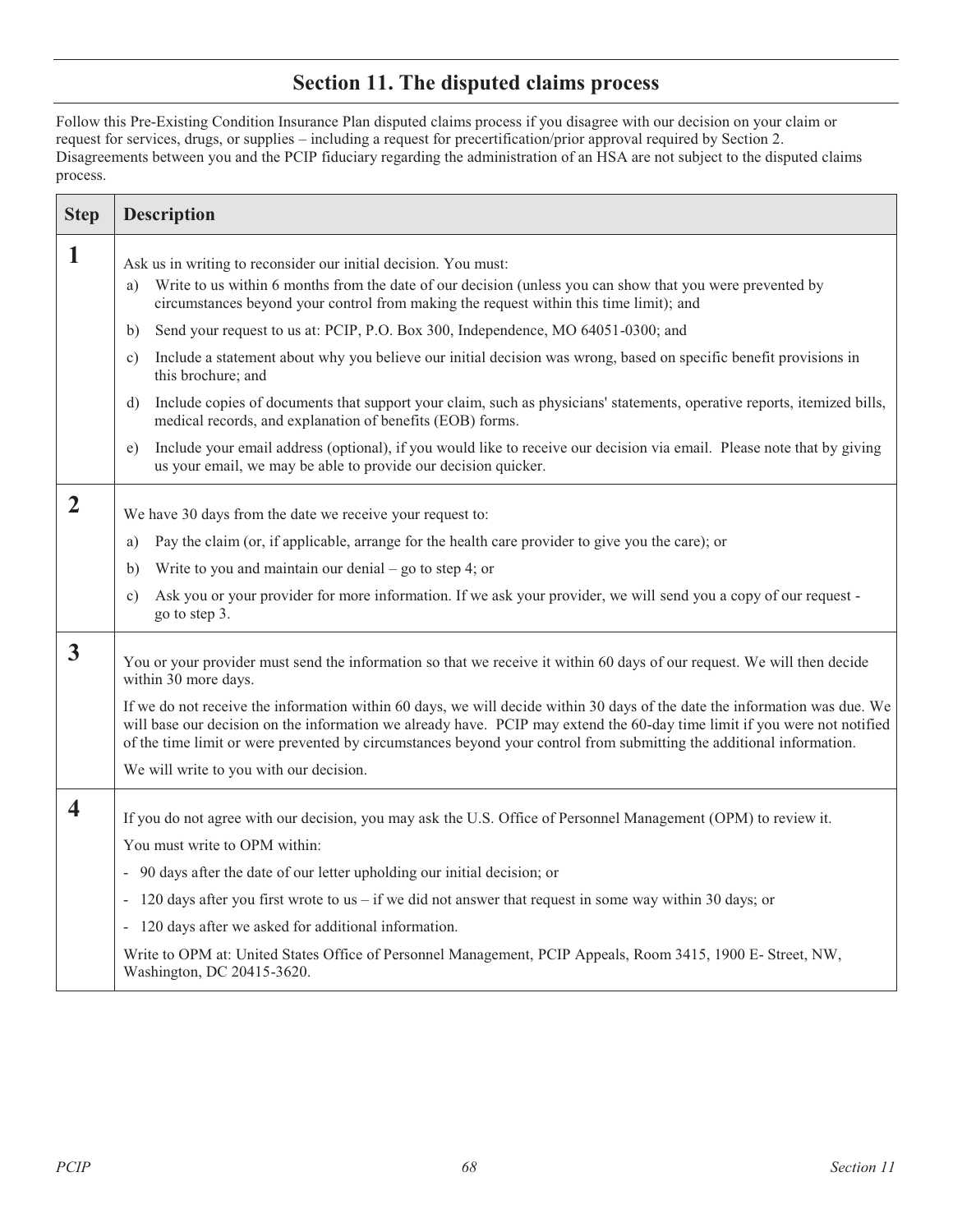### **The disputed claims process** *(continued)*

 $\Gamma$ 

 $\top$ 

|   | Send OPM the following information:                                                                                                                                                                                                                             |
|---|-----------------------------------------------------------------------------------------------------------------------------------------------------------------------------------------------------------------------------------------------------------------|
|   | A statement about why you believe our decision was wrong, based on specific benefit provisions in this brochure;<br>$\blacksquare$                                                                                                                              |
|   | Copies of documents that support your claim, such as physicians' letters, operative reports, bills, medical records,<br>$\overline{\phantom{a}}$<br>and explanation of benefits (EOB) forms;                                                                    |
|   | Copies of all letters you sent to us about the claim;<br>$\overline{\phantom{a}}$                                                                                                                                                                               |
|   | Copies of all letters we sent to you about the claim; and<br>$\overline{\phantom{a}}$                                                                                                                                                                           |
|   | Your daytime phone number and the best time to call.<br>$\blacksquare$                                                                                                                                                                                          |
|   | Your email address, if you would like to receive OPM's decision via email. Please note that by providing your email<br>$\sim$<br>address, you may receive OPM's decision quicker.                                                                               |
|   | Note: If you want OPM to review more than one claim, you must clearly identify which documents apply to which<br>claim.                                                                                                                                         |
|   | Note: You are the only person who has a right to file a disputed claim with OPM. Parties acting as your representative,<br>such as medical providers, must include a copy of your specific written consent with the review request.                             |
|   | Note: The above deadlines may be extended if you show that you were unable to meet the deadline because of reasons<br>beyond your control.                                                                                                                      |
| 5 | OPM will review your disputed claim request and use the information from you and us to decide whether our decision<br>is correct. OPM will send you a final decision within 60 days.<br>OPM review is the final administrative appeal for PCIP disputed claims. |

- Note: **If you have a serious or life threatening condition** (one that may cause permanent loss of bodily functions or death if not treated as soon as possible), and
- a) We haven't responded yet to your initial request for care or precertification/prior approval, then call us at (800) 220-7898 and we will expedite our review; or
- b) We denied your initial request for care or precertification/prior approval, then, if we expedite our review and maintain our denial, we will inform OPM so that they can also give your claim expedited treatment..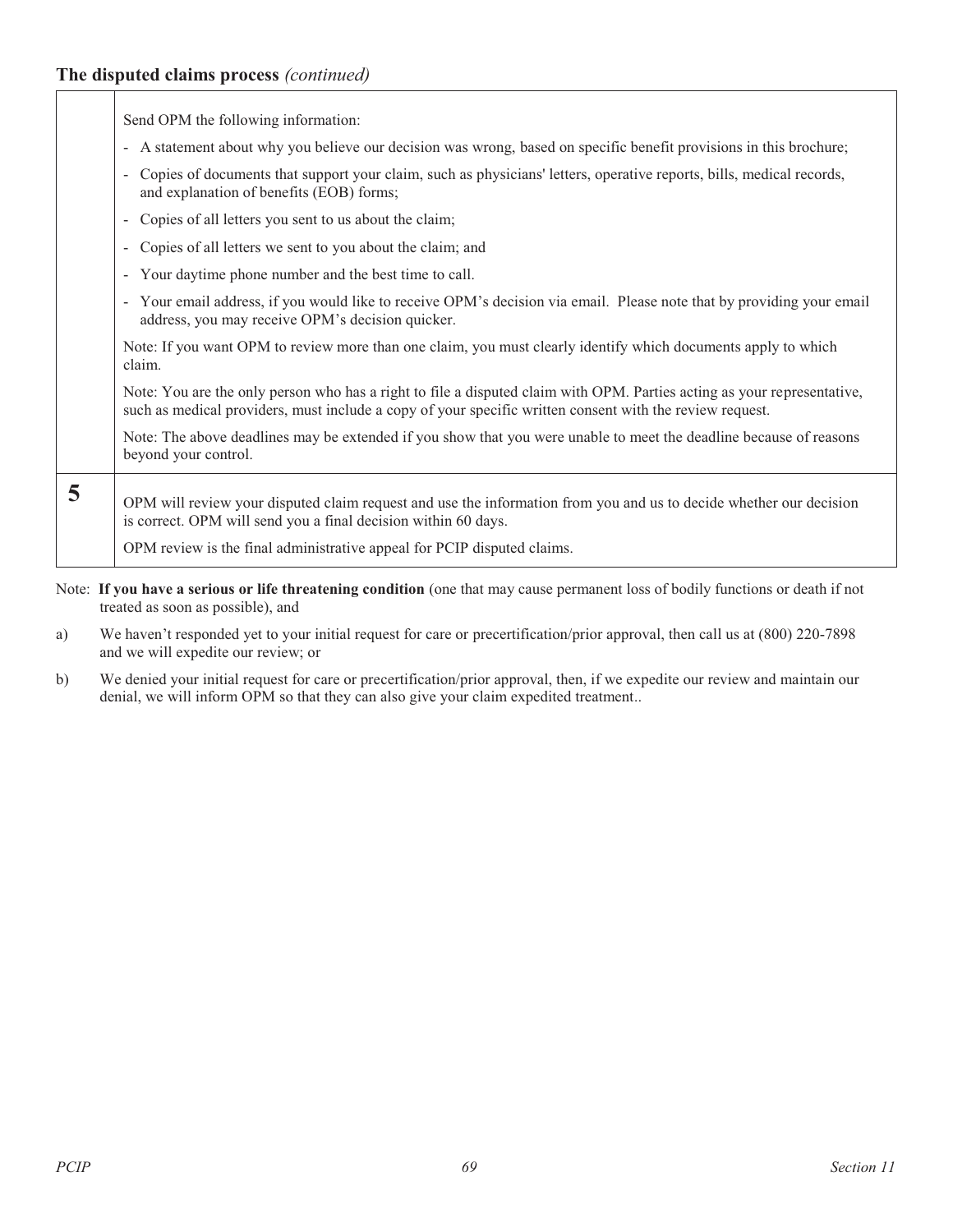## **Section 12. When others are responsible for your medical care**

| <b>When other Government</b><br>agencies are responsible<br>for your care | We do not cover services and supplies when a local, State, or Federal government agency<br>directly or indirectly pays for them.                                                                                                                                                                                                                                                                                                                                                                                                                                                                                                                                                                                                                                                                                  |
|---------------------------------------------------------------------------|-------------------------------------------------------------------------------------------------------------------------------------------------------------------------------------------------------------------------------------------------------------------------------------------------------------------------------------------------------------------------------------------------------------------------------------------------------------------------------------------------------------------------------------------------------------------------------------------------------------------------------------------------------------------------------------------------------------------------------------------------------------------------------------------------------------------|
| When others are<br>responsible for injuries                               | If PCIP pays benefits for an illness or injury for which you are later compensated or<br>reimbursed from another source, you must refund PCIP from any recovery you obtain.<br>All PCIP benefit payments in these circumstances are conditional, and remain subject to<br>our contractual benefit limitations, exclusions, and maximums. By accepting these<br>conditional benefits, you agree to the following:                                                                                                                                                                                                                                                                                                                                                                                                  |
|                                                                           | - The covered person or his/her legal representative must contact the Subrogation<br>Unit for the Plan at $(800)$ $821-4742$ as soon after the incident as possible and provide all<br>requested information, including prompt disclosure of the terms of all settlements,<br>judgments, or reimbursements. The covered person must sign any releases PCIP requires<br>to obtain information about his/her claim from other sources.                                                                                                                                                                                                                                                                                                                                                                              |
|                                                                           | - Include all benefits paid by PCIP in any claim for compensation you assert against any<br>tortfeasor, insurer, or other party for the injury or illness, and assign all proceeds recovered<br>from any party, including your own and/or other insurance, to PCIP for up to the amount of<br>the benefits paid.                                                                                                                                                                                                                                                                                                                                                                                                                                                                                                  |
|                                                                           | When benefits are payable under the Plan in relation to the illness or injury, PCIP<br>may, at its option:                                                                                                                                                                                                                                                                                                                                                                                                                                                                                                                                                                                                                                                                                                        |
|                                                                           | ubrogate, that is, take over the covered person's right to receive payments from<br>other parties. The covered person or his/her legal representative will transfer to<br>PCIP any rights he or she may have to take legal action arising from the illness or<br>injury to recover any sums paid on behalf of the covered person; or                                                                                                                                                                                                                                                                                                                                                                                                                                                                              |
|                                                                           | Enforce its right to seek reimbursement, which it recovers from the covered<br>person or his/her legal representative, for any benefits paid from any payment the<br>covered person is entitled to receive from other parties.                                                                                                                                                                                                                                                                                                                                                                                                                                                                                                                                                                                    |
|                                                                           | You must cooperate in doing what is reasonably necessary to assist us, and you must not<br>take any action that may prejudice our rights to recover reimbursement.                                                                                                                                                                                                                                                                                                                                                                                                                                                                                                                                                                                                                                                |
|                                                                           | - Reimburse PCIP on a first priority basis, in full up to the amount of benefits paid, out<br>of any settlements, judgments, and/or recoveries that you obtain from any source, no<br>matter how characterized, i.e., as "pain and suffering". PCIP enforces this right of<br>reimbursement by asserting a lien against any and all recoveries received, including first<br>party Medpay, Personal Injury Protection, No-Fault coverage, Third-Party, and Uninsured<br>and Underinsured coverage. PCIP's lien consists of the total benefits paid to diagnose or<br>treat the illness or injury. PCIP's lien applies first, regardless of the "make whole" and<br>"common fund" doctrines. No reduction of PCIP's lien can occur without our written<br>consent, including reduction for attorney fees and costs. |
|                                                                           | Sign a Reimbursement Agreement if asked by PCIP to do so. However, a Reimbursement<br>Agreement is not necessary to enforce our lien. We may delay processing of your claims<br>until we receive a signed Reimbursement Agreement or Assignment of the proceeds of a<br>claim.                                                                                                                                                                                                                                                                                                                                                                                                                                                                                                                                    |
|                                                                           | PCIP's lien extends to all related expenses incurred prior to the settlement or judgment<br>date, even if those expenses were not submitted to PCIP for payment at the time you<br>reimbursed PCIP. The lien remains the enrollee's obligation until it is satisfied in full.<br>Failure to refund PCIP or cooperate with our reimbursement efforts may result in an<br>overpayment that can be collected from you.                                                                                                                                                                                                                                                                                                                                                                                               |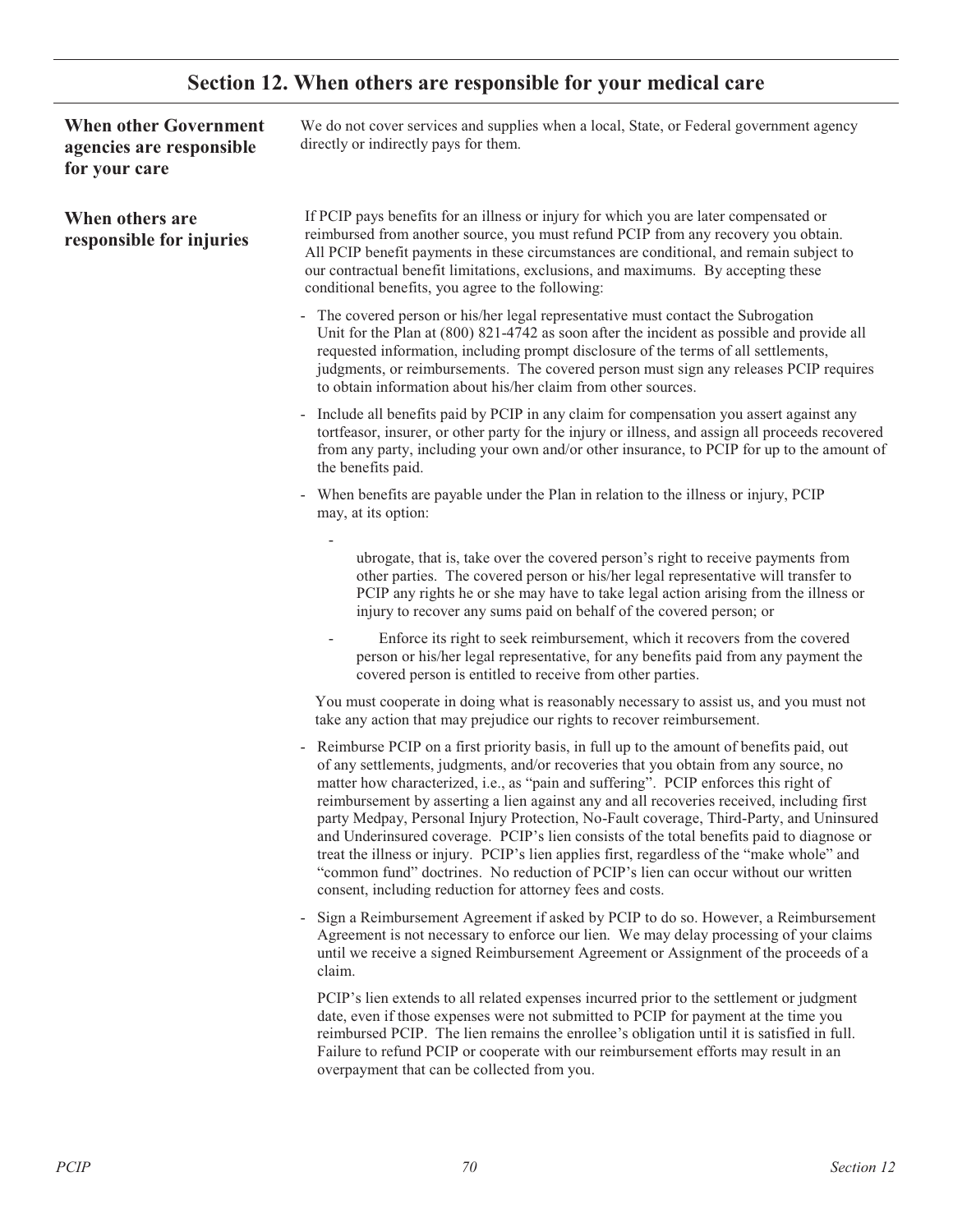| Workers' compensation  | We do not cover services that:                                                                                                                                                                                                                                                                          |  |  |  |
|------------------------|---------------------------------------------------------------------------------------------------------------------------------------------------------------------------------------------------------------------------------------------------------------------------------------------------------|--|--|--|
|                        | - You need because of a workplace-related illness or injury.                                                                                                                                                                                                                                            |  |  |  |
|                        | - A similar agency pays for through a third-party injury settlement or other similar<br>proceeding that is based on a claim you filed under Worker's Compensation (WC) or<br>similar laws.                                                                                                              |  |  |  |
|                        | Once Worker's Compensation pays its maximum benefits for your treatment, we will<br>cover your care.                                                                                                                                                                                                    |  |  |  |
| <b>Clinical trials</b> | If you are a participant in a clinical trial, this health plan will provide related care as<br>follows, if it is not provided by the clinical trial:                                                                                                                                                    |  |  |  |
|                        | - Routine care costs - costs for routine services such as doctor visits, lab tests, x-rays and<br>scans, and hospitalizations related to treating the patient's condition, whether the patient is<br>in a clinical trial or receiving standard therapy. These costs are covered by this Plan.           |  |  |  |
|                        | - Extra care costs - costs related to taking part in a clinical trial such as additional tests that a<br>patient may need as part of the trial, but not as part of the patient's routine care. This Plan<br>does not cover these costs.                                                                 |  |  |  |
|                        | - Research costs - costs related to conducting the clinical trial such as research physician and<br>nurse time, analysis of results, and clinical tests performed only for research purposes.<br>These costs are generally covered by the clinical trials, and this Plan does not cover these<br>costs. |  |  |  |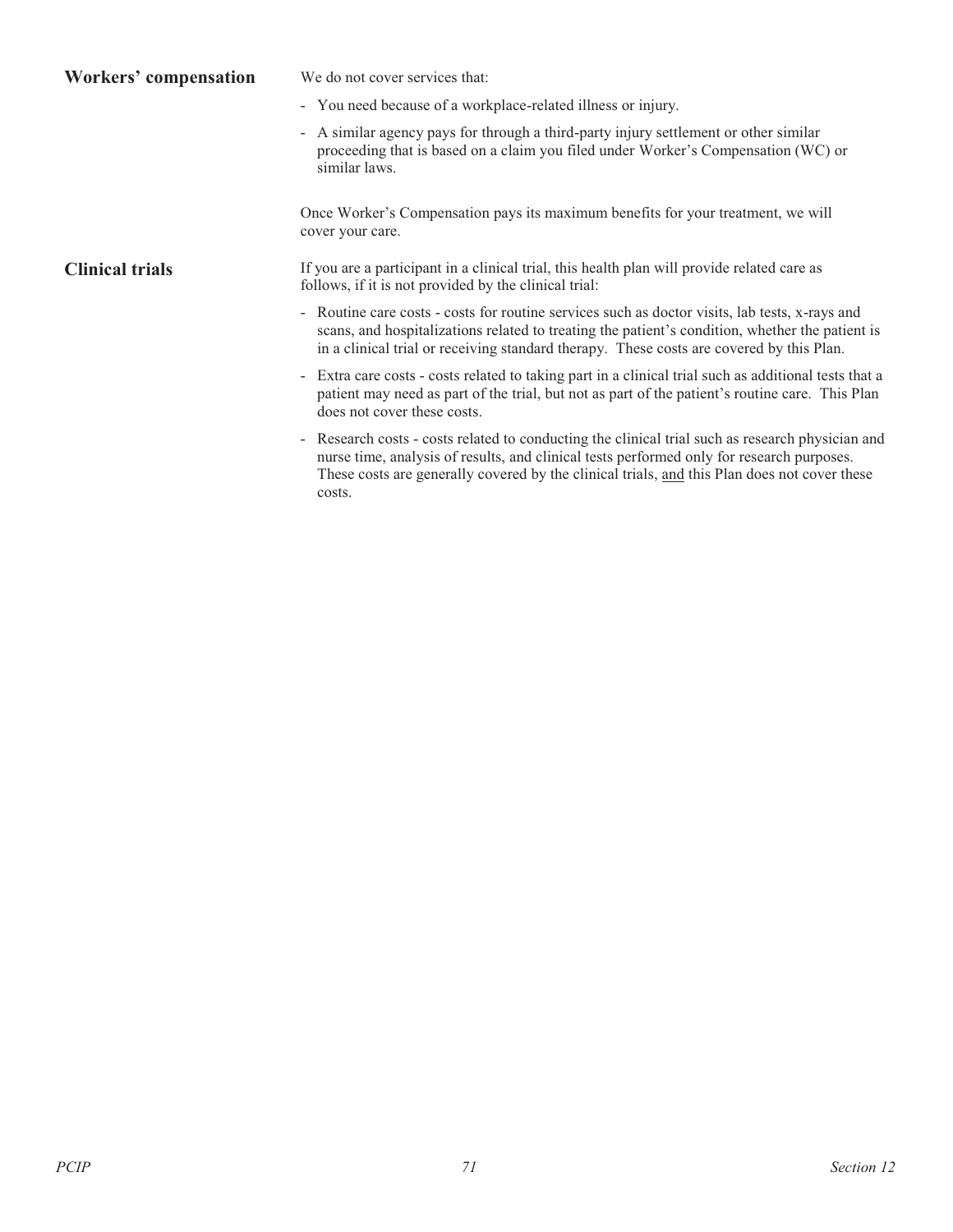# **Section 13. Definitions of terms we use in this brochure**

| <b>Admission</b>            | The period from entry (admission) into a hospital or other covered facility until discharge. In<br>counting days of inpatient care, the date of entry and the date of discharge are counted as the same<br>day.                                                                                                                                                                                                                                                                                                                                                                      |  |  |  |  |  |
|-----------------------------|--------------------------------------------------------------------------------------------------------------------------------------------------------------------------------------------------------------------------------------------------------------------------------------------------------------------------------------------------------------------------------------------------------------------------------------------------------------------------------------------------------------------------------------------------------------------------------------|--|--|--|--|--|
| <b>Affordable Care Act</b>  | The Patient Protection and Affordable Care Act, Public Law 111-148.                                                                                                                                                                                                                                                                                                                                                                                                                                                                                                                  |  |  |  |  |  |
| <b>Benefits</b>             | Covered services or payment for covered services set forth in Appendix A, to which enrollees are<br>entitled to the extent provided by this contract.                                                                                                                                                                                                                                                                                                                                                                                                                                |  |  |  |  |  |
| <b>Clinical trials cost</b> | Cost categories:                                                                                                                                                                                                                                                                                                                                                                                                                                                                                                                                                                     |  |  |  |  |  |
| categories                  | Routine care costs – costs for routine services such as doctor visits, lab tests, x-rays and scans,<br>and hospitalizations related to treating the patient's condition, whether the patient is in a clinical trial<br>or receiving standard therapy;                                                                                                                                                                                                                                                                                                                                |  |  |  |  |  |
|                             | Extra care costs – costs related to taking part in a clinical trial such as additional tests that a<br>patient may need as part of the trial, but not as part of the patient's routine care; or                                                                                                                                                                                                                                                                                                                                                                                      |  |  |  |  |  |
|                             | Research costs – costs related to conducting the clinical trial such as research physician and nurse<br>time, analysis of results, and clinical tests performed only for research purposes.                                                                                                                                                                                                                                                                                                                                                                                          |  |  |  |  |  |
| Coinsurance                 | Coinsurance is the percentage of our allowance that you must pay for your care. You may also<br>be responsible for additional amounts. (see pages 15 and 16)                                                                                                                                                                                                                                                                                                                                                                                                                         |  |  |  |  |  |
| <b>Congenital anomaly</b>   | A condition existing at or from birth which is a significant deviation from the common form<br>or norm. For purposes of this Plan, congenital anomalies include cleft lips, cleft palates,<br>birthmarks, webbed fingers or toes and other conditions that the Plan may determine to be<br>congenital anomalies. Surgical correction of congenital anomalies is limited to children under<br>the age of 18 unless there is a functional deficit. In no event will the term congenital anomaly<br>include conditions relating to teeth or intra-oral structures supporting the teeth. |  |  |  |  |  |
| Copayment                   | A copayment is a fixed amount of money you pay when you receive covered services.                                                                                                                                                                                                                                                                                                                                                                                                                                                                                                    |  |  |  |  |  |
| Cosmetic                    | Any procedure or any portion of a procedure performed primarily to improve physical<br>appearance and/or treat a mental condition through change in bodily form.                                                                                                                                                                                                                                                                                                                                                                                                                     |  |  |  |  |  |
| <b>Cost-sharing</b>         | Cost-sharing is the general term used to refer to your out-of-pocket costs (e.g., deductible,<br>coinsurance, and copayments) for the covered care you receive.                                                                                                                                                                                                                                                                                                                                                                                                                      |  |  |  |  |  |
|                             | Services we provide benefits for, as described in this brochure.                                                                                                                                                                                                                                                                                                                                                                                                                                                                                                                     |  |  |  |  |  |
| <b>Covered services</b>     |                                                                                                                                                                                                                                                                                                                                                                                                                                                                                                                                                                                      |  |  |  |  |  |
| <b>Custodial care</b>       | Treatment or services, regardless of who recommends them or where they are provided, that<br>could be rendered safely and reasonably by a person not medically skilled, or that are designed<br>mainly to help the patient with daily living activities. These activities include but are not limited<br>to:                                                                                                                                                                                                                                                                         |  |  |  |  |  |
|                             | Personal care such as help in: walking; getting in and out of bed, bathing,<br>eating by spoon, tube or gastrostomy, exercise, dressing;                                                                                                                                                                                                                                                                                                                                                                                                                                             |  |  |  |  |  |
|                             | Homemaking, such as preparing meals or special diets;                                                                                                                                                                                                                                                                                                                                                                                                                                                                                                                                |  |  |  |  |  |
|                             | Moving the patient;                                                                                                                                                                                                                                                                                                                                                                                                                                                                                                                                                                  |  |  |  |  |  |
|                             | Acting as companion or sitter;                                                                                                                                                                                                                                                                                                                                                                                                                                                                                                                                                       |  |  |  |  |  |
|                             | Supervising medication that can usually be self administered; or                                                                                                                                                                                                                                                                                                                                                                                                                                                                                                                     |  |  |  |  |  |
|                             | Treatment or services that any person may be able to perform with minimal<br>instruction, including but not limited to recording temperature, pulse, and                                                                                                                                                                                                                                                                                                                                                                                                                             |  |  |  |  |  |
|                             | respirations, or administration and monitoring of feeding systems.<br>The Carrier determines which services is custodial care. (Custodial care that lasts 90 days<br>or more is sometimes known as long-term care.)                                                                                                                                                                                                                                                                                                                                                                  |  |  |  |  |  |
| <b>Deductible</b>           | A deductible is a fixed amount of covered expenses you must incur for certain covered services<br>and supplies before we start paying benefits for those services. (see page 15)                                                                                                                                                                                                                                                                                                                                                                                                     |  |  |  |  |  |
| <b>Durable medical</b>      | Equipment and supplies that:                                                                                                                                                                                                                                                                                                                                                                                                                                                                                                                                                         |  |  |  |  |  |
| equipment                   | Are prescribed by your attending doctor;                                                                                                                                                                                                                                                                                                                                                                                                                                                                                                                                             |  |  |  |  |  |
|                             | Are medically necessary;                                                                                                                                                                                                                                                                                                                                                                                                                                                                                                                                                             |  |  |  |  |  |
|                             | Are primarily and customarily used only for a medical purpose;                                                                                                                                                                                                                                                                                                                                                                                                                                                                                                                       |  |  |  |  |  |
|                             | Are generally useful only to a person with an illness or injury;                                                                                                                                                                                                                                                                                                                                                                                                                                                                                                                     |  |  |  |  |  |
|                             | Are designed for prolonged use; and                                                                                                                                                                                                                                                                                                                                                                                                                                                                                                                                                  |  |  |  |  |  |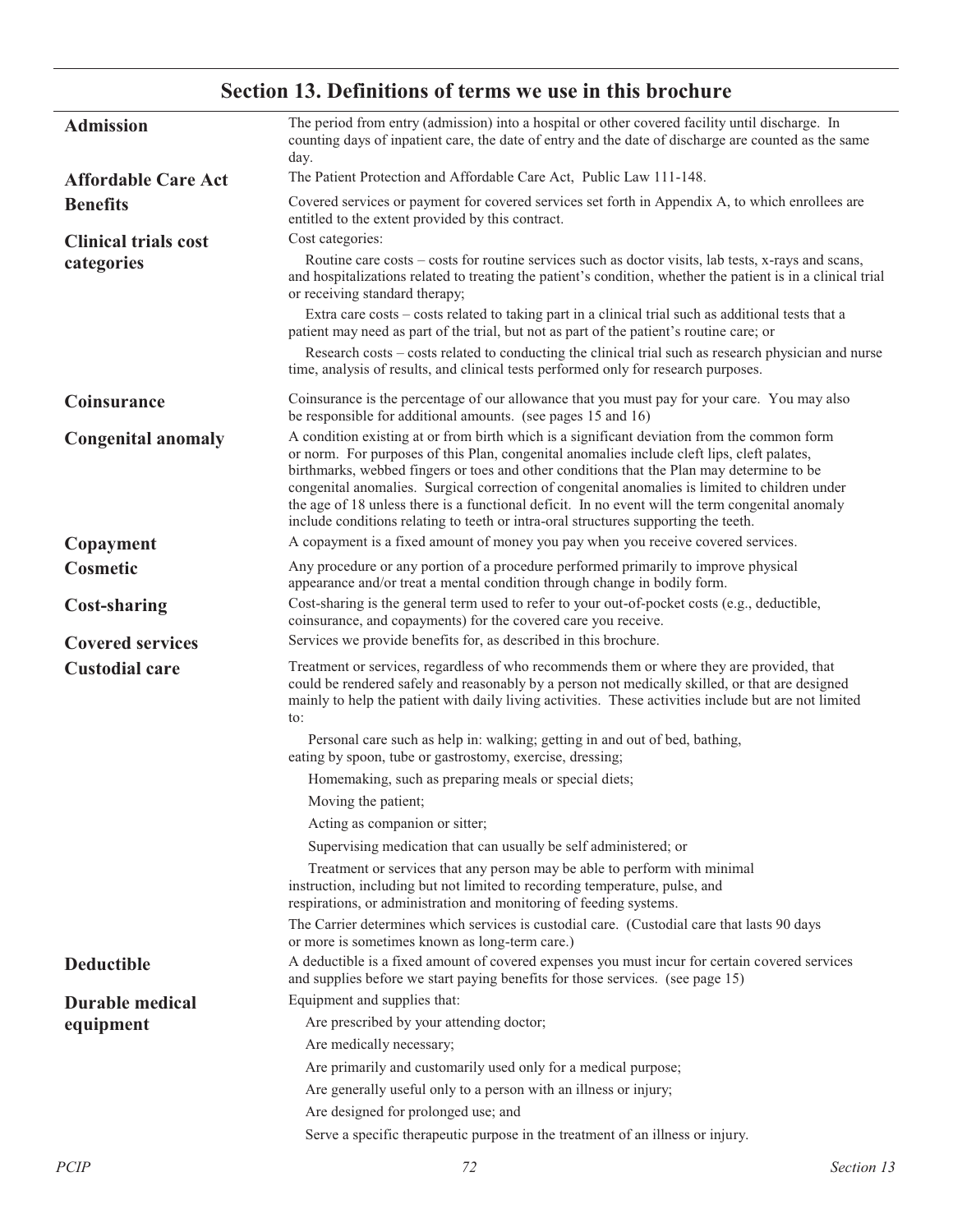| <b>Effective date</b>                              | The date the benefits described in this brochure are effective:                                                                                                                                                                                                                                                                                                                                                                                                                                                                                                                                                                                                                                                                                                                                                  |  |  |  |  |
|----------------------------------------------------|------------------------------------------------------------------------------------------------------------------------------------------------------------------------------------------------------------------------------------------------------------------------------------------------------------------------------------------------------------------------------------------------------------------------------------------------------------------------------------------------------------------------------------------------------------------------------------------------------------------------------------------------------------------------------------------------------------------------------------------------------------------------------------------------------------------|--|--|--|--|
|                                                    | - January 1 for continuing enrollments; or                                                                                                                                                                                                                                                                                                                                                                                                                                                                                                                                                                                                                                                                                                                                                                       |  |  |  |  |
|                                                    | - For new enrollees during the calendar year, the effective date of enrollment as determined by<br>the National Finance Center.                                                                                                                                                                                                                                                                                                                                                                                                                                                                                                                                                                                                                                                                                  |  |  |  |  |
| <b>Enrollee</b>                                    | An individual receiving coverage from a qualified high-risk pool established under Section<br>1101 of the Affordable Care Act of 2010, as determined by the Department of Health and<br>Human Services.                                                                                                                                                                                                                                                                                                                                                                                                                                                                                                                                                                                                          |  |  |  |  |
| <b>Expense</b>                                     | An expense is "incurred" on the date the service or supply is furnished.                                                                                                                                                                                                                                                                                                                                                                                                                                                                                                                                                                                                                                                                                                                                         |  |  |  |  |
| <b>Experimental or</b><br>investigational services | A drug, device, or biological product is experimental or investigational if the drug, device,<br>or biological product cannot be lawfully marketed without approval of the U.S. Food and<br>Drug Administration (FDA) and approval for marketing has not been given at the time it is<br>furnished. Approval means all forms of acceptance by the FDA.                                                                                                                                                                                                                                                                                                                                                                                                                                                           |  |  |  |  |
|                                                    | A medical treatment or procedure, or a drug, device, or biological product is experimental or<br>investigational if: 1) reliable evidence shows that it is the subject of ongoing phase I, II, or<br>III clinical trials or under study to determine its maximum tolerated dose, its toxicity, its<br>safety, its efficacy, or its efficacy as compared with the standard means of treatment or<br>diagnosis; or 2) reliable evidence shows that the consensus of opinion among experts<br>regarding the drug, device, or biological product or medical treatment or procedure is that<br>further studies or clinical trials are necessary to determine its maximum tolerated dose, its<br>toxicity, its safety, its efficacy, or its efficacy as compared with the standard means of<br>treatment or diagnosis. |  |  |  |  |
|                                                    | Reliable evidence shall mean only published reports and articles in the authoritative medical<br>and scientific literature; the written protocol or protocols used by the treating facility or the<br>protocol(s) of another facility studying substantially the same drug, device, or medical<br>treatment or procedure; or the written informed consent used by the treating facility or by<br>another facility studying substantially the same drug, device, or medical treatment or<br>procedure.                                                                                                                                                                                                                                                                                                            |  |  |  |  |
|                                                    | Determination of experimental/investigational status may require review of appropriate<br>Government publications such as those of the National Institute of Health, National Cancer<br>Institute, Agency for Health Care Policy and Research, Food and Drug Administration, and<br>National Library of Medicine. Independent evaluation and opinion by Board Certified<br>Physicians who are professors, associate professors, or assistant professors of medicine at<br>recognized United States Medical Schools may be obtained for their expertise in<br>subspecialty areas.                                                                                                                                                                                                                                 |  |  |  |  |
| <b>Infertility</b>                                 | The inability to conceive after a year of unprotected intercourse or the inability to carry a<br>pregnancy to term.                                                                                                                                                                                                                                                                                                                                                                                                                                                                                                                                                                                                                                                                                              |  |  |  |  |
| Intensive day treatment                            | Outpatient treatment of mental conditions or substance abuse rendered at and billed by a<br>facility which is accredited under the Hospital Accreditation Program of the Joint<br>Commission of Accreditation of Healthcare Organizations (JCAHO) or is licensed by the<br>state as an outpatient day treatment program.                                                                                                                                                                                                                                                                                                                                                                                                                                                                                         |  |  |  |  |
| <b>Medical necessity</b>                           | Services, drugs, supplies or equipment provided by a hospital or covered provider of the<br>health care services that the Plan determines:                                                                                                                                                                                                                                                                                                                                                                                                                                                                                                                                                                                                                                                                       |  |  |  |  |
|                                                    | - Are appropriate to diagnose or treat the patient's condition, illness or injury;                                                                                                                                                                                                                                                                                                                                                                                                                                                                                                                                                                                                                                                                                                                               |  |  |  |  |
|                                                    | - Are consistent with standards of good medical practice in the United States;                                                                                                                                                                                                                                                                                                                                                                                                                                                                                                                                                                                                                                                                                                                                   |  |  |  |  |
|                                                    | - Are not primarily for the personal comfort or convenience of the patient, the family, or the<br>provider;                                                                                                                                                                                                                                                                                                                                                                                                                                                                                                                                                                                                                                                                                                      |  |  |  |  |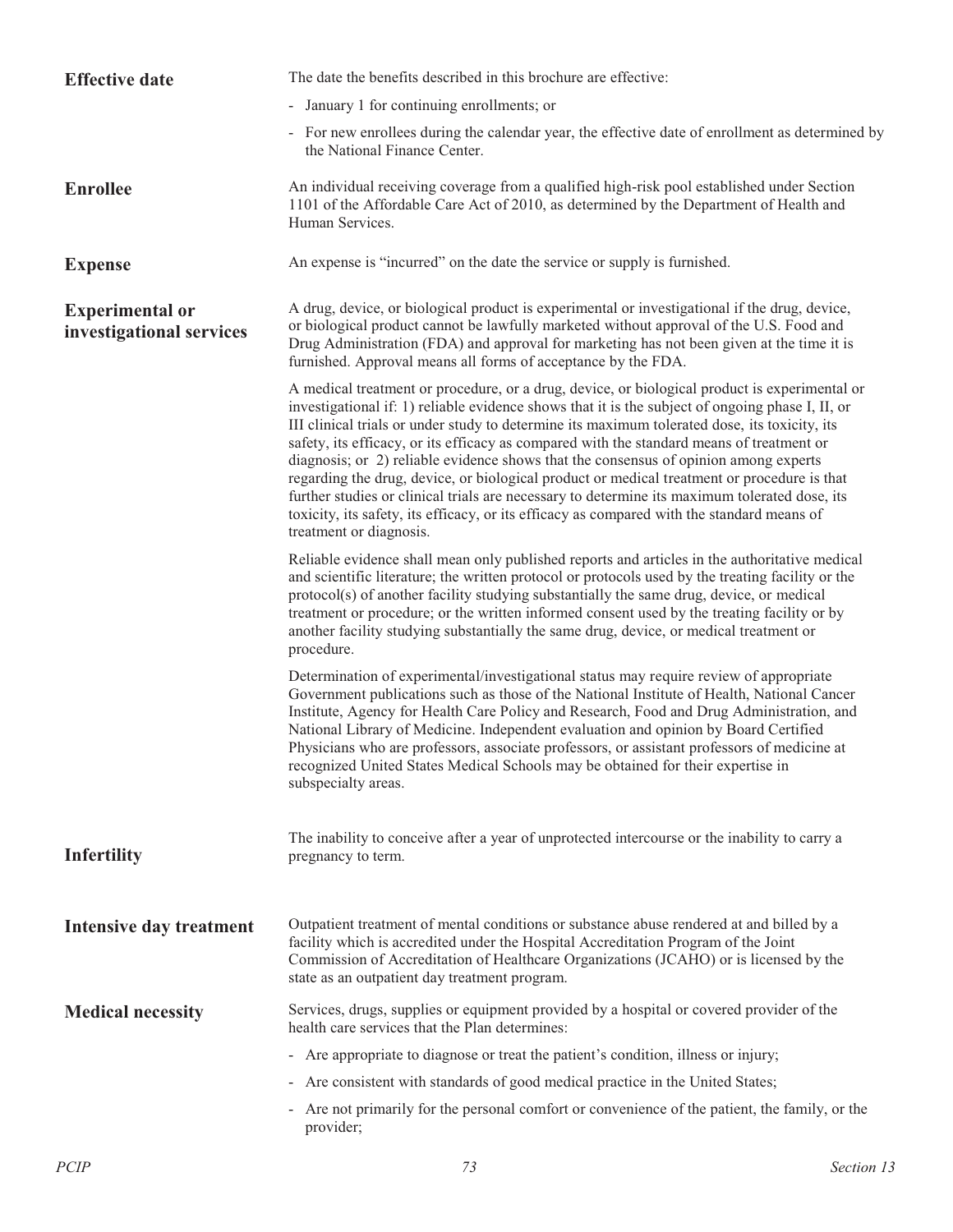|                                  | - Are not a part of or associated with the scholastic education or vocational training of the<br>patient; and                                                                                                                                                                                                                                                                                                         |  |  |  |  |
|----------------------------------|-----------------------------------------------------------------------------------------------------------------------------------------------------------------------------------------------------------------------------------------------------------------------------------------------------------------------------------------------------------------------------------------------------------------------|--|--|--|--|
|                                  | - In the case of inpatient care, cannot be provided safely on an outpatient basis.                                                                                                                                                                                                                                                                                                                                    |  |  |  |  |
|                                  | The fact that a covered provider has prescribed, recommended, or approved a service,<br>supply, drug or equipment does not, in itself, make it medically necessary.                                                                                                                                                                                                                                                   |  |  |  |  |
| Mental health/substance<br>abuse | Conditions and diseases listed in the most recent edition of the International Classification<br>of Diseases (ICD) as psychoses, neurotic disorders, or personality disorders; other<br>nonpsychotic mental disorders listed in the ICD, to be determined by the Plan; or disorders<br>listed in the ICD requiring treatment for abuse or dependence upon substances such as<br>alcohol, narcotics, or hallucinogens. |  |  |  |  |
| Never event policies             | Federal or State policies that bar health care providers from charging patients for care that is<br>attributable to certain avoidable errors, such as wrong site surgery.                                                                                                                                                                                                                                             |  |  |  |  |
| <b>Plan allowance</b>            | Plan allowance for prescription drugs is determined using Average Wholesale Price or other<br>industry-standard reference price data.                                                                                                                                                                                                                                                                                 |  |  |  |  |
|                                  | Charges for some Plan allowances are stated in this brochure. These include limited benefits<br>such as chiropractic care.                                                                                                                                                                                                                                                                                            |  |  |  |  |
|                                  | If we negotiate a reduced fee amount on an individual claim for services or supplies which is<br>lower than the Plan allowance, covered benefits will be limited to the negotiated amount. Your<br>coinsurance will be based on the reduced fee amount. If you choose to use a provider other than<br>the one we negotiated a reduction with, you will be responsible for the difference in these<br>amounts.         |  |  |  |  |
|                                  | Our Plan allowance is the amount we use to determine our payment and your coinsurance for<br>covered services. Fee-for-service plans determine their allowances in different ways. We<br>determine our Plan allowance as follows:                                                                                                                                                                                     |  |  |  |  |
|                                  | <b>For PPO providers:</b>                                                                                                                                                                                                                                                                                                                                                                                             |  |  |  |  |
|                                  | Our PPO allowances are negotiated with each provider who participates in the network. PPO<br>allowances may be based on a standard reduction or on a negotiated fee schedule. For these<br>allowances, the PPO provider has agreed to accept the negotiated reduction and you are not                                                                                                                                 |  |  |  |  |

### *For non-PPO providers:*

equals payment in full.

To determine our non-PPO Plan allowance, we must first be provided an itemized bill that includes your diagnosis, the services or supplies you received, and the provider's charge for each, using the same types of standard codes, descriptions and other information required for processing by public health care plans. If we are not provided the itemization of the services or supplies you received, we will assume they were equivalent to the level and extent of services and supplies typically provided by the providers or facilities most commonly used to treat other Plan enrollees with the same principal diagnosis as yours. We will base these equivalent services on claims submitted to the Plan by providers in the same geographic region or a combination of similar geographic regions across the United States.

responsible for this discounted amount. In these instances, the benefit paid plus your coinsurance

Based on the itemization of services or supplies you received, we will determine the amount of the maximum non-PPO Plan allowance by applying the following rules, in order:

- 1. We consult standard industry guides, such as national databases of prevailing health care charges from Ingenix, Fair Health or another identified data source, that are available for our use in a given state or geographic area. After the data supplier removes outliers from the claim data they collect, they group the remaining data by percentiles. We use the 70th percentile. This means that out of every 100 reports remaining after outliers were removed, 30 charges billed may be more, but 70 charges will be the allowed amount or less.
- 2. For services or supplies obtained in a state or geographic area where the above data source is unavailable for our use, and also for dialysis centers, our non-PPO Plan allowance is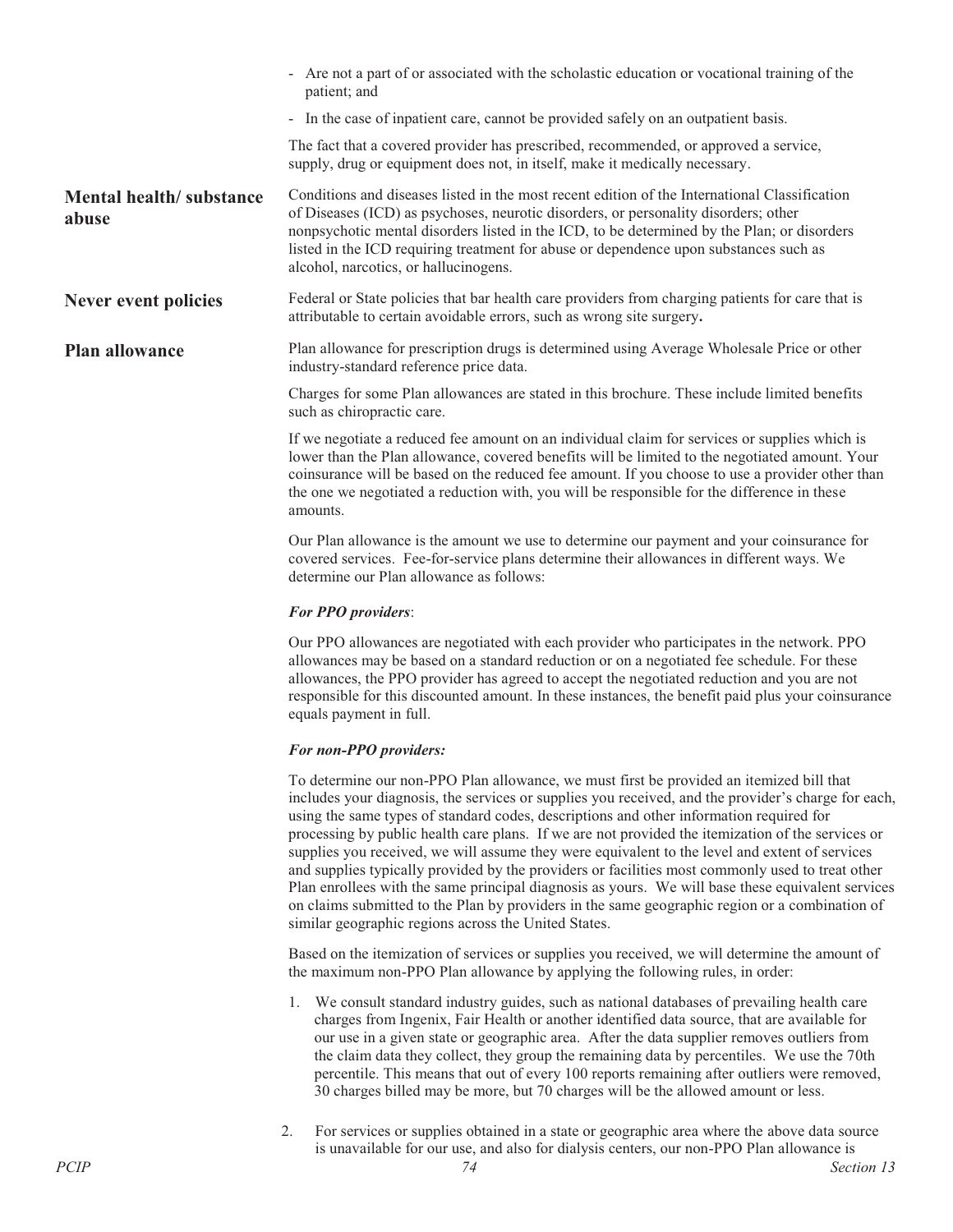|                                       | two times the Medicare participating provider allowance for the service or supply in the<br>geographic area in which it was performed or obtained. This Medicare-based allowance is<br>not used for those services where Medicare sets a fixed national payment amount that does<br>not vary geographically (such as blood draws). Medicare fee schedule information for<br>physician services may be obtained at http://www.cms.hhs.gov/PFSlookup/.                                                                                                                                                                                                                                                                                                                                                                                                                                                                                   |  |  |  |  |  |
|---------------------------------------|----------------------------------------------------------------------------------------------------------------------------------------------------------------------------------------------------------------------------------------------------------------------------------------------------------------------------------------------------------------------------------------------------------------------------------------------------------------------------------------------------------------------------------------------------------------------------------------------------------------------------------------------------------------------------------------------------------------------------------------------------------------------------------------------------------------------------------------------------------------------------------------------------------------------------------------|--|--|--|--|--|
|                                       | 3.<br>Some Plan allowances may be submitted to medical consultants who recommend<br>allowances based on standard industry relative value guidelines. For services or supplies for<br>which Medicare does not provide an allowance amount, we may use the current fee<br>schedule used by the federal Office of Workers Compensation (OWCP). OWCP fee<br>schedule information may be obtained at<br>http://www.dol.gov/owcp/regs/feeschedule/fee.htm. For services or supplies that do not<br>have a value currently established by public health care plans such as Medicare or<br>Medicaid, or for implantable devices and surgical hardware, we may use medical<br>consultants to determine an appropriate allowance. We may also conduct independent<br>studies to determine the usual cost of a service or supply in a geographic area, or to<br>establish allowances for services or supplies provided outside the United States. |  |  |  |  |  |
|                                       | Non-PPO Plan allowance amounts determined according to these guidelines include, but are<br>not limited to, ambulatory surgery centers, dialysis centers, surgery, doctor's services, physical<br>therapy, occupational therapy, speech therapy, lab testing and X-ray expenses, implantable<br>devices and surgical hardware. For more information about the source of the data we are<br>currently using you may call us at (877) 745-7198.                                                                                                                                                                                                                                                                                                                                                                                                                                                                                          |  |  |  |  |  |
|                                       | To estimate our maximum Plan allowance for a non-PPO provider before you receive services<br>from them, call us at (877) 745-7198.                                                                                                                                                                                                                                                                                                                                                                                                                                                                                                                                                                                                                                                                                                                                                                                                     |  |  |  |  |  |
| <b>Plan designated facility</b>       | These are special facilities that are not just participating providers, but designated preferred<br>facilities for treatment by PCIP. In some cases such as transplants, coverage limitations are<br>placed unless performed at these preferred facilities.                                                                                                                                                                                                                                                                                                                                                                                                                                                                                                                                                                                                                                                                            |  |  |  |  |  |
| Precertification/<br>Preauthorization | The requirement that certain covered services or medications must be pre-approved by your<br>PCIP plan or their designated representative.                                                                                                                                                                                                                                                                                                                                                                                                                                                                                                                                                                                                                                                                                                                                                                                             |  |  |  |  |  |
| Primary care physician                | For purposes of the office visit copayment for primary care physicians are individual<br>doctors (M.D. or D.O.) whose medical practice is limited to family/general practice, internal<br>medicine, pediatrics/adolescent medicine, obstetrics/gynecology (OB/Gyn), psychiatrists,<br>licensed clinical psychologists, licensed clinical social worker, licensed professional<br>counselors or licensed marriage and family therapists. Doctors listed in provider directories<br>or advertisements under any other medical specialty or sub-specialty area (such as internal<br>medicine doctors also listed under cardiology, or pediatric sub-specialties such as pediatric<br>allergy) are considered specialists, not primary care physicians. Chiropractors, eye doctors<br>and audiologists are not considered primary care physicians.                                                                                         |  |  |  |  |  |
| <b>Qualified high-risk pool</b>       | A program which provides coverage in accordance with the requirements of Section 1101 of the<br>Affordable Care Act of 2010, as determined by the Department of Health and Human Services.                                                                                                                                                                                                                                                                                                                                                                                                                                                                                                                                                                                                                                                                                                                                             |  |  |  |  |  |
| Service area                          | The geographic area encompassing an entire state or states in which a qualified high-risk<br>pool furnishes benefits.                                                                                                                                                                                                                                                                                                                                                                                                                                                                                                                                                                                                                                                                                                                                                                                                                  |  |  |  |  |  |
| <b>The Plan</b>                       | The benefit plan pursuant to the Affordable Care Act administered by GEHA as the Third-Party<br>Administrator.                                                                                                                                                                                                                                                                                                                                                                                                                                                                                                                                                                                                                                                                                                                                                                                                                         |  |  |  |  |  |
| Us/We                                 | "Us" and "we" refer to "the Plan".                                                                                                                                                                                                                                                                                                                                                                                                                                                                                                                                                                                                                                                                                                                                                                                                                                                                                                     |  |  |  |  |  |
| You                                   | "You" refers to the enrollee.                                                                                                                                                                                                                                                                                                                                                                                                                                                                                                                                                                                                                                                                                                                                                                                                                                                                                                          |  |  |  |  |  |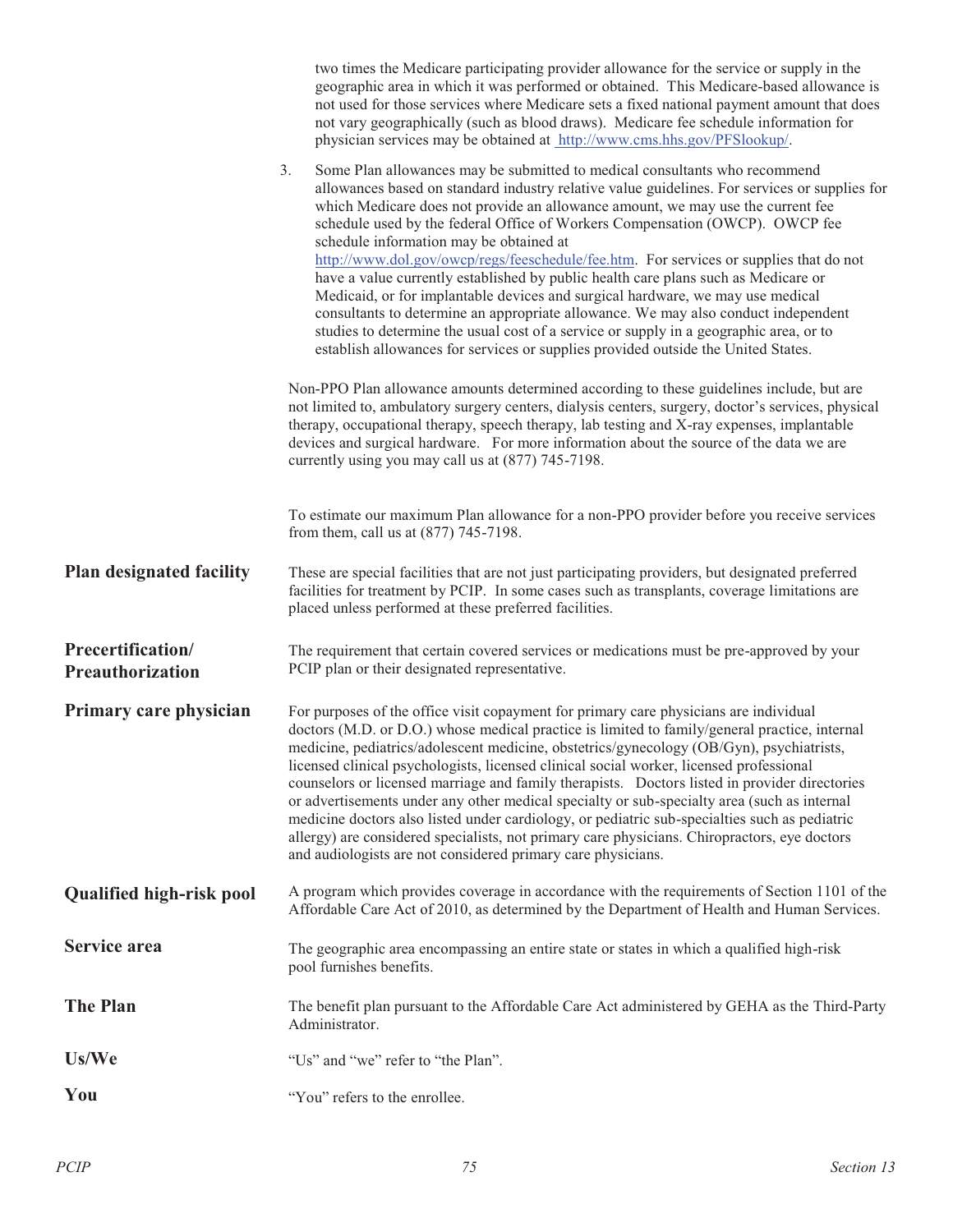# **Section 14. Value added benefits available to enrollees**

The benefits in this section are not part of the PCIP contract or premium, and you cannot file a disputed claim about them. These programs are on a voluntary basis and any fees you pay for them do not count toward PCIP deductibles or catastrophic out-of-pocket maximums. These programs and materials are the responsibility of the Plan, and all appeals must follow their guidelines.

## **Medco Generics RxAdvantage Program**

This program features copayment waivers for enrollees as part of a comprehensive generic prescription drug resource. Your prescription deductible (combined deductible for HSA Option) must be met prior to the plan below works.

Generics RxAdvantage includes 2 types of waiver opportunities for enrollees who voluntarily activate the program:

- Generic copay waivers
	- copayment waivers for a 3-month supply for new generic prescriptions at the Medco Pharmacy
- - Off-patent copay waivers
	- Copayment waivers (up to \$25) for select brand prescriptions that will soon become generic, when these prescriptions are moved from a retail pharmacy to the Medco Pharmacy
	- Off-patent copay waivers will be available 6 months prior to the expected generic launch of selected brands.

The program also includes:

- Online tools and customer service support to assist members in understanding their generic savings opportunities
- - Communications to help members learn about and easily take advantage of their generic savings opportunities.

Generics RxAdvantage Program (GRxA) is fully funded by Medco and is ongoing. Once an enrollee signs up, he or she is eligible for the copayment waivers that become available through the program.

How does it work?

- Enrollees receive Generics Rx Advantage announcement via mail or email. The announcement will include a call to action to call Medco or go online on medco.com to get started
- Enrollees who voluntarily respond become eligible for copay waivers

## **Medco Extended Payment Program**

Medco offers an Extended Payment Program to make your mail-order prescriptions more affordable. When you enroll in this program, you can spread your prescription payments over three installments. There is no waiting – your medication is shipped after the first payment. To get started, call the toll-free Medco number on the back of your prescription card or visit http://www.medco.com.

## **Medco Pharmacy Mobile App**

The Medco Pharmacy app helps you stay on track with taking your medications as prescribed. Download it for free and log in with your medco.com user ID and password to use its features:

- My Rx Choices® Look up potential lower-cost prescription options available under your plan ev while you're still in the doctor's office!
- My Medicine Cabinet View your medications and set reminders for when to take them or notify yo when you are running low.

If you're a first-time visitor to the Medco website, you'll need to take a moment to register with a recent prescription number and your PCIP enrollee ID.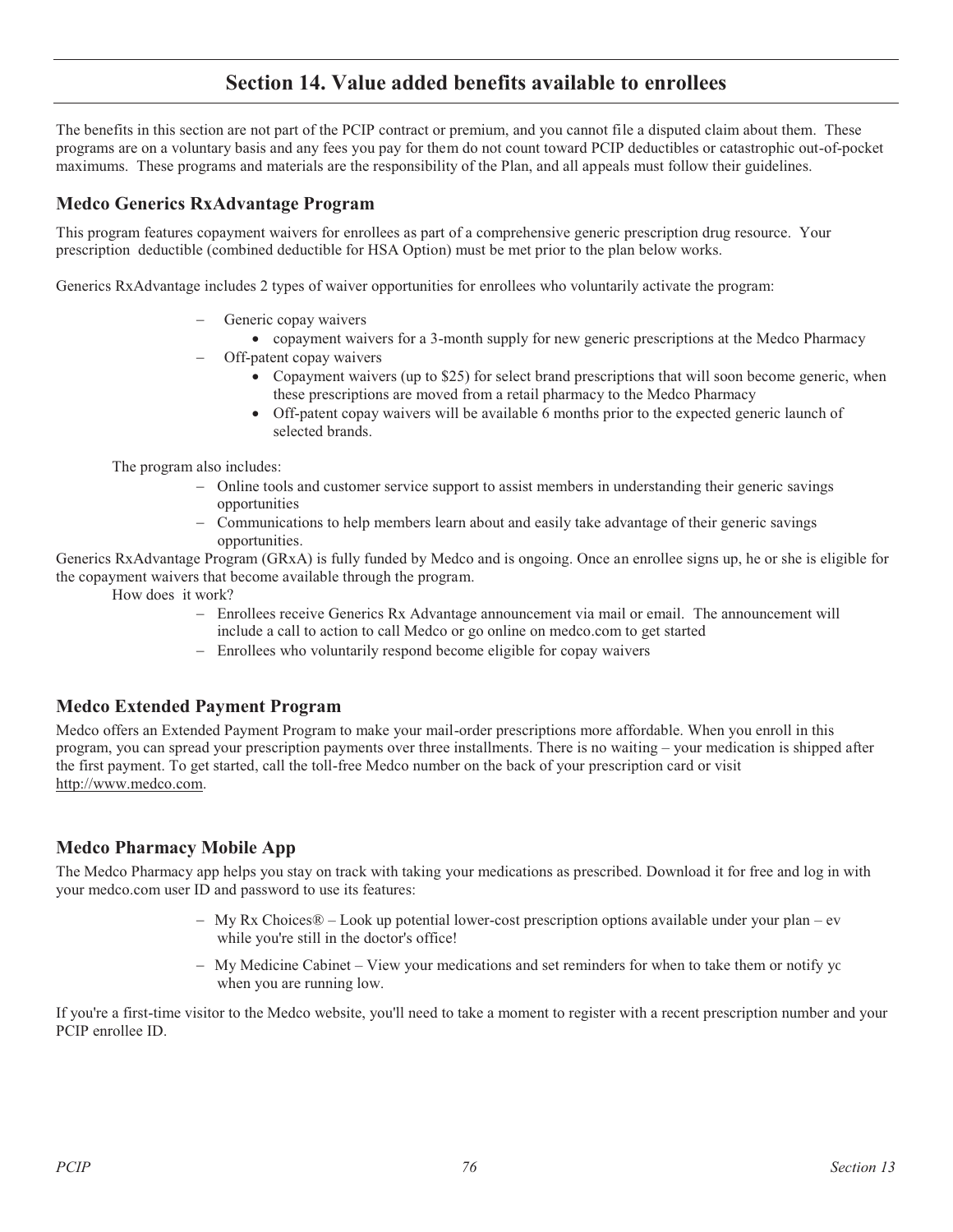# **Index**

Do not rely on this page; it is for your convenience and may not show all pages where the terms appear.

| Allogeneic (donor) bone marrow            |
|-------------------------------------------|
|                                           |
| Alternative treatment37                   |
| Ambulatory surgical center10, 49          |
|                                           |
| Appeals (Disputed Claim Review)  68, 69   |
| Artificial insemination27                 |
| Assisted reproductive technology27        |
| Autologous bone marrow transplant.43, 44  |
|                                           |
|                                           |
| Blood or blood plasma48, 49               |
| Breast prostheses 34, 41                  |
| Cardiac rehabilitation 28, 49             |
|                                           |
|                                           |
|                                           |
|                                           |
|                                           |
|                                           |
|                                           |
| Colorectal cancer screening23             |
| Congenital anomalies  40, 66, 72          |
|                                           |
| Contraceptive devices and drugs 27        |
|                                           |
|                                           |
| Cost containment12, 13                    |
|                                           |
|                                           |
| Covered facilities10, 11                  |
|                                           |
|                                           |
|                                           |
|                                           |
|                                           |
|                                           |
| Disputed claims review 68, 69             |
| Donor expenses (transplants)<br>.44       |
|                                           |
| Durable medical equipment35, 73           |
| Educational classes and programs 37,38,63 |
|                                           |
|                                           |
| Environmental medicine28, 37, 65          |
|                                           |

| Experimental or investigational 65, 73    |
|-------------------------------------------|
| Extended and Standard Option benefits .19 |
| Eye examinations 33, 34                   |
|                                           |
|                                           |
| Fecal occult blood test23                 |
|                                           |
|                                           |
|                                           |
| Gamete intrafallopian transfer27          |
|                                           |
|                                           |
|                                           |
| Home health services36                    |
|                                           |
|                                           |
|                                           |
|                                           |
|                                           |
|                                           |
|                                           |
| Inpatient hospital  12, 13, 47, 48, 49    |
| Intensive day treatment  54, 55, 56, 73   |
| Lab and pathological services23, 24, 25   |
| Lifetime maximums 10, 37, 38              |
| <b>Magnetic Resonance Imaging 13, 25</b>  |
|                                           |
|                                           |
|                                           |
|                                           |
| Medical necessity  26, 40 56, 73          |
| Medically necessary  12, 13, 65           |
| Medically underserved areas  10           |
| Mental Health/Substance abuse 54, 56, 74  |
|                                           |
|                                           |
|                                           |
| Nurse                                     |
| Licensed Practical Nurse36                |
| Nurse Anesthetist  10, 47, 48             |
|                                           |
| Nurse Practitioner  10                    |
|                                           |
| Nursing School Administered Clinic10      |
|                                           |
|                                           |
| Oral and maxillofacial surgery 41, 42     |
| Organ/tissue transplant 43, 44, 45        |
|                                           |
| Ostomy and catheter supplies58, 60        |
| Out-of-pocket expenses 16                 |
|                                           |
|                                           |

| Physical and occupational therapies32        |  |
|----------------------------------------------|--|
|                                              |  |
|                                              |  |
|                                              |  |
| Preauthorization  10, 45, 54, 75             |  |
| Precertification  11, 12, 13, 56, 75         |  |
| Prescription drugs  29, 57, 66, 81           |  |
| Inpatient hospital 47, 48                    |  |
| Outpatient hospital 49                       |  |
| Preventive care                              |  |
|                                              |  |
|                                              |  |
|                                              |  |
|                                              |  |
|                                              |  |
|                                              |  |
|                                              |  |
|                                              |  |
|                                              |  |
|                                              |  |
| Room and board 47, 48                        |  |
|                                              |  |
|                                              |  |
|                                              |  |
| Skilled nursing care facility 11, 12, 33, 50 |  |
|                                              |  |
|                                              |  |
|                                              |  |
|                                              |  |
| Sterilization procedures 27, 40              |  |
|                                              |  |
|                                              |  |
|                                              |  |
|                                              |  |
|                                              |  |
| Multiple procedures  40                      |  |
|                                              |  |
|                                              |  |
| Take-home items  47, 48                      |  |
| Temporomandibular Joints (TMJ) 65            |  |
|                                              |  |
|                                              |  |
|                                              |  |
|                                              |  |
|                                              |  |
|                                              |  |
|                                              |  |
|                                              |  |
|                                              |  |
|                                              |  |
|                                              |  |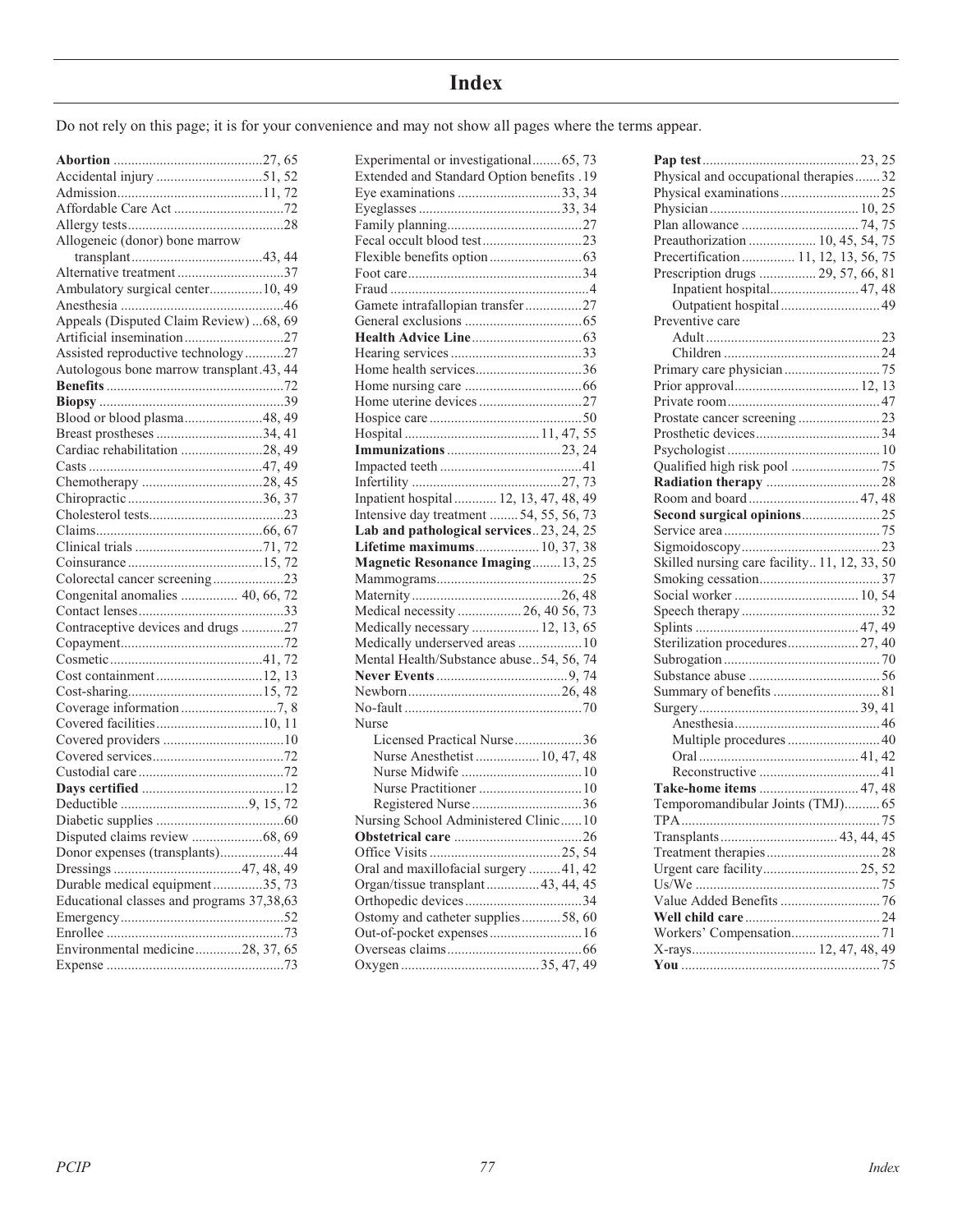

### **NOTICE OF PRIVACY PRACTICES Effective August 1, 2010**

#### **THIS NOTICE DESCRIBES HOW MEDICAL INFORMATION ABOUT YOU MAY BE USED AND DISCLOSED AND HOW YOU CAN GET ACCESS TO THIS INFORMATION. PLEASE REVIEW IT CAREFULLY.**

#### **PURPOSE OF THE NOTICE OF PRIVACY PRACTICES**

This Notice of Privacy Practices is provided to you as a requirement of the Health Insurance Portability and Accountability Act (HIPAA). HIPAA is about individual privacy, and throughout this document, "you" means the patient who is insured by PCIP. You should read this document carefully as the covered individual under the plan. It describes how we may use and disclose your protected health information for purposes of treatment, payment or health care operations, and for other purposes that are permitted or required by law. It also describes your rights to access and control your protected health information. "Protected health information" is information about you, including demographic information, that may identify you and that relates to your past, present or future physical or mental health or condition and related health care services, or payment for health care services. A copy of this Notice of Privacy Practices is available at our website, http://www.pciplan.com or by calling our Customer Service Department at 1-800-220-7898 and requesting that a copy be sent to you in the mail.

#### **OUR LEGAL DUTIES REGARDING PROTECTED HEALTH INFORMATION**

We are required to follow the terms of this Notice of Privacy Practices. We understand that medical information about you and your health is personal. We are committed to protecting health information about you. We create a record of the health care claims processed for administration purposes, and this notice applies to all of the records we maintain. Your personal doctor, health care provider, or hospital may have different policies or notices regarding their use and disclosure of your protected health information created at their location.

We are required by law to:

- Ensure protected health information that identifies you is kept private;
- Give you this notice of our legal duties and privacy practices regarding your protected health information; and
- Follow the terms of the notice that is currently in effect.

#### **REVISION OF THE NOTICE OF PRIVACY PRACTICES**

We reserve the right to change the terms of our notice at any time. The new notice will be effective for all protected health information that we maintain at that time, including information created or received prior to the effective date of the notice revision.

We are required to promptly revise and distribute a revised Notice of Privacy Practices to you whenever there is a material change to the uses or disclosures, your individual rights, our legal duties, or other privacy practices stated in the notice. Except when required by law, a material change to any term of this notice will be implemented upon the effective date of the notice in which the material change is reflected. When the Notice of Privacy Practices has been revised, the revision will also be available at our website, http://www.pciplan.com or by calling our Customer Service Department at 1-800-220-7898 and requesting that a revised copy be sent to you in the mail.

#### **HOW WE MAY USE OR DISCLOSE YOUR PROTECTED HEALTH INFORMATION**

The following categories describe different ways we may use and disclose your health information without your authorization. For each category of use or disclosure, an explanation follows to explain what we mean and to present some examples. Not every use or disclosure in a category will be listed.

**Treatment:** We may use and disclose your protected health information to provide, coordinate, or manage your health care and any related services. This includes the coordination or management of your health care with a third party that has already obtained your permission to have access to your health information. For example, we may disclose your protected health information to a home health agency that provides care to you in order to manage and ensure the quality of your care.

Payment: We may use and disclose protected health information about you to determine and provide eligibility for benefits, to facilitate payment for the treatment and services you receive from health care providers, to determine benefit responsibility, to coordinate coverage, or to obtain premiums. For example, we may use health information in the form of your medical history from your health care provider to determine whether a particular treatment is experimental, investigational, or medically necessary, or to determine whether a treatment is covered. We may disclose information to another entity to assist with the subrogation of claims.

**Health Care Operations:** We may use or disclose your protected health information for other PCIP operations as needed. These uses and disclosures are necessary to administer PCIP, including quality assessment, customer service, legal and auditing functions, business planning and development, and general administrative activities. We may share your protected health information as necessary with third party "business associates" that assist us in performing these various activities. Some examples would be for the provision of mental health and substance abuse benefits and managed care operations (including, but not limited to the preferred provider networks and the prescription drug managed care program). Whenever an arrangement between PCIP and a business associate involves the use or disclosure of your protected health information, we will have a written contract with the business associate that contains terms to ensure that the business associate protects the privacy of your health information to the same extent as is set forth in this Notice of Privacy Practices.

We may use or disclose your protected health information, as necessary, to provide you with information about treatment alternatives or other health-related benefits and services that may be of interest to you.

**OPM and HHS:** Enrollment information is received from the National Finance Center (NFC), and the information is shared with OPM and HHS, as necessary, to reconcile enrollment discrepancies. Additional information is shared between OPM, HHS and GEHA, including information in regard to fraud and abuse investigations and the disputed claim process. All claim data will be shared with OPM, who maintains a health claim data warehouse.

Personal Representatives: A person is your personal representative only if they have authority by law to act on your behalf in making decisions related to health care. They then must be given the same consideration as you and we may disclose your protected health information to them. We may require your personal representative to produce evidence of his/her authority to act on your behalf. We may not recognize him/her if we have a reasonable belief that treating such person as your personal representative could endanger you and we decide that it is not in your best interest to treat them as your personal representative. In addition, in the event of your death, an executor, administrator, or other person authorized under the law to act on behalf of you or your estate will be treated as your personal representative.

You may also be a personal representative by law for another individual in your family, such as a minor child or an incapacitated adult. Minor children may have some rights as specified in state consent laws that relate directly to minors.

**Individuals Involved in Your Care:** Unless you object, we may disclose to a member of your family, a relative, a close friend, or any other person you identify, your protected health information that directly relates to that person's involvement in your health care or payment related to your health care. If you are not present, we may disclose your medical information based on our professional judgment of whether the disclosure would be in your best interest. In the same way, we may also disclose your medical information based on our professional judgment of whether information in the event of your incapacity or in an emergency. Additionally, we may use or disclose protected health information to notify or assist in notifying a family member, personal representative, or any other person who is responsible for your care, of your location, general condition, or death. We may also use or disclose your protected health information to an authorized public or private entity to assist in disaster relief efforts and coordinate uses and disclosures to family or other individuals involved in your health care.

#### **OTHER PERMITTED OR REQUIRED USES AND DISCLOSURES THAT MAY BE MADE WITHOUT YOUR CONSENT, AUTHORIZATION, OR OPPORTUNITY TO OBJECT**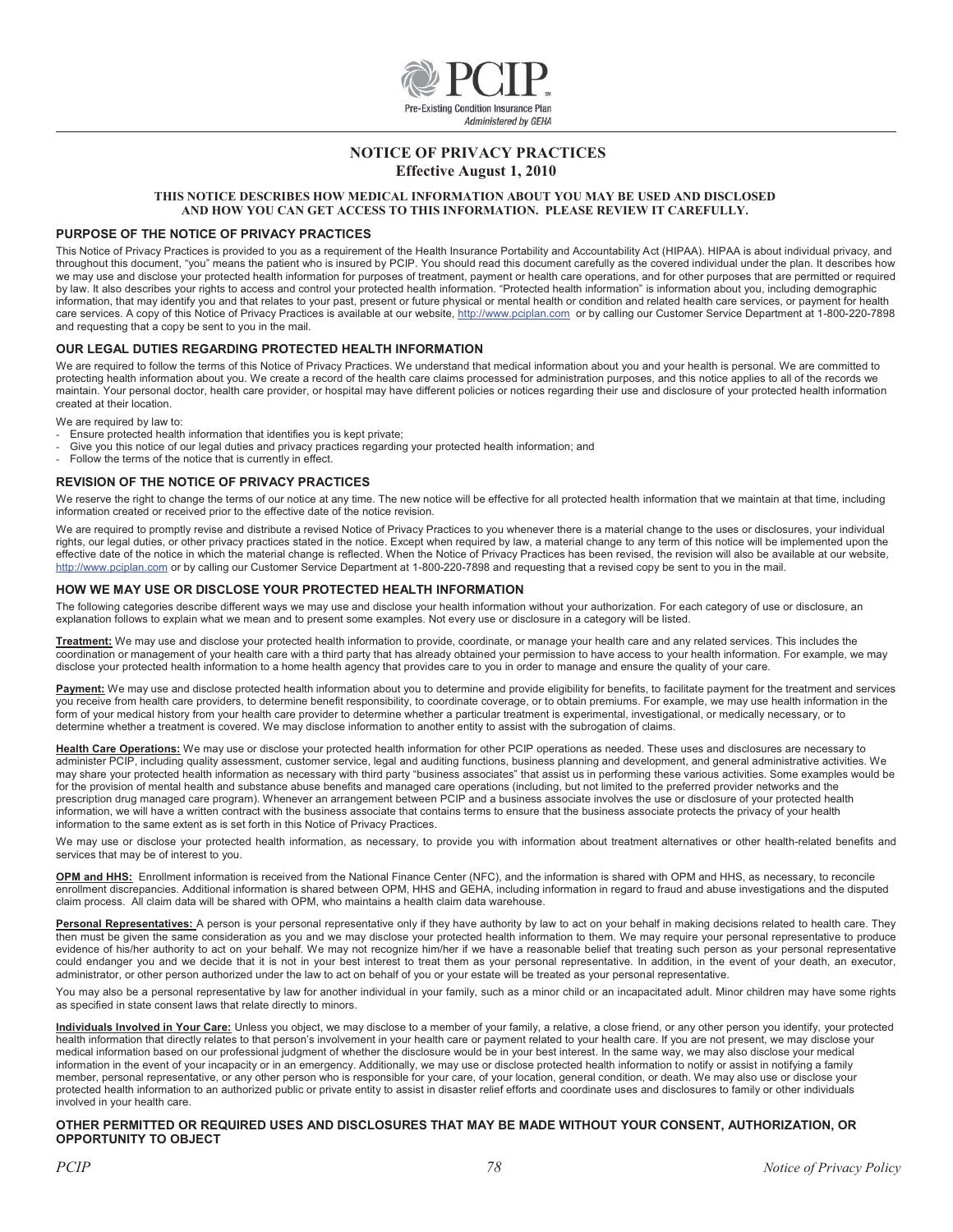We may also use and disclose your protected health information in the following situations without your authorization. These situations include the following:

Required By Law: We may use or disclose your protected health information to the extent that federal, state, or local law requires the use or disclosure. The use or disclosure will be made in compliance with the law and will be limited to the relevant requirements of the law. You will be notified, as required by law, of any such uses or disclosures.

**Public Health:** We may disclose your protected health information for public health activities and purposes as follows:

- To a public health authority that is permitted by law to collect or receive the information. The disclosure will be made for the purpose of controlling disease, injury or
- disability, including, but not limited to, reporting of vital statistics, the conduct of public health surveillance, public health investigations, and public health interventions, and if directed by the public health authority, to a foreign government agency that is collaborating with the public health authority;
- To a public health authority or other appropriate government authority authorized by law to receive reports of child abuse or neglect; or
- If authorized by law, to a person who may have been exposed to a communicable disease or may otherwise be at risk of contracting or spreading the disease or condition;

Abuse or Neglect: We may disclose your protected health information to a public health authority that is authorized by law to receive reports of child abuse or neglect. In addition, we may disclose your protected health information to a governmental authority or agency authorized to receive such information, if we believe that you have been a victim of abuse, neglect or domestic violence to the governmental entity or agency authorized to receive such information. In this case, the disclosure will be made consistent with the requirements of applicable federal and state laws.

**Health Oversight:** We may disclose protected health information to a health oversight agency for activities authorized by law, such as audits, investigations, and inspections. These are necessary for the government to monitor the health care system, government programs, and compliance with civil rights laws.

Legal Proceedings: We may disclose protected health information during any judicial or administrative proceeding, in response to an order of a court, or administrative tribunal, if such disclosure is expressly authorized by order. We may disclose protected health information in response to a subpoena, discovery request or other lawful process, if the party seeking the information satisfactorily assures us that reasonable efforts have been made to either notify you of the request or obtain a protective order.

**Law Enforcement:** We may disclose protected health information for law enforcement purposes. These law enforcement purposes include:

- Legal orders, warrants, subpoenas, or summons;
- Information for identifying and locating a suspect, fugitive, material witness, or missing person;
- Circumstances pertaining to victims of a crime;
- Suspicion that death occurred as a result of criminal conduct; or
- Crime occurring on a PCIP premise;

**Decedents:** Protected health information may be disclosed to a coroner or medical examiner for the purpose of identifying a deceased person, determining a cause of death, or other duties as authorized by law.

**Threats to Health or Safety:** Under applicable federal and state laws, we may disclose your protected health information if we believe that the use or disclosure is necessary to prevent or lessen a serious and imminent threat to the health or safety of a person or the public. We may also disclose protected health information if it is necessary for law enforcement authorities to identify or apprehend an individual.

**Military Activity and National Security:** When the appropriate conditions apply, we may use or disclose protected health information of individuals who are Armed Forces personnel as follows:

- For activities deemed necessary by appropriate military command authorities; or
- To foreign military authorities if you are a member of that foreign military services.

We may also disclose your protected health information to authorized federal officials for conducting national security and intelligence activities, including for the provision of protective services to the President or others legally authorized.

**Workers' Compensation:** We may disclose health information to comply with laws relating to worker's compensation or other similar programs established by law.

**Inmates or Those in Lawful Custody:** If you are an inmate of a correctional institution or under the custody of a law enforcement official, your protected health information may be disclosed to the correctional institution or to the law enforcement official. This is required for:

- The provision of health care to you;
- The health and safety of you, other inmates, and officers and employees of the correctional institution;
- The health and safety of any person responsible for transporting inmates, or transferring inmates between facilities; or
- The enforcement of law on the premises of the correctional institution, and the administration and maintenance of safety, security, and order of the correctional institution.

**Required Uses and Disclosures:** Under the law, we must make disclosures to you or your personal representative upon request. We also must make disclosures when required by the Secretary of the Department of Health and Human Services to investigate or determine our compliance with the requirements of the law.

#### **AUTHORIZATION FOR OTHER USES AND DISCLOSURES**

Uses and disclosures other than those in this notice will be made only with your written authorization. You may revoke an authorization at any time in writing. If you revoke an authorization, it will not affect any action taken or any information released by us prior to receiving and processing your request to revoke the authorization. Please make these requests in writing to our Privacy Officer. Forms are available on our website at http://www.pciplan.com or may be requested through our Customer Service Department at 1-800-220-7898.

#### **YOUR RIGHTS**

Following is a statement of your rights with respect to your protected health information and a brief description of how you may exercise these rights.

Right to request restrictions: You may ask us not to use or disclose any part of your protected health information for the purposes of treatment, payment or healthcare operations. You may also request that any part of your protected health information not be disclosed to family members or friends who may be involved in your care or for notification purposes as described in this Notice of Privacy Practices. Your request must state the specific restriction requested and to whom you want the restriction to apply. PCIP is not required to agree to a restriction that you may request. If PCIP does agree to the requested restriction, we will advise you in writing, and from that time forward we may not use or disclose your protected health information in violation of that restriction unless it is needed to provide emergency treatment to you or as defined by law. You may revoke a restriction at any time in writing. If you revoke a restriction, it will not affect any action taken toward an individual you previously restricted or any information we refused to release prior to receiving and processing your request to revoke the restriction. We may also terminate our agreement to restriction and would contact you if this situation should occur. Please make these requests in writing to our Privacy Officer. Forms are available on our website at http://www.pciplan.com or may be requested through our Customer Service Department at 1-800-220-7898.

**Right to receive confidential communications:** We will accommodate written reasonable requests to receive communication of protected health information by alternative means or at alternative locations if you provide a clear statement that the disclosure of all or part of that information could endanger you. We will ask you to provide an alternative method of contact or address. We will advise you in writing, and from that time forward, we will contact you by alternative means or location as agreed to in our response. You may revoke a confidential communication at any time in writing. If you revoke a confidential communication, it will not affect any action taken toward an individual you previously restricted or any information we refused to release prior to receiving and processing your request to revoke the confidential communication. Please make these requests in writing to our Privacy Officer. Forms are available on our website at http://www.pciplan.com or may be requested through our Customer Service Department at 1-800-220-7898.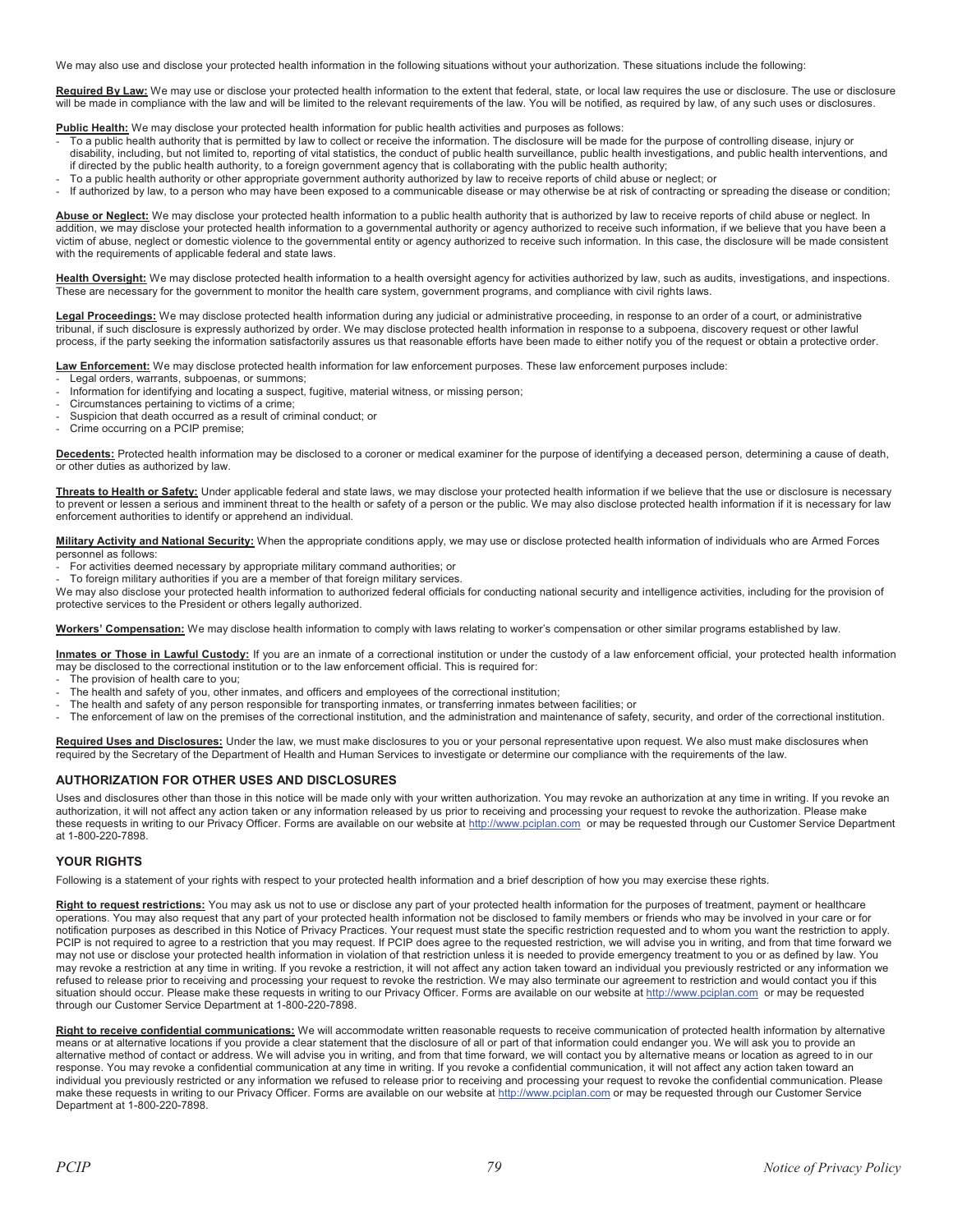Right of access to inspect and copy: You may have access upon written request to inspect and obtain a copy of protected health information about you that is contained in a designated record set for as long as we maintain the protected health information. A fee may be charged for copying, postage, and for preparing an explanation or summary of your protected health information upon your request. A "designated record set" contains medical and payment records and any other records that PCIP uses for making decisions about you. You may not inspect or copy the following records: psychotherapy notes; information compiled in reasonable anticipation of, or use in, a civil, criminal, or administrative action or proceeding, and protected health information that is subject to law that prohibits access to protected health information. In most cases, we will provide the requested information within 30 days if the information is maintained on site or within 60 days if the information is maintained offsite. When a decision to deny access has been made, you may have a right to have this decision reviewed in some circumstances. Please make this request in writing to our Privacy Officer. Forms are available on our website at http://www.pciplan.com or may be requested through our Customer Service Department at 1-800-220-7898.

**Right to amend:** You may request in writing an amendment of protected health information about yourself in a designated record set for as long as we maintain this information. A request for amendment may be denied if it is determined that the protected health information or record that is the subject of the request meets any of the following criteria:

- Was not created by PCIP;
- Is not part of the designated record set;
- Would not be available for inspection under access guidelines; or
- Is accurate and complete.

In most cases, we will act upon your request within 60 days. If we deny your request to amend, you have the right to file a statement of disagreement with us and we may prepare a rebuttal to your statement and will provide you with a copy of any such rebuttal. Please make this request in writing to our Privacy Officer. Forms are available on our website at http://www.pciplan.com or may be requested through our Customer Service Department at 1-800-220-7898.

Right to receive an accounting of disclosures: You may request in writing to obtain an accounting of disclosures. This right applies to disclosures we have made for purposes not related to treatment, payment or healthcare operations as described in this Notice of Privacy Practices. It excludes disclosures we may have made to you, to family members or friends involved in your care, to a personal representative, or to any disclosures you have specifically authorized. You have the right to receive an accounting of disclosures that occur after August 1, 2010, and for a specified period of time up to six years. You may request a shorter specific timeframe. The right to receive this information is subject to certain exceptions, restrictions and limitations. If you request an accounting more than once in a 12-month period, we may charge you a reasonable, cost-based fee for responding to additional requests. Please make this request in writing to our Privacy Officer. Forms are available on our website at http://www.pciplan.com or may be requested through our Customer Service Department at 1-800-220-7898.

Right to obtain a copy of this notice: You may obtain a paper copy of this notice upon request or view and print a copy electronically at http://www.pciplan.com.

#### **COMPLAINTS**

If you believe these privacy rights have been violated, you may file a written complaint with PCIP's Privacy Officer, or the Secretary of the Department of Health and Human Services. No retaliation will occur against you for filing a complaint.

#### **CONTACT**

You may contact PCIP's Privacy Officer for further information about the complaint process, or for further explanation of this document by mail at PCIP *– administered by GEHA*, Attention: Privacy Officer, P.O. Box 300, Independence, MO, 64051-0438, or by phone at 1-800-220-7898.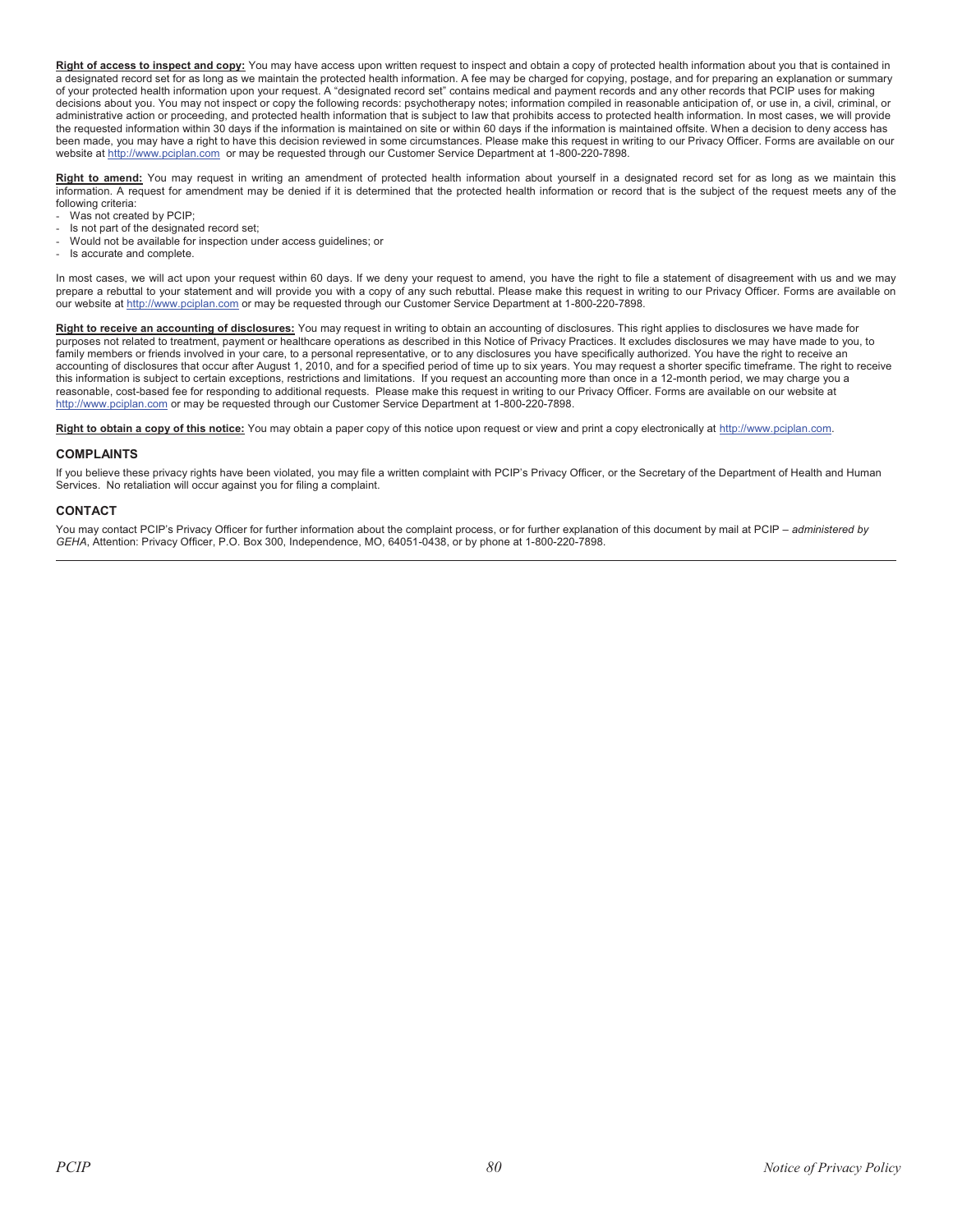## **Summary of Benefits**

Do not rely on this chart alone. All benefits are subject to the definitions, limitations, and exclusions in this brochure. On this page we summarize specific expenses we cover; for more detail, look inside. If you want to enroll or change your enrollment in this Plan, be sure to put the correct enrollment code from the cover on your enrollment form.

|                                                                                                                                     |                                                | <b>Standard Option</b><br><b>Extended Option</b> |                                                | <b>HSA Option</b>         |                                                        |                           |
|-------------------------------------------------------------------------------------------------------------------------------------|------------------------------------------------|--------------------------------------------------|------------------------------------------------|---------------------------|--------------------------------------------------------|---------------------------|
|                                                                                                                                     | <b>In-Network</b>                              | Out-of-<br><b>Network</b>                        | <b>In-Network</b>                              | Out-of-<br><b>Network</b> | <b>In-Network</b>                                      | Out-of-<br><b>Network</b> |
| Deductible type                                                                                                                     | Separate Medical & Prescription<br>deductibles |                                                  | Separate Medical & Prescription<br>deductibles |                           | A Combined Medical &<br><b>Prescription Deductible</b> |                           |
| Deductible (medical)                                                                                                                | \$2,000                                        | \$3,000                                          | \$1,000                                        | \$1,500                   | \$2,500                                                | \$3,000                   |
| Coinsurance (medical)                                                                                                               | 20%                                            | 40%                                              | 20%                                            | 40%                       | 20%                                                    | 40%                       |
| Catastrophic (or Out-of-Pocket)<br>Maximum^^                                                                                        | \$4,000                                        | \$7,000                                          | \$4,000                                        | \$7,000                   | \$6,050                                                | \$7,000                   |
| Inpatient Hospital Services^                                                                                                        | 20%                                            | 40%                                              | 20%                                            | 40%                       | 20%                                                    | 40%                       |
| <b>Outpatient Surgery</b>                                                                                                           | 20%                                            | 40%                                              | 20%                                            | 40%                       | 20%                                                    | 40%                       |
| Primary Care Office Visit                                                                                                           | \$25 copay                                     | 40%                                              | \$25 copay                                     | 40%                       | \$25 copay                                             | 40%                       |
| <b>Specialty Office Visit</b>                                                                                                       | \$25 copay                                     | 40%                                              | \$25 copay                                     | 40%                       | \$25 copay                                             | 40%                       |
| Annual Preventive Care Office Visit                                                                                                 | Nothing                                        | 40%                                              | Nothing                                        | 40%                       | Nothing                                                | 40%                       |
| Preventive Care - Other                                                                                                             | Nothing                                        | 40%                                              | Nothing                                        | 40%                       | Nothing                                                | 40%                       |
| <b>Emergency Room</b>                                                                                                               | 20%                                            | 40%                                              | 20%                                            | 40%                       | 20%                                                    | 40%                       |
| Lab - Outpatient                                                                                                                    | 20%                                            | 40%                                              | 20%                                            | 40%                       | 20%                                                    | 40%                       |
| X-Ray^<< & Other Diagnostic Tests                                                                                                   | 20%                                            | 40%                                              | 20%                                            | 40%                       | 20%                                                    | 40%                       |
| Maternity & Newborn Care*                                                                                                           | 20%                                            | 40%                                              | 20%                                            | 40%                       | 20%                                                    | 40%                       |
| Therapy Services <sup>^</sup> :                                                                                                     | 20%                                            | 40%                                              | 20%                                            | 40%                       | 20%                                                    | 40%                       |
| Durable Medical Equipment (DME)^                                                                                                    | 20%                                            | All Charges                                      | 20%                                            | All Charges               | 20%                                                    | All Charges               |
| Skilled Nursing Facility <sup>^**</sup>                                                                                             | Benefits limited to \$700 day                  |                                                  | Benefits limited to \$700 day                  |                           | Benefits limited to \$700 day                          |                           |
| Home Health Care - skilled nursing,<br>IV therapy <sup><math>\land</math></sup><br>(Limited to 25 in-home visits per calendar year) | 20%                                            | All charges                                      | 20%                                            | All charges               | 20%                                                    | All charges               |
| Hospice (combination inpatient $&$<br>outpatient)                                                                                   | Benefits limited to \$15,000                   |                                                  | Benefits limited to \$15,000                   |                           | Benefits limited to \$15,000                           |                           |
| Mental Health/Substance Abuse                                                                                                       | Same as medical conditions.                    |                                                  | Same as medical conditions.                    |                           | Same as medical conditions.                            |                           |
| <b>Prescription Drugs</b>                                                                                                           | <b>Formulary</b>                               | Non-<br><b>Formulary</b>                         | Formulary                                      | Non-<br>Formulary         | Formulary                                              | <b>Non-Formulary</b>      |
| Rx Deductible                                                                                                                       | \$500                                          | \$750                                            | \$250                                          | \$375                     | N/A                                                    | N/A                       |
| Retail - up to a 30-day supply each fill                                                                                            |                                                |                                                  |                                                |                           |                                                        |                           |
| Generic - First two fills                                                                                                           | \$4                                            | \$4                                              | \$4                                            | \$4                       | \$4                                                    | \$4                       |
| Generic – $3^{\text{rd}}$ fill & after                                                                                              | Greater of \$4 or<br>50%                       | Greater of \$4 or<br>50%                         | Greater of \$4 or<br>50%                       | Greater of \$4 or<br>50%  | Greater of \$4 or<br>50%                               | Greater of \$4 or<br>50%  |
| Brand - First two fills                                                                                                             | \$40                                           | \$80                                             | \$30                                           | \$60                      | \$30                                                   | \$60                      |
| Brand $-3^{\text{rd}}$ fill & after                                                                                                 | Greater of \$40 or<br>50%                      | All Charges                                      | Greater of \$30 or<br>50%                      | All Charges               | Greater of \$30 or<br>50%                              | All Charges               |
| Specialty                                                                                                                           | 25%, \$150 max                                 | 50%, \$300 max                                   | 25%, \$150 max                                 | 50%, \$300max             | 25%, \$150 max                                         | 50%, \$300max             |
| Mail Order $-90$ -day supply                                                                                                        |                                                |                                                  |                                                |                           |                                                        |                           |
| Generic                                                                                                                             | \$10                                           | \$10                                             | \$10                                           | \$10                      | \$10                                                   | \$10                      |
| Brand                                                                                                                               | \$100                                          | \$200                                            | \$75                                           | \$150                     | \$75                                                   | \$150                     |
| Specialty                                                                                                                           | 25%, \$350 max                                 | 50%, \$500max                                    | 25%, \$350 max                                 | 50%, \$500max             | 25%, \$350 max                                         | 50%, \$500max             |

 $^{\wedge}$  Pre-certification for these services is required. Therapy services include Physical & Occupational (Up to 60 visits/calendar year);

Speech (up to 30 visits/calendar year) and Cardiac or Pulmonary Rehab.

 $\gamma$ In-network (or formulary) deductibles, copays and coinsurance apply to the in-network out-of-pocket maximum, and will be applied to help satisfy the out-of-network catastrophic (out-of-pocket) maximum.

« Only certain radiology procedures require pre-certification.

\* Care of a newborn during the covered portion of the mother's maternity stay.

\*\* Inpatient stay at a skilled nursing facility is covered for the first 14 days following transfer from acute inpatient stay, when skilled care is still required.